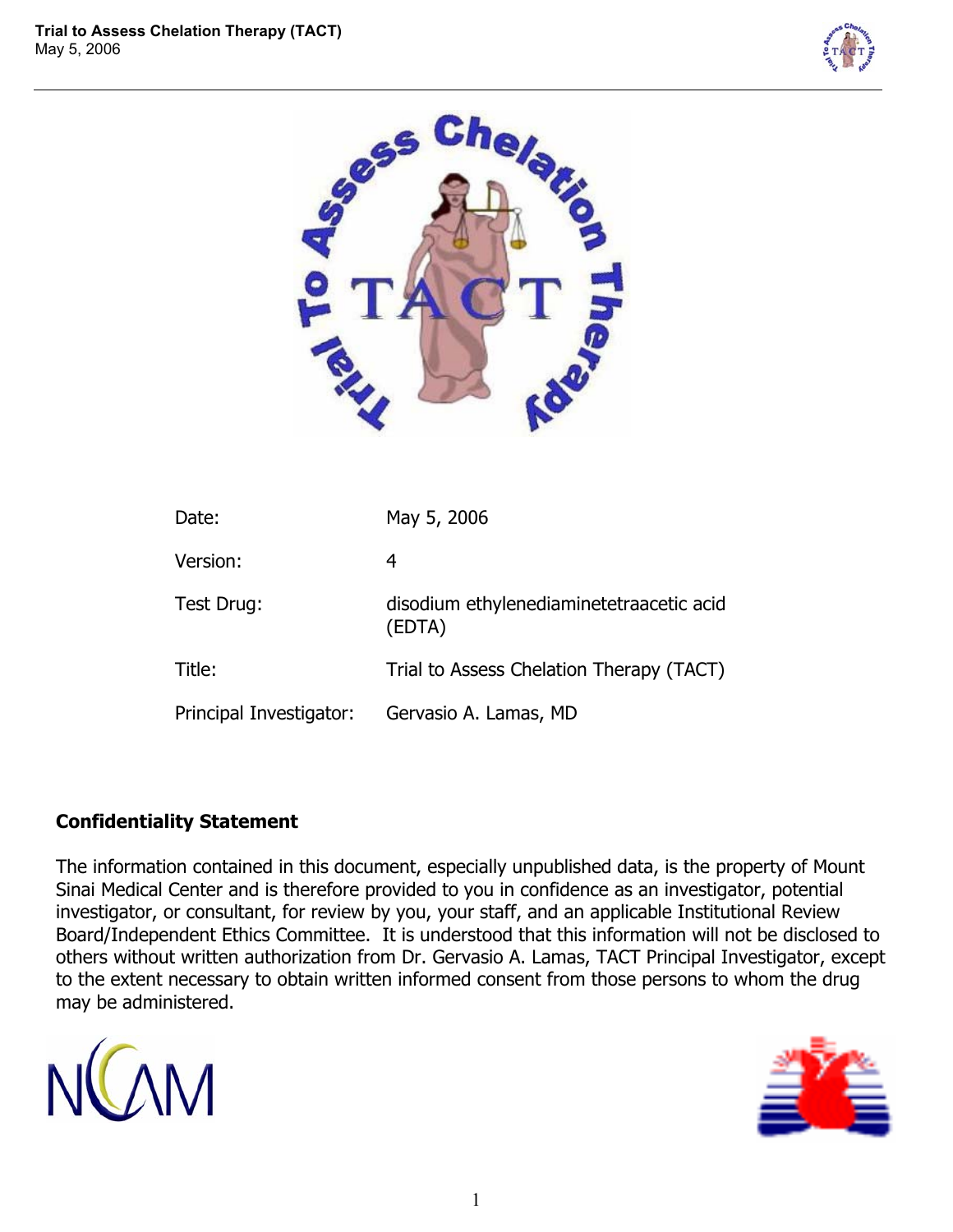

# **Table of Contents**

| 1.1           |                                                                              |  |
|---------------|------------------------------------------------------------------------------|--|
|               |                                                                              |  |
|               |                                                                              |  |
|               |                                                                              |  |
|               |                                                                              |  |
|               |                                                                              |  |
|               |                                                                              |  |
| 2.1           |                                                                              |  |
| 3.0           |                                                                              |  |
| 3.1           |                                                                              |  |
| 3.2           |                                                                              |  |
|               |                                                                              |  |
| 3.4           |                                                                              |  |
| 3.5           |                                                                              |  |
|               |                                                                              |  |
| 3.7           |                                                                              |  |
|               |                                                                              |  |
|               | 4.0 INTERNET-BASED COMMUNICATIONS BETWEEN MANAGEMENT ORGANIZATIONS AND       |  |
|               |                                                                              |  |
|               |                                                                              |  |
| 5.1           |                                                                              |  |
|               |                                                                              |  |
|               |                                                                              |  |
| 5.4           |                                                                              |  |
| $5.5^{\circ}$ |                                                                              |  |
| 5.6           | Databank and Ancillary Studies, Presentations, and Publications Committee 19 |  |
| 6.0           |                                                                              |  |
|               |                                                                              |  |
|               |                                                                              |  |
|               |                                                                              |  |
|               |                                                                              |  |
|               |                                                                              |  |
|               |                                                                              |  |
|               |                                                                              |  |
|               |                                                                              |  |
|               |                                                                              |  |
|               |                                                                              |  |
|               |                                                                              |  |
|               |                                                                              |  |
|               |                                                                              |  |
|               |                                                                              |  |
|               |                                                                              |  |
|               |                                                                              |  |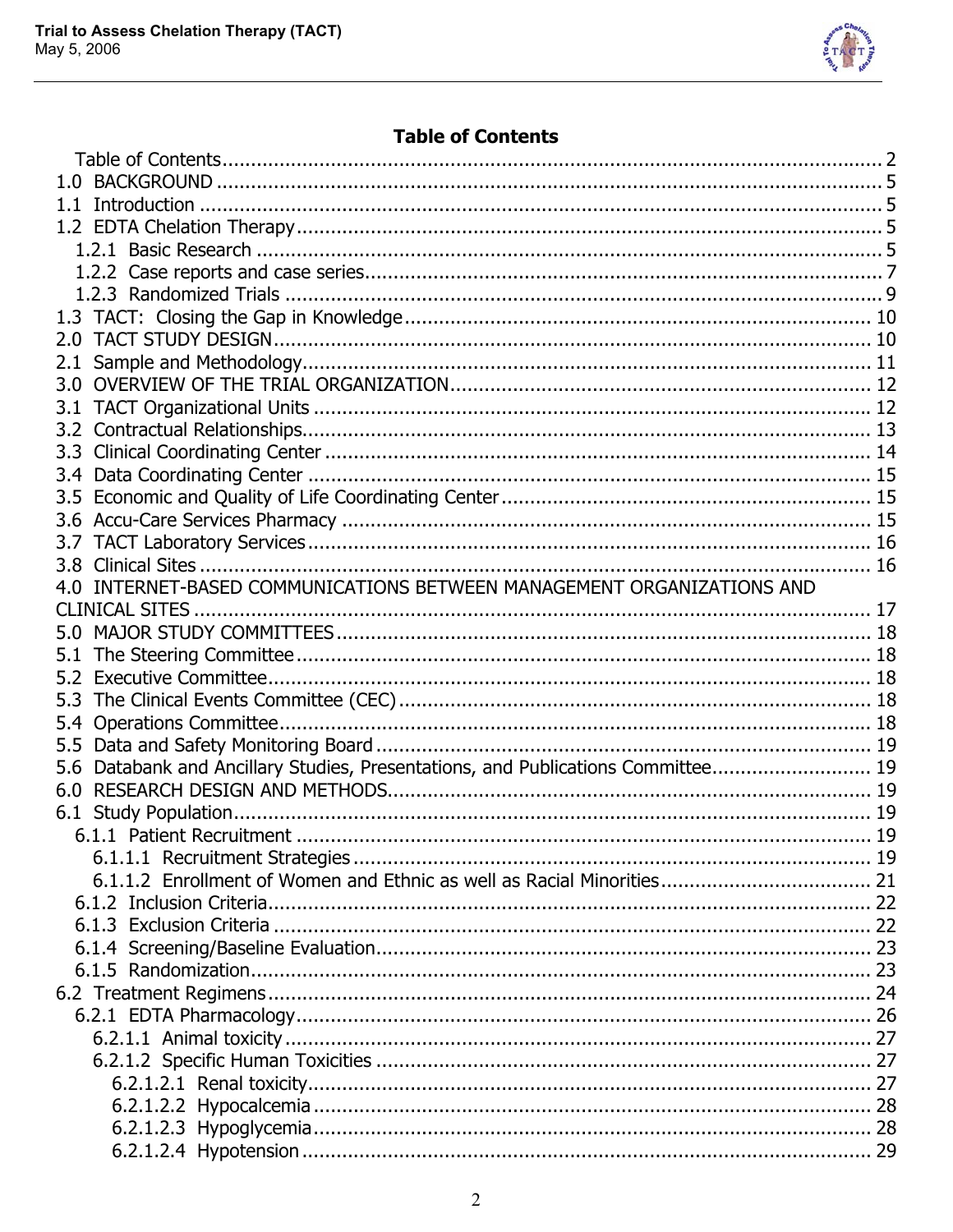

| 6.5.4.1                                                                                    |  |
|--------------------------------------------------------------------------------------------|--|
|                                                                                            |  |
|                                                                                            |  |
|                                                                                            |  |
|                                                                                            |  |
|                                                                                            |  |
|                                                                                            |  |
| 6.5.4.2 Procedures for Investigators for Expedited Reporting of Serious Adverse Events  52 |  |
| 6.5.4.2.1 Procedures for enhanced reporting of specific adverse events to DSMB, NCCAM,     |  |
| and NHLBI.                                                                                 |  |
|                                                                                            |  |
|                                                                                            |  |
|                                                                                            |  |
|                                                                                            |  |
|                                                                                            |  |
|                                                                                            |  |
|                                                                                            |  |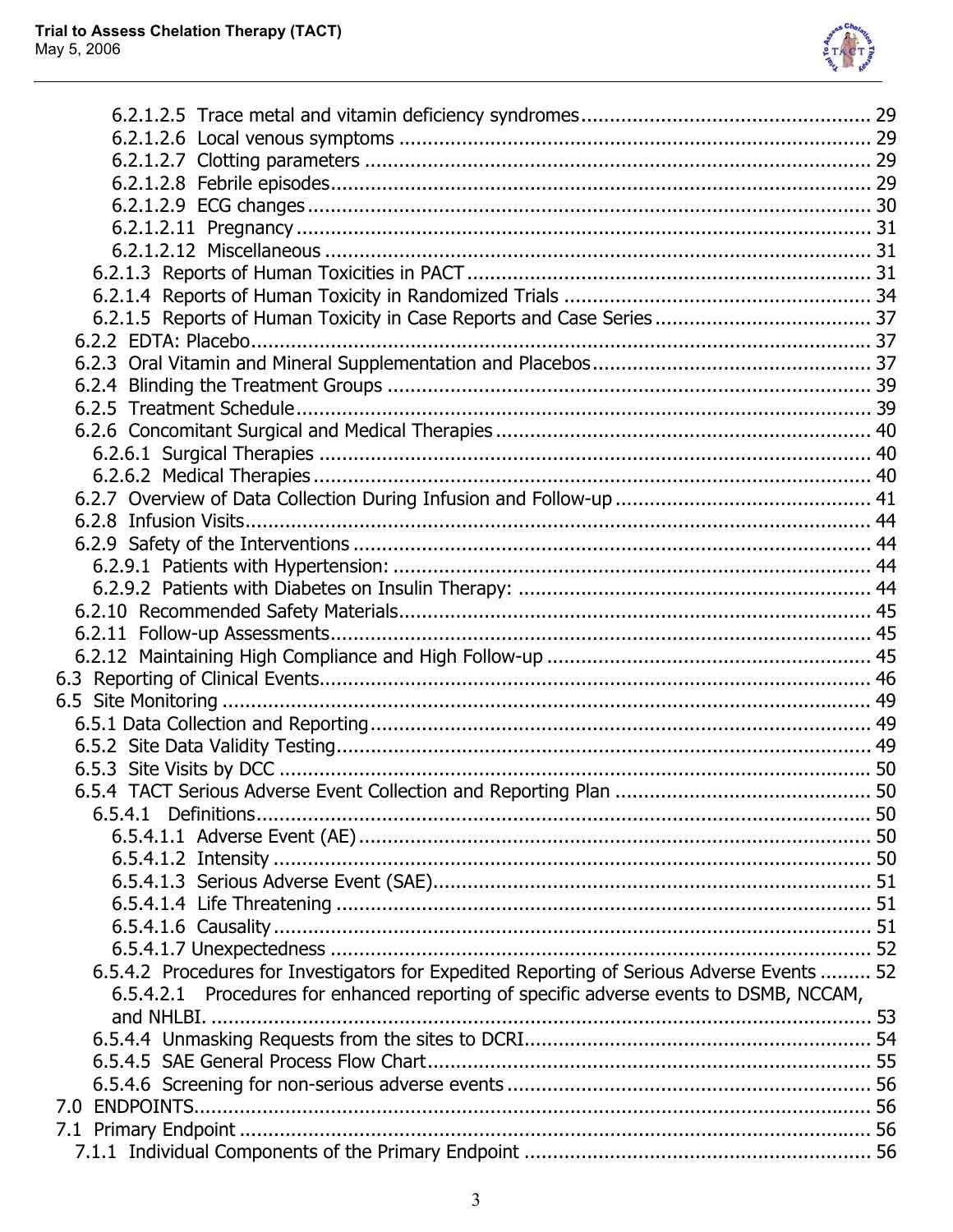

| Appendix 4: Summary of Dosing Regimens and Renal Adjustments for Chelation Therapy for    |  |
|-------------------------------------------------------------------------------------------|--|
|                                                                                           |  |
| Appendix 5: Peer Reviewed Literature: Case Series & Case Reports of Chelation for CVD 102 |  |
|                                                                                           |  |
|                                                                                           |  |
|                                                                                           |  |
|                                                                                           |  |
|                                                                                           |  |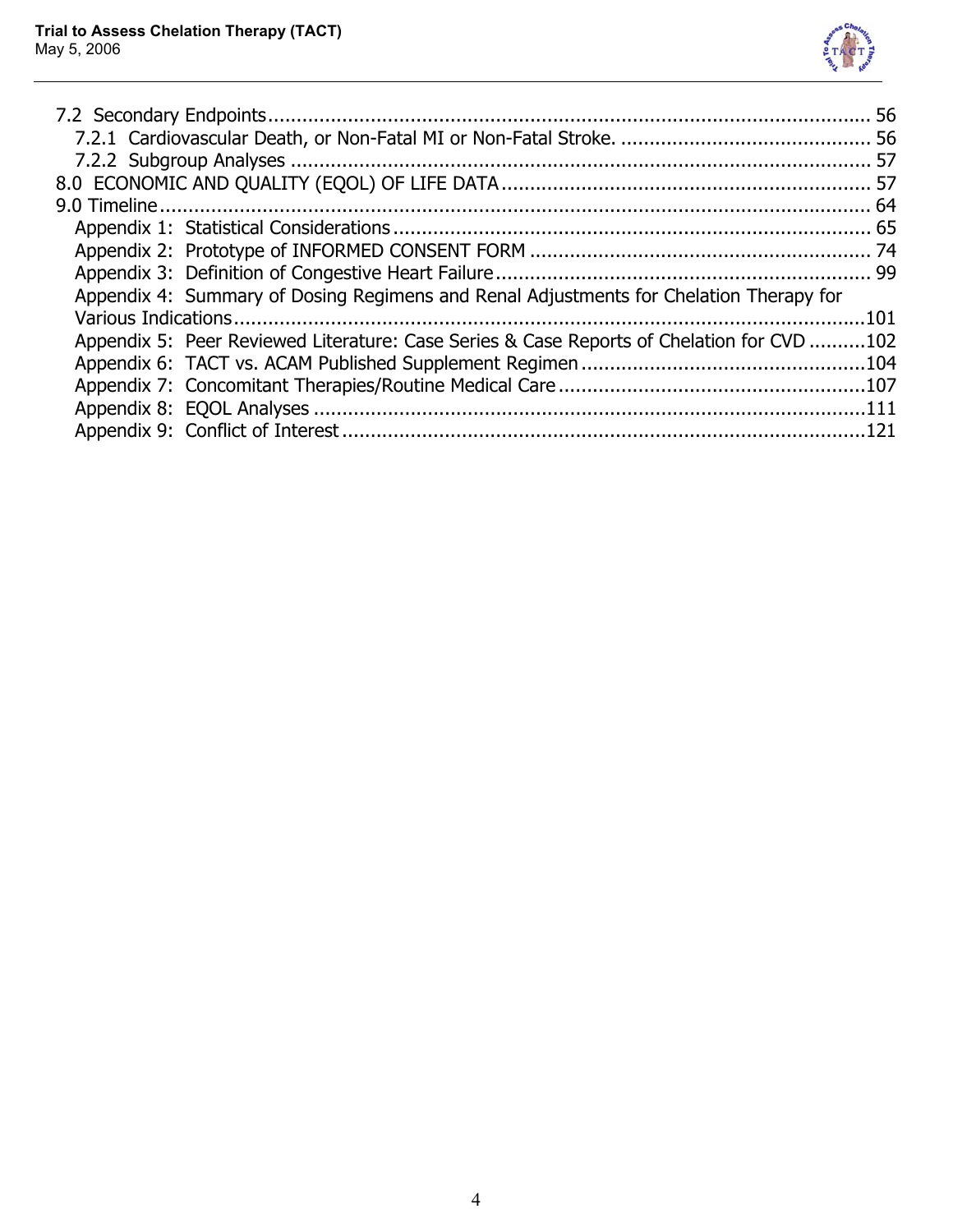

## <span id="page-4-0"></span>**1.0 BACKGROUND**

## **1.1 Introduction**

Coronary heart disease (CHD) is by far the leading cause of premature morbidity and mortality in the United States. At present, proven therapies include lifestyle modifications, drugs, and procedures. Despite the availability and underutilization of these proven therapies, many patients seek out and receive alternative therapies, including the commonly used complementary and alternative medicine (CAM) practice called chelation therapy. Chelation therapy, as practiced in the CAM community, involves the intravenous administration of disodium ethylenediaminetetraacetic acid (EDTA), combined with high dose antioxidant vitamin and mineral supplements. Thus, any clinical benefit may be due to the effect of EDTA chelation, high dose antioxidant vitamins and mineral supplements, or both. It has been estimated that in the last few years, over one million patients received more than 20 million infusions<sup>1</sup> "with no serious adverse effects", but this has not been well-documented. The prevalence of chelation therapy, the many reports of benefit from its proponents, and the cautionary advise of traditional medical organizations have led NCCAM and NHLBI to fund this largescale 5-year Trial to Assess Chelation Therapy (TACT).

The present document describes the background, rationale, study design, safety monitoring, and analysis plans for TACT.

## **1.2 EDTA Chelation Therapy**

The mechanistic hypothesis of TACT is that EDTA chelation of divalent and trivalent ions such as calcium, zinc, cadmium, manganese, iron, and copper reduces atherosclerotic plaque hence leading to a reduction in subsequent major vascular events. Several potential mechanisms of action for these beneficial effects have been proposed<sup>2</sup>, some of which are reviewed below.

#### **1.2.1 Basic Research**

Chelate comes from "chele" which is Greek for the claw of a crab or lobster implying a firm, pincerlike binding of a metal compound by a chelating agent<sup>3</sup>. EDTA binds ionic calcium and other divalent cations and trace elements (such as zinc) and transports them in bound form out of the body in urine.<sup>4</sup> EDTA was patented in 1938,<sup>5</sup> at a time when there was a military need to find effective antidotes to possible chemical warfare agents such as arsenic. Also during this time EDTA became the common treatment for lead poisoning. During some clinical applications of EDTA for lead poisoning in patients with established atherosclerotic disease, improvements in symptoms of CAD were reported. Consequently, in the 1950's a series of case reports were written describing the effects of EDTA in treating patients with atherosclerosis. For example, Clarke reported that EDTA was effective in removing metastatic calcium deposits.<sup>6</sup> In another series, he described symptomatic improvements for patients with angina pectoris<sup>7</sup>. Supportive data were offered in the form of serial chest radiographs that showed improvement in mitral valve calcification.

An appreciation that coronary and other vascular calcification exists in atherosclerosis led to the hypothesis that EDTA, by virtue of its calcium-chelating actions, could be anti-atherogenic. Bolick and Blankenhorn<sup>8</sup> performed an *in vitro* study on the effectiveness of calcium removal. They were able to remove calcium deposits from normal and diseased coronary arteries, using a version of EDTA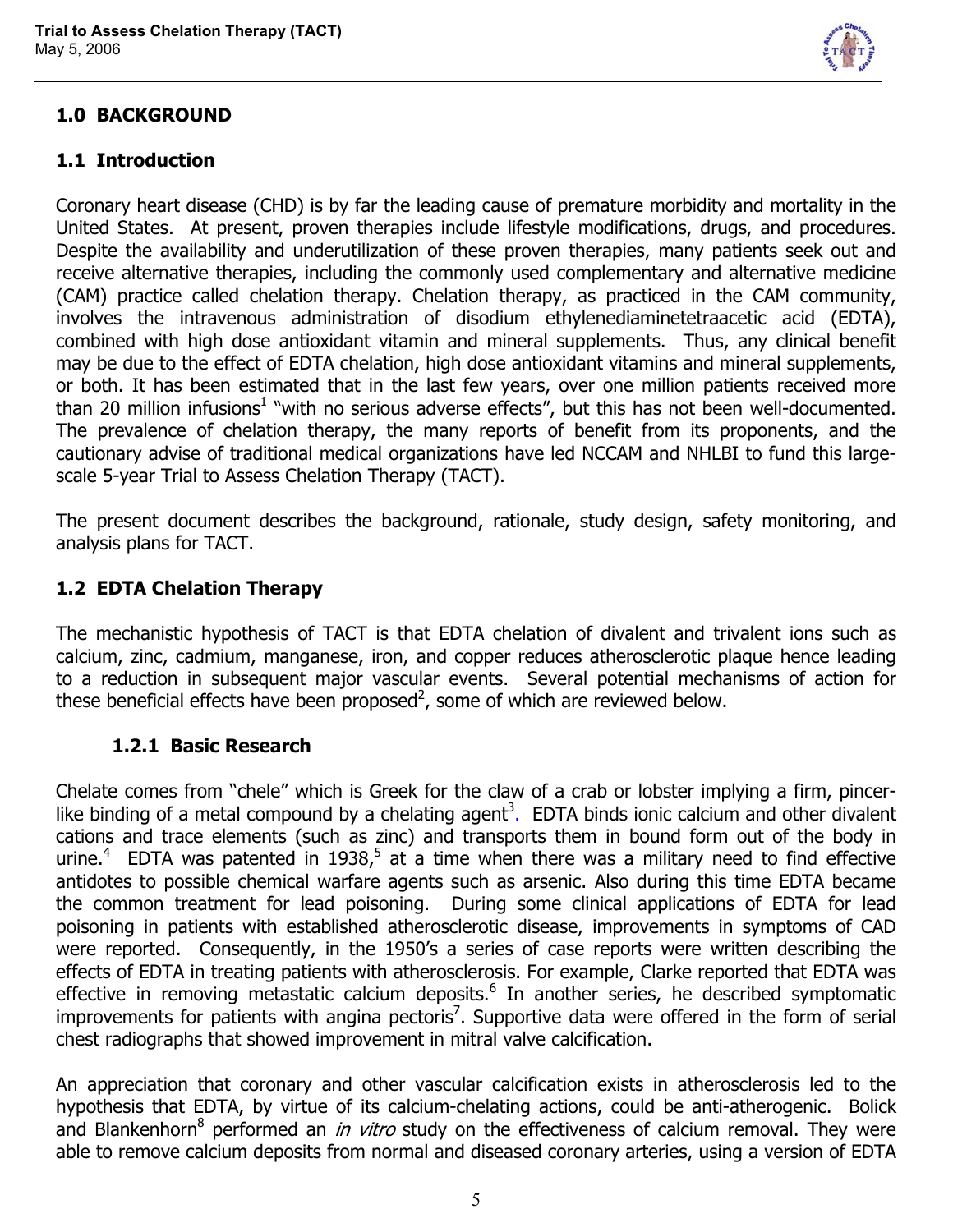

called NH4-EDTA. They demonstrated that coronary atheromatous plaque contained at least as much calcium per unit weight as similar depositions in aortic or iliac lesions. This demonstration of in vitro decalcification of heavily calcified coronaries with EDTA gave support to the concept of EDTA as an antiatherogenic agent. Indeed, it is the central role of the decalcification in the use of EDTA chelation that has led to the consistent use of disodium EDTA, as calcium EDTA will not bind additional divalent cations.

of calcium in the groups treated with EDTA, compared to that of the other groups.  $9$ In 1990, Kaman et al<sup>9</sup> reported the effect of EDTA on calcified rabbit aortas. On average, the aortic calcium score of standard diet-fed rabbits was 316; the score of cholesterol-fed rabbits was 696. The score of cholesterol-fed but EDTA-treated animals was much more like that of the animals fed a standard diet (score=292). There was a statistically significant difference in the quantitative analysis

From a practical perspective, atherosclerotic plaques are integral components of the arterial wall, and may not be exposed to circulating EDTA. Although elevated amounts of calcium have been obtained in urine samples, the calcium may be more readily mobilized from bones and blood, rather than selectively originating from plaques. Thus, there is little rigorous scientific evidence that EDTA chelation selectively decalcifies atherosclerotic plaque, a mechanism central to the effectiveness proposed for chelation therapy by its proponents.

directly.<sup>13</sup> Ox-LDL also reduces eNOS protein in endothelial cells.<sup>14</sup> In addition to the possibility that EDTA chelation therapy assists in the decalcification of artherosclerotic plaque, there is evidence that oxidative stress in the vasculature, a mechanism of endothelial dysfunction in atherosclerosis and related disease states,<sup>10</sup> is reduced by EDTA chelation therapy. Oxidative stress is produced when above-normal levels of superoxide occur which leads to impaired endothelium-dependent vasodilation.<sup>11</sup> Chronic increases in superoxide are associated with lipid peroxidation. Oxidized LDL (ox-LDL) is cytotoxic to endothelial cells<sup>12</sup> and inactivates NO

Redox active transition metals ions are a well-recognized source of oxidative stress in the vasculature.<sup>15</sup> For example, iron is a catalyst for the formation of the highly reactive hydroxyl radical via the Fenton displayed in reactions 1 and 2.

- $(1)$  2O  $_2 + 2H^+ \rightarrow H_2O_2 + O_2$
- $(2)$  Fe<sup>2+</sup> + H<sub>2</sub>O<sub>2</sub>  $\rightarrow$  HO<sup>-</sup> + HO<sup>-</sup> + Fe<sup>3+</sup>

also depends on the availability of metal ions.<sup>17</sup> In the presence of additional superoxide anion (O<sup>-</sup><sub>2</sub>), Fe<sup>3+</sup> is reduced back to Fe<sup>2+</sup>, thus establishing a catalytic redox cycle. Similar chemistry exists for copper-mediated formation of hydroxyl radical. Free copper and iron are known to induce oxidation of lipids and proteins, processes that depend, in part, on metal ion-dependent formation of reactive oxygen species.<sup>16</sup> Cell-mediated LDL oxidation

Some epidemiological evidence shows that increased body stores of iron $18$  or copper $19$  are associated with increased CAD risk, however, other epidemiological studies have failed to show such a relationship for iron.<sup>20</sup> Further supporting the role of metal ions in the pathogenesis of atherosclerosis is the observation that human atherosclerotic tissue contains redox active iron and copper,  $21$  while normal tissue does not. In addition to impairing endothelial function by stimulating LDL oxidation, metal ions also may have direct effects that contribute to atherogenesis and vascular dysfunction.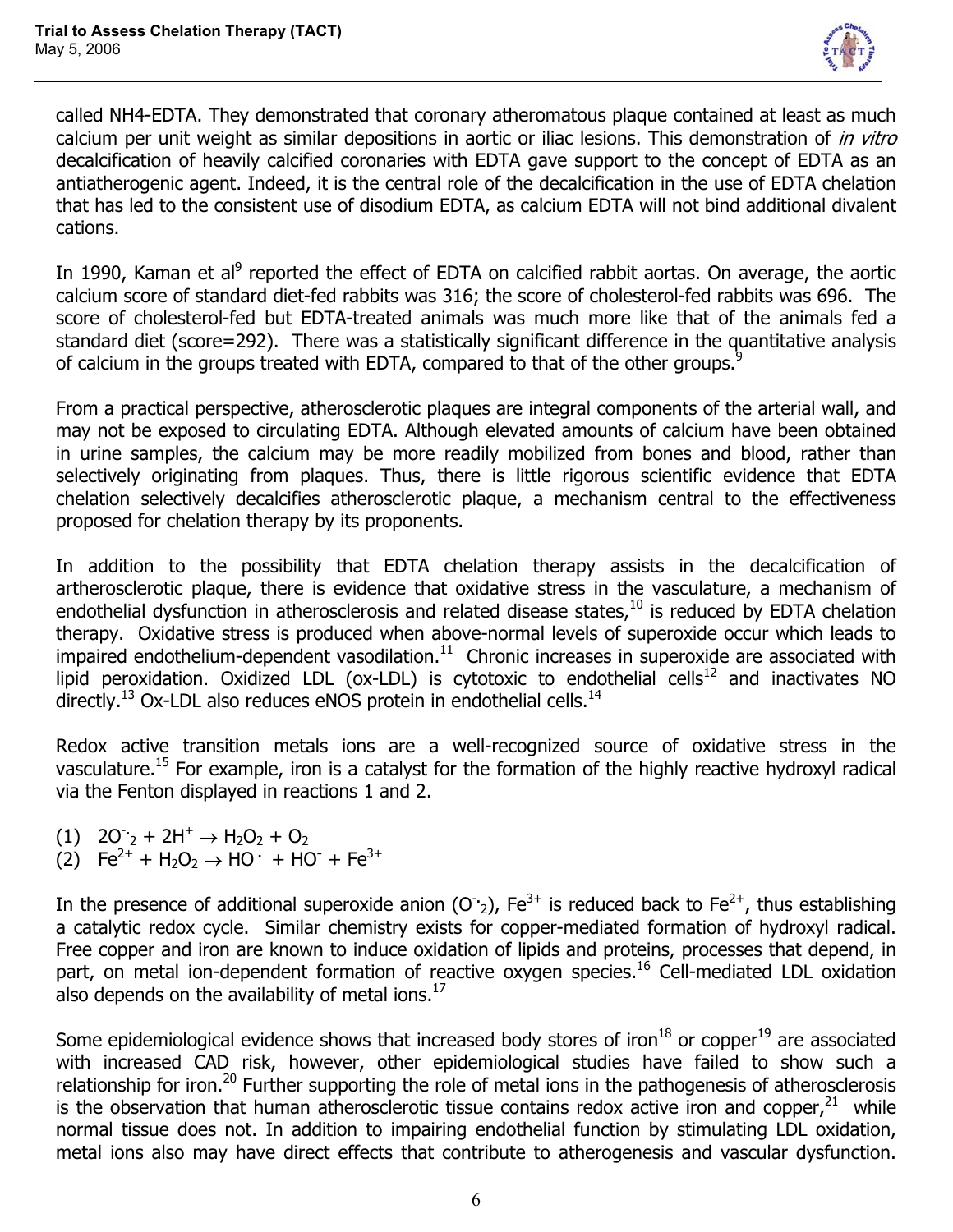

<span id="page-6-0"></span>For example, inorganic iron has been shown to accelerate endothelial cell apoptosis.<sup>22</sup> Furthermore, iron contributes to NF<sub>K</sub>B activation<sup>23</sup> and to expression of VCAM-1 in endothelial cells.<sup>24</sup> Finally, iron directly binds NO, as evidenced by the reaction of NO with heme iron in guanylyl cyclase. On the basis of these observations about metals, investigators posit that transition metals may contribute to atherogenesis by stimulating LDL oxidation. Thus, even if the presence of redox active iron and copper in atherosclerotic lesions is a secondary rather than a causative phenomenon, chelation of these species has the potential to improve vascular function and reduce CAD risk. In fact, iron chelation with intravenous deferoxamine recently was shown to improve endothelium-dependent vasodilation in the coronary arteries of patients with diabetes mellitus.<sup>25</sup>

#### **1.2.2 Case reports and case series**

The majority of the clinical literature that reports the benefits of chelation therapy is in the form of case reports and case series.26 Most case series report on an individual practitioner's clinical practice. Cranton<sup>27</sup> reports that by 1993, there were more than 4600 documentary outcome reports supporting chelation therapy. These studies may be interpreted to suggest a striking benefit of chelation therapy; however, most do not have control groups, patient selection criteria are overly broad, measurements of endpoints are inconsistent, and follow up is incomplete. A cautious interpretation of this literature suggests that there are ample suggestions of benefit, but clear evidence is lacking. For the sake of brevity, only 3 representative studies spanning nearly 3 decades will be reviewed here; selected others are listed in Table 1 below.

In 1963, **Kitchell and co-workers**<sup>28</sup> reported on 28 patients with severe angina who underwent chelation therapy. Patients were monitored with exercise testing (fixed speed and inclination treadmill and Master's two-step). The authors concluded that early after chelation, there was little improvement. However, within 3 months of therapy, about 60% of patients reported improvement based both on patients' impression and their documented exercise tolerance. Nonetheless, the benefit was not felt to be long-lasting.

**Olszewer and Carter**<sup>29</sup>, in 1988, reported a retrospective analysis of 2870 patients treated at a private clinic in Sao Paulo, Brazil, who underwent chelation therapy between May 1983 and September 1985. Patients received a total of approximately 81,000 infusions. The protocol used was that recommended by the American Academy of Medical Preventics; and consisted of EDTA 50 mg/kg body weight given over 3 - 3.5 hours. Additives included vitamin C, B complex, and magnesium. There were 120 patients lost to follow up who were censored from the report. Treatments were given 2-3 times weekly. General lifestyle advice and oral multivitamins were also administered. Cardiac disease was present in 29.4%, peripheral vascular disease in 39.4%, cerebrovascular and degenerative disease of the CNS in 17.7%, scleroderma in 0.1%, and other geriatric vascular diseases in 13.4%. Of the 844 patients who had a diagnosis of ischemic heart disease, most (57.6%) had coronary insufficiency without infarction, 27.6% coronary insufficiency and infarction, and 4.8% coronary insufficiency with other complications. The authors report that 76.9% of patients had a marked improvement, defined as a positive stress test that subsequently became negative after a course of chelation therapy.

**Casdorph**30, in 1981, reported a case series of 18 patients in whom left ventricular ejection fraction was measured with radionuclide ventriculography preceding and following 20 weekly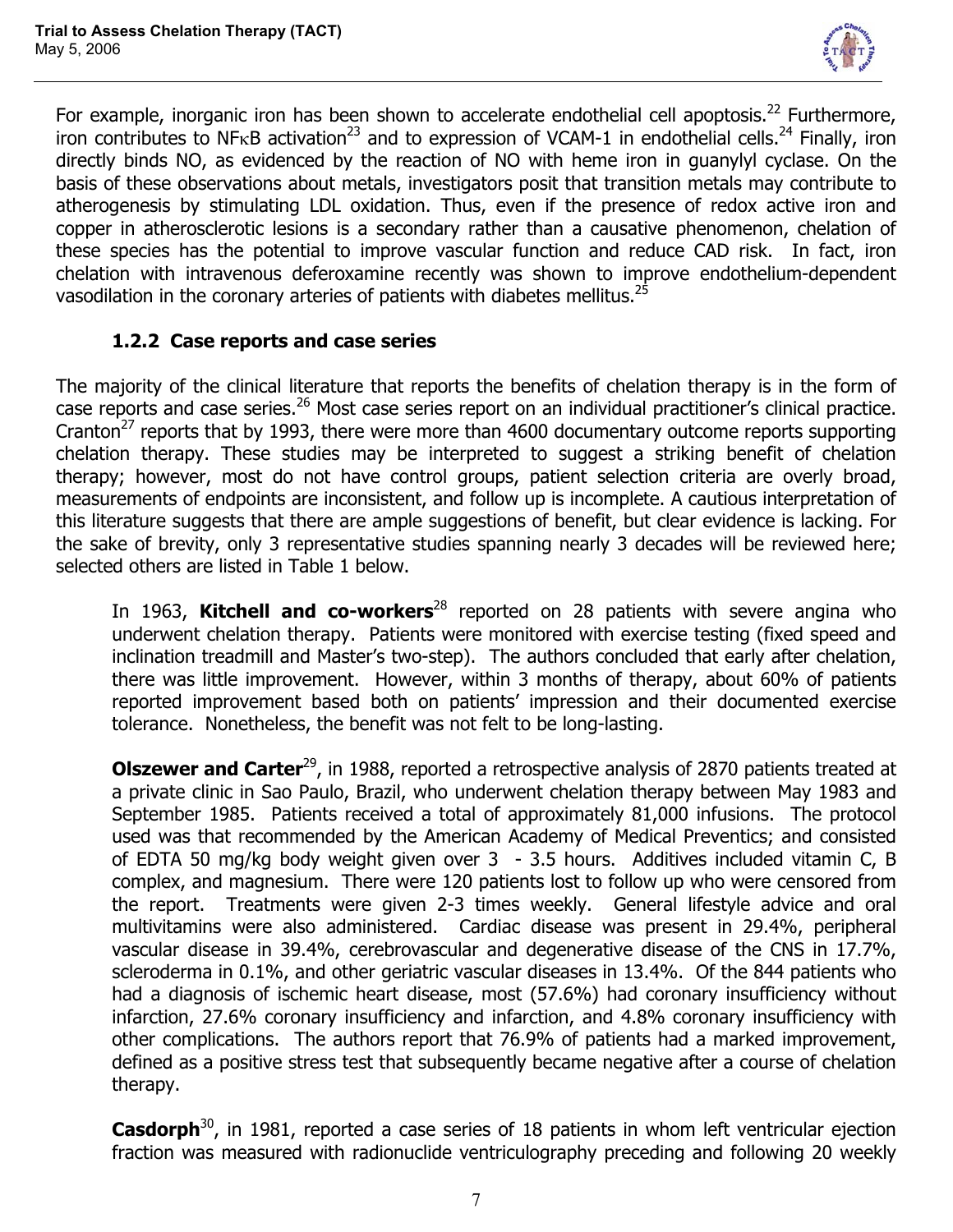

3-hour infusions of 3 grams of disodium EDTA in 250 cc of lactated Ringer's with 200 mg of lidocaine added to the infusate. The average improvement in ejection fraction was 5.8% (range -2% to 16%) and was highly significant ( $p$ <0.001).

| <b>First author (year)</b>     | <b>Sample</b><br><b>Size</b> | <b>Outcome</b><br>measures | <b>Result</b>               |
|--------------------------------|------------------------------|----------------------------|-----------------------------|
| Clarke $(1955)^6$              | 22                           | symptoms                   | some improvements           |
| Clarke $(1956)^7$              | 20                           | symptoms                   | 19 improved, 1 died         |
| Boyle (1957) <sup>31</sup>     | 20                           | symptoms, ECG              | significant improvements    |
| Meltzer (1960) <sup>32</sup>   | 10                           | symptoms, ECG              | 9 improved                  |
| Clarke (1960) <sup>33</sup>    | 76                           | symptoms                   | 58 improved                 |
| Kitchell $(1961)^{34}$         | 10                           | symptoms                   | 9 improved                  |
| Boyle (1961) <sup>35</sup>     | 10                           | symptoms, ECG              | 9 improved                  |
| Meltzer $(1961)^{36}$          | 81                           | not stated                 | "effective"                 |
| Kitchell $(1963)^{28*}$        | 28                           | symptoms, ECG              | 18 improved,                |
| Lamar $(1964)^{37}$            | 15                           | symptoms                   | 15 improved                 |
| Lamar $(1966)^3$               | 3                            | symptoms                   | 1 improved, 1 died          |
| Evers (1979) <sup>38</sup>     | 3000                         | symptoms                   | >90% improved               |
| Casdorph (1981) <sup>30*</sup> | 18                           | ejection fraction          | 17 improved                 |
| Robinson $(1982)^{39}$         | 248                          | symptoms, ECG              | significant improvements    |
| Olszewer $(1988)^{4*}$         | 844                          | symptoms                   | 821 improved                |
| McGillen (1988) <sup>40</sup>  | $\mathbf{1}$                 | angiography                | No evidence of benefit      |
| Wirebaugh (1990) <sup>41</sup> | $\mathbf{1}$                 | angiography                | No evidence of benefit      |
| Deycher $(1992)^{42}$          | 215                          | symptoms                   | 70% improvement             |
| Hancke $(1992)^{43}$           | 42                           | Need for surgery           | 39 cancelled surgery        |
| Hancke (1993) <sup>44</sup>    | 470                          | symptoms                   | Significant<br>improvements |

#### Table 1: Summary of Case Series

\*Described in text

In most of these case reports and series, severe adverse events were not reported.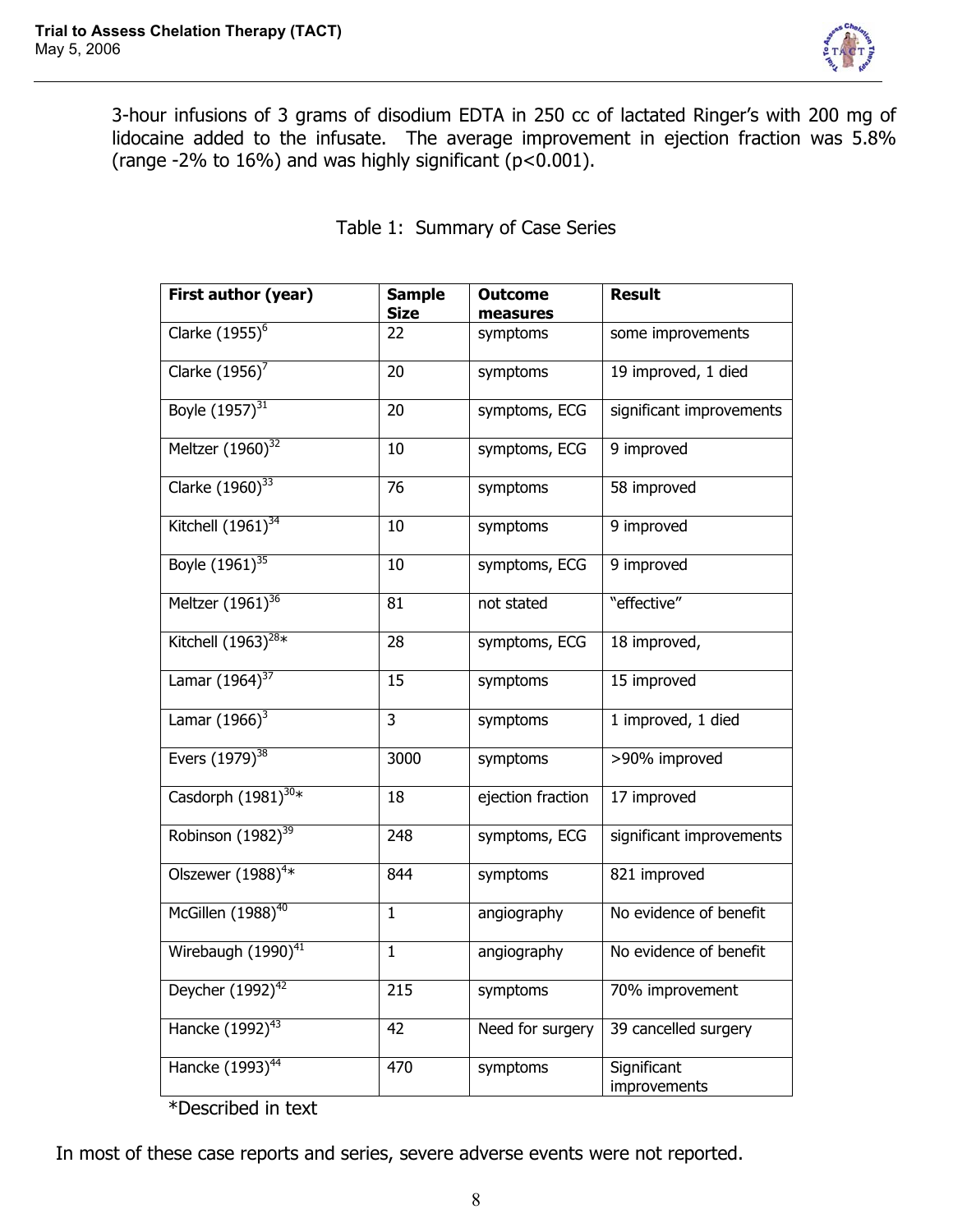

## <span id="page-8-0"></span>**1.2.3 Randomized Trials**

Only 3 randomized trials of EDTA chelation for patients with atherosclerotic vascular disease have been conducted. A fourth trial, our Pilot to Assess Chelation Therapy (PACT), currently is ongoing, but we have analyzed safety data of patients in the chelation arm.

The first trial by Guldager et al<sup>45</sup> enrolled 159 patients with stable intermittent claudication for at least 12 months, and excluded patients with underlying conditions such as renal insufficiency, cardiac disease, or diabetes. The treatment regimen consisted of 20 infusions administered over 5 to 9 weeks. Patients also received oral supplements of multivitamins and magnesium. Findings indicate no differences in any parameters studied in the EDTA-treated group compared to placebo/control group.

Van Rij<sup>46</sup> reported the second trial in 1994. This trial included 32 patients with peripheral vascular disease confirmed by angiography. Diabetics were excluded, and patients were required to stop smoking. The active infusion consisted of 3.0 g of EDTA 0.76g magnesium chloride, and 0.84 g sodium bicarbonate in normal saline, to a total volume of 500 ml. The placebo infusion was 500 ml of normal saline. Both groups received parenteral vitamin supplements. There were no significant differences reported in pain-free walking distance, or total walking distance when the EDTA-treated group was compared to the placebo group. At 3 months after treatment, however, resting anklebrachial index showed some improvement in the chelation group in both legs, with a significant between-groups effect favoring chelation. An extensive analysis of quality of life also was performed, with mixed results. Although there were no differences in scales measuring general health and effect of poor circulation on life activities, chelation patients scored better on 2 scales that rated the level of physical activity (p<0.05 for between-groups differences) 3 months after therapy.

concluded that a trial of far larger sample size was necessary to reach any definitive conclusions. Knudtson and colleagues<sup>47</sup> carried out the Program to Assess Alternative Treatment Strategies to Achieve Cardiac Health (PATCH), a 6-month randomized trial that measured exercise capacity in 84 stable angina patients randomized to receive either EDTA treatment or placebo. Patients were eligible to participate in the trial if they were over the age of 21, had proven CAD, stable angina pectoris, and > 1 mm ST-segment depression within 2-14 minutes on a gradually ramping treadmill test. There were 39 patients ultimately randomized to each treatment group, receiving 40 mg/kg of EDTA up to a maximum of 3 g, or placebo. Both were administered in an IV saline solution over a 3-hour period, 2 times per week over 15 weeks, then once per month for 3 months, for a total of 33 treatments. All patients were given oral multivitamins. There were no significant differences in clinical outcomes between the treatment groups. There were no deaths, 2 MIs (1 in the chelation group and 1 in the placebo group), and 15 hospitalizations for worsening angina (9 in the chelation group and 6 in the placebo group). Both groups were able to increase their exercise times approximately 1 minute, an improvement that the investigators attributed to placebo or "training" effect. The investigators

The Pilot to Assess Chelation Therapy (PACT) is an ongoing 40 patient randomized trial of chelation therapy versus placebo, with change in endothelium-dependent, flow-mediated brachial artery dilation as its primary endpoint, in patients who fulfill the TACT entry criteria. The chelation protocol consists of 15 weekly infusions of chelation therapy according to the protocol of ACAM. The placebo group receives 15 infusions of normal saline. The methodology and algorithms for calculating and adjusting EDTA dose are identical to those of TACT. All patients receive a low-dose vitamin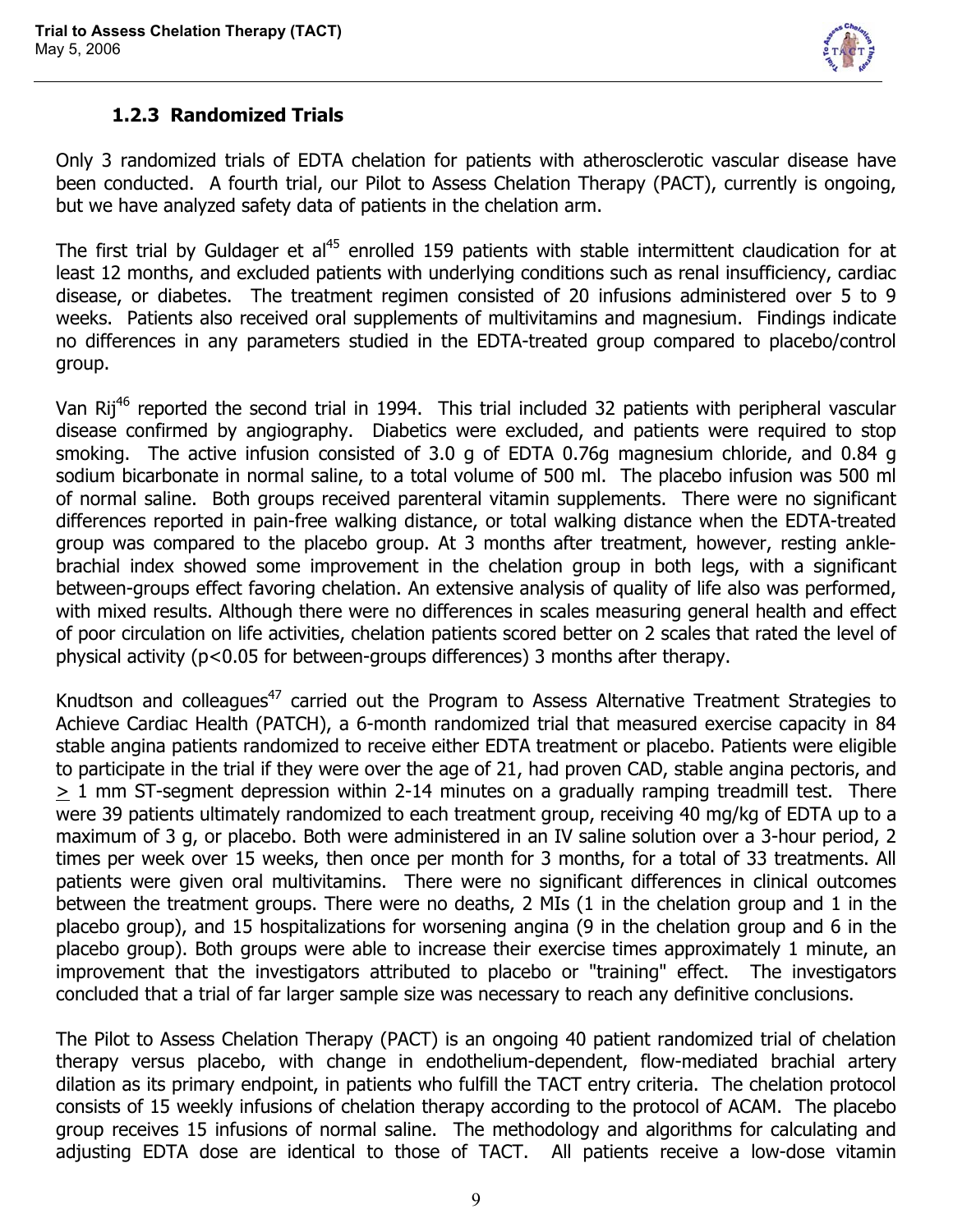

<span id="page-9-0"></span>supplementation regimen. The total cohort of 40 patients has been enrolled (chelation=30 patients; placebo =10 patients). Although the study has not yet finished, we have analyzed safety data in the 30 chelation patients. As presented in detail in Section 6.2.1.3, "Reports of Human Toxicities in PACT," PACT provides reassuring data on blood pressure, pulse, renal, electrolyte, calcium and hematological parameters.

### **1.3 TACT: Closing the Gap in Knowledge**

At present, the totality of evidence on chelation therapy includes basic research, clinical investigation, descriptive and observational epidemiologic studies and 3 small, randomized trials. Despite the insufficient totality of evidence on which to safely base rational individual patient as well as policy decisions, there have been over 20 million infusions given over the last few years.<sup>1</sup> There are standardized infusion protocols and training programs. Furthermore, chelation therapy is taught to physicians by organizations such as the American College for Advancement in Medicine (ACAM), and the International College of Integrative Medicine (ICIM). Following adequate training, practitioners who pass an examination become certified by the American Board of Chelation Therapy (ABCT).

All these theoretical and practical reasons provide support for the conduct of TACT, a large scale, randomized, double-blind, placebo controlled trial with clinical CVD endpoints. In general, the timing of a trial is a delicate matter. On the one hand, there must be sufficient belief in a favorable benefit to risk ratio of the intervention to justify exposing half the subjects. On the other hand, there must be sufficient doubt to justify withholding the intervention from the other half. Thus a state of equipoise exists. From a clinical and public health perspective, chelation is in equipoise and TACT will close the gap in knowledge regarding the potential benefits and risks of chelation therapy.

#### **2.0 TACT STUDY DESIGN**

The Trial to Assess Chelation Therapy (TACT) is a 5-year randomized, double-blind, placebocontrolled 2X2 factorial trial designed to test the effects of the standard chelation solution recommended by the American College for Advancement in Medicine (ACAM), as well as the effects of a high-dose antioxidant vitamin and mineral supplementation, versus a low dose regimen to simply replace chelation-related losses.

Specific aims for this trial include:

- To determine whether chelation or high-dose supplements in patients with CHD will reduce the incidence of clinical cardiovascular events;
- To determine whether chelation and high-dose supplements have acceptable safety profiles.

In addition, two substudies will be conducted whose specific aims are as follows:

- To determine whether chelation or high-dose supplements improve quality of life;
- To conduct an economic analysis of chelation therapy and high dose supplements.

have excellent statistical power to detect a small to moderate reduction in this primary endpoint. The primary endpoint of this trial will be a composite of: all cause mortality, nonfatal myocardial infarction, non-fatal stroke, coronary revascularization, and hospitalization for angina**.** TACT will (See Appendix 1 for statistical considerations, including rationale for study design and statistical analyses plans). Major secondary endpoints will include: (1) cardiovascular death, or non-fatal MI or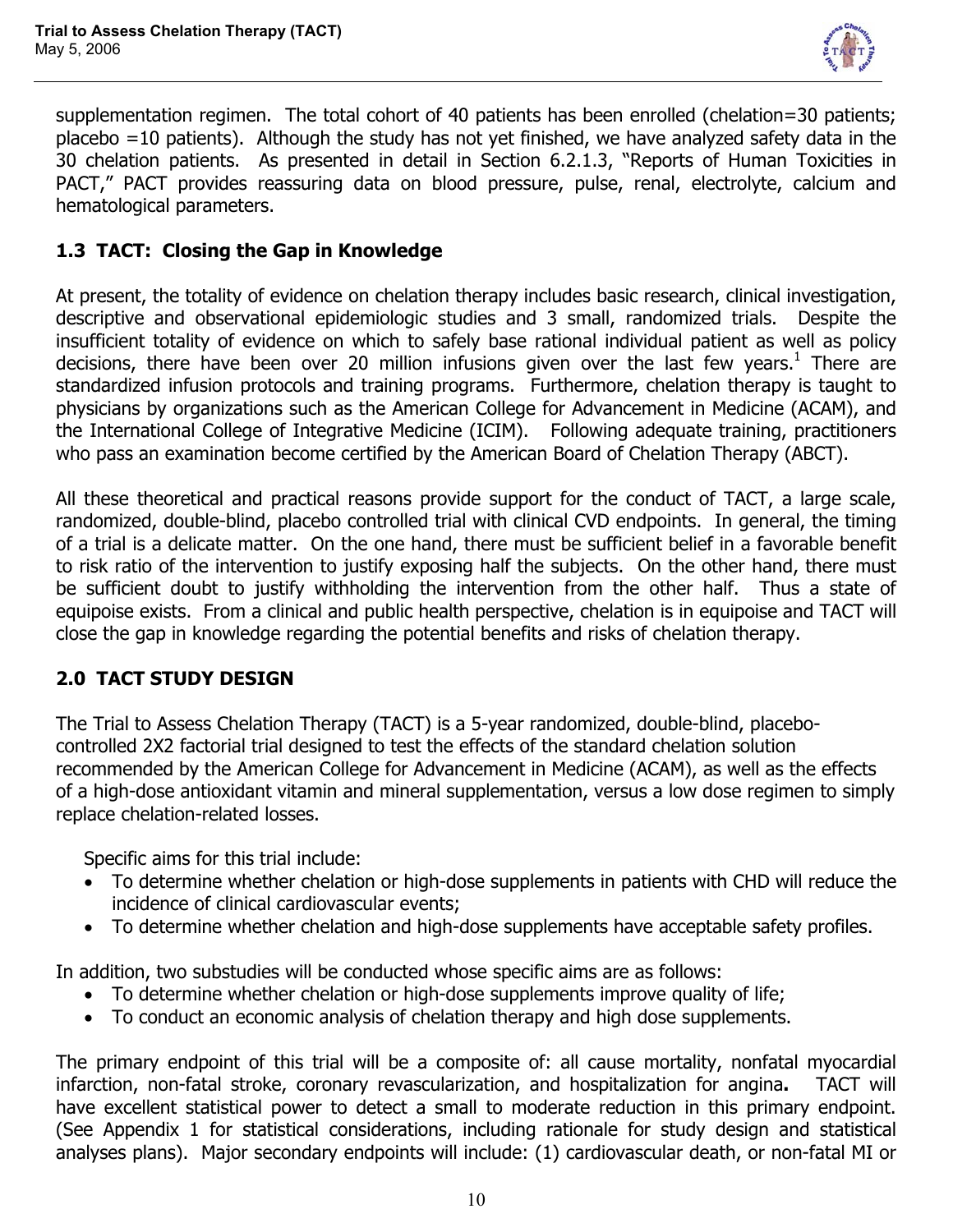

<span id="page-10-0"></span>non-fatal stroke; (2) individual components of the primary endpoint (3) safety profiles of the interventions including indices of renal, hepatic, and hematological function; and (4) health-related quality-of-life and the cost of chelation therapy will be examined in a randomly selected subset of the patients in the trial.

## **2.1 Sample and Methodology**

We will enroll 1950 patients 50 years of age or older with a prior myocardial infarction. Following baseline assessments, patients will be randomly assigned to receive 40 infusions of either the chelation or placebo solution, administered as 30 weekly infusions followed by 10 infusions administered 2 –6 weeks apart. Following the infusions, patients will continue high-dose vitamin supplements and be contacted quarterly until 60 months of participation or the end of the study. All patients will receive low-dose supplementation to replete chelation losses during the infusion period only. In this 2x2 factorial design, each of these groups also will be randomized to either high-dose supplements or high-dose supplement placebos as shown in diagram below. This factorial design will permit the estimation of the contribution of high-dose supplementation to the overall effect. All patients will be followed for clinical events until the end of the trial. The results of TACT will provide either a significant positive result or an informative null or negative result upon which rational clinical decision-making and health policy can be based.



\*All patients will receive low-dose supplementation during the infusion period only.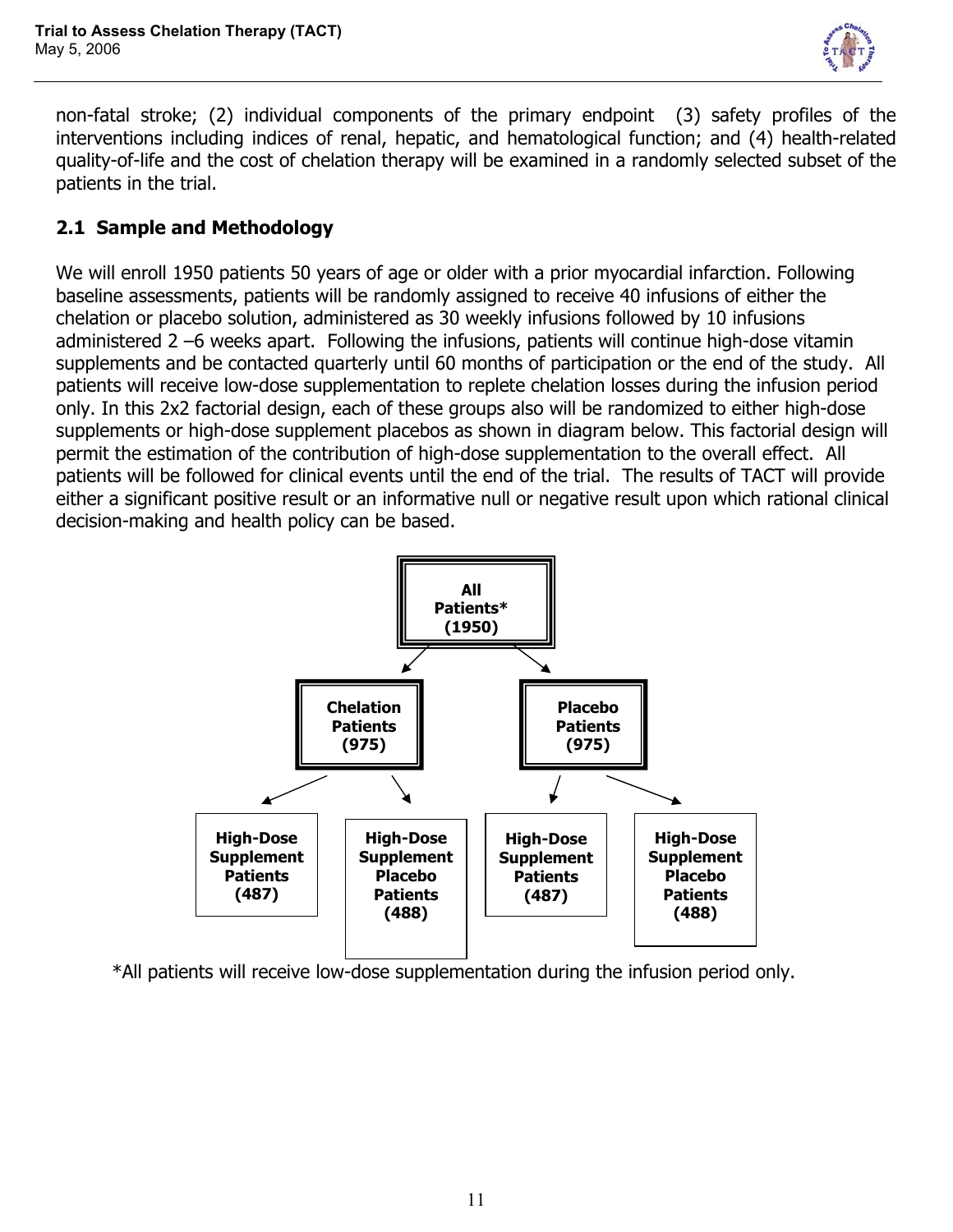

#### <span id="page-11-0"></span>**3.0 OVERVIEW OF THE TRIAL ORGANIZATION**

### **3.1 TACT Organizational Units**

The organizational units of the trial are depicted in the following figure.

Figure 1

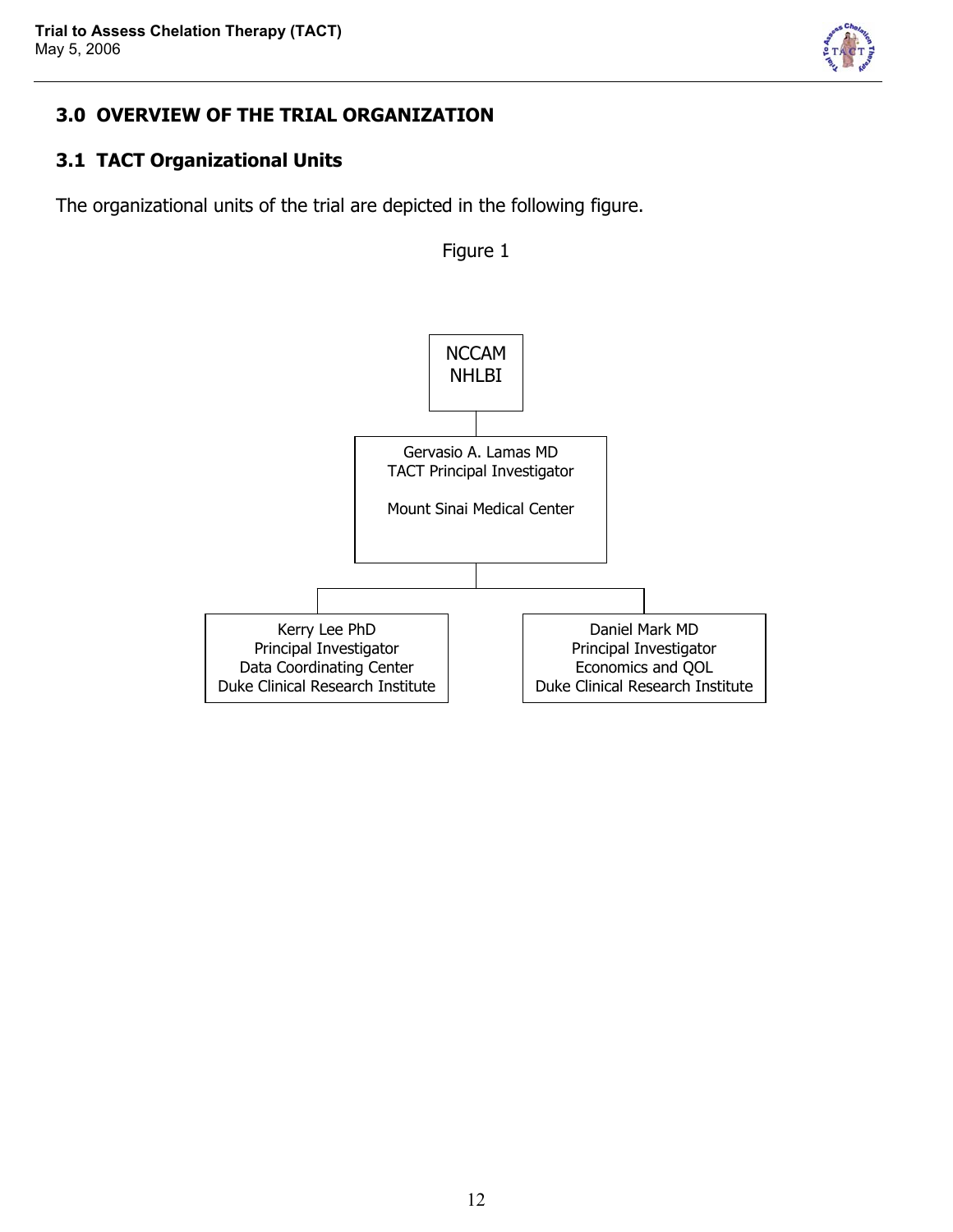

### <span id="page-12-0"></span>**3.2 Contractual Relationships**

Organizations that will conduct various TACT activities, under contract with the Clinical Coordinating Center:

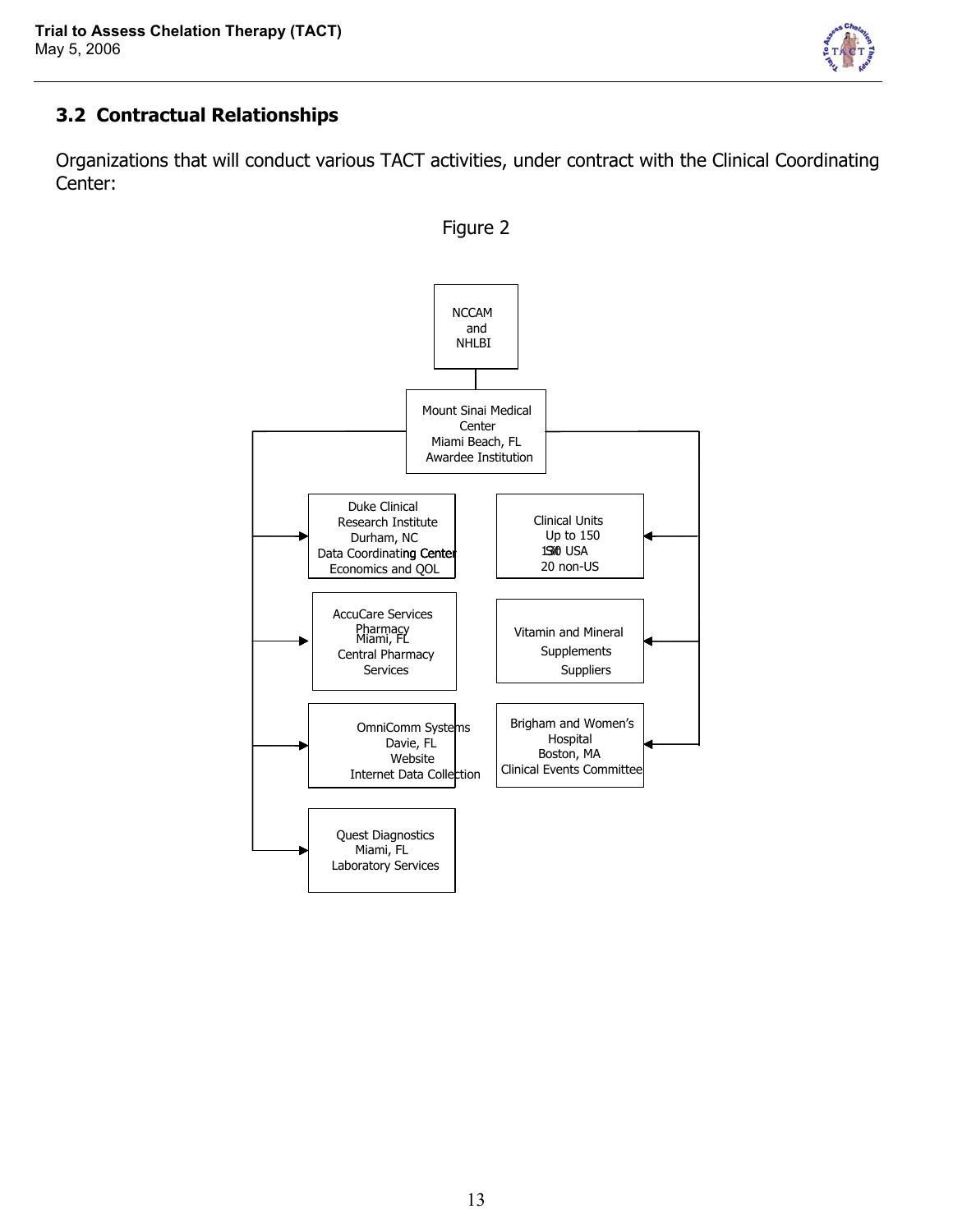

#### <span id="page-13-0"></span>**3.3 Clinical Coordinating Center**





The Clinical Coordinating Center (CCC), as illustrated in the above figure, is located at Mount Sinai Medical Center-Miami Heart Institute, Miami Beach, FL. Dr. Gervasio Lamas, the TACT Principal Investigator, will be responsible for the scientific and administrative oversight of the trial. The CCC is responsible for all aspects of conducting this trial, including protocol development and amendments, site recruitment and retention, regulatory documentation, protocol adherence, site reimbursement and leadership in data analysis, study presentations and publications. Dr. Lamas will be responsible for all sub-contracts with the other organizational units. Two Chelation Consultants, a Project Director, and Study Staff, including consultants, will assist Dr. Lamas in coordinating TACT. Dr. Lamas will submit quarterly detailed recruitment reports to the NCCAM Project Officer and the NHLBI Project Officer. Trial progress reports will be given during TACT Operations meetings. These reports will include recruitment data, indices of quality control, as well as the disposition and management of any reports of significant side effects or morbidity previously reported to him by the DSMB. Dr. Lamas will remain blinded to treatment assignment and treatment-specific clinical outcomes for the entire duration of the trial. In order to preserve the blinded nature of the trial, two physician Research Associates have been identified who are not directly involved with the day-to-day coordination and administration of the CCC. These Research Associates will approve all prescriptions and deal with any items brought up by pharmacy that may require unblinding information. The Research Associates will not have any role in clinical patient management and recruitment at Mt. Sinai Medical Center or other clinical units. Prior to beginning this position in TACT, the Research Associates will undergo protocol training.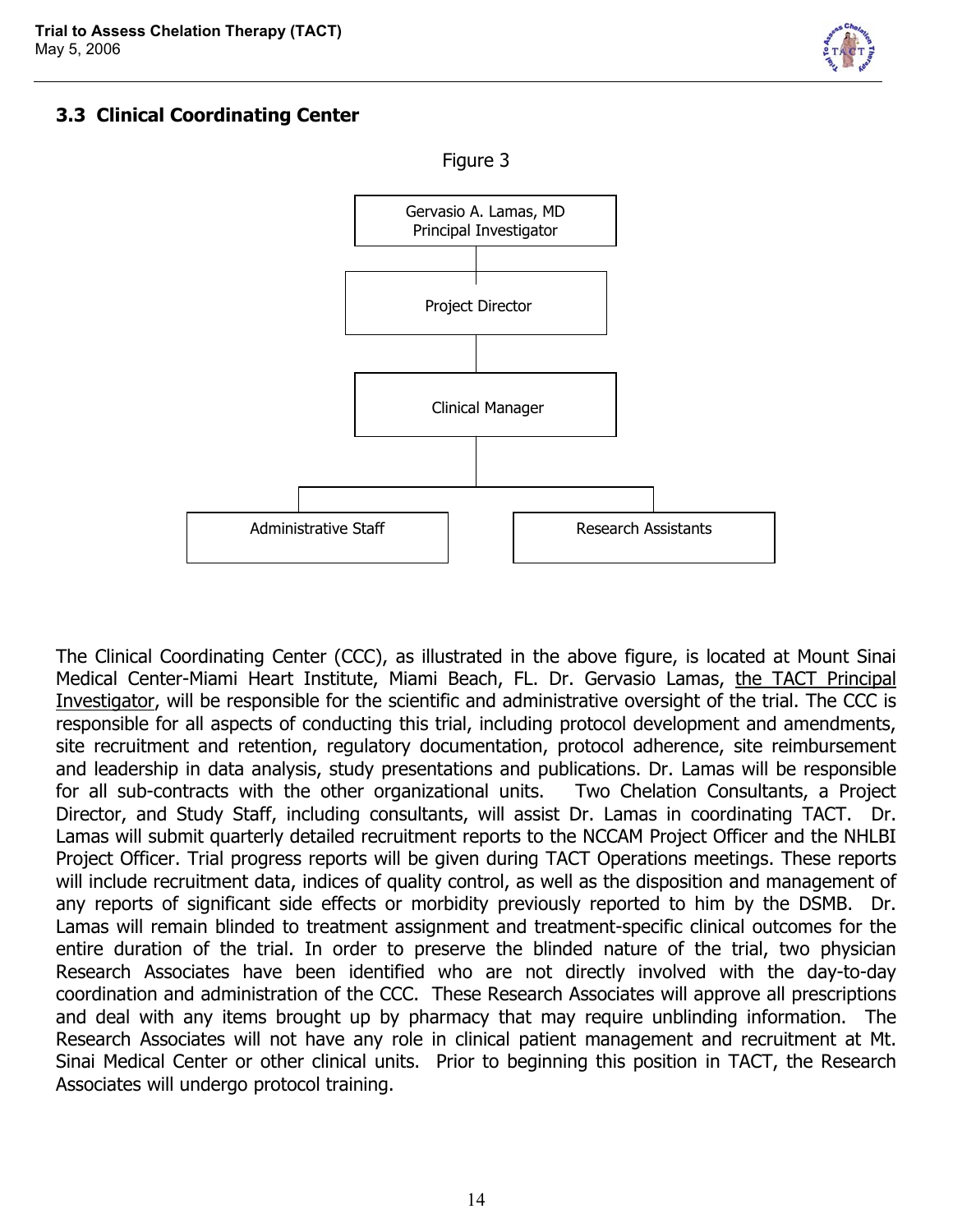

<span id="page-14-0"></span>Dr. Lamas will also submit annual Awardee Non-Competing Progress Reports to NCCAM. He will also, on an ongoing basis, provide any additional non-confidential information required by the DSMB. Finally, Dr. Lamas will also present a mid-term and final report to the NCCAM Advisory Council.

If scientific misconduct or other events that have significantly affected the quality or integrity of trial data have occurred, Dr. Lamas will immediately notify the DSMB, NIH, the collaborating investigators, the appropriate IRBs, the FDA, and other sponsors of the affected work in accordance with established NIH standards.

## **3.4 Data Coordinating Center**

The Data Coordinating Center (DCC, Dr. Kerry Lee) is responsible for the treatment allocations of eligible patients, review and monitoring of all data collected by the Clinical Sites and Central Units except economic data, quality control programs, and analysis of all study data except economic and quality of life data. DCC staff will prepare data reports at specified intervals for review by NIH and an independent DSMB and will collaborate with other study investigators in the preparation of study presentations and publications. The DCC is also responsible for quality assurance of TrialMaster®, the electronic data capture system and the internet-based communications network between management and performance sites. The DCC will visit all sites annually during the course of the trial.

### **3.5 Economic and Quality of Life Coordinating Center**

In collaboration with the Clinical Coordinating Center and the Data Coordinating Center, the Economics and Quality of Life Coordinating Center will perform the following major functions: 1) obtain baseline economic status, quality of life, and angina and symptom status data from all patients enrolled at each participating study site at the time of randomization; 2) assess interval resource utilization, including major medical encounters, during each study follow-up; 3) assess detailed QOL data at 6 months, 1 year and 2 years after enrollment in a random subset of 900 patients; 4) compare cost and quality of life outcomes for each treatment factor (i.e., each factor in the factorial design) according to intention-to-treat; 5) estimate the incremental cost effectiveness ratio for the experimental arm(s) and perform extensive sensitivity analyses.

#### **3.6 Accu-Care Services Pharmacy**

The Accu-Care Services Pharmacy will:

- • mix over 80,000 bags of blinded trial solution;
- preserve the blind;
- deliver refrigerated study solution to clinical sites within 48 hours after ordering;
- communicate with sites, CCC, and DCC;
- • Adjust accordingly the EDTA dose as calculated by electronic data capture system or via verbal order by Clinical Trial Manager.;
- Identify patients who are not scheduled to receive weekly infusions and coordinate with Clinical Trial Manager if the patient's infusion shipment should be suspended due to entry into maintenance phase, study safety lab delay, missed visit, or other event(s) as identified by Clinical Trial Manager;
- deliver blinded vitamins and supplements or their identical placebos; identify and coordinate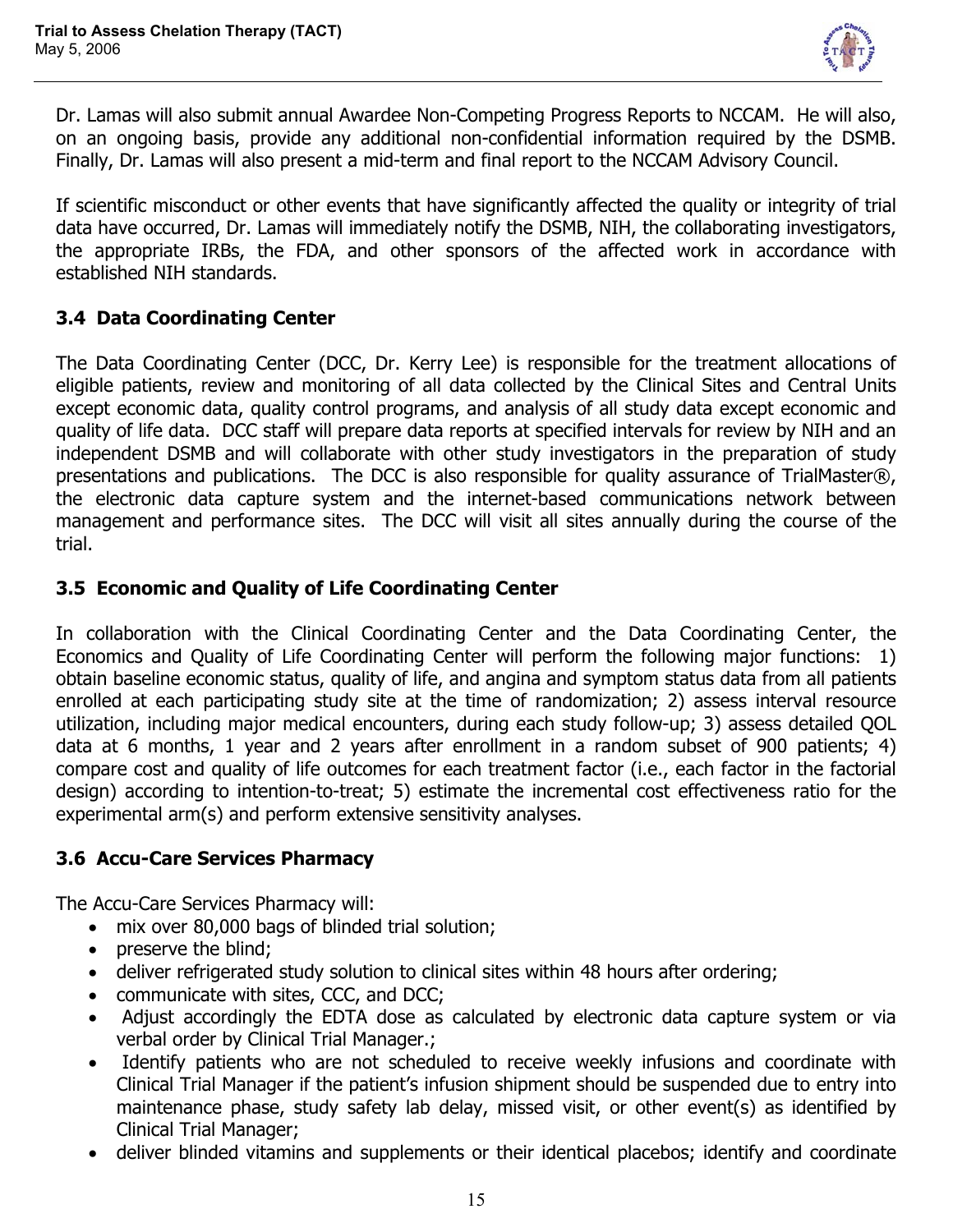

<span id="page-15-0"></span>with Clinical Trial Manager if patient's vitamin shipments should be changed due to patient intolerance to vitamin or entry into follow-up phase of study

• perform all of the above at a reasonable cost.

## **3.7 TACT Laboratory Services**

Laboratory services consist of:

- analysis of all screening and safety laboratory tests, as specified in the protocol
- providing the clinical sites with blood collection supplies and pre-printed ordering requisition forms
- collecting the lab specimens from the clinical sites
- processing all labs within 48 hours of drawing (except high sensitivity C-reactive protein)
- **Peroviding results to the respective clinical sites**

### **3.8 Clinical Sites**

The clinical sites will play a major collaborative role with the CCC in the recruitment, retention, and drug administration efforts in TACT. We estimate that up to 150 clinical sites will be sufficient to enroll 1950 eligible patients over 54 months.

|          | Enrollment | Active |            |         |
|----------|------------|--------|------------|---------|
| Patients | (months)   | sites  | pt/site/mo | pt/site |
| 1950     | 54         | 130    | 0.28       | 15      |
| 1950     | 54         | 120    | 0.30       | 16      |
| 1950     | 54         | 110    | 0.33       | 18      |
| 1950     | 54         | 100    | 0.36       | 20      |
|          |            |        |            |         |

The Site Investigator for each trial site in the consortium will be responsible for on-site clinical and scientific implementation, direction and management of the trial protocol, as well as the coordination of requirements for any adjunct studies of underlying mechanisms and surrogate markers. Site Investigators will

commit at least 10% effort to this trial. All Site Investigators will have experience in the treatment and management of CAD and, at least, experience in participation in clinical trials, or equivalent training provided by TACT.

The organization of each clinical site requires:

- a Site Investigator at the enrolling site with the above qualifications and commitment, in addition to sufficient clinical volume for recruitment of eligible patients, training in chelation therapy, in the evidence-based management of post-MI patients, and in the conceptual and practical basis of clinical trials;
- the above training must take place at a TACT initiation meeting or in other formats approved by the TACT Executive Committee;
- certificate of completion of NIH Human Subjects Protection Education, available through the Office of Human Research Protections (http://cme.cancer.gov/c01/), if there is no specific institutional-based course; •
- a research coordinator;
- ability to draw blood; •
- ability to detect and manage potential chelation-associated emergencies as they arise, including hypoglycemia, hypotension, cardiac arrhythmias, and hypocalcemia; •
- High-speed internet access on-site, so sites can comply with the electronic data capture system; •
- The CCC recognizes that the characteristics of the infusion sites will be an important determinant •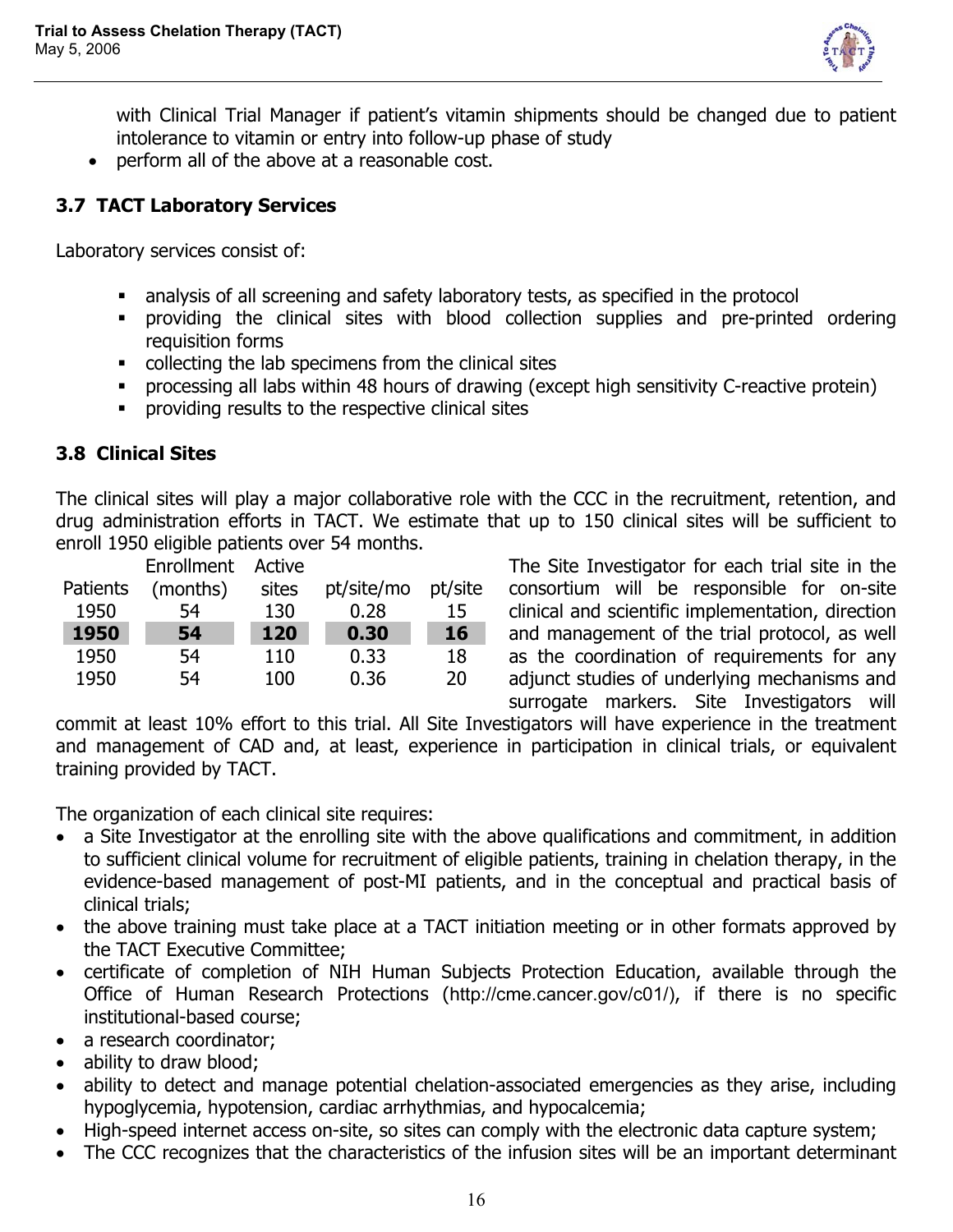

<span id="page-16-0"></span>of patient compliance. For example, such characteristics may include clinical areas where infusions are part of daily care, and the infrastructure for administering infusions already exists, such as an ongoing chelation practice. However, prior to final approval of any clinical site, the CCC will review and approve the characteristics of all infusion sites.

TACT recognizes that these clinicians will likely have different knowledge bases and practice patterns. an initiation meeting. The interest in TACT expressed by both the cardiology and chelation community has led to 2 general types of clinical sites in TACT: those led by a cardiologist, and those led by a chelation practitioner. Thus, in order to enhance uniformity of training and evidence-based management of study participants, one physician-leader in each enrolling site must complete TACT-sanctioned training at

 selected based on a thorough review of their qualifications by the CCC, DCC, and NIH Program Staff. Each clinical site will follow the procedures required by this protocol regarding study conduct and monitoring, patient management, data collection, data management, data analysis and quality control. All proposed clinical sites must agree to accept and implement the common protocol and procedures approved by the Steering Committee. Furthermore, all potential sites agree to preferentially enroll patients into TACT when competing studies are ongoing. The investigator letters of agreement, administrative letters, site surveys, and other clinical site characteristics will be completed prior to site training and activation. Finally, the clinical sites to start the trial will be

#### **4.0 INTERNET-BASED COMMUNICATIONS BETWEEN MANAGEMENT ORGANIZATIONS AND CLINICAL SITES**

Accurate and rapid communication of clinical and infusion data, carried out in a cost-effective fashion, is essential. In order to maximize accuracy and speed of communications between the CCC, DCC, the Accu-Care Services Pharmacy, and the clinical sites, an enhanced Internet-based data collection will be used in TACT. Services for this system, TrialMaster® will be provided by Omnicomm Systems. Therefore, Internet access is a requirement at patient-care and infusion sites. The minimal system requirements are Internet Explorer version 5.0 or 5.5. Sites will be trained and provided as needed with Internet Explorer. TACT has unique needs for rapid Internet-based communication in order to properly schedule preparation of infusions, delivery, and administration. Additionally, adjustments in the content of EDTA and heparin in the infusion are based on laboratory studies and must be made prior to preparation of the next scheduled infusion. In the unlikely event that internet access is transiently unavailable at the clinical site (due to power failure, for example), the clinical site will be instructed to call the CCC.

Omnicomm Systems will:

- • Provide platform for electronic data capture system;
- Adjust programming to enhance data collection and patient monitoring by clinical sites;
- Maintain study's website www.tactnih.com;
- • Work with DCC to ensure quality and integrity of TrialMaster®, the electronic data capture system and the internet-based communications network.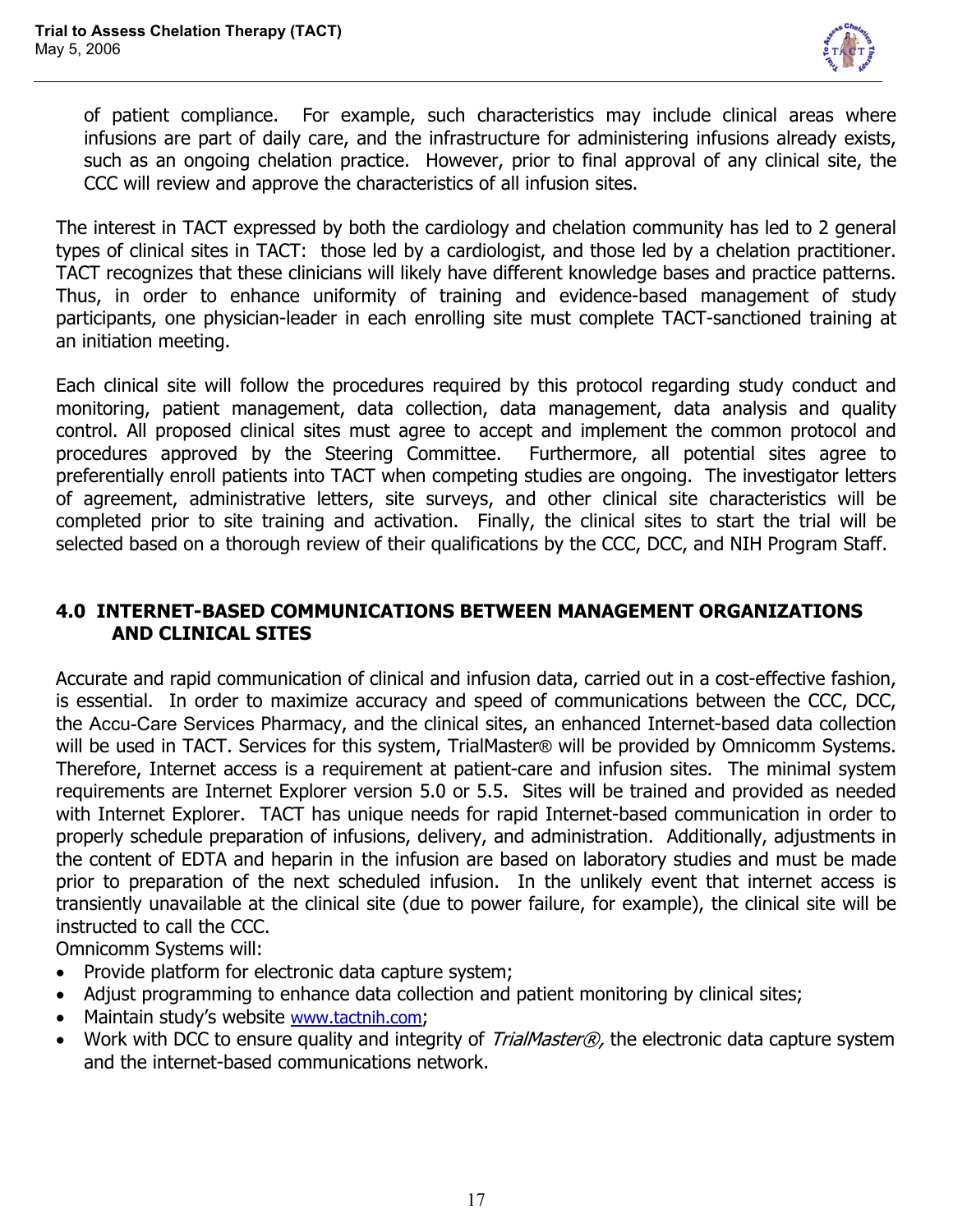

### <span id="page-17-0"></span>**5.0 MAJOR STUDY COMMITTEES**

#### **5.1 The Steering Committee**

Investigators, the NCCAM Program Officer, and the NHLBI Program Officer. The TACT Project NHLBI review. The TACT Principal Investigator will serve as Chairman of the Steering Committee. A Steering Committee will be established to serve as the main governing body of the trial. The Steering Committee will be composed of the TACT Principal Investigator, the TACT Project Director, the TACT Clinical Manager, the Data Coordinating Center Principal Investigator, The Data Coordinating Center Project Leader, the EQOL Principal Investigator, up to five clinical unit Site Director, Clinical Manager and the Data Coordinating Center Project Leader will be ex-officio, nonvoting members. The initial Steering Committee Site Investigator members will be nominated by the TACT Principal Investigator and elected by the Steering Committee to serve terms of 1 year. Site Investigator members of the Steering Committee will be nominated by the TACT Principal Investigator, approved by the members of the Steering Committee, and appointed after NCCAM and All major scientific decisions will be determined by the Steering Committee, with the Chairman, the Data Coordinating Center Principal Investigator, the EQOL Principal Investigator, Site Investigators, the NCCAM Program Officer, and the NHLBI Program Officer, having one vote each. This Committee will have primary responsibility for finalizing the trial protocol, and approving the design and implementation of all adjunct studies, facilitating the conduct and monitoring of the clinical trial and adjunct studies, analyzing and interpreting study data, reporting study results, and setting guidelines for authorships. Each Steering Committee member will be expected to participate in all other Steering Committee activities, e.g., conference calls, special subcommittees, and others, as may be necessary.

#### **5.2 Executive Committee**

The Executive Committee will be chaired by the TACT Principal Investigator, and additionally composed of the TACT Project Director, the Principal Investigator of the DCC, the Principal Investigator of EQOL, the NCCAM Program Officer, and the NHLBI Program Officer. The Executive Committee will make recommendations to the Steering Committee regarding study conduct. The Executive Committee will meet to monitor study progress and to review non-endpoint data. Executive Committee meetings will be scheduled for the day prior to Steering Committee meetings. Other reports for the Executive Committee may be requested of the Steering Committee as needed. In any votes of the Executive Committee, each member will have a single vote.

## **5.3 The Clinical Events Committee (CEC)**

 manual of operations of the CEC. A blinded and independent committee will review abstracted clinical data to determine whether clinical endpoints and major events have occurred. All criteria and definitions are pre- specified in the

#### **5.4 Operations Committee**

The Operations Committee will include the Chairman of the Steering Committee, the Principal Investigator of the DCC (Dr. Lee), the Project Leader of the DCC, the EQOL Principal Investigator, the Clinical Manager, the CCC Project Director, the NCCAM Program Officer, the NHLBI Program Officer, and other study team members as needed. This committee is charged with day-to-day trial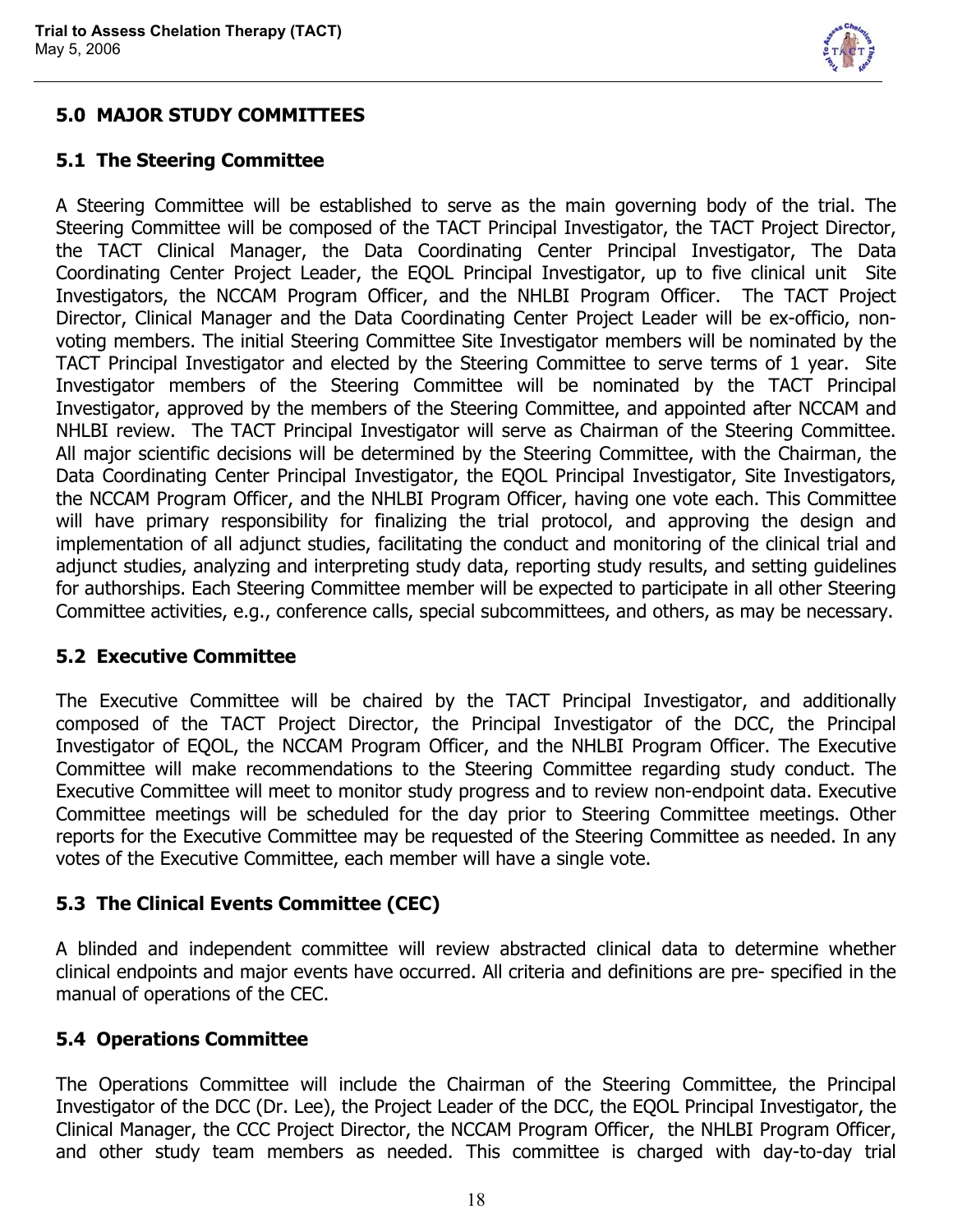

<span id="page-18-0"></span>management, including final protocol development and implementation, conduct of the protocol, feasibility (patient burden, site burden, cost), evaluation of resolution of issues raised by the site and core laboratories. One of the two Chelation Consultants will join the conference once monthly. Such calls will ensure smooth day-to-day operations of the trial and help to identify issues that need to be brought before the Steering Committee.

## **5.5 Data and Safety Monitoring Board**

The Directors of NCCAM and NHLBI will appoint an independent Data and Safety Monitoring Board, with input from the TACT Principal Investigator, as suggested in the RFA. The DSMB will meet at least twice a year. DSMB meetings will be open only to designated NCCAM and NHLBI staff and other individuals who have been approved to have access to unblinded data. The DSMB will serve in an advisory role to the Directors of NCCAM and NHLBI. Any recommendations for alteration or termination for part or all of the trial shall be based on consideration of the accumulating data in the context of totality of evidence. Specific statistical monitoring guidelines for safety and efficacy concerning the primary and secondary endpoints will be developed in cooperation with the DSMB.

#### **5.6 Databank and Ancillary Studies, Presentations, and Publications Committee**

This Committee is charged with the timely review of all proposals for data analysis, as well as research abstracts, presentations and manuscripts before submission. The committee will also review proposals for ancillary studies. This Committee will be Chaired by the TACT Principal Investigator, and will include the Project Director, the TACT Clinical Manager, the DCC Principal Investigator, the EQOL Principal Investigator, at least one Chelation Consultant, the NCCAM and NHLBI Program Officers, and 2 Site Investigators, one a cardiologist, and the other a chelation practitioner, to be appointed by the Steering Committee. The Committee will develop operational policies to be reviewed and approved by the Steering Committee.

## **6.0 RESEARCH DESIGN AND METHODS**

## **6.1 Study Population**

.

## **6.1.1 Patient Recruitment**

TACT will randomize 1950 patients with a prior MI who are 50 years or older in a, double blind, placebo-controlled, 2X2 factorial trial of EDTA chelation therapy and/or high-dose vitamin therapy. All patients must complete the informed consent process prior to being randomized into TACT(See Appendix 2 for a prototype HIPAA compliant informed consent form).

## **6.1.1.1 Recruitment Strategies**

Recruitment strategies for TACT are thoughtfully targeted to specific groups in order to meet study goals with respect to patient enrollment and demographics. Meeting these goals, which results in a study population that reflects the typical patient population with the disease/health characteristics of interest, is necessary for making informed conclusions based on data collected during the study.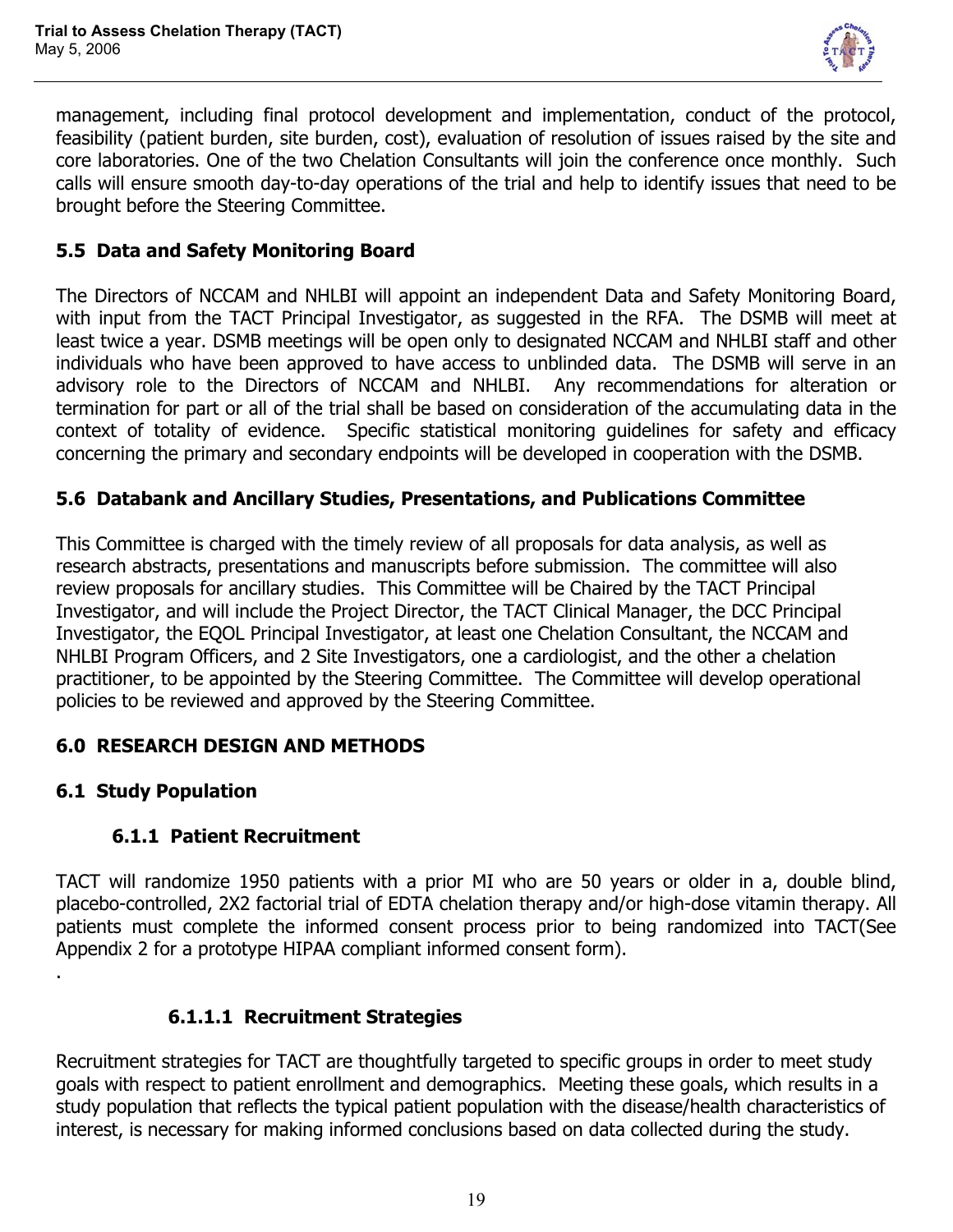

Traditionally, cardiology or internal medicine practices are the most productive sites for patient recruitment. Focusing recruitment efforts in these locations proved fruitful for the PACT, as patients were recruited from cardiology practices and general internal medicine clinics. However, for the fullscale TACT that includes a far larger sample size and increased diversity of patients, new recruitment strategies must be developed.

Building on patient recruitment successes of previous studies/trials, the CCC and DCC have developed a two-tiered recruitment strategy for TACT. Tier one comprises the majority of recruitment work and emphasizes recruitment strategies for locating clinical research sites. Tier two focuses on patient recruitment within clinical sites, with an emphasis on strategies for enrolling a sufficient number of patients, including women and ethnically and racially diverse patients. Specific strategies for each tier are listed below.

#### Tier 1 – Clinical site recruitment

In cooperation with and with guidance from DCC and ACAM, the CCC developed the following list of recruitment activities as part of the Tier 1 strategy to ensure a study group that is representative of the US population:

- Announce TACT during professional association meetings, and create recruitment materials for booth displays located at these meetings.
- Contact minority professional associations for recommendations and membership lists
- Follow-up on leads from minority recruitment professionals via faxed letters, emails, and telephone calls to enlist minority site participation.
- Create site recruitment materials (possibly a video), including a standardized TACT presentation/slides, for local investigators' use in regional settings (during regional professional association meetings, grand rounds, etc.), to recruit new sites and patients.
- Contact VA Medical Centers with experience in clinical trials in Puerto Rico, Hawaii, and other locations.
- Conduct search of Computer Retrieval of Information on Scientific Projects (CRISP) (http://crisp.cit.nih.gov/) to locate NIH-funded research taking place in key minority locations
- Focus part of recruitment efforts on large clinics that are more likely to care for women patients.
- Focus recruitment activities in clinical areas with a high density of post-menopausal women, such as women's health clinics.
- **Contact women's professional associations.**
- Conduct Internet searches of women's cardiovascular research activities (WHI, and other current studies, workshops on women's cardiology issues, etc.).
- Advertise TACT in medical journals such as JAMA and the journal of the National Medical Association that focuses on topics relating to health issues of urban and minority patients, and practice and clinical issues relating to African-American physicians.
- . Place radio and print advertisements in minority-friendly media.
- **Extend the study to selected non-US sites.**
- . Strategies to increase enrollment of US sites have been in effect and will continue vigorously with new enhancements.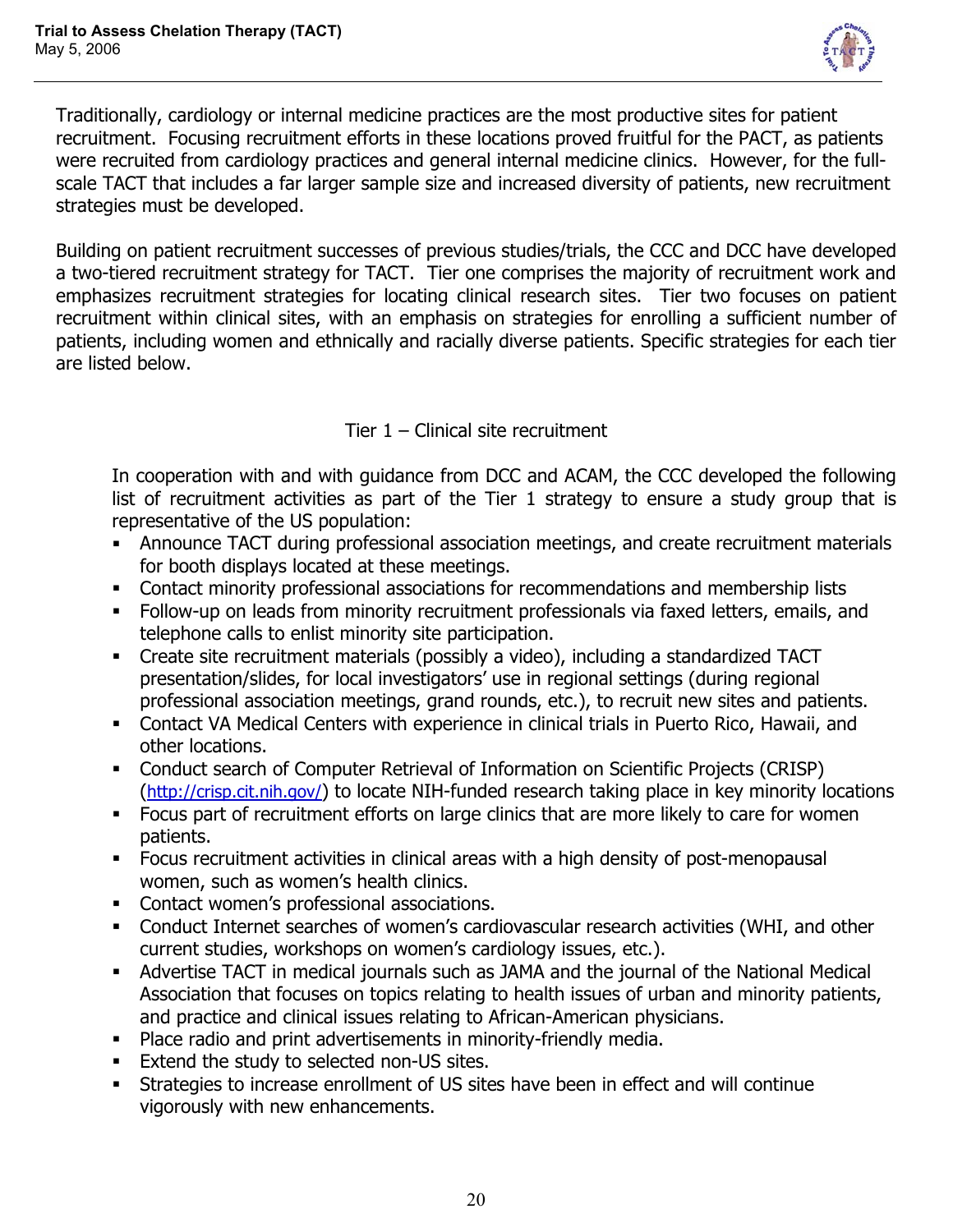

Tier 2 – Patient recruitment within established clinical sites

<span id="page-20-0"></span>The CCC plans to carry out the following list of recruitment activities as part of the Tier 2 strategy:

- **Create media templates for patient recruitment, catered to the local contexts of TACT sites,** for print, radio, and television.
- **Place radio and print advertisements in minority-friendly media.**
- Respond to individual site requests for assistance with media relations, providing experts for media activities.
- . Develop a web-based training system for patient recruitment and retention
- . Train clinical site coordinators about recruiting and retaining patients during study meetings and telephone sessions.
- **Set goals for women and minority enrollment for each enrolling site.**
- $\blacksquare$ Track minority enrollment and report data monthly.
- $\blacksquare$ Recognize sites meeting minority and women recruitment goals during study meetings.
- $\blacksquare$ Target increased reimbursement to productive sites by developing an incentive system.
- . Host additional study meetings for all approved sites.
- $\blacksquare$ Enhance communication between study leadership and sites.
- Appoint a recruitment and retention subcommittee that includes high performing site investigators and coordinators.
- $\blacksquare$  . Establish a study coordinator mentoring program to link experienced coordinators with new or struggling coordinators to accelerate the learning curve of the inexperienced study coordinators.
- . Increase participation of site investigators by identifying investigator leaders for each region (to be defined) to include monthly in weekly Operations Committee calls, writing newsletter articles, and presenting proposals for abstracts and publications.

Both Tiers 1 and 2 may be modified throughout the course of TACT as needed. All these activities, in particular the recruitment of enrolling sites with a high minority patient base, will be carried out in close collaboration with Program staff. To facilitate these strategies, the CCC will create a set of media templates to be disseminated with local IRB materials, as requested by current and new TACT sites. All recruitment materials will be reviewed by the CCC and approved by the local IRBs.

## **6.1.1.2 Enrollment of Women and Ethnic as well as Racial Minorities**

The TACT study design includes specific goals with respect to the enrollment of women and ethnic and racial minorities. With respect to gender, the goal is to enroll a sample of women and men that is representative of a typical patient population with the disease/health characteristic of interest  $-$  in this case CHD. Based on this criterion, we expect to enroll a study population comprised of 30 percent women. With regards to ethnic and racial minorities, the goal in TACT is to enroll a representative sample of the United States minority population that includes at least twelve percent African Americans, eight percent Hispanics, two percent Asian Americans, two percent Pacific Islanders and Asian Americans, and one percent Native Americans.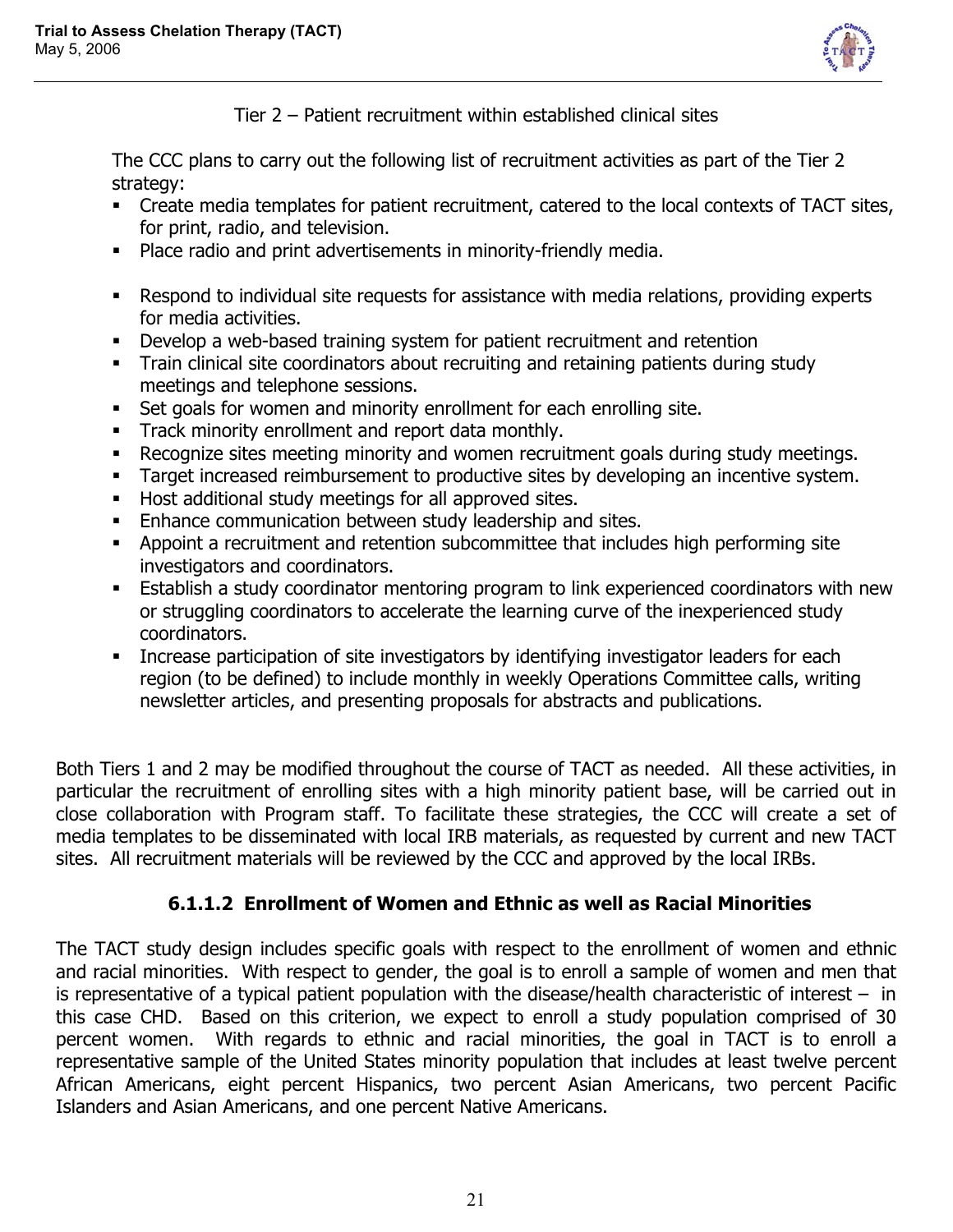

<span id="page-21-0"></span>Achieving the gender and ethnic and racial enrollment goals above requires strong efforts on the part of study leadership, including the implementation of the recruitment plan described above.

# **6.1.2 Inclusion Criteria**

All of the following inclusion criteria must be present for the patient to be enrolled in the trial.

1. Men and postmenopausal women age 50 years and older at time of randomization.

2. Documented myocardial infarction (MI) over 6 weeks prior to randomization. The criteria for MI will be based on the  $ESC/ACC^{48}$  definition as follows:

Patients meeting either of the following criteria (A, B or C) will qualify:

- A. Typical rise and gradual fall (troponin) or more rapid rise and fall (CK-MB) of biochemical markers of myocardial necrosis with at least one of the following:
- 1) Ischemic symptoms;
- 2) Development of pathologic Q waves on the electrocardiogram (ECG); or
- 3) ECG changes indicative of ischemia (ST-segment elevation or depression);

or

B. Imaging evidence of myocardial scar, and coronary angiographic evidence of epicardial coronary disease in the same distribution. A prior MI may be diagnosed in patients with angiographically defined coronary artery disease (a luminal narrowing >50% of a major epicardial coronary artery) and imaging evidence of myocardial scar in the anatomically corresponding distribution. Imaging evidence of myocardial scar includes a non-reversible perfusion defect on myocardial radionuclide perfusion imaging or severe wall motion abnormality on contrast angiography, radionuclide angiography, or echocardiography.

An additional criterion for the diagnosis of MI, (C), always requires that the Clinical Coordinating Center review the patient history, ECG, and other clinical data, and concur with the enrolling site:

C. Past ischemic symptoms, electrocardiographic abnormalities consistent with myocardial infarction, and corresponding segmental wall motion abnormality or scar on an imaging study.

## **6.1.3 Exclusion Criteria**

In order for patients to be enrolled in the trial, none of the following exclusion criteria may be present.

- Prior chelation therapy within 5 years of proposed randomization date.
- allergy may be enrolled, as heparin will be omitted from the chelation solution. History of allergic reactions to any of the components of the chelation solution (see description of chelation solution) or the vitamins and minerals. Patients with known heparin
- Coronary or carotid revascularization procedure within 6 months prior to randomization.
- **Planned revascularization.**
- Symptomatic heart failure at proposed time of enrollment.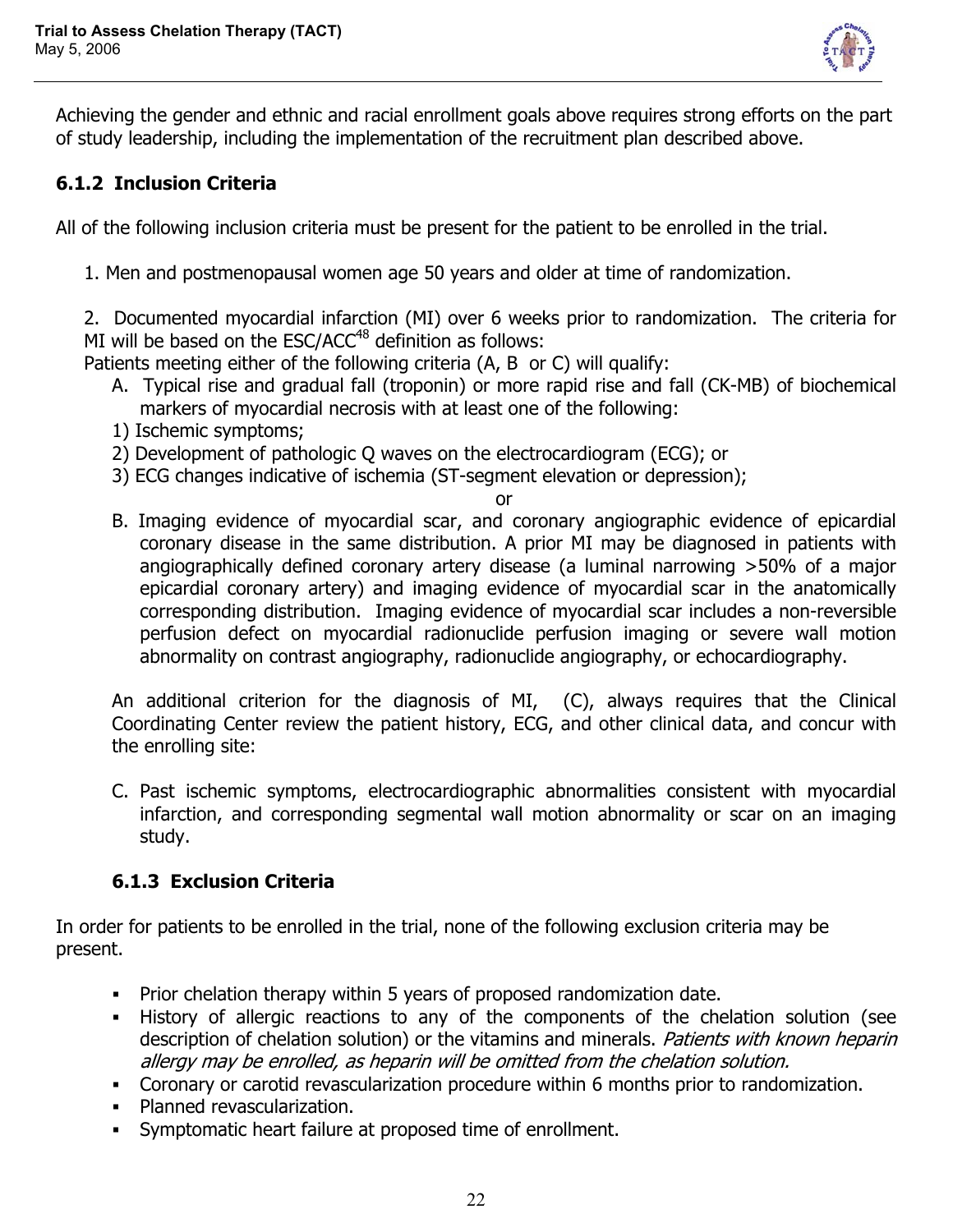

- <span id="page-22-0"></span> Clinically evident heart failure, visible symptomatic volume overload, in the opinion of the treating physician (Heart failure is defined in Appendix 3).
- Hospitalization for heart failure within 6 months prior to randomization.
- . Stage II hypertension, defined in the JNC6 guidelines as a blood pressure  $>160/100$ .<sup>49</sup> If blood pressure > 160/100, then the patient may be treated and reevaluated for enrollment at a future date.
- . No venous access in the upper extremities.
- $\mathbf{r}$ Baseline serum creatinine >2.0 mg/dl.
- . Baseline platelet count <100,000/mm.50
- . History of cigarette smoking within 3 months prior to randomization.
- $\blacksquare$ History of liver disease.
- . ALT or AST > 2.0 times the upper limit of normal.
- Diseases of copper (Wilson's Disease), iron (hemochromatosis, iron deficiency), or calcium (calcium < 8.0mg/dl) metabolism.
- Inability to tolerate the weekly fluid load (500cc of fluids).
- $\mathbf{r}$ Any condition or circumstance such as chronic non-compliance or an itinerant lifestyle that will affect compliance with the study interventions.
- Any severe, non-coronary medical condition likely to affect patient survival within 4 years after randomization (e.g. significant pulmonary disease or malignant cancer or valvular disease). If uncertain contact Clinical Coordinating Center prior to randomizing patient.
- Women of child-bearing potential including those with plans for post-menopausal in vitro fertilization.

## **6.1.4 Screening/Baseline Evaluation**

Potentially eligible patients will undergo an initial visit in which eligibility will be confirmed and the trial protocol explained in detail. All willing and eligible patients providing informed consent will have baseline data obtained including relevant history and use of all conventional and alternative therapies. Baseline laboratory tests will be performed and information on quality of life will be obtained.

## **6.1.5 Randomization**

The next working day after the patient visit, the Site Coordinator will check lab results for any previously undetected exclusion criteria. The Site Coordinator will call the patient to notify him or her of final eligibility for TACT, and if applicable, schedule the first infusion. You must schedule the patient within 30-days of screening labs, since they expire after 30 days. If the patient is unable to receive their first infusion within 30 days, new screening labs must be drawn and the lab results must be reassessed for eligibility. Next, the Site Coordinator will log on to www.tactnih.com and complete the randomization screen in the Trial Master System. After completing this form, and hence verifying eligibility, the patient will be randomly assigned to one of the four treatment arms and given a unique trial identification number. The Accu-Care Services Pharmacy and DCC will be instantaneously notified electronically of the random assignment number and the date of the first infusion.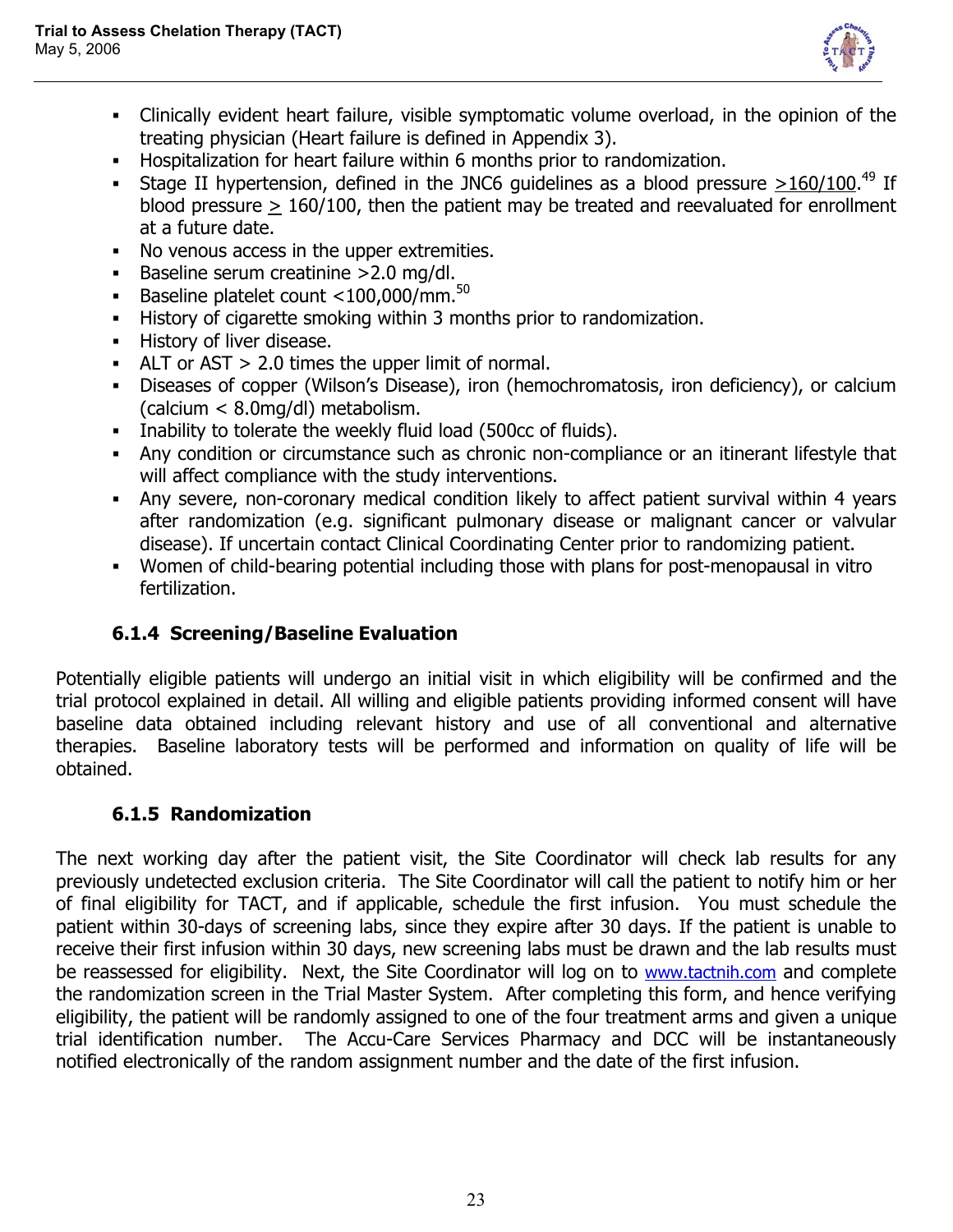

### <span id="page-23-0"></span>**6.2 Treatment Regimens**

The chelation solution<sup>50</sup> will be administered for a minimum of 3 hours at an administration rate of 166 cc/hour and total of 500ml of sterile water and the additives listed in the chart below. The highdose vitamin pills are administered daily from the first infusion visit until end of patient follow-up. Every effort will be made to conduct infusions with the smallest gauge catheter or a 25 gauge butterfly needle as this will limit the maximum infusion rate.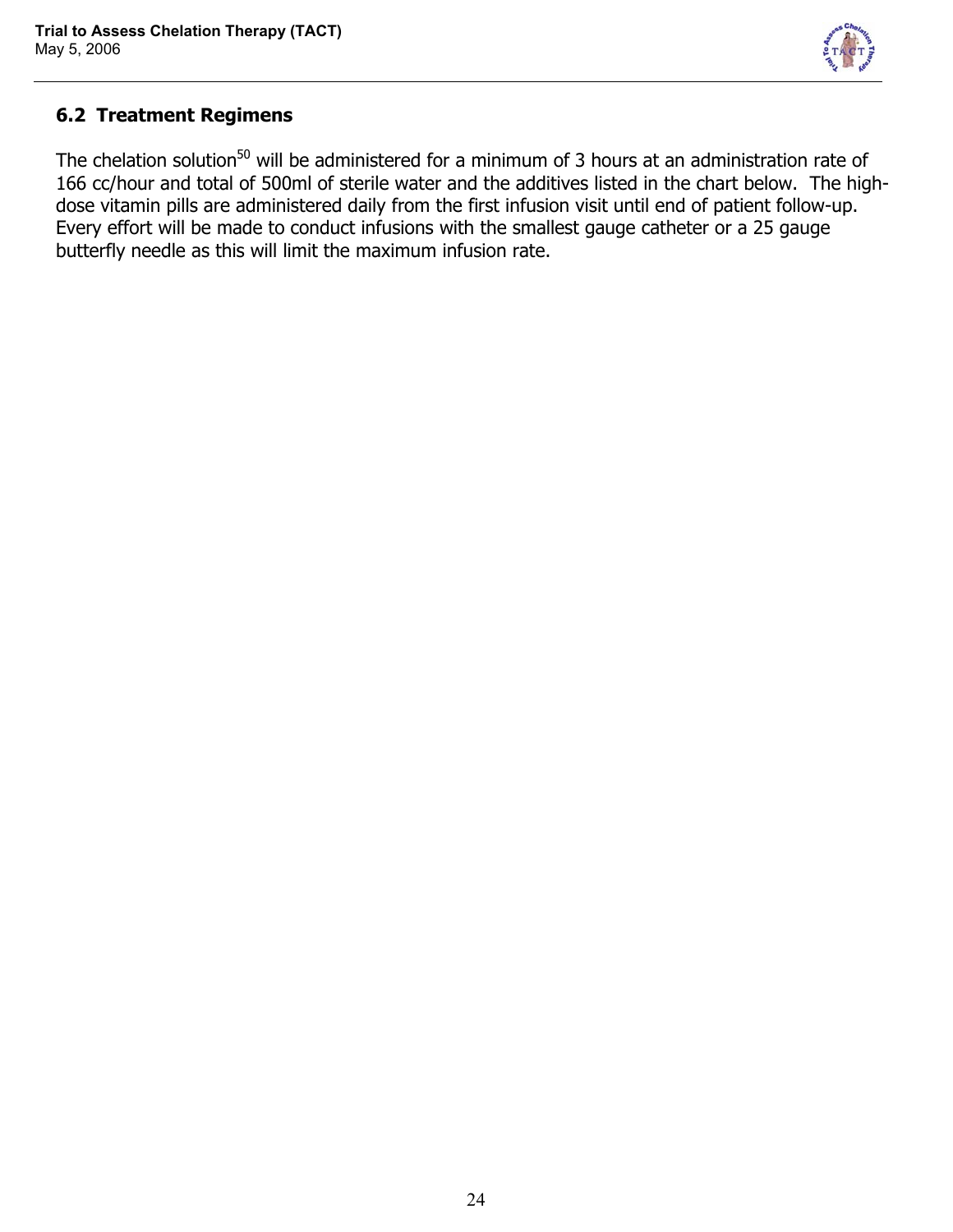

| <b>Additive</b>                                                                                                                                                                                                                                            | <b>Role of Additive</b>                                                                                                                                                                                                                                                                                             |
|------------------------------------------------------------------------------------------------------------------------------------------------------------------------------------------------------------------------------------------------------------|---------------------------------------------------------------------------------------------------------------------------------------------------------------------------------------------------------------------------------------------------------------------------------------------------------------------|
| Up to 3 grams of disodium EDTA<br>2 grams of magnesium chloride<br>100 mg of procaine HCL<br>2500 units of heparin<br>7 grams of ascorbate<br>2 mEq KCl<br>840 mg sodium bicarbonate<br>250mg pantothenic acid<br>100mg of thiamine<br>100mg of pyridoxine | To reduce local discomfort and replace losses<br>To reduce local discomfort<br>To reduce local phlebitis<br>Anti-oxidant and to achieve isoosmolarity<br>To replace losses<br>To act as a buffer and reduce discomfort<br>For anti-oxidant properties<br>For anti-oxidant properties<br>To replace chelation losses |
| QS with sterile water to 500ml                                                                                                                                                                                                                             |                                                                                                                                                                                                                                                                                                                     |

The maximum dose of EDTA is 3 grams for patients who have at least 60 kg of lean body weight and normal kidney function. Reduction in kidney function and/or lower lean body weight will each lead to a reduction in the total EDTA dose infused. The EDTA dosing for each infusion is computed<sup>50</sup> as follows:

> 50mg(EDTA) x (lean body weight x 1.33) x (creatinine clearance) 100

The lean body weight is calculated as follows:

- For men the weight is computed as 50 kg plus 2.3 kg for each inch of height over 5 feet (or 60 inches).
- For women the weight is computed as 45.5 kg plus 2.3 kg for each inch of height over 5 feet (or 60 inches).
- . Actual body weight is used whenever it is less than computed lean body weight.

EDTA dose is automatically adjusted by the electronic data capture system based on the most recently calculated creatinine clearance value. If a prescription change for EDTA is required, the pharmacy is automatically notified by the electronic data capture system. The pharmacy will adjust the EDTA for the patient's next scheduled infusion. Each clinical site is responsible for entering into the electronic data capture system their patient's safety lab results. Not entering patient lab data may result in delays for receiving next study infusion.

Correction for creatinine clearance should only be done if clearance is less than 100. Creatinine clearance will be computed by using a modified version of the Cockcroft-Gault equation:<sup>50</sup>

> Creatinine Clearance(ml/min) =  $(140 - aqe) \times (LBW \times 1.33)$ (72 x Cr) Creatinine Clearance = computed renal glomerular filtration rate in ml/min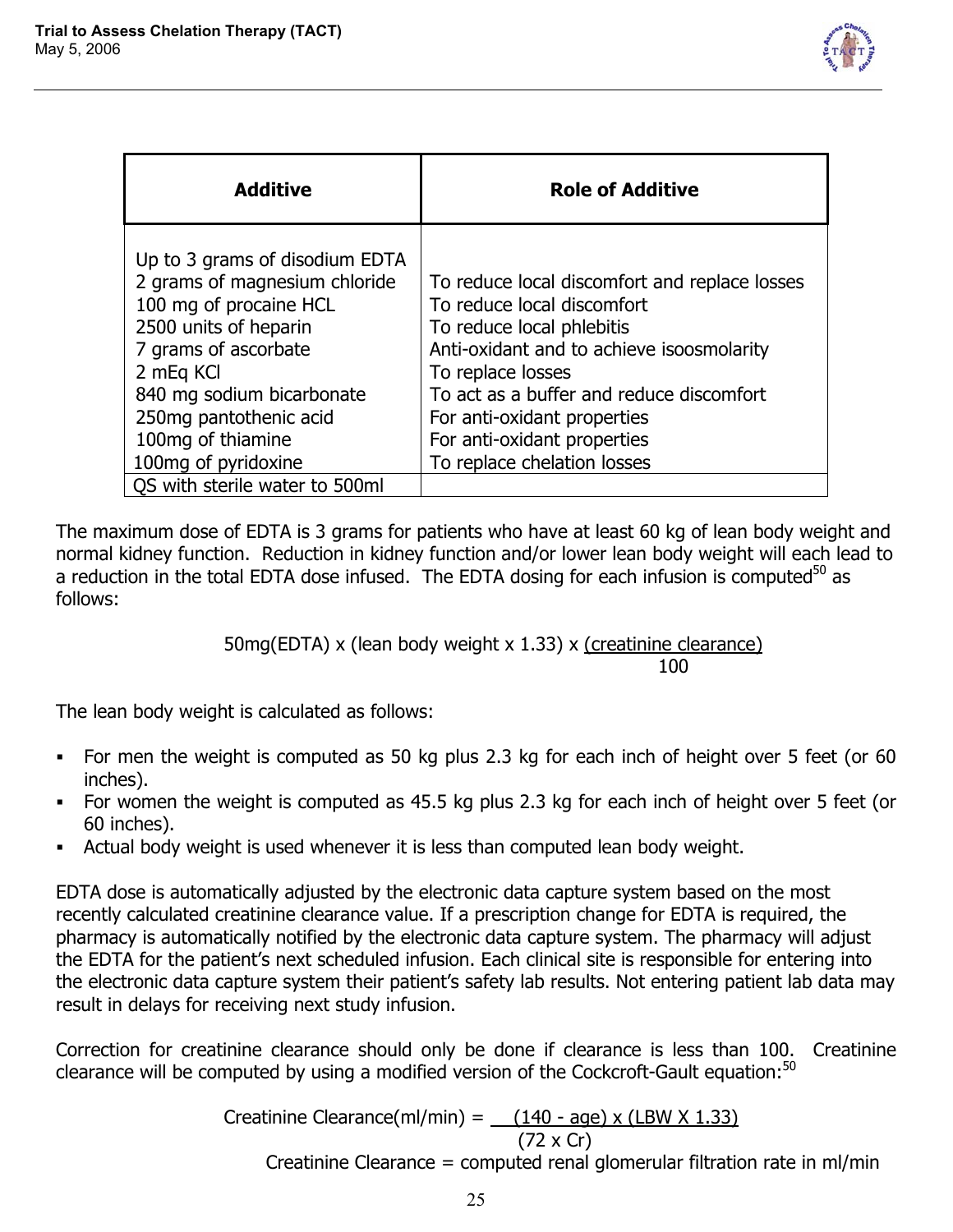

Age = patient's age LBW = computed lean body weight in Kg  $Cr =$  serum creatinine in mg/dL For women, multiply the above result by 0.85

<span id="page-25-0"></span>Thus, when renal clearance is less than 100 ml/min, the amount of EDTA administered is reduced proportionately (i.e., if creatinine clearance is 70 ml/min, then EDTA should be 70% of the full calculated dose).

If there is any upward change in creatinine, but not enough to reach the threshold for withholding an infusion, the EDTA content will be adjusted downward according to estimated creatinine clearance. Serum calcium is corrected by albumin level to generate a corrected calcium value that is an estimation of ionized calcium as follows:

#### **corrected calcium = serum calcium + (0.8 x [normal serum albumin - patient's albumin])**

### **6.2.1 EDTA Pharmacology**

EDTA is poorly absorbed from the gastrointestinal tract. Only 5-10% of an oral dose is absorbed in the body, 91% of an oral dose is recoverable from the feces, and 4 % is recoverable from the urine.<sup>51</sup> In blood, all of the drug is found in the plasma. EDTA does not appear to penetrate cells; it is distributed primarily in the extracellular fluid with only about 5% of the plasma concentration found in the spinal fluid. The half- life of EDTA is 20 to 60 minutes. EDTA is excreted primarily by the kidneys, with about 50% excreted in one hour and over 95% within 24 hours.<sup>51</sup> Calcium and other chelates are excreted in the urine bound to the EDTA. Almost none of the compound is metabolized.

to be removed by EDTA.<sup>1</sup> Virtually all of the metals chelated by EDTA are excreted in the urine The pharmacologic effects of EDTA are due to the formation of chelates with divalent and trivalent metals. The stability of the metal-EDTA complex is directly related to its pH – the higher the pH, the more stable the chelate. Intravenous infusions of disodium EDTA result most prominently in the chelation of ionized calcium.<sup>52</sup> Transient but mild reduction of serum calcium can be observed following the slow intravenous infusion of EDTA. 1gm of EDTA can effectively bind approximately 120mg of calcium. Among metals normally found as trace metals and metals present pathologically, EDTA has been demonstrated to bind and promote the excretion of calcium, zinc, copper, iron, cadmium, manganese, vanadium, and lead.<sup>53,54</sup> Magnesium, however, is the metallic ion least likely within 24 hours. In the case of calcium, 28% is excreted during the infusion, 60% in the 6 hours following the infusion, and the remainder between 6 and 12 hours<sup>55</sup> after. Among the metals chelated by disodium EDTA are copper and iron. Both of these metals have an important role in oxidative state and generally exist in an intracellular compartment or protein-bound. However, there is an important, non-protein bound component that may be chelated by EDTA salts. EDTA salts may promote the excretion of up to 10 mg/day of iron and increase urinary copper by almost 140%.<sup>56</sup>

EDTA (calcium disodium) is approved by the FDA for the treatment of lead poisoning and EDTA (disodium) is also used to treat hypercalcemia. In both these patient groups, there is a higher probability of renal toxicity independent of the therapy. While the doses are similar, the treatment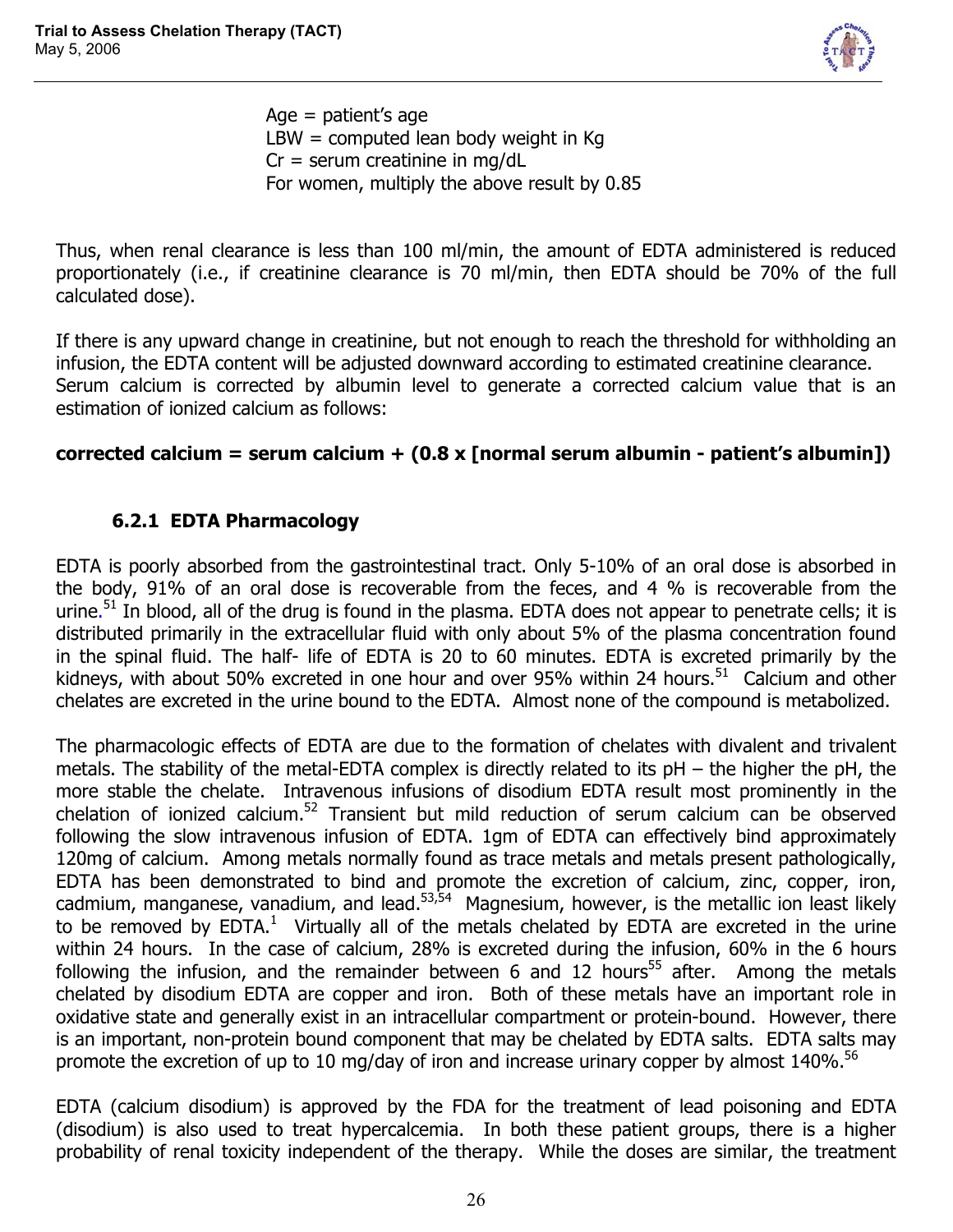

<span id="page-26-0"></span>regimens for lead toxicity and hypercalcemia are for five days whereas for TACT, chelation therapy is administered once weekly. In Appendix 4, we present the EDTA dosing regimen and renal adjustments for lead toxicity, hypercalcemia in TACT.

#### **6.2.1.1 Animal toxicity**

20mg/min would not produce symptomatic hypocalcemia.<sup>57</sup> A maximum infusion rate of 17mg/min Animal data on disodium EDTA were reported prior to US marketing. The  $LD_{50}$  varied from 500 to 7000 mg/kg/day, depending on the species, route, and mode of administration.<sup>57</sup> Early toxicology detected that rapid administration could dangerously lower calcium levels. In animals, the rapid induction of severe hypocalcemia could result in tetany, seizures, and death.<sup>52</sup> However, within a decade of the introduction of EDTA for human use, it became accepted that infusion rates below will be used in TACT.

# **6.2.1.2 Specific Human Toxicities**

## **6.2.1.2.1 Renal toxicity**

The most important potential adverse event from administration of salts of EDTA is renal toxicity. Holland<sup>58</sup> in 1953 described 5 patients treated with very large, rapidly administered doses of EDTA for hypercalcemia of malignancy. For example, one patient received 20g EDTA over 15 minutes. One patient died directly as a result of the infusion, and 2 others had some degeneration of renal cells. Overall, the reports of nephrotoxicity mostly focus on EDTA treatment for hypercalcemia or lead intoxication, conditions with independent reasons for renal failure. Indeed, Doolan<sup>59</sup> and Foreman<sup>60</sup> found that nephrotoxicity required the administration of 300-500 mg/kg/day for 10 days and 203mg/kg/day for 16 days, respectively  $-$  doses far higher than will be used in TACT. Recommended doses of EDTA have been associated with nephrotoxicity in certain cases. However, like in the case reported by Oliver,<sup>61</sup> the development of renal failure was made more likely by the presence of underlying renal disease (baseline creatinine of 2.1 – too high for TACT), and daily administration of EDTA over 4 weeks with breaks only on weekends, in contrast to the TACT infusion regimen, which occurs once weekly. Meltzer<sup>62</sup> et al reported 2000 infusions given on alternate days<br>over 2-years in 81 patients without a single case of nephrotoxicity. McDonagh<sup>63</sup> et al (as cited in over 2-years in 81 patients without a single case of nephrotoxicity. Rozema) reported that among 383 patients treated with 10 infusions, 50% demonstrated an improvement in creatinine, while 34% a mild rise.

In summary, EDTA can be a nephrotoxic agent, especially in cases of lead poisoning, or in conjunction with other chelating agents, and in the setting of high doses and frequent administration. When administered on a weekly schedule, with intermittent monitoring of creatinine leading to dose adjustment, the rate of renal adverse events is expected to be very low. This is supported by the benign course of creatinine levels of patients receiving chelation therapy in the PATCH randomized trial (Table 2).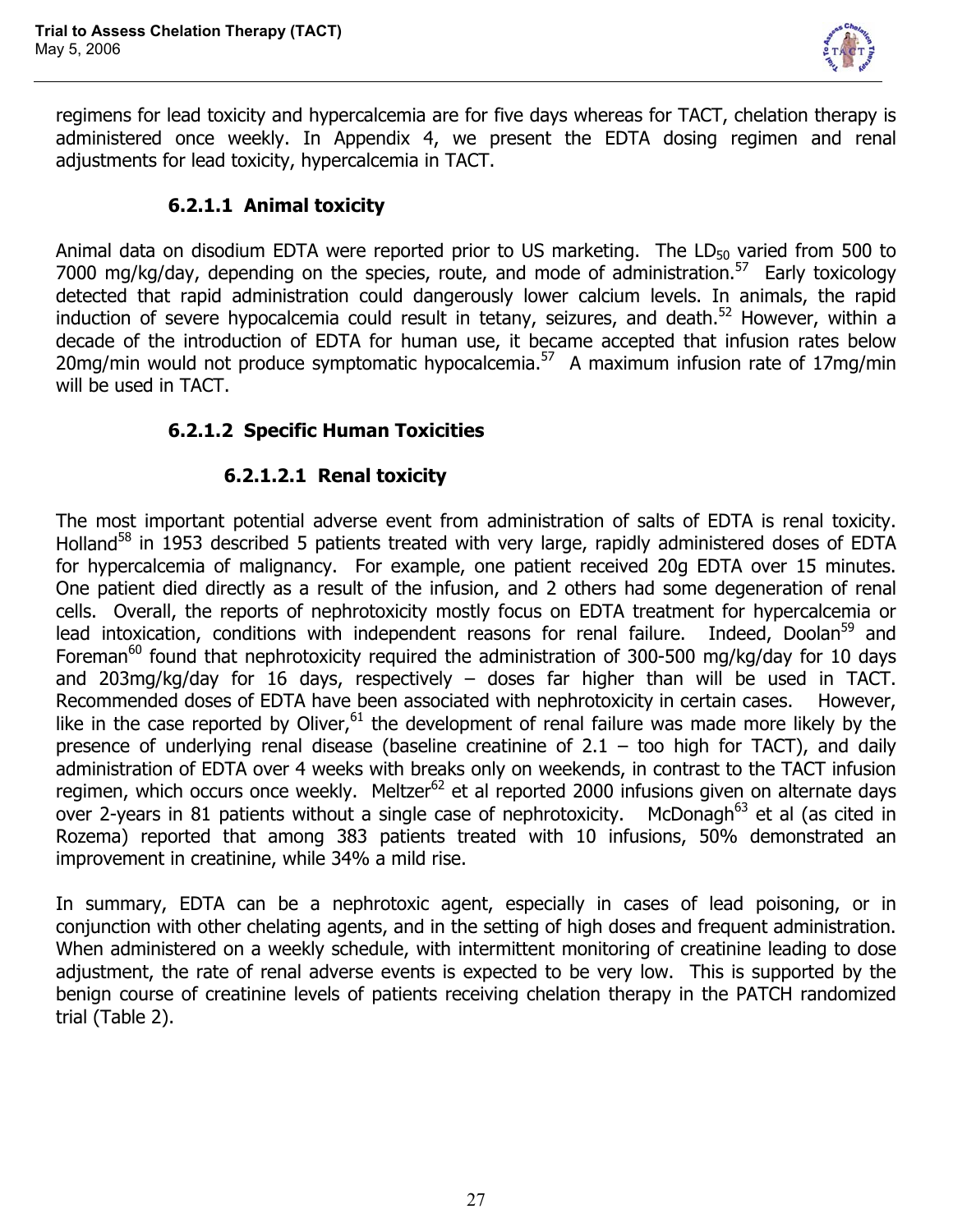

| Table 2                                         |
|-------------------------------------------------|
| <b>Creatinine Levels for PATCH<sup>64</sup></b> |
| 84 Participants Randomized to Chelation         |

| Infusion #      | <b>Creatinine (Mean±SD)</b> |
|-----------------|-----------------------------|
| <b>Baseline</b> | $0.91 \pm 0.19$             |
| 5               | $0.90 \pm 0.21$             |
| 10              | $0.89 \pm 0.22$             |
| 15              | $0.89 \pm 0.21$             |
| 20              | $0.91 \pm 0.20$             |
| 25              | $0.89 \pm 0.22$             |
| 30              | $0.91 \pm 0.21$             |
| 33              | $0.91 \pm 0.17$             |

In TACT, renal function is measured 10 times during the infusion phase, and dipstick urinalysis is recorded 4 times. The dose of EDTA is adjusted based on creatinine clearance, and stopping for a doubling of creatinine or exceeding a creatinine of 2.5 mg/dl is built in to the clinical and pharmacy protocols.

#### **6.2.1.2.2 Hypocalcemia**

Immediate: Rapid infusions of EDTA can cause tetany, seizures, and death. Thus, careful attention to the TACT infusion regimen so as not to exceed 166 cc/ hour is mandatory. Clinical sites will be required to have infusions of intravenous calcium gluconate available and will be trained in recognizing and treating hypocalcemia.

Long-term: The mobilization from bones is thought to be due to pulsatile lowering of calcium stimulating the parathyroid to release parathormone thus pulling calcium out of the bones. The kidneys respond by releasing phosphorus and thus stabilize the calcium/phosphorus ratio. Because the release of parathormone is pulsatile, an increase, rather than decrease, of new bone formation occurs<sup>1</sup>. Osteoporosis has been monitored in patients undergoing chelation therapy. In one study of 61 patients (38 women), bone densitometry was performed before and after EDTA chelation therapy. They noted no decrease in actual bone density levels and a slight, though non-significant increase. They noted no gender differences.<sup>65</sup>

#### **6.2.1.2.3 Hypoglycemia**

All preparations of EDTA may cause hypoglycemia in insulin-requiring diabetics. It is unclear if this is due to an effect on the absorption of the exogenously-administered insulin, or to an effect on glucose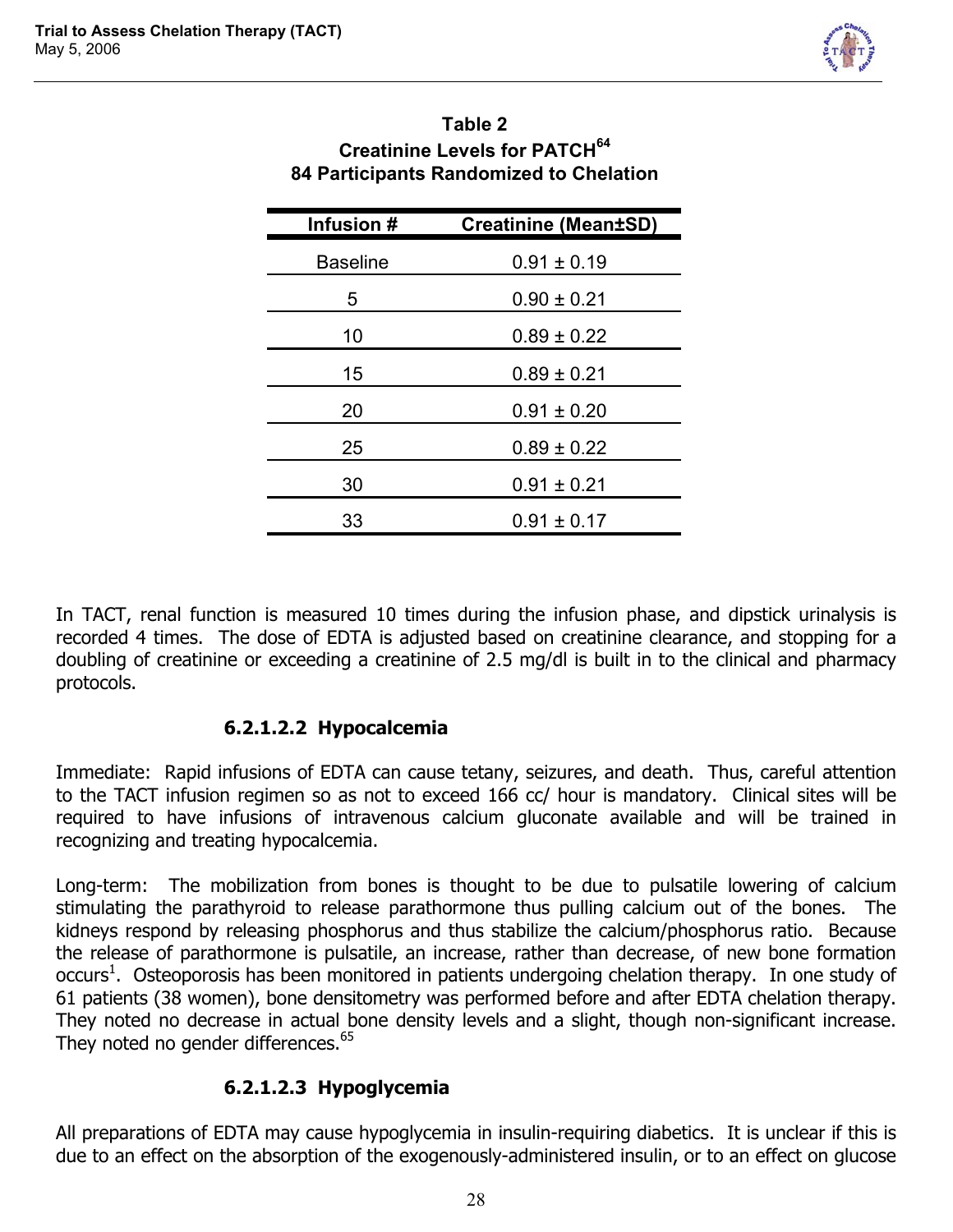

<span id="page-28-0"></span>tolerance.<sup>66</sup> Nonetheless, the study protocol calls for diabetics on insulin to snack before the infusion, and for study sites to be able to recognize symptoms of hypoglycemia and have oral and intravenous glucose supplements available for use if necessary. Hypoglycemia has not been observed in the PACT. If hypoglycemia occurs during or after infusions despite compliance with the advice to snack before infusions, diabetics will be requested to reduce the dose of their morning insulin by 50% on infusion days, and their primary physician will be notified.

## **6.2.1.2.4 Hypotension**

A fall in systolic blood pressure >20mmHg may rarely be observed. Meltzer reported it during 33 of 2000 infusions (1.75%). In PACT, during 1 out of 395 infusions, a patient experienced transient hypotension, which resolved within 15 minutes. This did not recur in the same patient during subsequent infusions and was not experienced by any of the other patients (Table 6).

### **6.2.1.2.5 Trace metal and vitamin deficiency syndromes**

The principal B-vitamin deficiency syndrome reported has been related to skin rashes and glossitis, and has been responsive to repletion of pyridoxine. The TACT infusion regimen and the supplements taken by all participants include pyridoxine supplements. Zinc excretion has been found to increase more than 20-fold following EDTA chelation. Despite the absence of clear evidence that a zinc-deficiency syndrome exists in association with chelation therapy, the current recommendations are for zinc supplementation, as is being done in TACT.

#### **6.2.1.2.6 Local venous symptoms**

 Local symptoms are common in patients receiving multiple infusions. In TACT, patients are ineligible techniques have proven successful in maintaining the blind in the PACT. if they do not have venous access. In addition, a small dose of heparin is added to the infusion to prevent phlebitis. Finally, magnesium is added to the infusion to decrease the discomfort. These

## **6.2.1.2.7 Clotting parameters**

There are reports that EDTA prolongs platelet aggregation in the presence of thrombin.<sup>67</sup> The present recommended chelation regimen calls for 2500 units of unfractionated heparin with each infusion. As heparin can cause thrombocytopenia, the principal safety parameter to be followed will be platelet count. Heparin will be omitted from the infusion if the platelet count falls below 100,000, or decreases by 50% from baseline.

## **6.2.1.2.8 Febrile episodes**

A flu-like syndrome was reported as occurring with EDTA chelation in the 1950s. However, this has become a rare phenomenon at present. The TACT investigators and coordinators will monitor for and report this syndrome.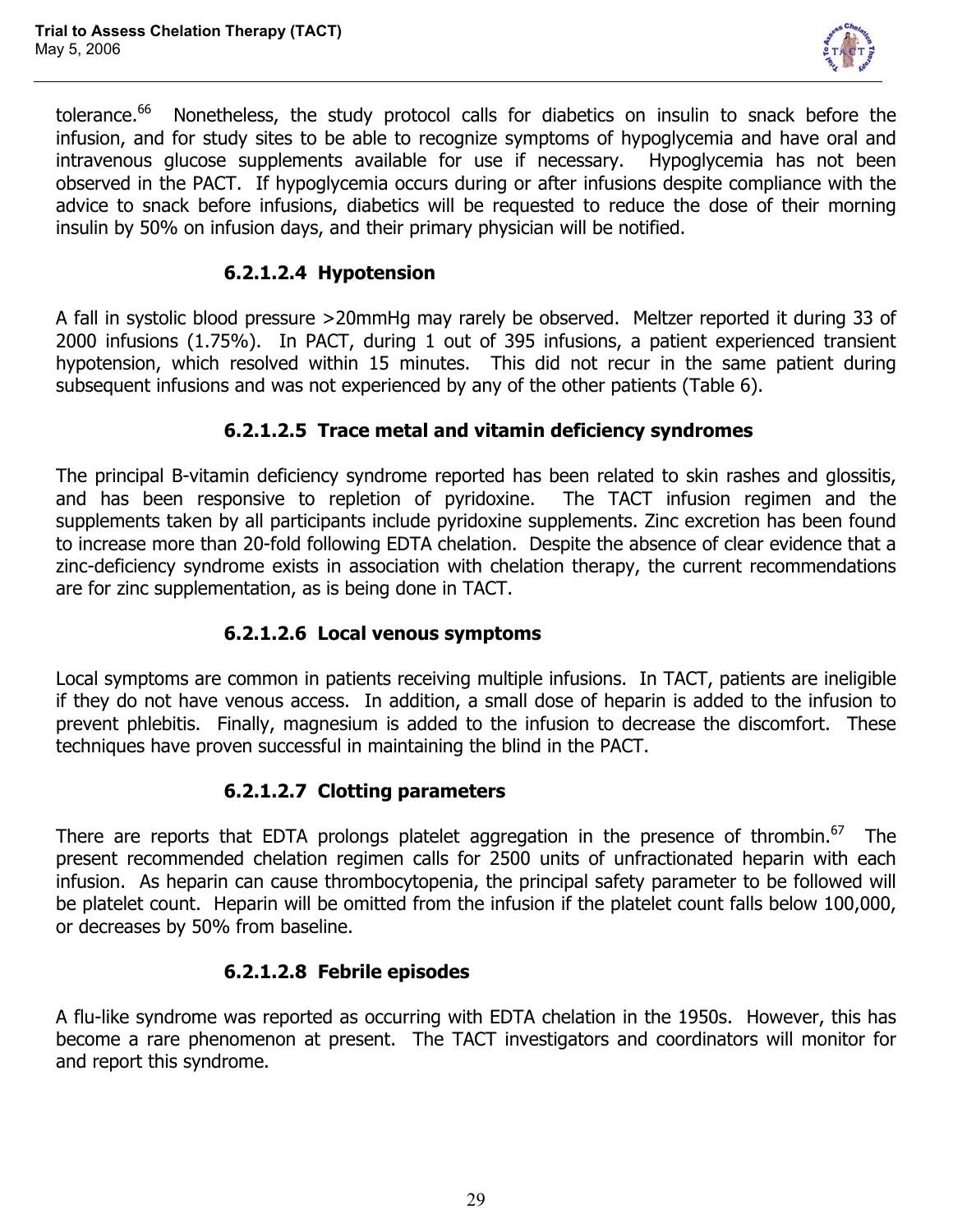

#### **6.2.1.2.9 ECG changes**

Soffer<sup>68</sup> et al report that disodium EDTA infusions suppressed ectopic ventricular beats and ventricular tachycardia, slowed sinoatrial node discharge, enhanced AV nodal automaticity, and increased the automaticity of ventricular foci during complete heart block. Some investigators have reported T-wave changes, and still others increased heart rate without T wave changes. PACT did not detect significant changes in heart rate/pulse as is reported below (Table 3).

## **6.2.1.2.10 Heart Failure (HF) / Fluid Overload**

**Table 3 Pulse For PACT** 

Fluid overload leading to HF is occasionally reported in chelation patients, particularly those with a prior history of HF. In PACT, one patient developed atrial fibrillation with a slow ventricular rate, and, secondarily, heart failure.

| 30 Participants Randomized to Chelation |                        |                                                          |                 |  |  |  |  |
|-----------------------------------------|------------------------|----------------------------------------------------------|-----------------|--|--|--|--|
|                                         | <b>Pulse (Mean±SD)</b> |                                                          |                 |  |  |  |  |
| <b>Infusion</b><br><b>Number</b>        | <b>Pre-Infusion</b>    | <b>During</b><br><b>Infusion</b><br><b>Post-Infusion</b> |                 |  |  |  |  |
| 1                                       | $64.9 + 9.3$           | $63.2 + 8.8$                                             | $64.2 + 8.5$    |  |  |  |  |
| $\overline{2}$                          | $65.8 + 10.1$          | $63.3 + 9.2$                                             | $63.8 + 9.0$    |  |  |  |  |
| 3                                       | $66.8 + 10.6$          | $64.2 + 8.7$                                             | $64.4 + 8.8$    |  |  |  |  |
| 4                                       | $68.8 + 13.5$          | $67.5 + 13.0$                                            | $66.5 + 12.6$   |  |  |  |  |
| 5                                       | $68.3 + 10.4$          | $66.6 + 8.7$                                             | $66.4 + 9.0$    |  |  |  |  |
| 6                                       | $69.0 + 13.8$          | $65.9 + 12.6$                                            | $67.4 \pm 12.5$ |  |  |  |  |
| 7                                       | $67.4 \pm 10.6$        | $63.9 + 9.6$                                             | $64.0 + 8.4$    |  |  |  |  |
| 8                                       | $67.7 + 8.7$           | $64.3 + 7.5$                                             | $65.5 + 8.0$    |  |  |  |  |
| 9                                       | $66.7 + 8.2$           | $63.7 + 7.0$                                             | $65.2 + 8.2$    |  |  |  |  |
| 10                                      | $67.1 + 8.1$           | $65.8 + 6.7$                                             | 66.0 $+$ 7.3    |  |  |  |  |
| 11                                      | $66.3 + 8.3$           | $64.0 + 8.5$                                             | $65.6 + 8.4$    |  |  |  |  |
| 12                                      | $67.5 + 9.8$           | 64.0 $+$ 7.3                                             | $64.5 + 8.7$    |  |  |  |  |
| 13                                      | $65.9 + 7.8$           | $63.6 + 8.6$                                             | $65.0 + 12.8$   |  |  |  |  |
| 14                                      | $64.7 + 8.1$           | $64.7 + 8.1$                                             | $63.9 + 6.2$    |  |  |  |  |
| 15                                      | $66.3 + 8.7$           | $65.4 + 7.8$                                             | $65.9 + 9.7$    |  |  |  |  |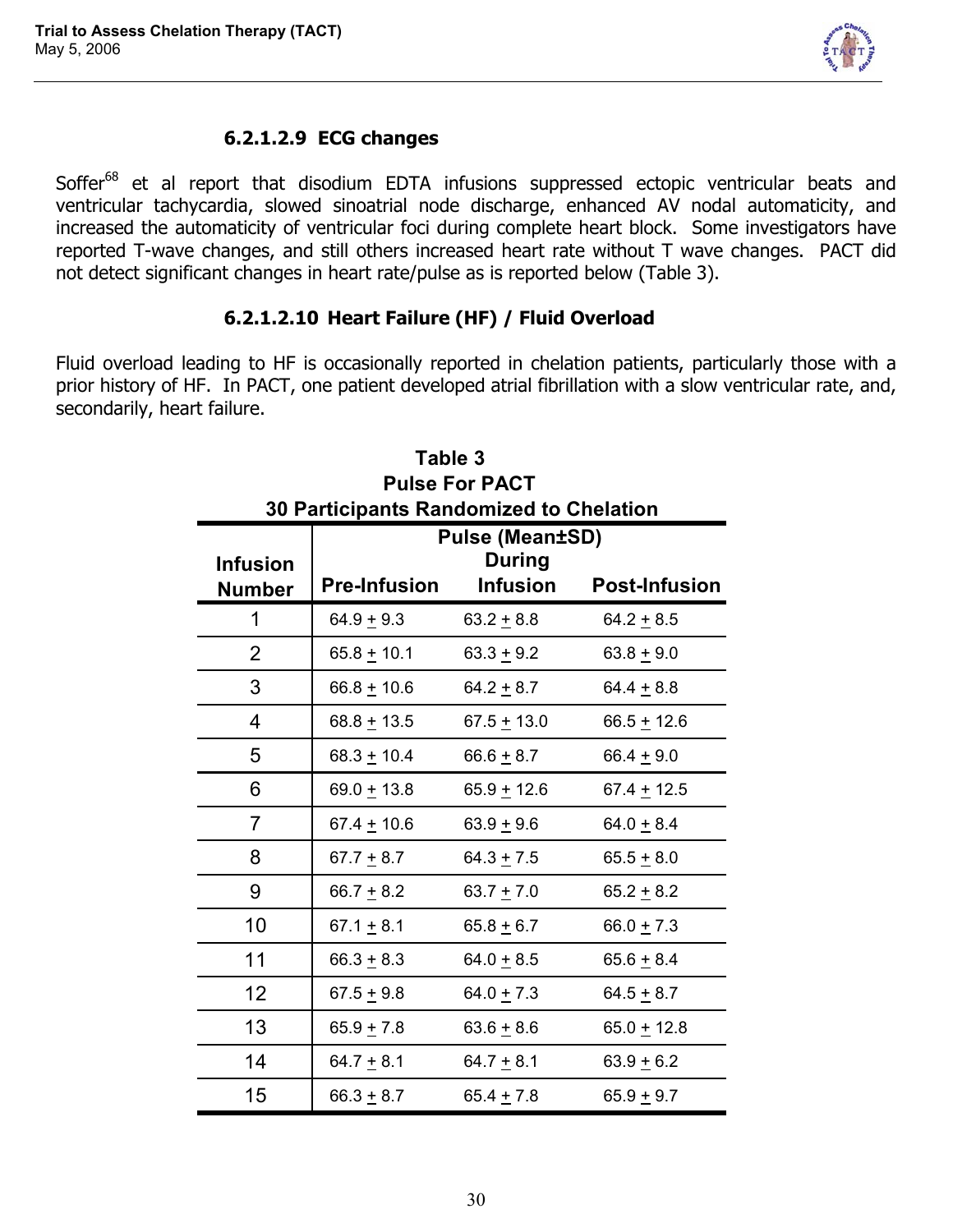

### **6.2.1.2.11 Pregnancy**

One reproduction study was performed in rats at doses up to 13 times the human dose and revealed no evidence of impaired fertility or harm to the fetus due to EDTA. Another reproduction study performed in rats at doses up to about 25 to 40 times the human dose revealed evidence of fetal malformations, which were prevented by simultaneous supplementation of dietary zinc. There are, however, no adequate and well-controlled studies in pregnant women. Because female study participants will be post-menopausal, pregnancy will not be a problem.

### **6.2.1.2.12 Miscellaneous**

There are a series of miscellaneous symptoms and laboratory abnormalities that have been reported. These include: tremors, headache, numbness, tingling, cheilosis, nausea, vomiting, anorexia, excessive thirst, mild increases in ALT and AST, histamine-like reactions (sneezing, nasal congestion, lacrimation), rash, transient bone marrow depression, anemia. These reactions are generally both unusual and mild, and will be monitored by laboratory exams and by clinical history.

# **6.2.1.3 Reports of Human Toxicities in PACT**

PACT has enabled us to examine the occurrence of potential toxicities via collection of numerous safety data that demonstrate stability of renal, electrolyte, calcium, and hematologic parameters. Data collected show little change in laboratory values over 14 infusions (see Tables 4, 5, and 6). Of note, similar to our findings in PACT, PATCH, the Canadian pilot study of chelation in patients with angina, safety data showed that creatinine remained stable over the course of 33 infusions (refer to Table 2). In PACT, only 1 patient was found to have a significant increase in AST and ALT (See Table 7 for a list of adverse events in PACT).

| Table 4<br><b>Safety Measurements for PACT</b><br><b>30 Patients Randomized to Chelation</b>                                     |               |                  |                |               |                  |               |
|----------------------------------------------------------------------------------------------------------------------------------|---------------|------------------|----------------|---------------|------------------|---------------|
| Infusion #<br><b>Creatinine</b><br><b>Glucose</b><br>Potassium<br><b>Magnesium</b><br><b>Platelet Count</b><br><b>Hematocrit</b> |               |                  |                |               |                  |               |
| <b>Baseline</b>                                                                                                                  | $1.1 \pm 0.2$ | $99.4 \pm 34.1$  | $40 \pm 8.5$   | $1.9 \pm 0.5$ | $203.8 \pm 69.3$ | $4.4 \pm 0.6$ |
| $\overline{2}$                                                                                                                   | $1.1 \pm 0.2$ | $117.1 \pm 34.1$ | $40.7 \pm 3.4$ | $1.9 \pm 0.5$ | $207.8 \pm 57.4$ | $4.4 \pm 0.6$ |
| 5                                                                                                                                | $1.1 \pm 0.2$ | $113.7 \pm 38.6$ | $40.0 \pm 3.8$ | $2.1 \pm 0.3$ | $202.8 \pm 55.2$ | $4.4 \pm 0.6$ |
| 10                                                                                                                               | $1.0 \pm 0.2$ | $109.2 \pm 34.8$ | $39.2 \pm 3.8$ | $1.8 \pm 0.5$ | $201.9 \pm 40.0$ | $4.4 \pm 0.6$ |
| 14                                                                                                                               | $\pm 0.2$     | $113.2 \pm 36.9$ | $40.0 \pm 4.2$ | $2.1 \pm 0.3$ | $211.3 \pm 47.3$ | $4.6 \pm 1.0$ |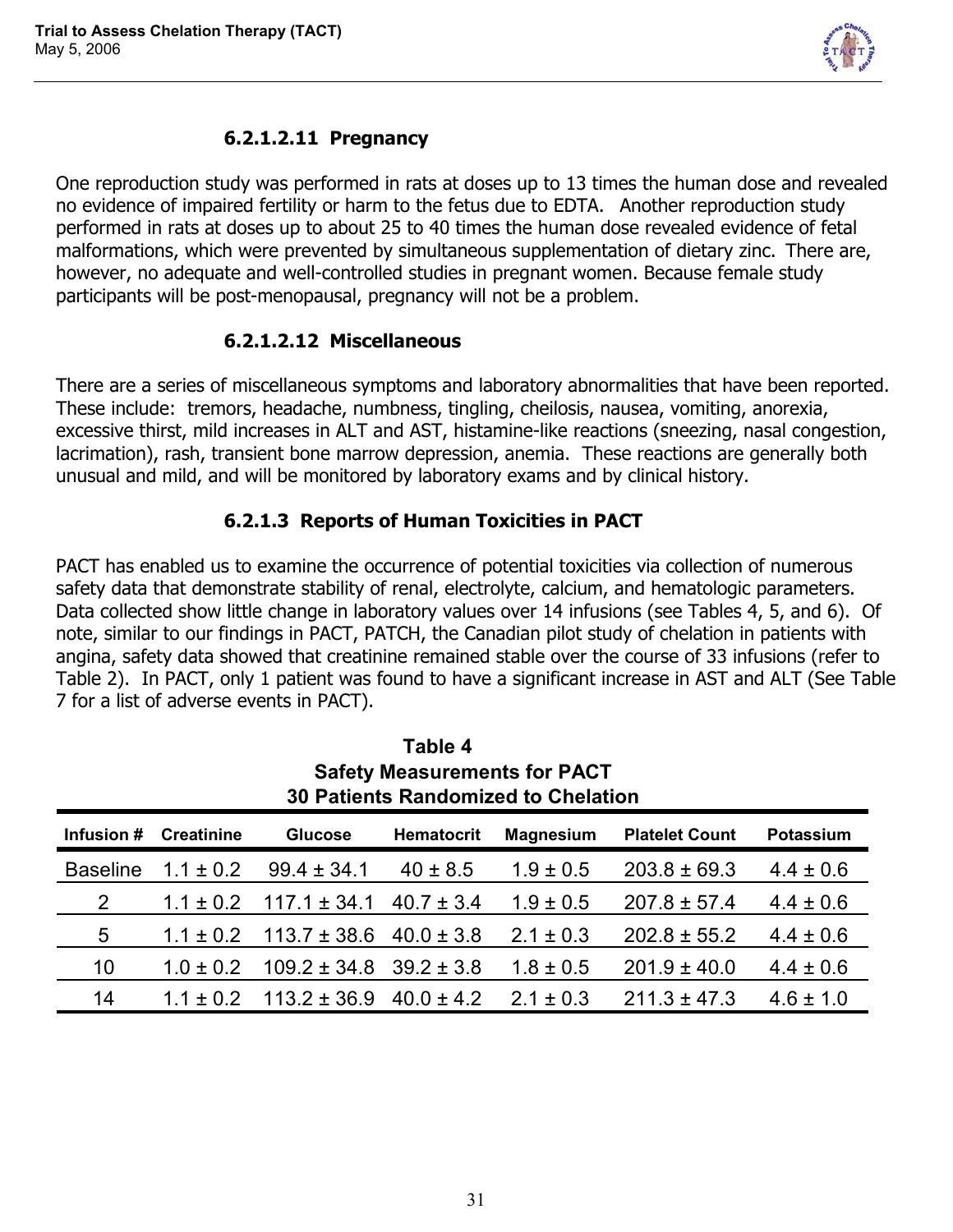

| <b>10 Patients Randomized at MSMC to Chelation</b> |                 |                 |                  |                          |                  |                   |  |  |
|----------------------------------------------------|-----------------|-----------------|------------------|--------------------------|------------------|-------------------|--|--|
| <b>ALT</b><br>Calcium<br><b>AST</b>                |                 |                 |                  |                          |                  |                   |  |  |
| Patient#                                           | <b>Initial</b>  | <b>Final</b>    | <b>Initial</b>   | <b>Final</b>             | <b>Initial</b>   | <b>Final</b>      |  |  |
|                                                    |                 |                 |                  |                          |                  |                   |  |  |
|                                                    | 9.5             | 9.2             |                  | $\overline{\phantom{a}}$ |                  |                   |  |  |
| $\overline{2}$                                     | 10.4            | 9.8             | 27               | 32                       | 33               | 35                |  |  |
| 3                                                  | 9.4             | 9.3             |                  | $\overline{\phantom{a}}$ |                  |                   |  |  |
| 4                                                  | 9.3             | 9.4             | 17               | 21                       | 23               | 24                |  |  |
| 5                                                  | 9.7             | 9.6             | 27               | 29                       | 23               | 25                |  |  |
| 6                                                  | 9.0             | 8.9             | 20               | 21                       | 14               | 19                |  |  |
| 7                                                  | 9.2             | 10              | 22               | 66                       | 20               | 130               |  |  |
| 8                                                  | 9.6             | 9.7             | 19               | 22                       | 27               | 28                |  |  |
| 9                                                  | 8.8             | 8.5             |                  | $\overline{\phantom{a}}$ |                  |                   |  |  |
| 10                                                 | 8.9             | 8.9             | 27               | 22                       | 32               | 27                |  |  |
| <b>Total Mean</b><br>±SD                           | $9.38 \pm 0.47$ | $9.33 \pm 0.47$ | $21.89 \pm 4.27$ | $30.42 \pm 16.28$        | $24.57 \pm 6.70$ | $41.14 \pm 39.48$ |  |  |

**Table 5 Initial and Final Safety Measurements For PACT**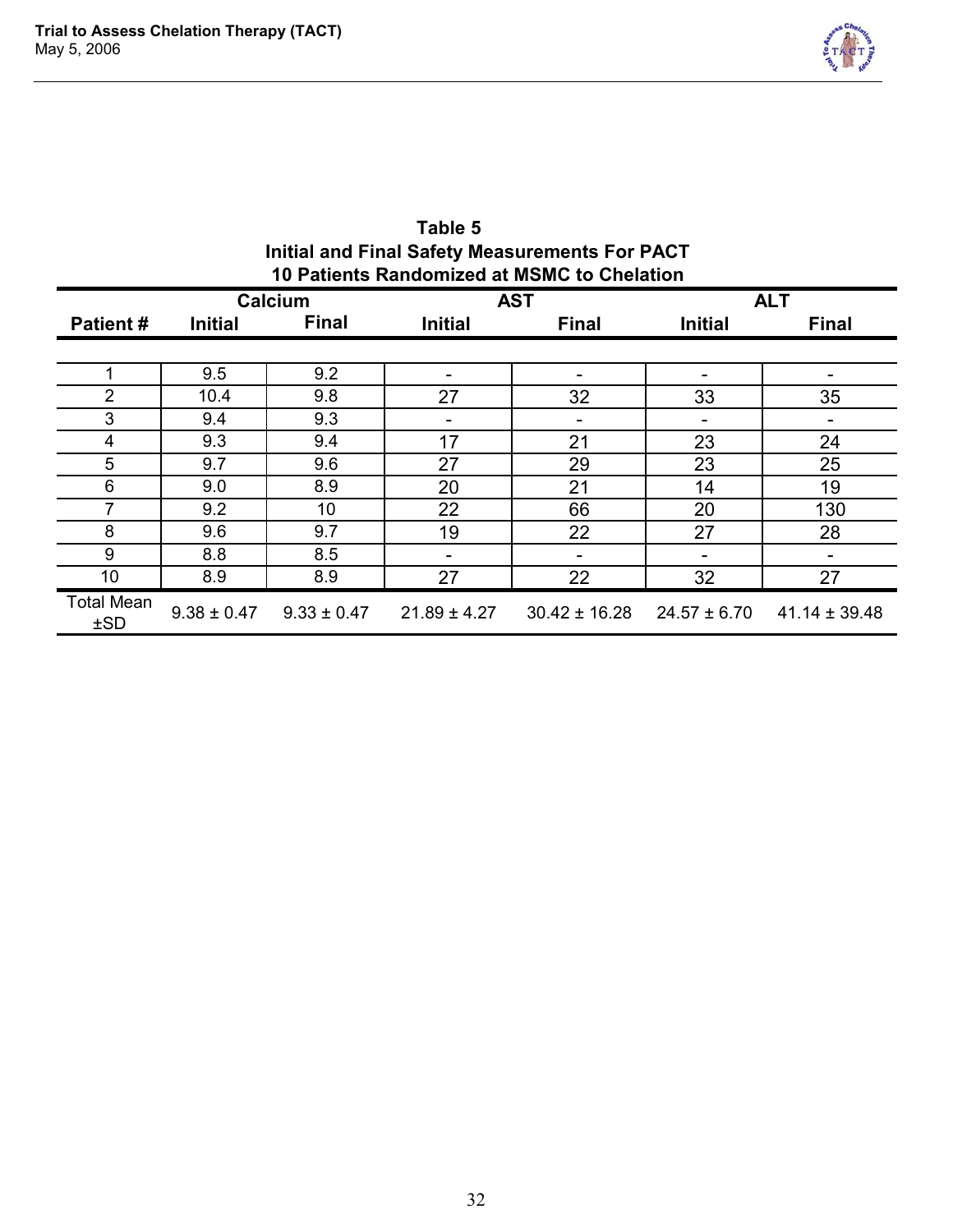

| Table 6<br><b>Systolic BP For PACT</b>  |                                                                                                                     |                  |                  |  |  |  |  |  |  |
|-----------------------------------------|---------------------------------------------------------------------------------------------------------------------|------------------|------------------|--|--|--|--|--|--|
| 30 Participants Randomized to Chelation |                                                                                                                     |                  |                  |  |  |  |  |  |  |
| <b>Infusion</b><br><b>Number</b>        | <b>Systolic BP (Mean±SD)</b><br><b>During</b><br>Post-<br><b>Infusion</b><br><b>Pre-Infusion</b><br><b>Infusion</b> |                  |                  |  |  |  |  |  |  |
| 1                                       | $126.7 + 15.8$                                                                                                      | $122.4 + 15.0$   | $126.4 + 19.0$   |  |  |  |  |  |  |
| $\overline{2}$                          | $120.9 + 15.7$                                                                                                      | $120.9 + 15.7$   | $121.8 + 20.0$   |  |  |  |  |  |  |
| 3                                       | $122.8 + 14.1$                                                                                                      | $114.6 \pm 24.4$ | $119.6 + 17.5$   |  |  |  |  |  |  |
| 4                                       | $125.8 + 18.0$                                                                                                      | 122.1 ± 15.1     | $126.2 + 19.4$   |  |  |  |  |  |  |
| 5                                       | $124.7 + 19.8$                                                                                                      | 121.8 ± 18.0     | $121.3 + 14.5$   |  |  |  |  |  |  |
| 6                                       | 117.2 $\pm$ 14.9                                                                                                    | $119.3 \pm 17.3$ | $124.4 \pm 18.3$ |  |  |  |  |  |  |
| $\overline{7}$                          | $117.2 + 14.2$                                                                                                      | $124.7 + 20.7$   | $124.9 + 16.3$   |  |  |  |  |  |  |
| 8                                       | $123.4 \pm 18.0$                                                                                                    | $121.5 + 16.7$   | $124.2 + 16.2$   |  |  |  |  |  |  |
| 9                                       | $124.5 + 18.4$                                                                                                      | $121.6 + 16.8$   | $123.4 + 19.6$   |  |  |  |  |  |  |
| 10                                      | $123.3 \pm 25.6$                                                                                                    | 124.6 ± 25.0     | $125.5 + 22.4$   |  |  |  |  |  |  |
| 11                                      | 120.9 ± 19.0                                                                                                        | $121.3 \pm 17.4$ | $121.4 + 17.9$   |  |  |  |  |  |  |
| 12                                      | $120.4 \pm 18.7$                                                                                                    | $115.3 \pm 14.1$ | 117.4 $\pm$ 12.3 |  |  |  |  |  |  |
| 13                                      | $123.2 + 18.4$                                                                                                      | $122.3 + 18.9$   | $122.7 + 15.6$   |  |  |  |  |  |  |
| 14                                      | 125.6 ± 17.7                                                                                                        | $120.4 + 14.8$   | $119 + 16.3$     |  |  |  |  |  |  |
| 15                                      | $123.0 + 16.4$                                                                                                      | $119.4 + 17.8$   | $121.6 + 15.6$   |  |  |  |  |  |  |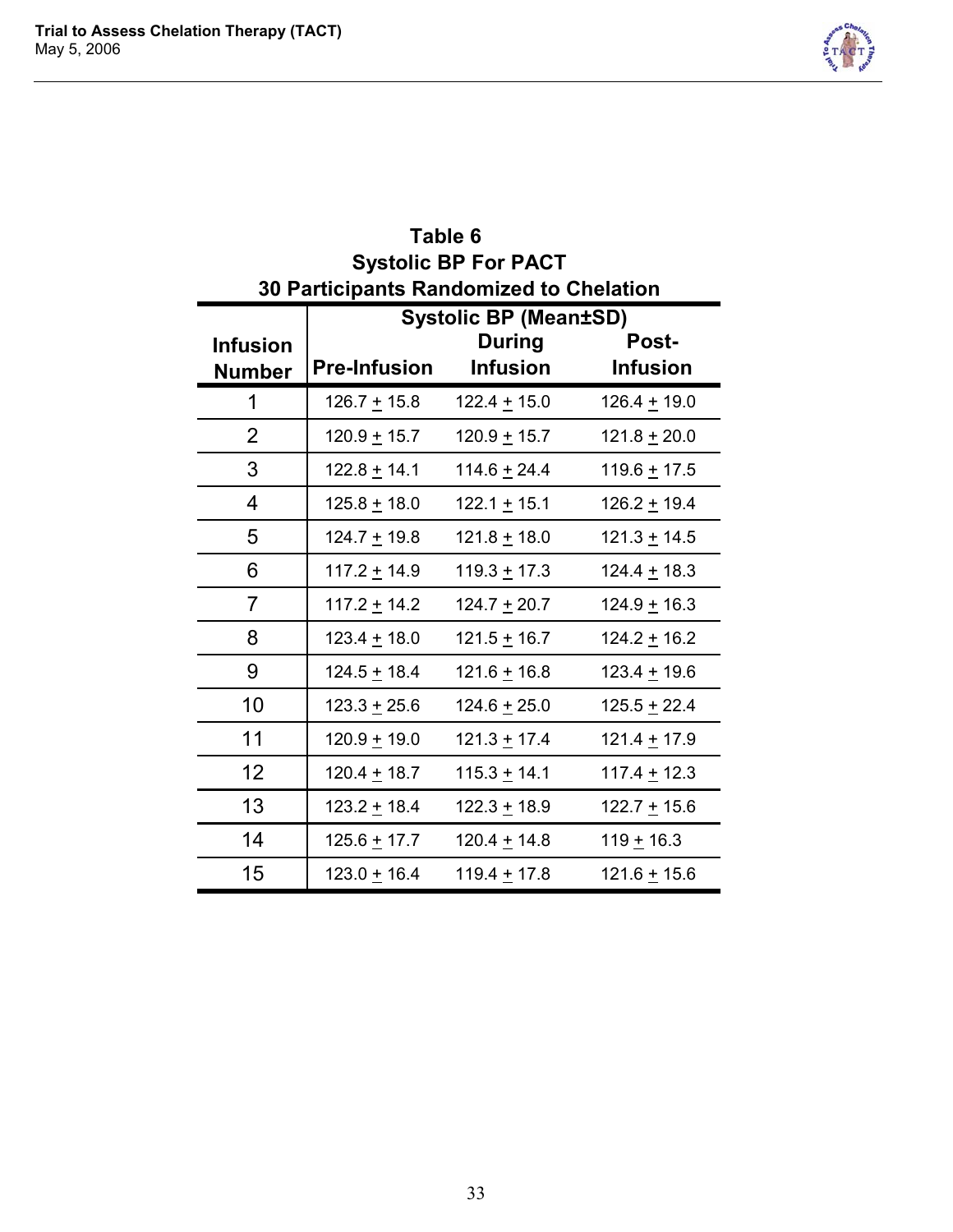

|                                                                                       | # of Events |
|---------------------------------------------------------------------------------------|-------------|
| <b>Cessation for doubling of</b><br>baseline creatinine or rise in<br>creatinine >2.5 | 0           |
| Fall in platelets below normal<br>range                                               | 1           |
| <b>Cessation of heparin</b>                                                           | 2           |
| Hypocalcemia                                                                          | 0           |
| Hypoglycemia                                                                          | 0           |
| <b>Doubled Liver Enzymes</b>                                                          | 1           |
| Progressive angina and<br>cardiac catherization                                       | 1           |
| AF, Bradycardia, and Heart<br><b>Failure</b>                                          | 1           |
| <b>Bladder Tumor</b>                                                                  | 1           |
| <b>Diverticulitis</b>                                                                 | 1           |
| Hematoma at the site of<br>infusion                                                   | 1           |

**Table 7 Summary of Adverse Events in PACT**

## **6.2.1.4 Reports of Human Toxicity in Randomized Trials**

In the randomized trials, the laboratory data are collected in an unbiased and blinded fashion and are available for three of the four published trials. In the Guldager study,<sup>45</sup> adverse event data were reported on the 153 randomized patients. In PATCH, with the cooperation of the investigators, we have secured further unpublished laboratory data on creatinine for their 84 randomized patients. Finally, in PACT, we have unblinded the data for the 30 patients who have undergone chelation therapy. In the van Rij study,46 adverse events were not reported.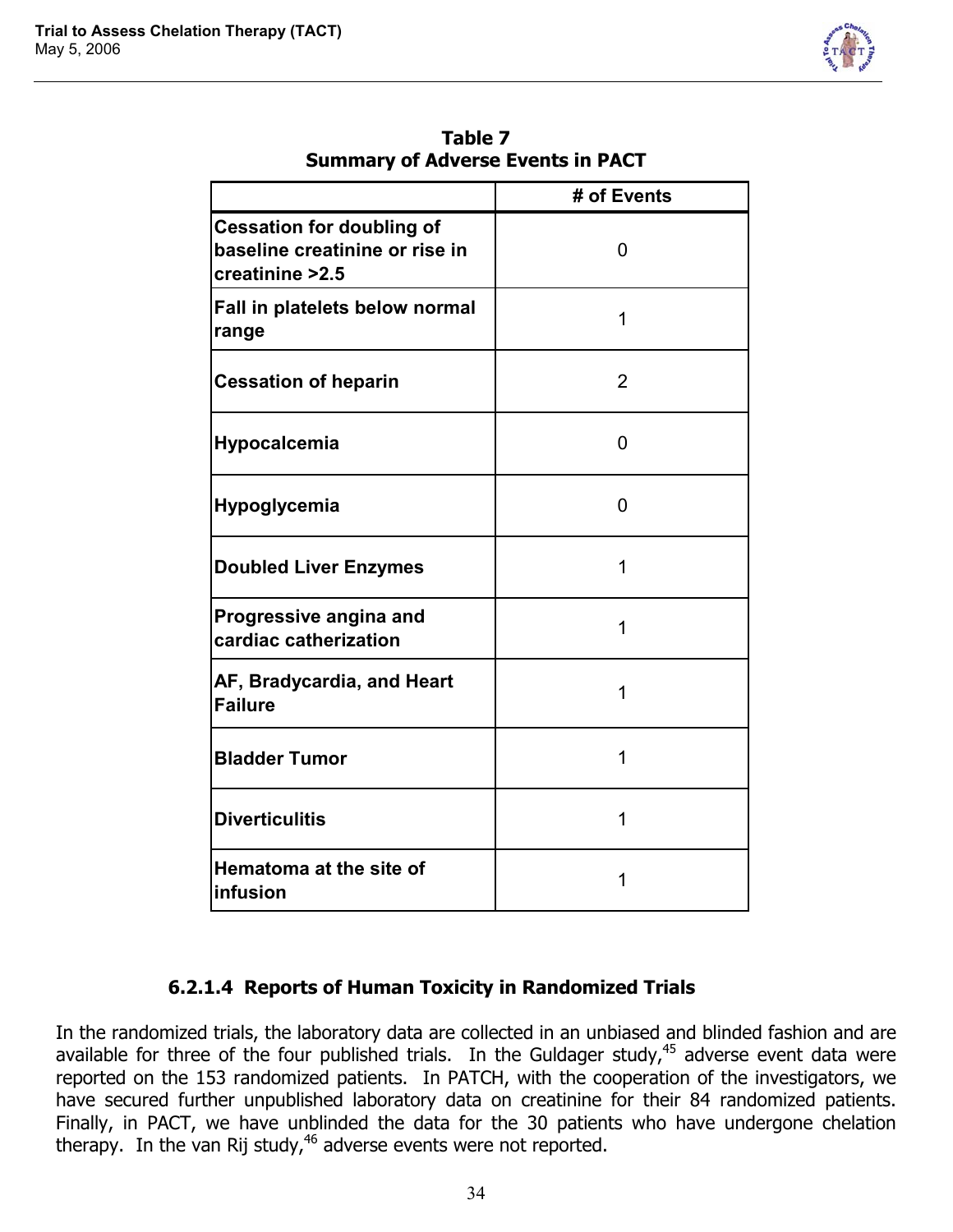

In these three randomized trials, as shown in Table 8, the data on adverse event are reassuring for worsening angina, vascular events, cardiac arrhythmia, fatigue/faintness, GI symptoms, hematologic abnormalities, renal insufficiency, phlebitis at the infusion site, hypocalcemia, pain, and other miscellaneous reported events.

Based on these data, and understanding that the randomized trials evidence is most reliable, we expect a low rate of adverse events and an overall safe intervention.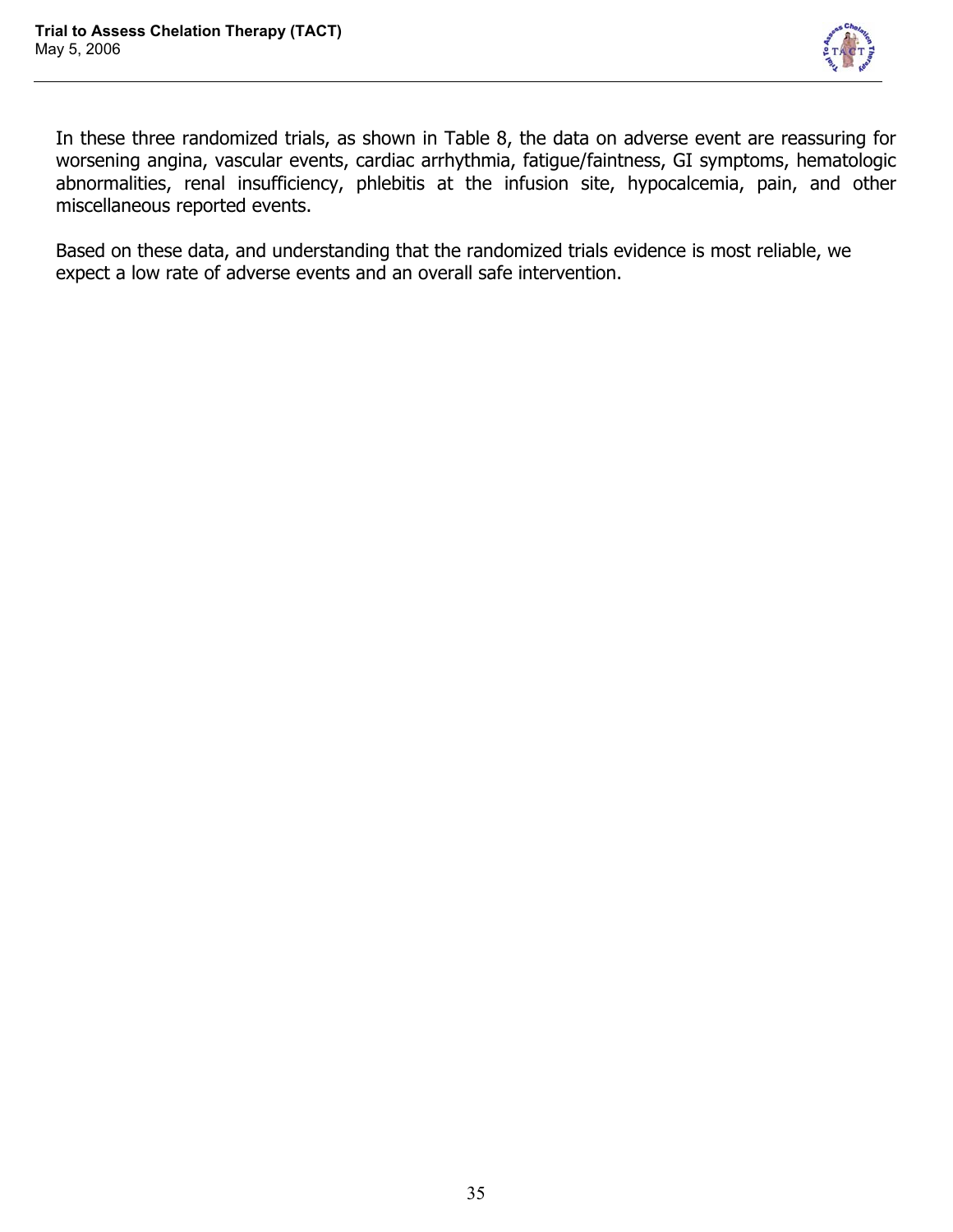

**Table 8 Peer Reviewed Literature: Adverse Events in Randomized Trials of Chelation for CVD** 

| Author<br>(citation)                                           | Sample<br><b>Size</b>       | Entry<br>Criteria                | <b>Endpoints</b>          | <b>Adverse Events</b>        |                                 |                                          |                             |                            |                              |                           |                                            |              |                         |                                                                   |
|----------------------------------------------------------------|-----------------------------|----------------------------------|---------------------------|------------------------------|---------------------------------|------------------------------------------|-----------------------------|----------------------------|------------------------------|---------------------------|--------------------------------------------|--------------|-------------------------|-------------------------------------------------------------------|
|                                                                |                             |                                  |                           | Worsening angina             | Vascular event                  | Cardiac<br>Arrhythmia                    | Fatigue/<br>faintness       | GI symptoms                | Hematologic<br>Abnormalities | Renal<br>Insufficiency    | Phlebitis at<br>infusion site              | hypocalcemia | Pain                    | Other                                                             |
| Guldager B, et al<br>Journ of Int Med<br>1992;231:261-<br>267. | 153                         | intermittent<br>claudication     | pain-free<br>walking, ABI |                              | stroke<br>I chelation           |                                          | 23 chelation,<br>12 placebo | 11 chelation, 7<br>placebo |                              | 7 chelation, 9<br>placebo | 35 chelation, 28 6 chelation, 2<br>placebo | placebo      | headache 1<br>chelation | 1 chelation -<br>dermatitis                                       |
| <b>PATCH</b><br>Knudtson ML et<br>al JAMA<br>2002;287(4):481-  | 84                          | proven CAD                       | ischemia by<br>ECG        | 9 chelation,<br>6 placebo    | MI 1 chelation,<br>MI 1 placebo |                                          |                             | 1 placebo                  |                              | 1 chelation               |                                            |              | lower back<br>placebo   | 1 placebo - gout                                                  |
| <b>PACT</b><br>(unpublished)                                   | 30<br>Chelation<br>Patients | post<br>myocardial<br>infarction | Endothelial<br>function   | underwent<br>catheterization |                                 | Bradycardia<br>and AF<br>resulting in HF | $\Omega$                    |                            | thrombo-<br>cytopenia        | $\mathbf{0}$              |                                            | $\mathbf{0}$ | 1 back pain             | 1 doubled liver<br>enzymes<br>1 bladder tumor<br>1 diverticulitis |

Blank=not reported

No adverse events reported:

van Rij AM, et al Circ 1994;90:1194-1199.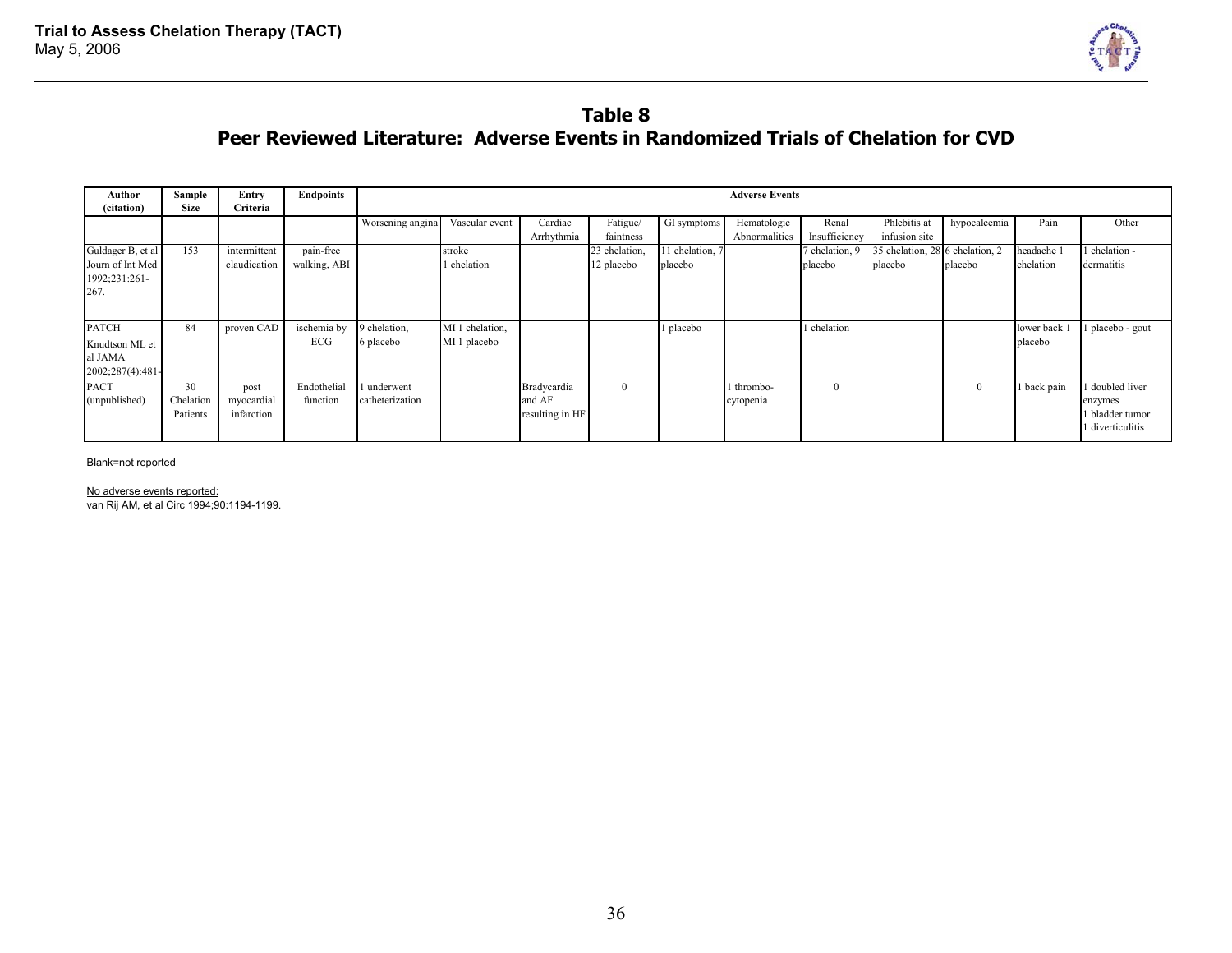

### **6.2.1.5 Reports of Human Toxicity in Case Reports and Case Series**

The peer-reviewed literature includes case series and case reports of chelation therapy for CVD as well as for lead poisoning for which EDTA (calcium disodium) was approved by the FDA. These studies are listed in the Appendix 5. Adverse events were not reported for many of the case series and case reports. Furthermore, the interpretability is limited by the design as well as the lack of standardized protocols and uniformity of patient entry criteria.

#### **6.2.2 EDTA: Placebo**

The placebo infusion will consist of a 500cc infusion of 0.9% NaCl, and 1.2% dextrose.

#### **6.2.3 Oral Vitamin and Mineral Supplementation and Placebos**

mineral supplementation will be beneficial and that the result for chelation therapy will be null. TACT will test the independent benefits of these supplements in a 2X2 factorial design, including two categories of supplements referred to as high-dose and low-dose. If both chelation therapy, as well as vitamin and mineral supplementation therapy, are beneficial, this design alone will permit the estimation of the contribution of each to the overall effect. It is also possible that vitamin and

To assess whether to use low-dose vitamins and mineral supplementation, high-dose vitamins and mineral supplementation, both active agents, as adjuncts to active chelation therapy or its placebo, we conducted a modified-Delphi process leading to consensus recommendations, over the past three years, with numerous meetings that included face-to-face meetings, teleconferencing, and emails, with the most prominent experts in chelation therapy. All of these experts are past or present officials in ACAM and the RFA had requested that the ACAM protocol be used. This included Drs. Elmer Cranton, Martin Dayton, Ron Hoffman, Alan Magaziner, and Ralph Miranda. While the totality of evidence on vitamin and mineral supplementation supports their safety even in high doses, there is Ittle support for their clinical benefits on CVD.<sup>69</sup> Nonetheless, the experts in chelation therapy were unanimous in their beliefs that vitamins and minerals supplementation in low-doses were a necessity and higher doses may be even more beneficial. Further, they had definite ideas about the doses and constituents of the vitamins and minerals which needed to be used in TACT based on the ACAM protocol. In fact, the proposed regimens for TACT are modifications based on the published recommendation<sup>50</sup> (see Appendix 6). Finally, NCCAM has gone on record stating that there may be times when they support clinical investigation of treatments in widespread public use even before basic mechanisms are understood.

All patients will receive the low-dose vitamin and mineral regimen that repletes any chelation-related losses during the infusion period only. The low-dose regimen includes 1 pill containing the following ingredients in an olive oil base, to be taken once daily: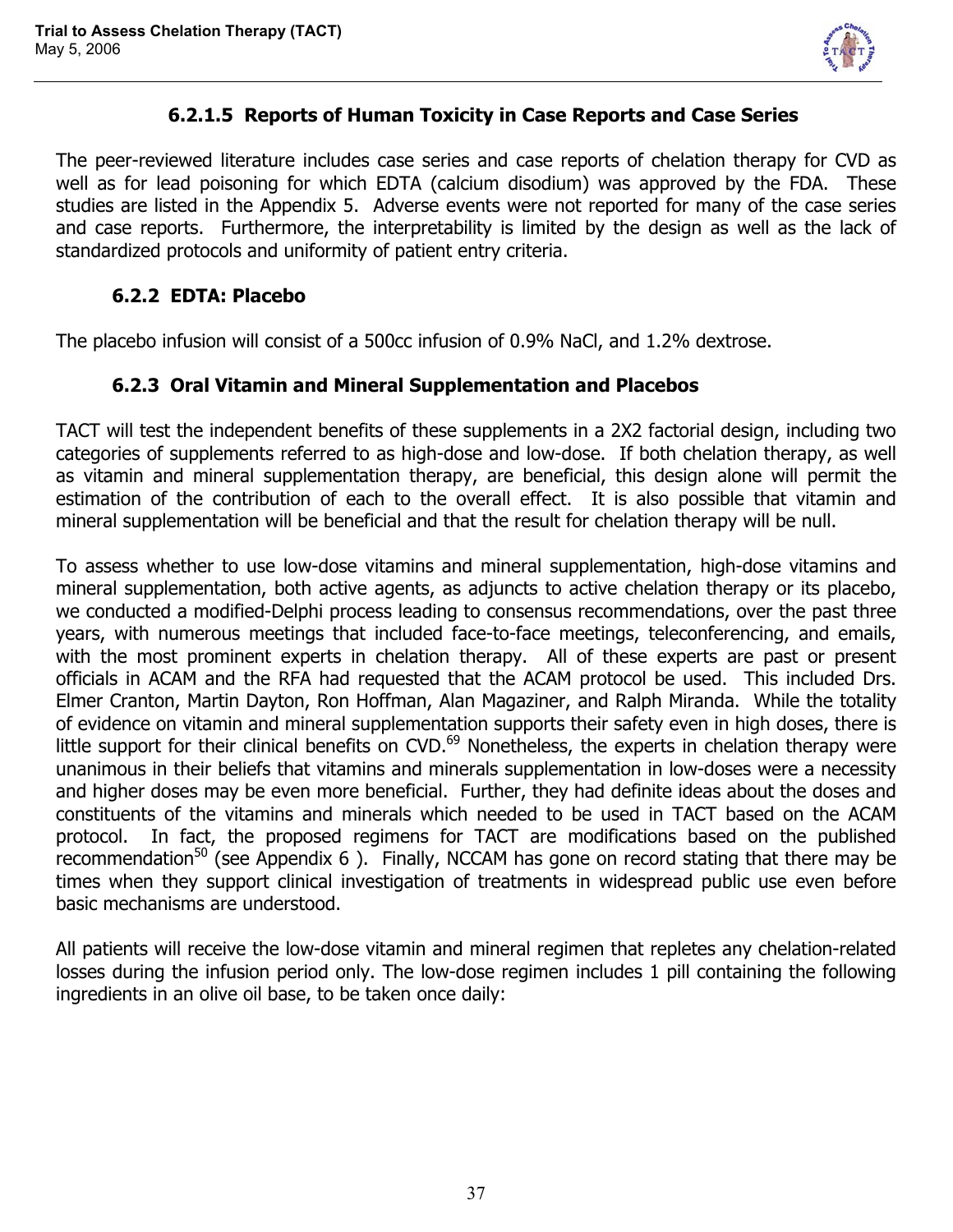

| <b>Low-Dose Regimen</b><br>(Taken once daily) | Amount            | % Daily<br><b>Value</b> |  |
|-----------------------------------------------|-------------------|-------------------------|--|
| Vitamin B6 (as pyridoxine hydrochloride)      | 25mg              | 1250%                   |  |
| Zinc (as zinc gluconate)                      | 25mg              | 167%                    |  |
| Copper (as copper gluconate)                  | 2mg               | 100%                    |  |
| Manganese (as manganese gluconate)            | 15 <sub>mg</sub>  | 750%                    |  |
| Chromium (as chromium picolinate)             | 50 <sub>mcq</sub> | 42%                     |  |

Patients assigned to the high-dose regimen will receive the high-dose vitamin and mineral supplements listed below, or high-dose vitamin and mineral placebos. The high dose regimen consists of 3 pills containing the following ingredients, to be taken twice daily during the infusions and the follow-up periods:

| <b>High Dose Regimen</b><br>(Taken Twice Daily)                                             | <b>Total Amount for</b><br>6 Pills | % Daily<br><b>Value</b> |
|---------------------------------------------------------------------------------------------|------------------------------------|-------------------------|
| Vitamin A (as fish liver oil and beta-carotene)                                             | 25,000 IU                          | 500%                    |
| Vitamin C (as calcium ascorbate, magnesium ascorbate and<br>potassium ascorbate)            | 1,200 mg                           | 2000%                   |
| Vitamin $D_3$ (as cholecalciferol)                                                          | 100 IU                             | 25%                     |
| Vitamin E (as d-alpha tocopheryl succinate and d-alpha<br>tocopheryl acetate)               | 400 IU                             | 1333%                   |
| Vitamin $K_1$ (as phytonadione)                                                             | 60 mcg                             | 75%                     |
| Thiamin (vitamin $B_1$ ) (as thiamin mononitrate)                                           | $100$ mg                           | 6667%                   |
| Niacin (as niacinamide and niacin)                                                          | 200 mg                             | 1000%                   |
| Vitamin $B_6$ (as pyridoxine hydrochloride)                                                 | 50 mg                              | 2500%                   |
| Folate (as folic acid)                                                                      | 800 mcg                            | 200%                    |
| Vitamin B <sub>12</sub> (as cyanocobalamin)                                                 | $100$ mcg                          | 1667%                   |
| <b>Biotin</b>                                                                               | 300 mcg                            | 100%                    |
| Pantothenic acid (as d-calcium pantothenate)                                                | 400 mg                             | 4000%                   |
| Calcium (as calcium citrate and calcium ascorbate)                                          | 500 mg                             | 50%                     |
| Iodine (from kelp)                                                                          | 150 mcg                            | 100%                    |
| Magnesium (as magnesium aspartate, magnesium ascorbate<br>and magnesium amino acid chelate) | 500 mg                             | 125%                    |
| Zinc (as zinc amino acid chelate)                                                           | $20$ mg                            | 133%                    |
| Selenium (as selenium amino acid chelate)                                                   | 200 mcg                            | 286%                    |
| Copper (as copper amino acid chelate)                                                       | 2 <sub>mq</sub>                    | 100%                    |
| Manganese (as manganese amino acid chelate)                                                 | 20 mg                              | 400%                    |
| Chromium (as chromium polynicotinate)                                                       | 200 mcg                            | 167%                    |
| Molybdenum (as molybdenum amino acid chelate)                                               | 150 mcg                            | 200%                    |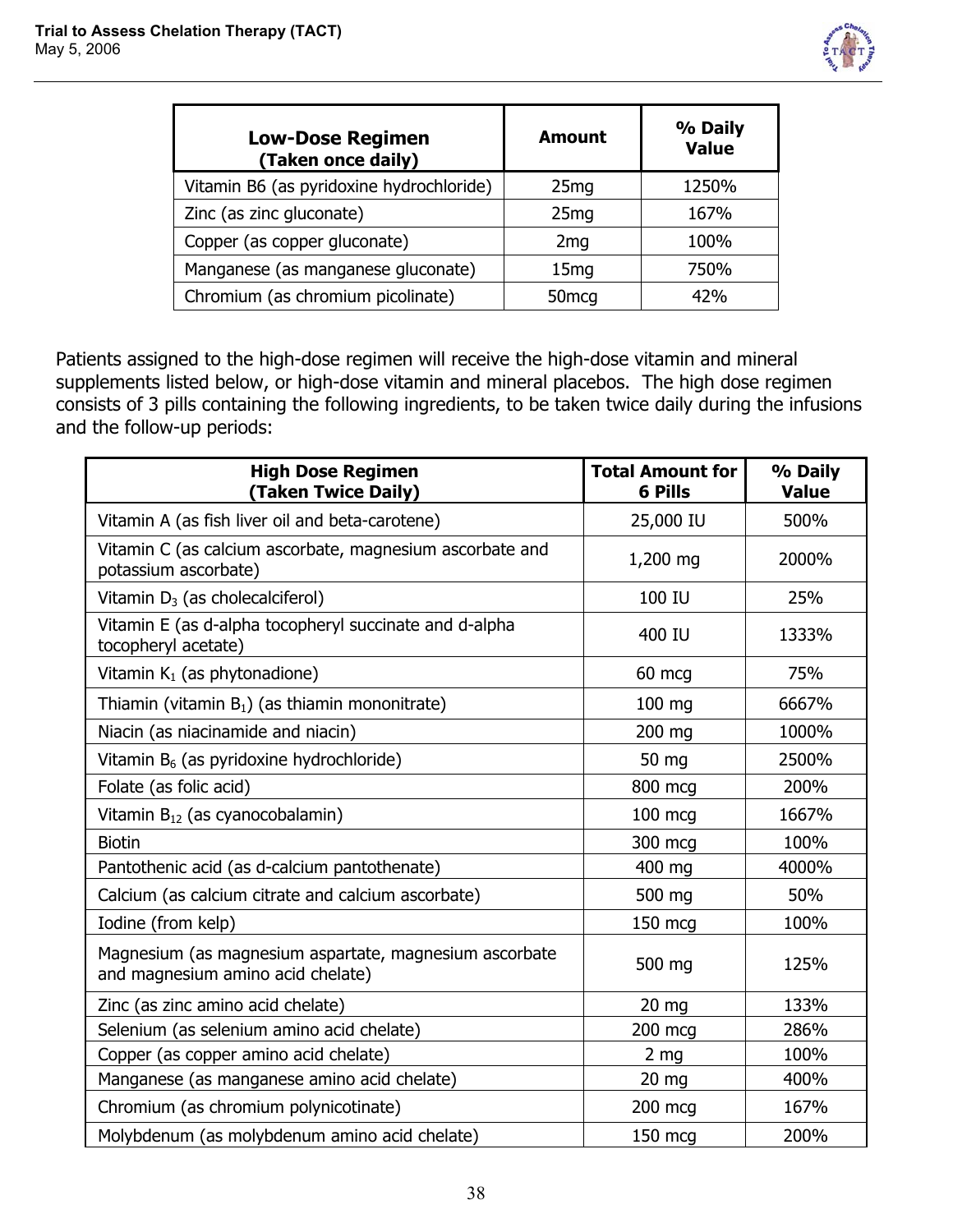

| Potassium (as potassium aspartate and potassium ascorbate) | 99 mg            | 3%     |
|------------------------------------------------------------|------------------|--------|
| Choline (as choline bitartrate)                            | 150 mg           | $\ast$ |
| <b>Inositol</b>                                            | 50 mg            | $\ast$ |
| PABA (as para-amino benzoic acid)                          | 50 mg            | $\ast$ |
| Boron (as boron aspartate and boron citrate)               | $2 \, \text{mg}$ | $\ast$ |
| Vanadium (as vanadyl sulfate)                              | 39 mcg           | $\ast$ |
| Citrus Bioflavonoids                                       | $100 \text{ mg}$ | $\ast$ |

\* Daily Value not established. Other ingredients: Croscarmellose sodium, microcrystalline cellulose, magnesium stearate, hydroxypropyl cellulose, silicon dioxide.

Compliance with the vitamin components of the study will be monitored by pill count at the site.

#### **6.2.4 Blinding the Treatment Groups**

Unfortunately, the chelation solution cannot be supplied mixed to the sites. Neither EDTA nor ascorbic acid are thought to be stable if shipped mixed with the other components of the chelation solution, nor are they thought to be stable if shipped mixed with each other only. The shipped and refrigerated pack will contain an ascorbic acid syringe (or ascorbic acid placebo if the patient is assigned to the placebo arm), one syringe with EDTA (or EDTA placebo if the patient is assigned to the placebo arm), and a bag for intravenous infusion with all the other components mixed (or a bag containing only normal saline if the patient is assigned to the placebo arm). EDTA in solution is clear and of a viscosity indistinguishable by clinical staff from that of water. Thus, the placebo-EDTA syringe will contain normal saline. Blinding the ascorbic acid syringe is more challenging. The ascorbic acid solution is a pale yellow color, which, upon mixing (14ml of ascorbic acid solution in 500ml) becomes indistinguishable from the clear saline placebo solution. In addition, ascorbic acid, in the concentration provided by the manufacturer, is viscous and provides resistance to transfer into the infusion bag through a 21-gauge needle. The blinded solution has to take into account color and viscosity. The pharmacy team has tested different concentrations of glucose and has found that the resistance to transfer through a 21-gauge needle of 5 mL of 50% dextrose mixed with 9 mL of normal saline is indistinguishable by clinical personnel from that of the ascorbic acid concentration that will be used. Blinding the pale yellow color of ascorbic acid is likewise challenging. The syringes containing ascorbic acid or ascorbic acid-placebo will be covered in translucent yellow adhesive tape, thereby obscuring the different colors of the syringe solutions, but permitting visualization of syringe contents. At the time of infusion, the contents of the syringe are injected into the infusion bag by the Site Coordinator. The ascorbic acid is so pale that there is no discernible yellow "puff" as it enters the bag, and the blind therefore is preserved. The Site Coordinator will then administer the infusion, not knowing whether it is chelation solution, or control solution, and the double blind will be preserved. This procedure has been piloted successfully. Regarding blinding procedures for the vitamin and mineral supplements, placebo and active treatment groups will take identical-appearing pills and capsules.

#### **6.2.5 Treatment Schedule**

The treatment schedule recommended by ACAM includes 30 weekly infusions, plus 10 maintenance infusions, for a total of 40 infusions. The schedule of the maintenance infusions is flexible, and may occur as slowly as every 8 weeks for patients randomized early in the trial (total time for scheduled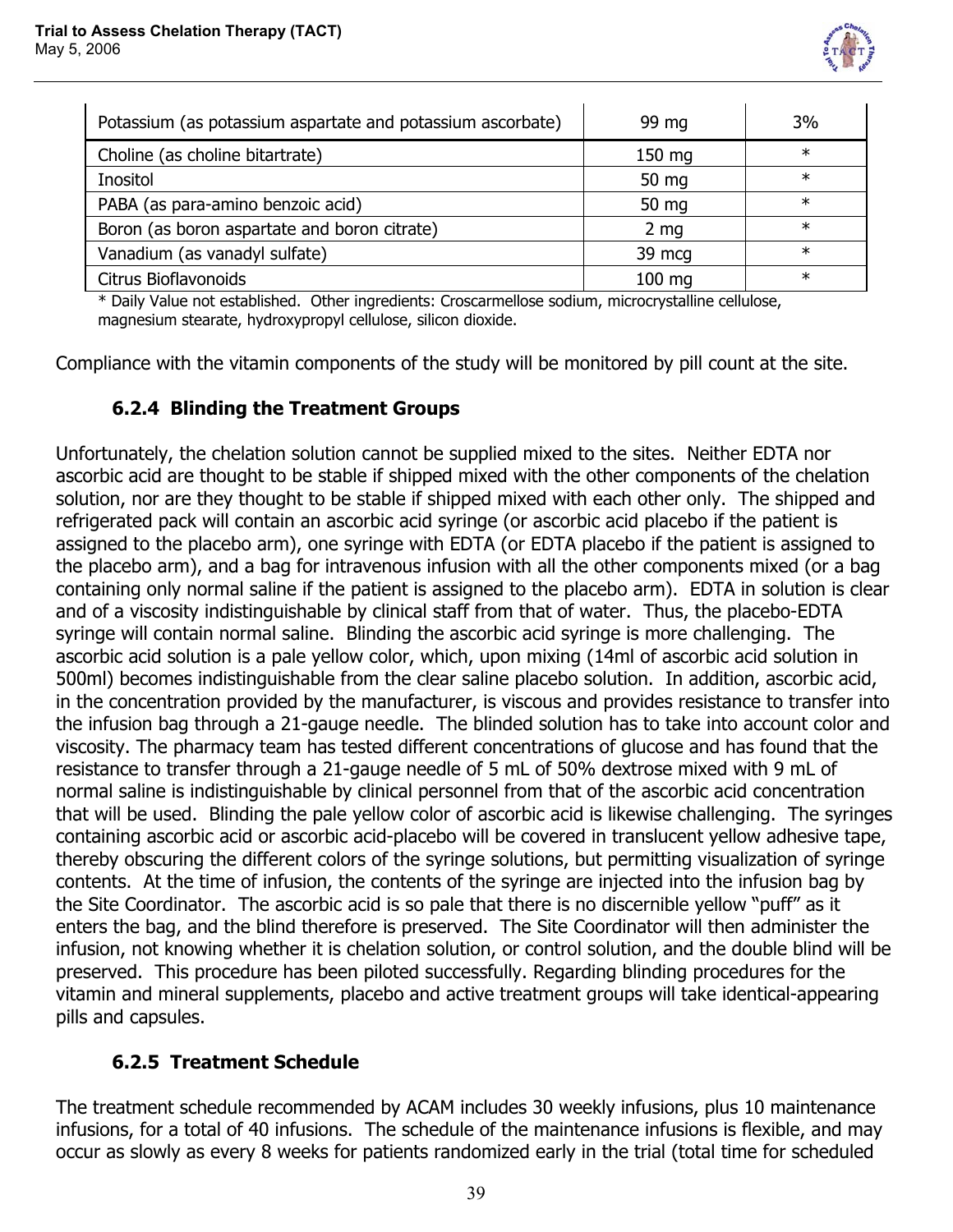

 first 30 weekly infusion schedule should not be greater than 6 weeks. TACT projects that the last infusions= 110 weeks). The 30 weekly infusions should be scheduled weekly. Interruptions in the patient will be randomized 16 months (64 weeks) before study close-out. In this case, the 10 maintenance infusions will be administered over  $2 - 6$  weeks apart. The DCC will provide a visit scheduler to facilitate scheduling infusion visits.

## **6.2.6 Concomitant Surgical and Medical Therapies**

All surgical and medical therapies will be at the discretion of the responsible health care providers. Nonetheless, procedures will be implemented to comply with the TACT protocol and to ensure that TACT participants are afforded the same quality of care that is given in other NIH funded trials.

## **6.2.6.1 Surgical Therapies**

Health care providers will be informed that patients will be randomized only if there is no planned revascularization procedure. After randomization, all procedures or surgical therapies will be at the discretion of the health care provider.

## **6.2.6.2 Medical Therapies**

Health care providers will be informed that patients should forego all non-trial chelation, vitamin, and mineral supplementation. Health care providers will be given the most up to date guidelines for medical management of post-MI patients including statins, aspirin, beta-blockers, and ACE inhibitors. To enhance the use of these therapies of proven benefit the following procedures will be instituted:

- 1] Prior to site selection, Site Investigators will be asked to commit to closely following prevailing guidelines for post-MI therapy. Sites unable to do so will not be selected as clinical sites for the study.
- 2] The DCC will monitor study-wide and site-specific rates of use of indicated therapies (aspirin, beta adrenergic blocking agents, statins, and angiotensin converting enzyme inhibitors).
- 3] Sites will receive a quarterly "Report Card" of their use of indicated therapies.
- 4] Sites that fall 10% below the overall study median value will be contacted by the CCC to determine reasons for non-compliance with evidence-based therapies.
- 5] Sites with continued non-compliance with indicated, evidence-based post-MI therapy and no valid reasons for such will be discussed in the Steering Committee. Possible actions range from enhanced educational efforts to suspension from future patient accrual. In all cases they will be obligated to continue infusing and following randomized patients.

Appendix 7 includes the guidelines to be distributed to all health care providers.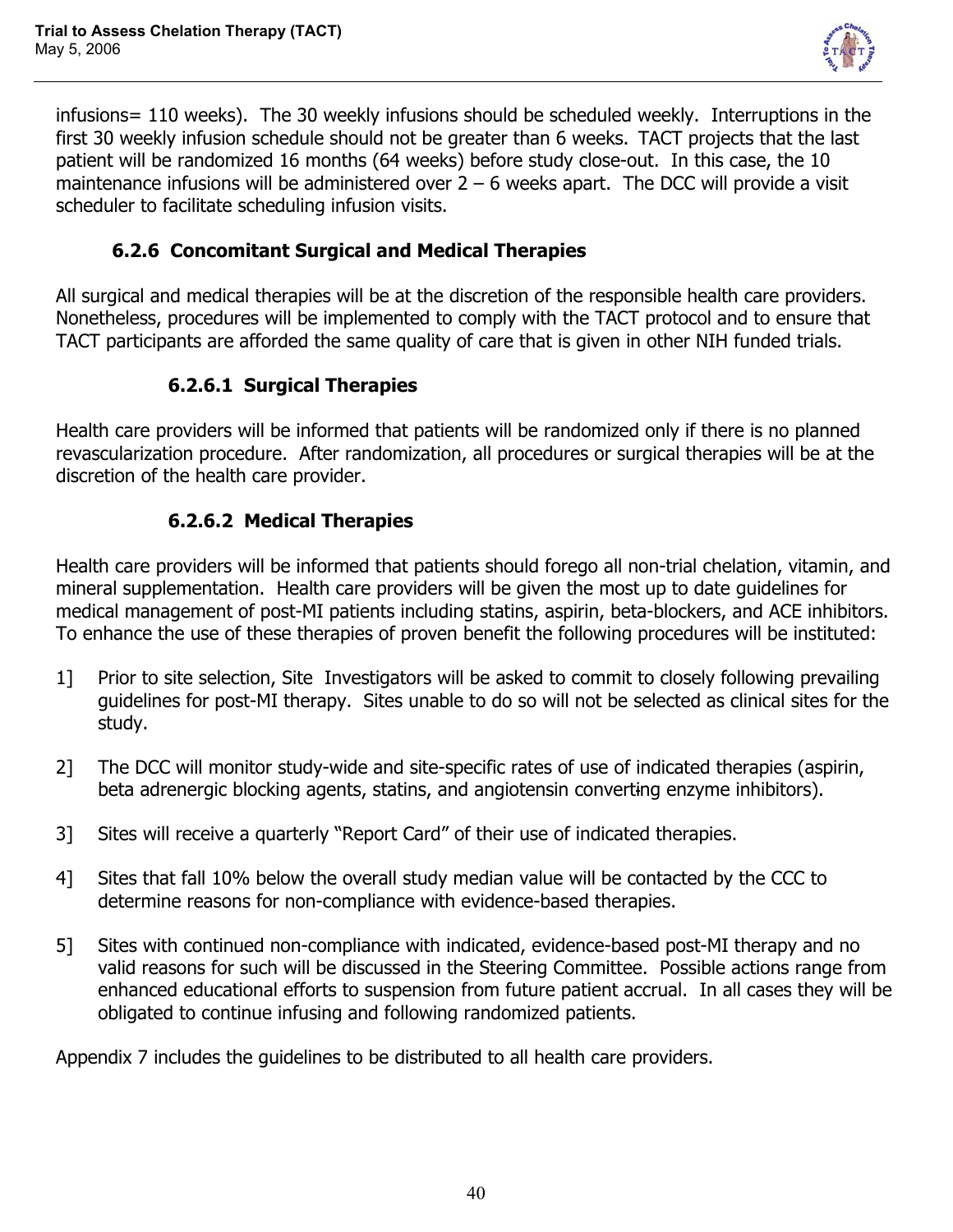

## **6.2.7 Overview of Data Collection During Infusion and Follow-up**

The table below illustrates the TACT data collection points. Methods for collecting data include clinical/physical examinations, laboratory tests, chart reviews, and patient interviews.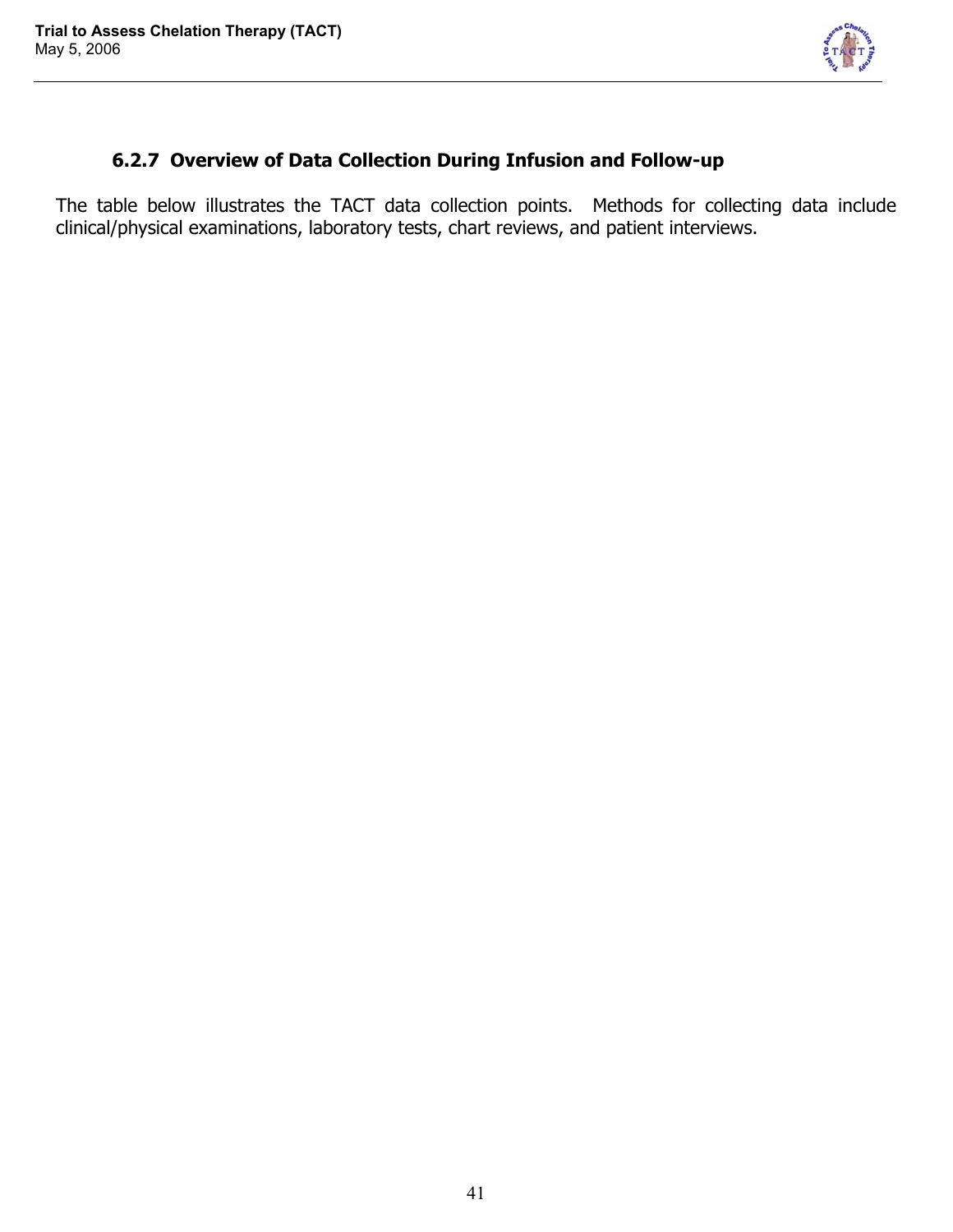

| <b>DATA COLLECTION</b><br><b>POINTS</b>                                                          | Screen-<br>ing Visit | <b>Infusion Visit</b><br>(Visit #s 1-30;<br>Weekly Visits) | <b>Infusion Visit</b><br>(Visit #s 31-39) | <b>Final</b><br><b>Infusion</b><br>(Visit # 40)          | Follow-up<br><b>Clinic Visit</b><br>(1 Visit per<br>Year, from<br>last infusion<br>to closeout) | Follow-up<br><b>Telephone Call</b><br>(3 per year 3<br>months after last<br>infusion) | <b>Closeout</b><br><b>Clinic Visit</b><br>(5 years post<br>randomization<br>or by<br>7/31/09 |
|--------------------------------------------------------------------------------------------------|----------------------|------------------------------------------------------------|-------------------------------------------|----------------------------------------------------------|-------------------------------------------------------------------------------------------------|---------------------------------------------------------------------------------------|----------------------------------------------------------------------------------------------|
| <b>Assessments</b>                                                                               |                      |                                                            |                                           |                                                          |                                                                                                 |                                                                                       |                                                                                              |
| <b>Consent</b>                                                                                   | $\checkmark$         |                                                            |                                           |                                                          |                                                                                                 |                                                                                       |                                                                                              |
| <b>Infusion</b>                                                                                  |                      | $\checkmark$                                               | $\checkmark$                              | $\checkmark$                                             |                                                                                                 |                                                                                       |                                                                                              |
| <b>Clinical History</b>                                                                          | $\checkmark$         |                                                            |                                           |                                                          |                                                                                                 |                                                                                       |                                                                                              |
|                                                                                                  |                      |                                                            |                                           |                                                          |                                                                                                 |                                                                                       |                                                                                              |
| <b>Limited Physical Exam</b><br><b>Including Cardio-</b><br><b>Pulmonary Assessment</b>          | $\checkmark$         | $\checkmark$                                               | $\checkmark$                              | $\checkmark$                                             | $\checkmark$                                                                                    |                                                                                       | ✓                                                                                            |
| Assess patients for angina,<br>heart failure, and dyspnea<br>before and after every<br>infusion. |                      | $\checkmark$                                               | $\checkmark$                              | $\checkmark$                                             |                                                                                                 |                                                                                       |                                                                                              |
| <b>Infusion Vitals (pre,</b><br>during, and post infusion)                                       |                      | $\checkmark$                                               | $\checkmark$                              | $\checkmark$                                             |                                                                                                 |                                                                                       |                                                                                              |
| <b>Adverse Event Assessment</b>                                                                  |                      | $\checkmark$                                               | $\checkmark$                              | $\checkmark$                                             |                                                                                                 |                                                                                       |                                                                                              |
|                                                                                                  |                      |                                                            |                                           | *collected<br>through 30<br>days after<br>final infusion |                                                                                                 |                                                                                       |                                                                                              |
| <b>Endpoint Assessment</b>                                                                       |                      | $\checkmark$                                               | $\checkmark$                              | $\checkmark$                                             | $\checkmark$                                                                                    | $\checkmark$                                                                          | $\checkmark$                                                                                 |
| <b>Inflammatory Markers</b><br>(collected for first 600<br>patients)                             |                      | At visit #s: 1, 30,                                        |                                           | $\checkmark$                                             |                                                                                                 |                                                                                       |                                                                                              |
| <b>Phlebotomy/Labs</b>                                                                           | $\checkmark$         | At visit #s: 1, 2, 5,<br>10, 15, 20, 25, & 30              | At visit $# 36$                           | $\checkmark$                                             |                                                                                                 |                                                                                       |                                                                                              |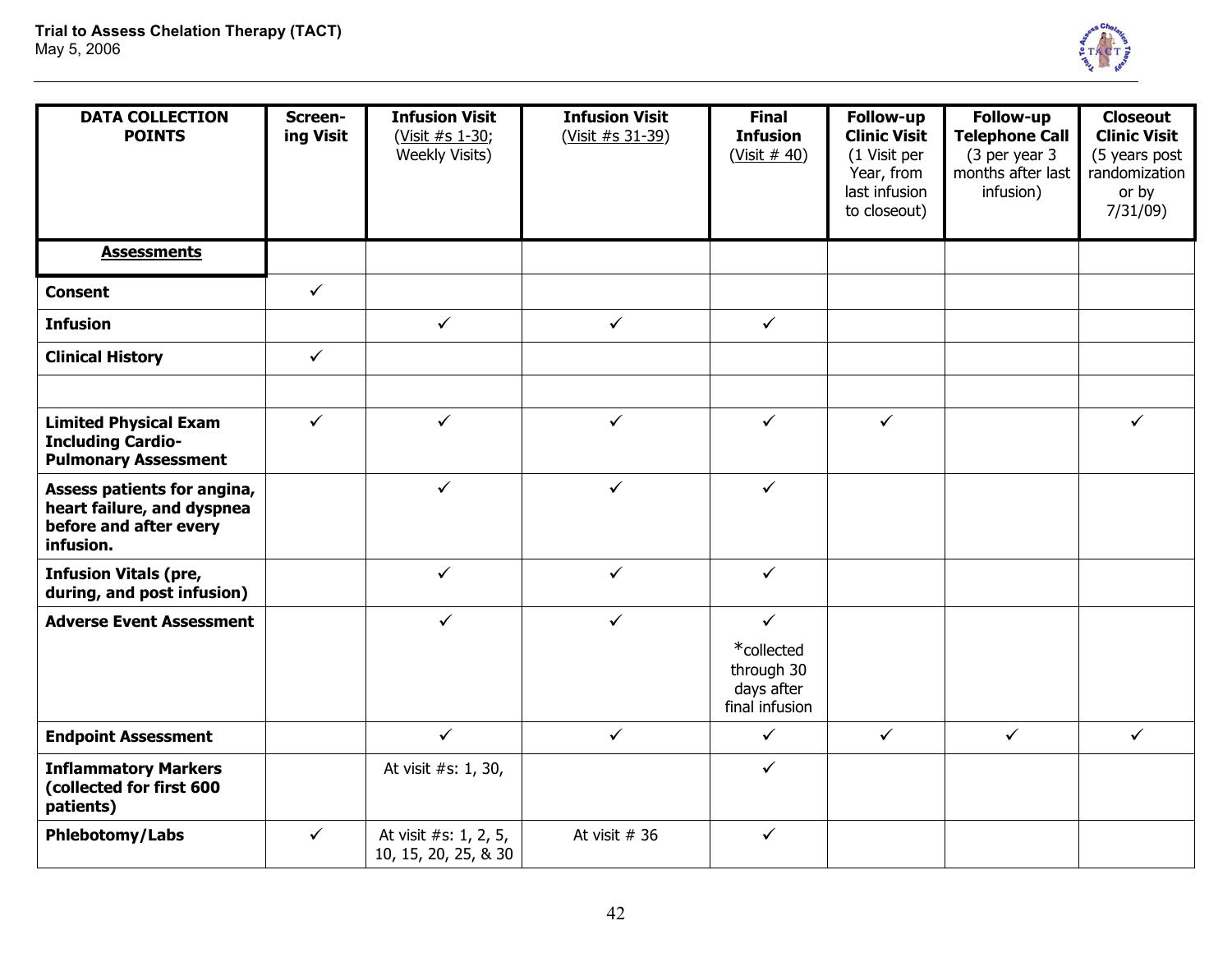

| <b>DATA COLLECTION</b><br><b>POINTS</b> | Screen-<br>ing Visit | <b>Infusion Visit</b><br>(Visit #s 1-30;<br>Weekly Visits) | <b>Infusion Visit</b><br>(Visit #s 31-39)                                                                                          | <b>Final</b><br><b>Infusion</b><br>(Visit # 40) | Follow-up<br><b>Clinic Visit</b><br>(1 Visit per<br>Year, from<br>last infusion<br>to closeout) | Follow-up<br><b>Telephone Call</b><br>(3 per year 3<br>months after last<br>infusion) | <b>Closeout</b><br><b>Clinic Visit</b><br>(5 years post<br>randomization<br>or by<br>7/31/09) |
|-----------------------------------------|----------------------|------------------------------------------------------------|------------------------------------------------------------------------------------------------------------------------------------|-------------------------------------------------|-------------------------------------------------------------------------------------------------|---------------------------------------------------------------------------------------|-----------------------------------------------------------------------------------------------|
| <b>Concomitant Medications</b>          |                      | At visit #s: 15, 30                                        | At visit $#36$                                                                                                                     | ✓                                               |                                                                                                 |                                                                                       |                                                                                               |
| <b>EQOL Questionnaire</b>               |                      | Visit $#21$<br>*DCRI to collect                            | Visit $#s$ 32 and 38 (at<br>12 & 24 month marks,<br>respectively)<br>*DCRI to Collect at 12<br>and 24 months post<br>randomization |                                                 |                                                                                                 |                                                                                       |                                                                                               |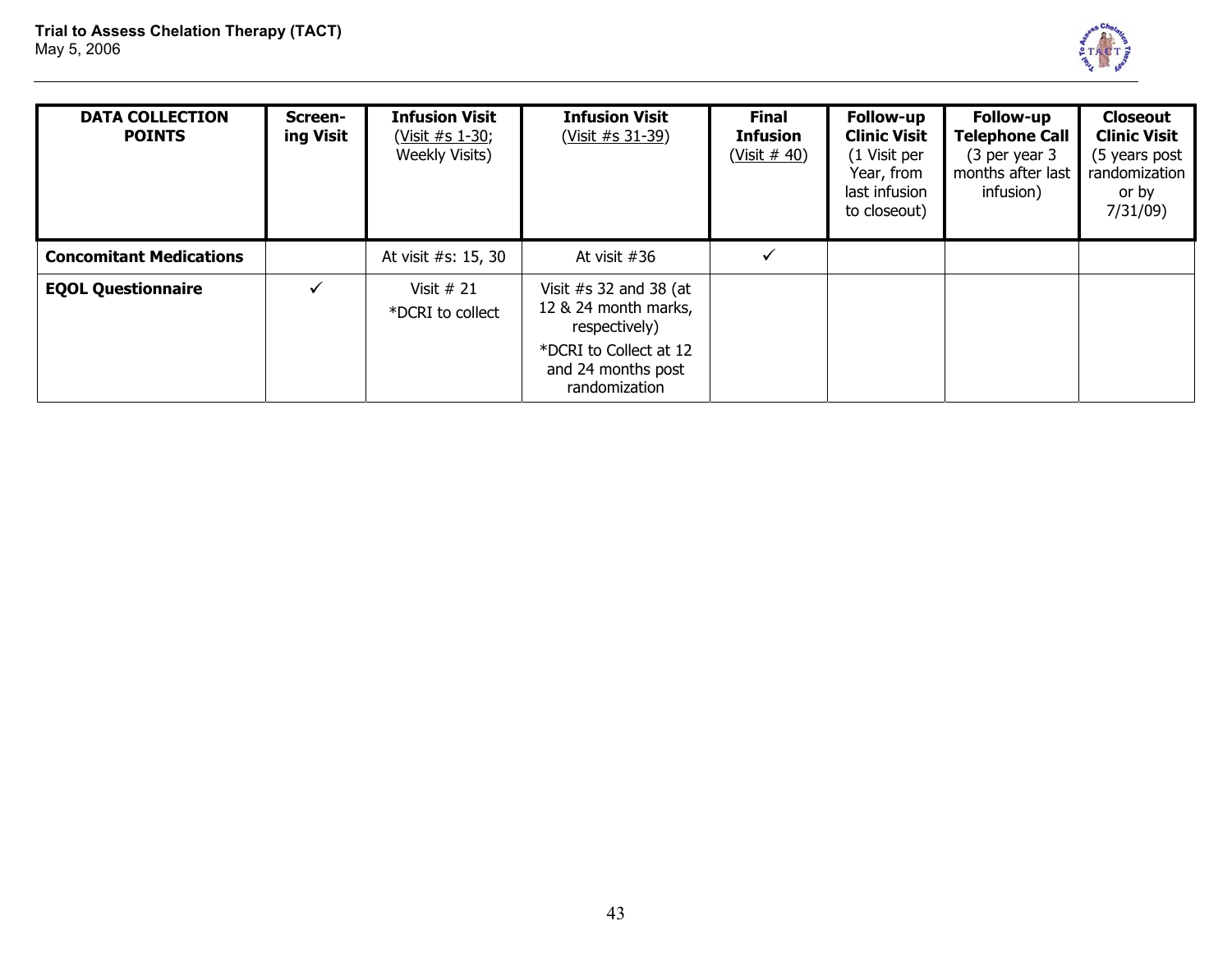

### **6.2.8 Infusion Visits**

As mentioned previously, patients will receive a total of 40 infusions. The initial infusion will be preceded by the evaluation described in section 6.1.4. Each infusion encounter will be preceded by a brief interview about adverse events and endpoints, with a specific emphasis on cardiac symptoms and clinical events, including hospitalizations. Vital signs and a brief cardiopulmonary exam will be measured before, once during, and after the infusion. Assess patients for angina, heart failure, and dyspnea before and after every infusion. Clinical staff will be supervising the infusions, and a physician will respond quickly to clinical events. Any symptoms occurring during the infusions will be elicited and recorded on the CRF. Scheduled labs will be drawn prior to the beginning of the infusion. Safety labs, consisting of CBC, platelet count, creatinine, glucose, magnesium, calcium, LFTs, and urine dip sticks will be drawn at baseline, and 9 additional times during the infusion regimen; immediately preceding infusions 2, 5, 10, 15, 20, 25, 30, 36, and 40. Vitamins are dispensed as needed and unused vitamins supplies are collected at these visits.

#### **6.2.9 Safety of the Interventions**

Safety monitoring will be an important part of the thorough evaluation of the treatment interventions. The following parameters will be tracked based on laboratory monitoring:

- • **Kidney.** The primary measure of renal function will be serum creatinine. Specifically we will assess both the proportion of patients as well as the time to achieve a doubling of the creatinine from baseline or increase to a level of 2.5 mg/dL, whichever is lower. We will also look for signs of hematuria and/or proteinuria, which will prompt further evaluation, using urine dipstick.
- Liver. With respect to liver function, both the proportion of patients as well as the time to achieve a doubling of the ALT, AST, alkaline phosphatase or bilirubin will be assessed.
- • **Hematology.** With respect to hematologic parameters, the development of thrombocytopenia to below 100,000 platelets, or a 50% decrease from baseline will be tracked; and the development of either a reduction in total white cell count or neutrophils to below the normal limit will be tracked. Specifically we will assess both the proportion of patients as well as the time to development of a hematologic abnormality.

TACT study leaders request that patients with the special disease characteristics of hypertension and diabetes adhere to the following recommendations:

#### **6.2.9.1 Patients with Hypertension:**

 beta blockers is contained in the Study Manual. Hypertensive patients should hold both alpha and beta blocking medications the morning of the infusion, and take them after the infusion. A list of common alpha and

#### **6.2.9.2 Patients with Diabetes on Insulin Therapy:**

Diabetics on insulin therapy should eat a full breakfast prior to the infusion. In case the patient has forgotten to do so, the clinical site will request the patient have a meal before starting the infusion. Although the risk of hypoglycemia is thought to be small, clinical sites will be trained to recognize symptoms of hypoglycemia, and sites will be required to have dipsticks for rapid measurement of blood glucose in case of symptoms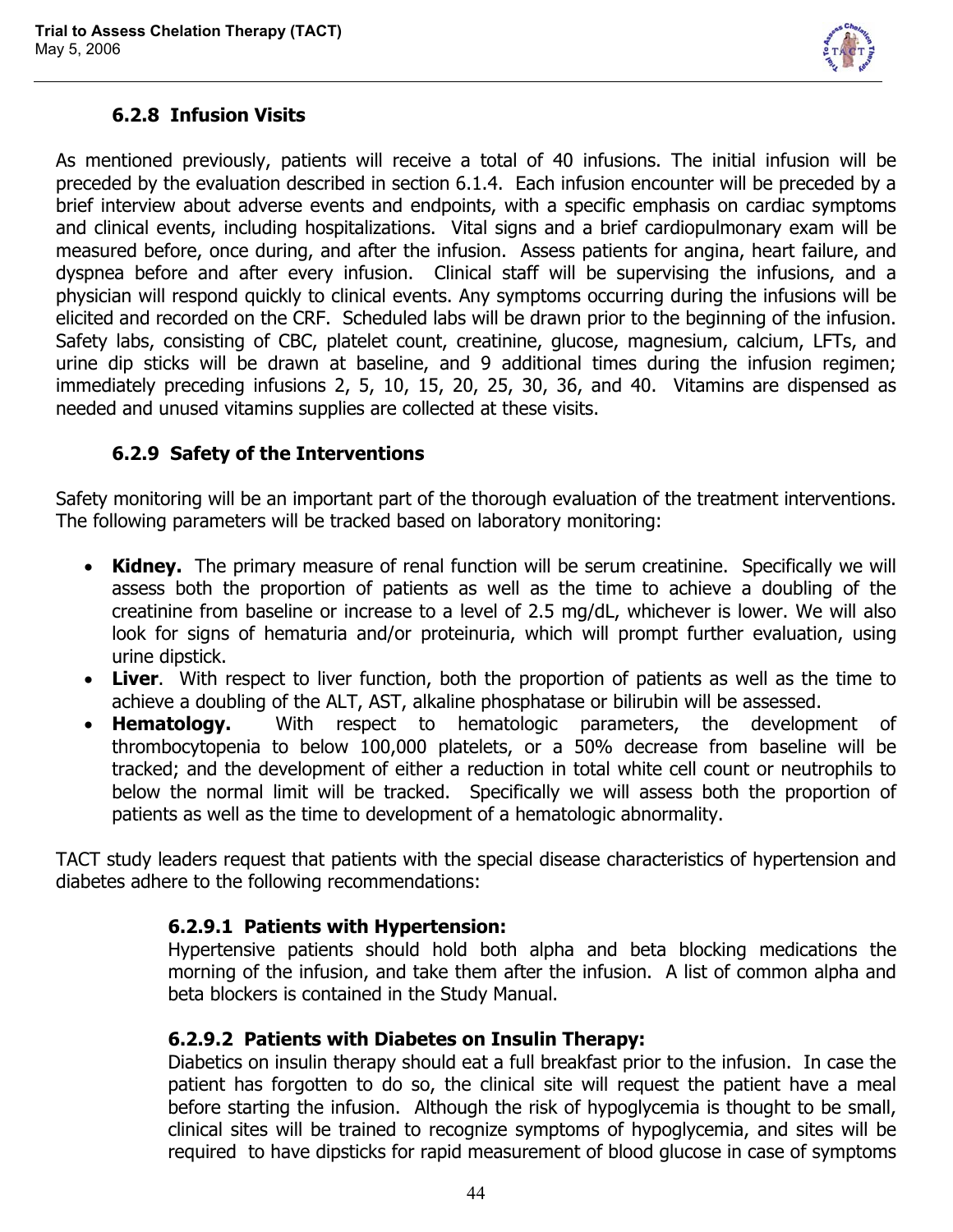

of hypoglycemia. Sites will also be required to have available both oral and intravenous glucose supplements to treat hypoglycemia. The treatment of hypoglycemia will be reviewed with the clinical sites at Investigators' Meetings and during training sessions.

### **6.2.10 Recommended Safety Materials**

Clinical Sites should ensure the following safety materials are available during administration of infusions:

- • Intravenous dextrose 50%
- • Intravenous calcium gluconate or chloride
- Glucometer for measuring glucose levels in symptomatic diabetics (because diabetics on insulin have such devices, SIs and SCs should request their patients bring them to the infusion visits)
- Snacks or juice for empiric treatment of symptoms of hypoglycemia

## **6.2.11 Follow-up Assessments**

Following the infusion phase, patients continue only the high-dose supplement (or placebo) arm. Patients will have contact with the clinical site 4 times yearly (i.e. quarterly) at 3-month intervals. Three of the contacts will be by telephone. During this follow-up phase, supplements are dispensed in a three-month supply to coincide with the quarterly telephone calls and annual visits. Any unused supplements are collected and disposed of by the site according to the site's drug destruction protocol. During the telephone contacts, patients will be asked whether they have had hospitalizations for cardiovascular or other diagnoses since the last contact. If so, appropriate information will be collected to allow ascertainment of the clinical diagnosis that led to the hospitalization. Additionally, contact information for the patient and next-of-kin will be updated. Once yearly, and at the closeout visit, patients will be seen at the clinical site. The yearly visits and the closeout visit will consist of an interval history designed to capture clinical events. All patients are followed for up to 32 months following the end of infusions (including patients prematurely discontinuing infusions and/or vitamins) with quarterly follow-up calls and annual clinic visits after the final infusion.

#### **6.2.12 Maintaining High Compliance and High Follow-up**

Maintaining high compliance with the TACT protocol, and high follow-up throughout the duration of the clinical trial, are crucial steps for ensuring validity of results. Hence, TACT requires strong leadership from the Site Coordinators at each clinical site. To assist sites in carrying out compliance and follow-up activities, training on recruitment, retention, and compliance will be offered to Site Coordinators in a variety of formats, including training sessions offered during TACT study meetings, frequent telephone sessions with the CCC and DCC, web-based training applications, and other training modalities. Sites should encourage patients to complete all study drug treatments, including infusions and vitamins and discuss any patients considering premature discontinuation with the CCC.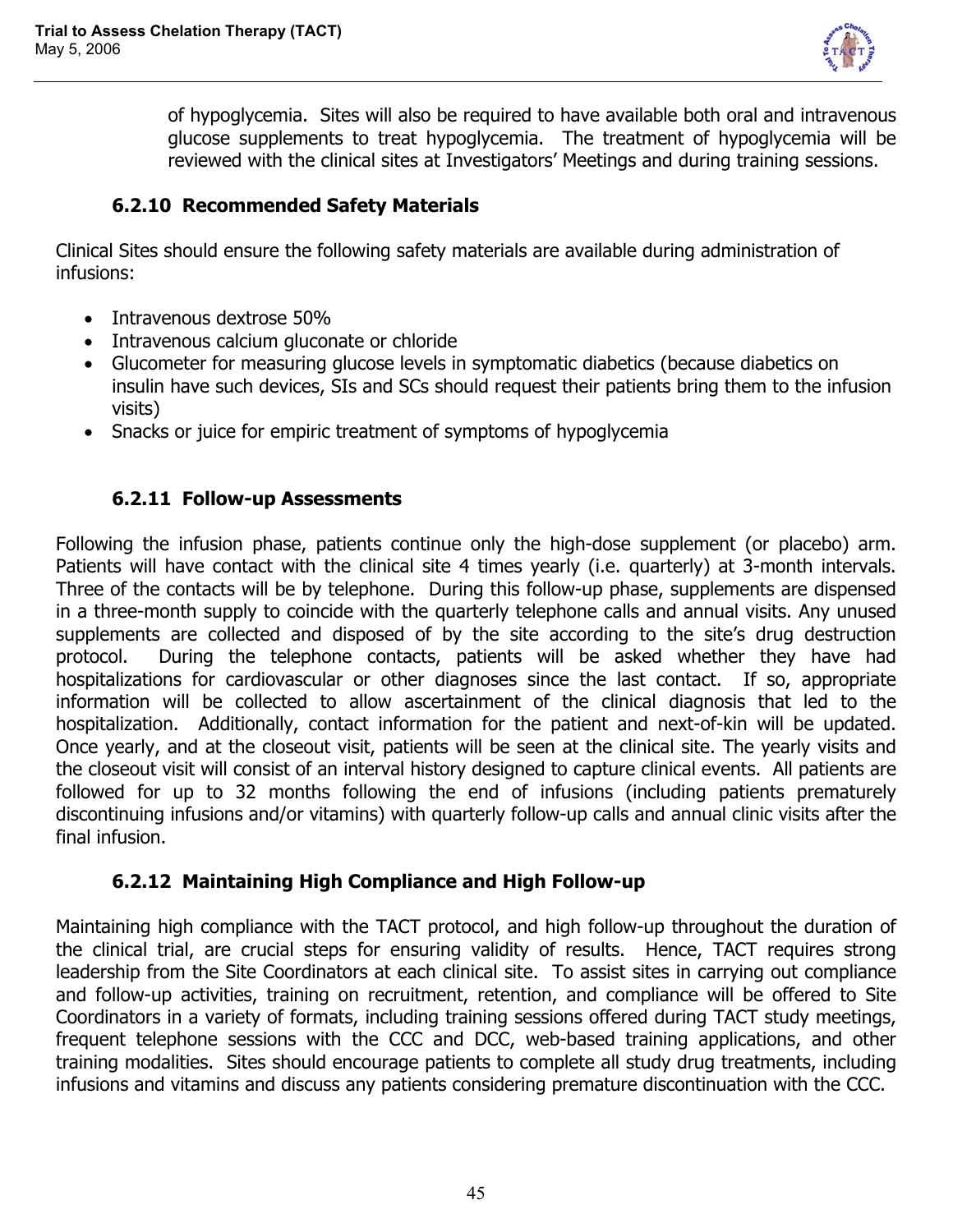

To assist with the issue of compliance, the DCC has regular telephone communication with the sites, reviews their data in the EDC system and conducts site-visits. The DCC carefully monitors the following recruitment, retention and compliance issues:

- 1) Enrollment rates, minority enrollment, projected vs. actual enrollment;
- 2) Drop-out rates from the infusion arm;
- 3) Drop-out rates from the oral supplement arm;
- 4) Study drug accountability as reported by sites for the infusions, low-dose and high-dose regimens;
- 5) Use of evidence based medications;
- 6) Adherence to patient safety requirements.

## **6.3 Reporting of Clinical Events**

Whenever a clinical event occurs that is a component of the primary endpoint or of the secondary clinical endpoints, the clinical site is responsible for notifying the DCC via the electronic data capture system. Final, complete clinical data will be entered on the appropriate electronic data collection form. Hardcopies of original clinical data will be sent to the DCC, including copies of medical and laboratory records and ECGs for review by the blinded Clinical Events Committee (CEC). In all cases the patient name will be masked and replaced with the TACT ID number prior to transmission to the DCC.

## **6.4 Safety and Other Laboratory Monitoring**

and metabolic function will be enhanced by a complete safety profile prior to infusion number 2. In TACT, one responsibility of the DSMB is to monitor the safety of the interventions. Dr. Kerry Lee, Principal Investigator of the DCC, will continuously monitor the accumulating data for safety and, if necessary, immediately contact the Chair of the DSMB to report any unusual occurrences. Further, since data are presented to the DSMB only a few times a year, we will supplement this aggregated monitoring with procedures at each clinical site to evaluate individual patient tolerance to the treatment interventions. In typical clinical experiences including chelation therapy, laboratory studies are performed prior to beginning chelation therapy, at the fifth treatment, and at each fifth infusion thereafter. In TACT, clinical monitoring for adverse effects with a targeted clinical history will be performed during each visit. Laboratory evaluations for adverse effects for renal, liver, hematologic, Finally, patients that develop abnormalities of renal, liver, hematologic, or metabolic function, will have additional determinations indices of kidney, will be monitored to assure patient safety.

In TACT, the DSMB will have an advisory role to the Steering Committee, NCCAM, and NHLBI. If there emerges any statistically extreme benefit or harm, the DSMB will need to put any such interim data in the context of the totality of evidence. If protocol modifications are to be recommended, the DSMB will consult with the Steering Committee, NCCAM, and NHLBI. A separate DSMB charter that outlines in detail the operating guidelines for the committee and the protocol for evaluation of data will be developed prior to the start of patient randomization and agreed upon in the initial meeting of the DSMB. Draft minutes of all DSMB meetings will be prepared by DCC Staff, reviewed by NCCAM and NHLBI staff, and promptly distributed to the committee members by the Data Coordinating Center.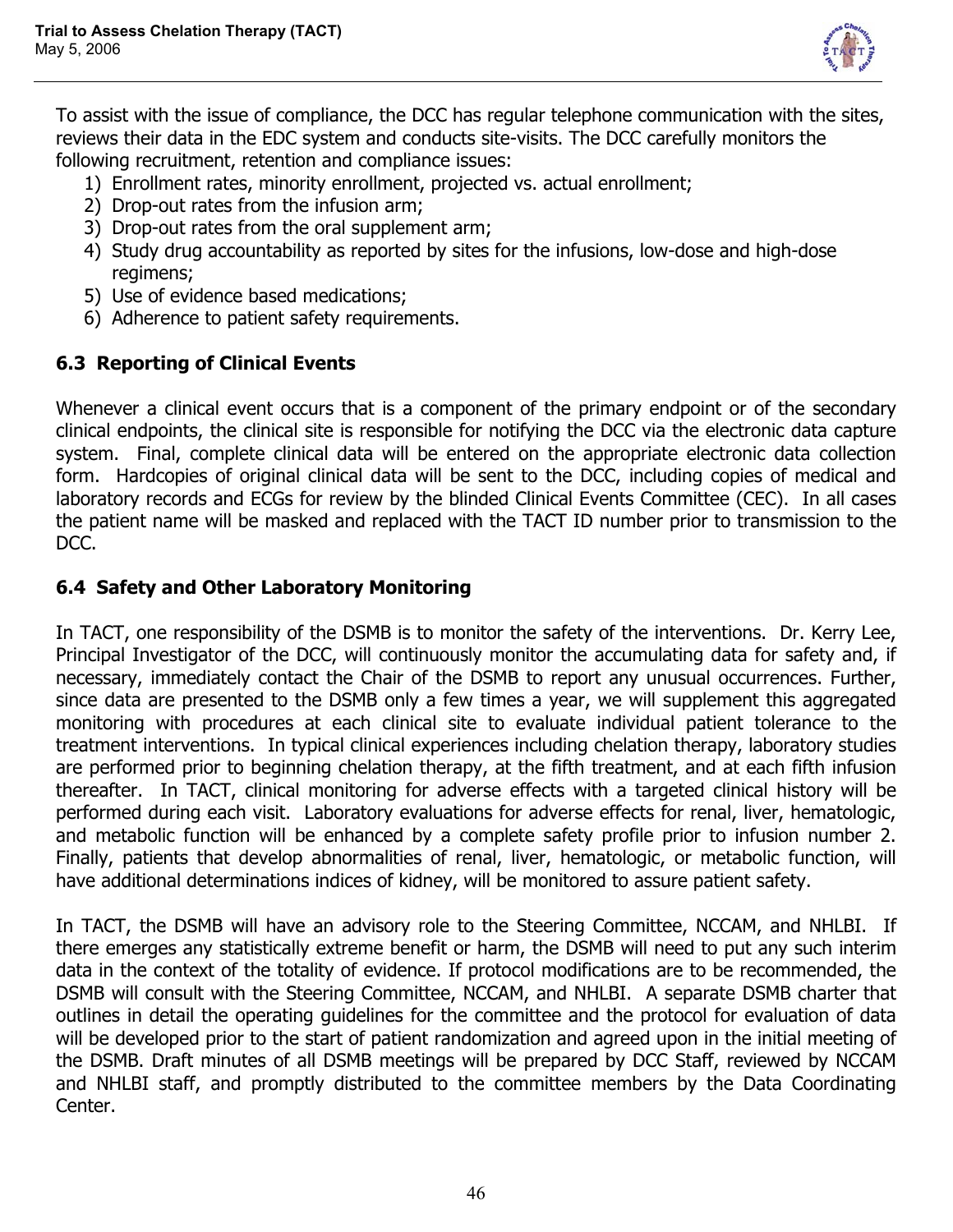

In TACT, patient safety is monitored by a combination of physical and laboratory examinations that result in delivery of email notifications to the site coordinator, site investigator, the Clinical Coordinating Center (CCC) and the DCC.

Monitoring of the appearance or worsening of heart failure/angina/rhythm disturbances/and hypertension, the following are required at each infusion visit: patient weight, blood pressure, heart rate, and limited cardiopulmonary exam. Additionally, an assessment of CCS (angina) and NYHA (heart failure) classes, and a check for dyspnea and or rales is performed pre and post every infusion. Heart failure is monitored by measuring patient's weight at baseline and at each infusion visit. Abnormal results generate an automated email notification with recommendations for medical management of the patient. Sites are instructed on the clinical action necessary if an abnormal result is found. For weight gain, specifically any 5 pound weight gain from baseline weight or three pound weight gain between infusion visits, automated email notifications are generated instructing the site to assess the patient for signs or symptoms of fluid overload so that a treatment and follow-up plan can be formulated.

Laboratory examinations are carried out on all patients during specific infusion visits, as detailed in the following table:



**Schedule of routine monitoring laboratory examinations to be carried out on all patients; shaded cells represent safety labs.** 

\*C-reactive protein is drawn for only the first 600 patients randomized into the trial.

Abnormal laboratory results generate either a: **Lab Alert** or **Lab Delay**. Lab delays result in a two types of email notifications is that lab delays result in a two-week delay for the upcoming infusion and a blood re-draw, while an alert typically results in an increase in infusion time and/or consultation with the CCC. Sites are instructed on the necessary steps they must follow after an abnormal lab result for the current infusion visit, next lab sample, future infusion visits, and follow-up.

Lab alerts help site coordinators monitor the patients' metabolic, hematologic, kidney, and liver functioning. Monitoring of patient's blood sugar levels is done by urine dipstick and blood serum glucose level. When urine dipstick results in glycosuria equal to 3 or 4, any proteinuria, or positive hematuria the site coordinator must consult the CCC.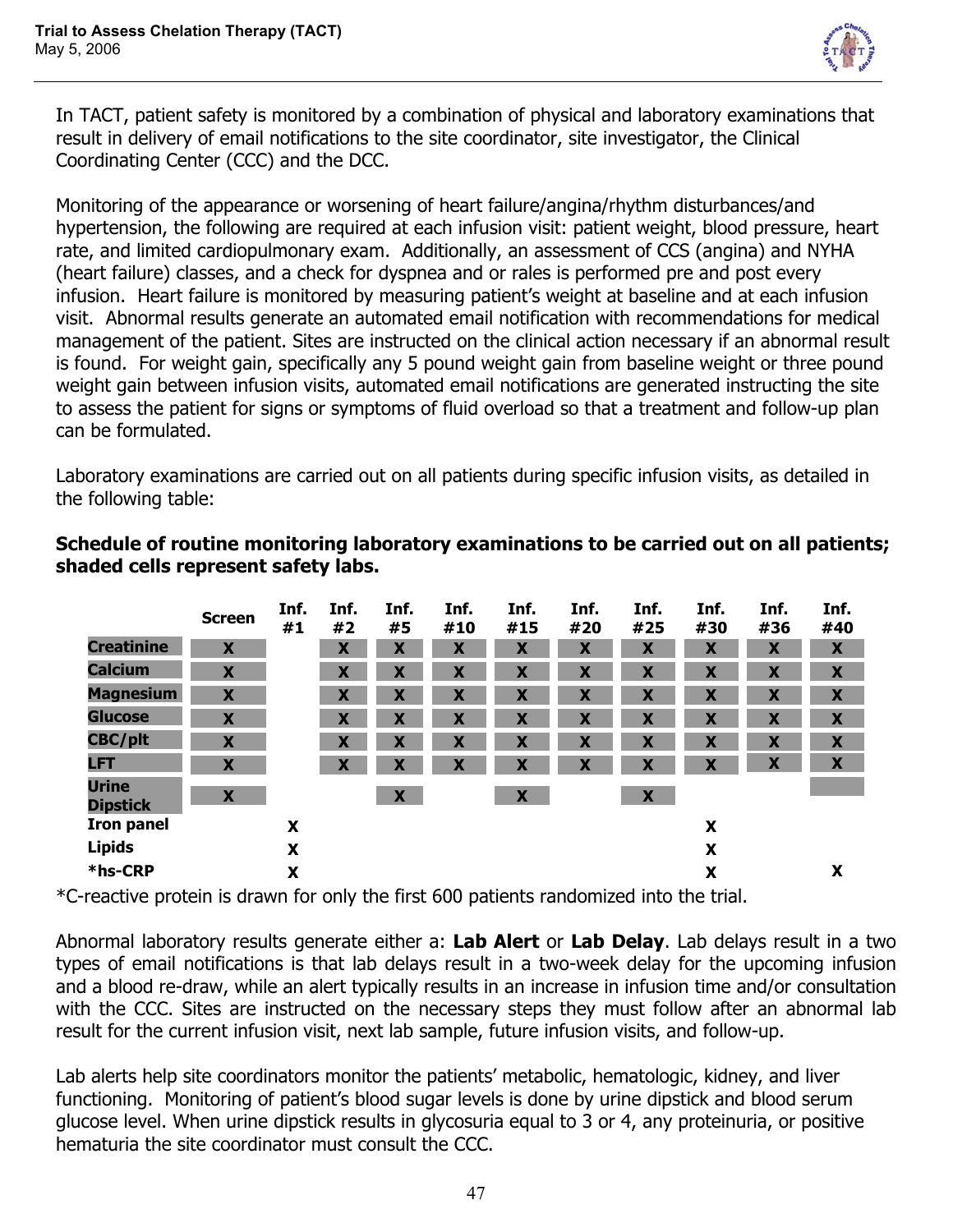

Additional lab alerts evaluating hematocrit, magnesium, potassium, iron, and lipids are generated if an abnormal lab value is obtained.

#### **Guidelines for Abnormal Lab Results-Lab Alerts**

Lab delays help site coordinators monitor results that assess the functionality of kidneys, the liver, and several hematologic measurements (platelets, WBC's, neutrophils, and RBC's count).

In patients whose creatinine is greater than or equal to twice the value obtained at or reaches 2.5  $mg/dl$ ,<sup>50</sup> whichever is lower, the following will occur:

- 1) The next infusion will be withheld for two weeks if the patient is in the weekly infusion phase of the trial.
- 2) Labs will be re-drawn two weeks later. If the labs return to normal range, are less than double baseline value, or are less than 2.5 mg/dL the site will resume the infusion schedule.

With respect to liver function, ALT, AST, alkaline phosphatase or bilirubin > 2 times the upper limit of normal is a relative contraindication to intravenous EDTA. Liver enzymes will be monitored at baseline and twice during the weekly infusion phase. A doubling of liver enzymes will lead to delay of the next scheduled infusion for 2 weeks. Liver enzymes will be re-analyzed, and return of levels to below twice normal confirmed prior to resumption of the treatment schedule. Liver enzymes will then be checked with each infusion for the next 2 infusions.

#### **Guidelines for Abnormal Lab Results-Lab Delays**

As regards to hematologic abnormalities, CBC and platelet counts will be monitored. With respect to the CBC, hematocrit, total white cell count and neutrophil count will be monitored. If any of these parameters falls below the lower limit of normal, the site will be notified. A fall of hematocrit, total white cell count or neutrophil count to below the normal range will lead to delay of the next scheduled infusion for 2 weeks. CBC will be analyzed, and return to the normal range confirmed prior to resumption of the treatment schedule. CBC will then be checked with each infusion for the next 2 infusions.

If there is a fall in platelet count below 50% of the baseline platelet count, or to <100,000, infusions will stop for 2 weeks, and the Accu-Care Services Pharmacy will omit heparin from subsequent infusions for that patient. The site will be notified that the platelet count is low. Infusions without heparin will resume after the platelet count has risen to within 20% of the baseline platelet count.

As regards to metabolic functions, corrected calcium below 8.0 mg/dL or glucose below 50 mg/dL shall be deemed a relative contraindication to EDTA. If calcium is low, infusions will be administered over 4-5 hours and calcium will be re-checked. If glucose is low and patients are diabetics that have taken the recommended pre-infusion snack, the dose of morning insulin will be decreased by 50% on the mornings preceding an infusion. Any of the above-mentioned kidney, liver, hematologic, or metabolic abnormalities shall be tracked as adverse events and reported to the DSMB and to the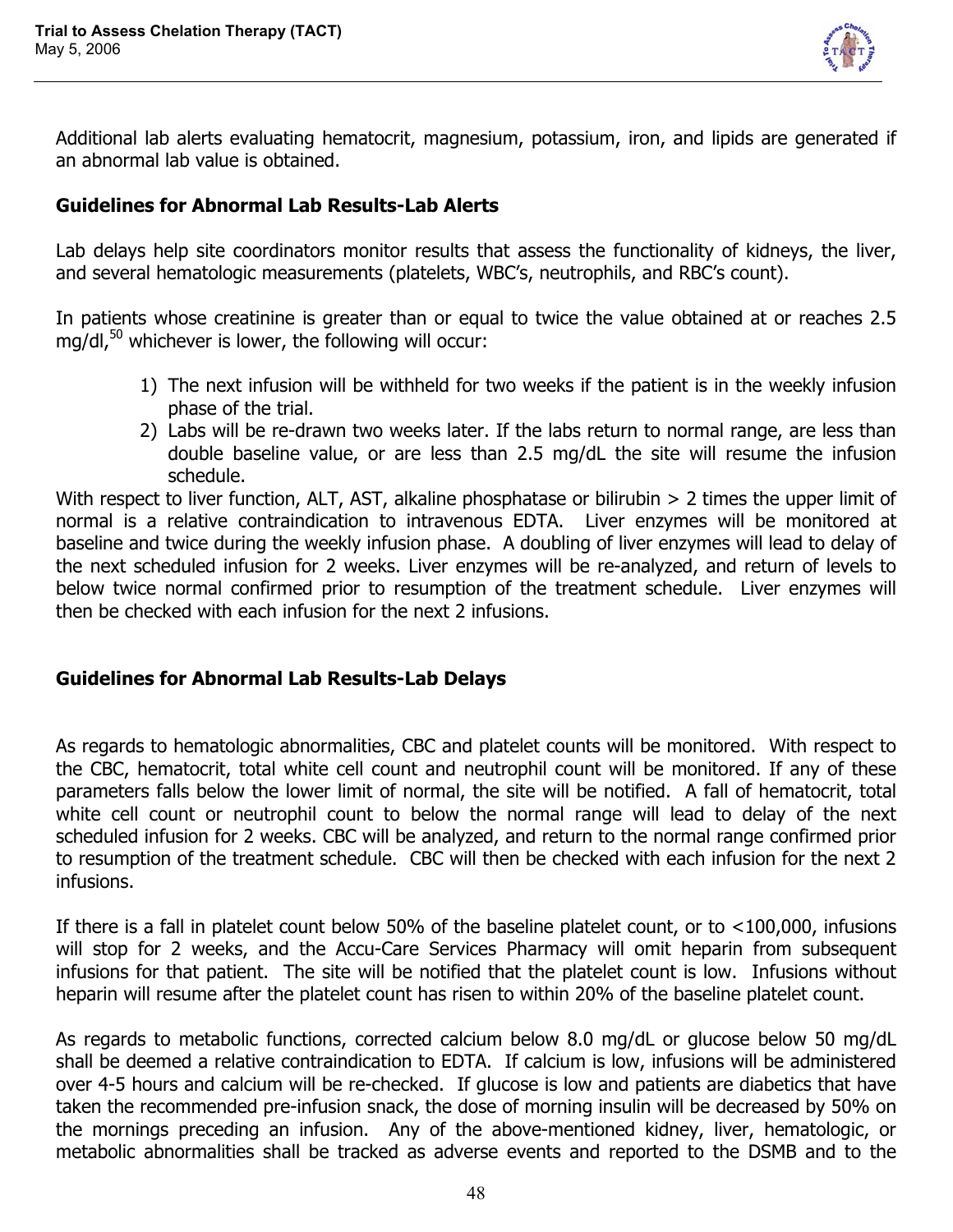patient.

TACT also monitors laboratory values for abnormal results that are considered to be clinically important and warrant the patient's primary care provider and/or referring clinician to be notified. When abnormal, clinically important lab values are entered, the electronic data capture system automatically generates an email alert instructing the Site to contact the patient's primary care provider and/or referring doctor.

## **6.5 Site Monitoring**

# **6.5.1 Data Collection and Reporting**

The DCC will continuously monitor patient recruitment, changes in patient therapy, data submission, and data quality from each clinical site and provide site performance information critical for the management of the trial to the Clinical Coordinating Center on a weekly basis. The DCC will transmit monitoring reports regularly to the CCC. Relevant information from these reports will also be provided to the Economics and Quality of Life Coordinating Center. The weekly reports will contain data regarding overall enrollment, patients randomized during the past week, and any other problems or issues that have come to the attention of the DCC. The DCC will continuously monitor the number of delinquent forms at each site and provide update reports to the CCC regularly. This report will list the number of delinquent forms at each clinical site. DCC personnel will speak with the selected clinical sites with high rates of delinquent electronic and other forms with the assistance of the CCC for follow-up. The DCC will also provide subpopulation-specific information to the CCC. Specifically, every month the DCC will provide reports containing information regarding the randomization and follow-up of women and minorities. In addition, the DCC will produce a listing by center of the proportion of patients enrolled in each of these subpopulations. It is expected that these reports will periodically lead to specific clinical sites being encouraged to recruit more minority patients. Compliance with the patient visit schedule, as well as compliance with the assigned treatment mode for each relevant subpopulation will be computed and reported to the CCC as well as to the physician investigator at each site.

In addition to the reports outlined above, the DCC will maintain a summary of overall study enrollment and enrollment by individual sites on the TACT web site to ensure that up-to-date enrollment information is always available to study personnel, including project personnel at NCCAM, physician investigators, and Site Coordinators at each clinical site.

# **6.5.2 Site Data Validity Testing**

Numerous checks for consistency of the data, including range and limit checks, will be built into the data entry/data management software and performed automatically. Manual checks of the data also will be performed by DCC staff. After the data have been transferred to the SAS system for statistical summarization and data description, further consistency checking will be performed. Resolution of data problems or discrepant observations will occur through an efficient data query system.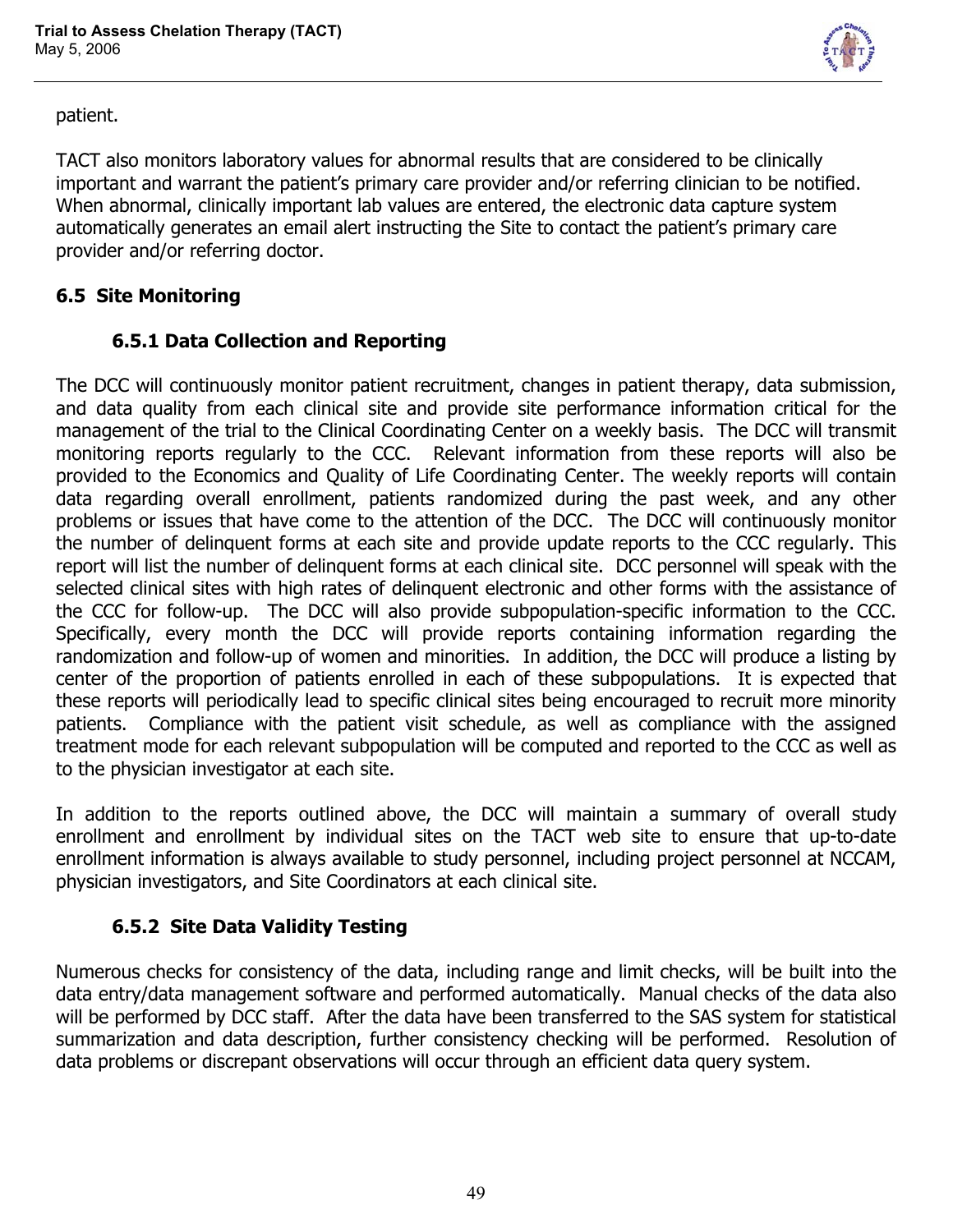

### **6.5.3 Site Visits by DCC**

One of the DCC's monitors will visit each clinical site, including the infusion site, starting relatively early in the patient accrual period to ensure that data collection is proceeding properly, that guidelines for infusions are being observed, and that questions from investigators or coordinators at the clinical sites are appropriately addressed. Priority in sequencing those visits will be given to sites with less clinical trial experience where additional in-service training may be particularly helpful. Each center also will be visited periodically by a trained monitor from the DCC, who will audit data forms of selected patients enrolled since the previous monitoring visit. The monitor will check the accuracy of data recorded on study forms by comparing the information with source documentation in the patient's medical records. In addition they will work with the on-site coordinator and the physician investigator to ensure that any questions regarding the data are clarified and appropriate corrections are made. The monitor will also review each patient's informed consent, verify inclusion/exclusion criteria, and monitor serious adverse events that have been reported. Site visit reports are submitted to the CCC and NIH.

#### **6.5.4 TACT Serious Adverse Event Collection and Reporting Plan**

The following adverse event reporting algorithms are based on and capitalize on the extensive experience of the DCRI Safety Surveillance, and hence have been used in dozens of closely monitored trials.

#### **6.5.4.1 Definitions**

## **6.5.4.1.1 Adverse Event (AE)**

An adverse event is any undesired, noxious or pathological change in a patient as indicated by signs, symptoms, or laboratory changes that occur in association with the use of trial intervention/medication, whether considered intervention related or not. This definition includes intercurrent illness or injuries, exacerbation of existing conditions, psychological events, psychosocial events, and adverse events occurring as a result of the study intervention. An adverse event can therefore be any unfavourable and unintended sign, symptom, or disease temporarily associated with the use of an intervention, whether or not considered related to the intervention. Pre-existing conditions, which worsen during a study, are to be considered adverse events. They can become serious adverse events if they fulfill one of the seriousness criteria described below. Note: Diseases, signs, symptoms, and/or laboratory abnormalities already existing at study admission are not considered adverse events when observed during the trial unless they represent an exacerbation in intensity or frequency. (Definition modified from ICH-E2B)

## **6.5.4.1.2 Intensity**

The intensity of an adverse event is an estimate of the relative severity of the experience made by the investigator based on his or her total clinical experience and familiarity with the literature. The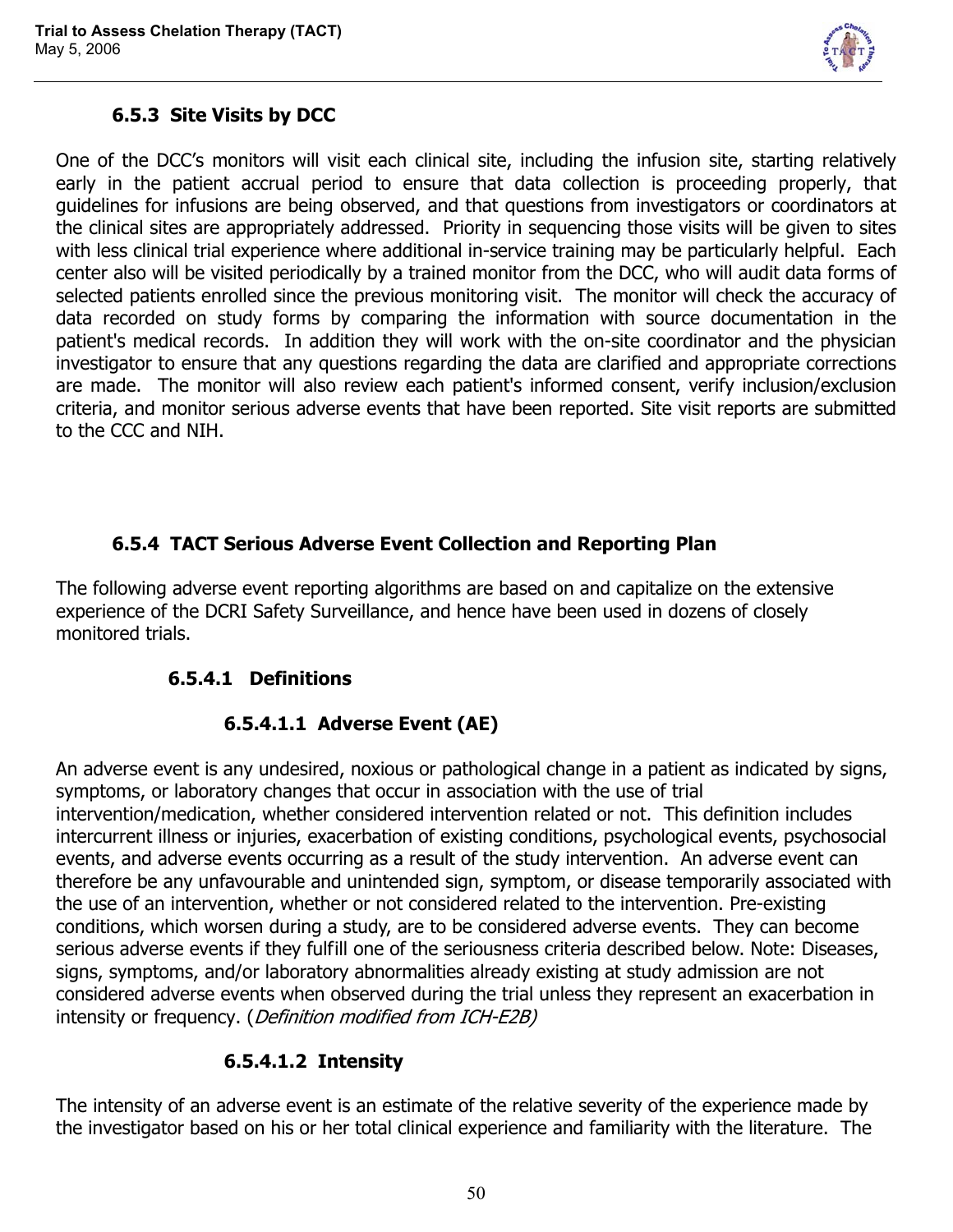

maximal intensity reported during the evaluation period should be recorded. The intensity of adverse events will be characterized as mild, moderate or severe as follows:

- Mild Events are usually transient, require no special treatment, and do not interfere with the patient's daily activities.
- Moderate Events usually introduce a low level of inconvenience or concern to the patient and may interfere with daily activities, but are usually ameliorated by simple therapeutic measures.
- Severe Events interrupt a patient's usual daily activity and generally require systemic drug therapy or other treatment.

# **6.5.4.1.3 Serious Adverse Event (SAE)**

The definition of serious is any adverse event that results in any of the following outcomes:

- 1. Death
- 2. Is life-threatening
- 3. A persistent or significant disability/incapacity,
- 4. Requires or prolongs hospitalization
- 5. A congenital anomaly/birth defect
- 6. Important medical events that may not result in death, be life-threatening, or require hospitalization may be considered serious adverse events when, based upon appropriate medical judgment, they may jeopardize the patient and may require medical or surgical intervention to prevent one of the outcomes listed in this definition. *(Source CFR: 21 CFR* 312.32)

## **6.5.4.1.4 Life Threatening**

Life-threatening refers to any adverse event that places the patient at immediate risk of death from the reaction as it occurred. It does not include a reaction that, had it occurred in a more severe form, might have caused death. (Source CFR: 21 CFR 312.32)

## **6.5.4.1.5 Requires or Prolongs Hospitalization**

A patient must be admitted to the hospital for a period greater than 24 hours, for the hospitalization to be considered a serious adverse event. Elective hospital admissions, scheduled prior to the study, are not considered serious adverse events unless the hospitalization is prolonged. Planned admissions (as part of a study), hospitalizations for less than 24 hours, hospitalization for an elective procedure, and Emergency Room/Department visits are not considered serious adverse events.

## **6.5.4.1.6 Causality**

Causality can be one of two possibilities:

1. Associated – There is a reasonable possibility that the adverse event may have been caused by the study intervention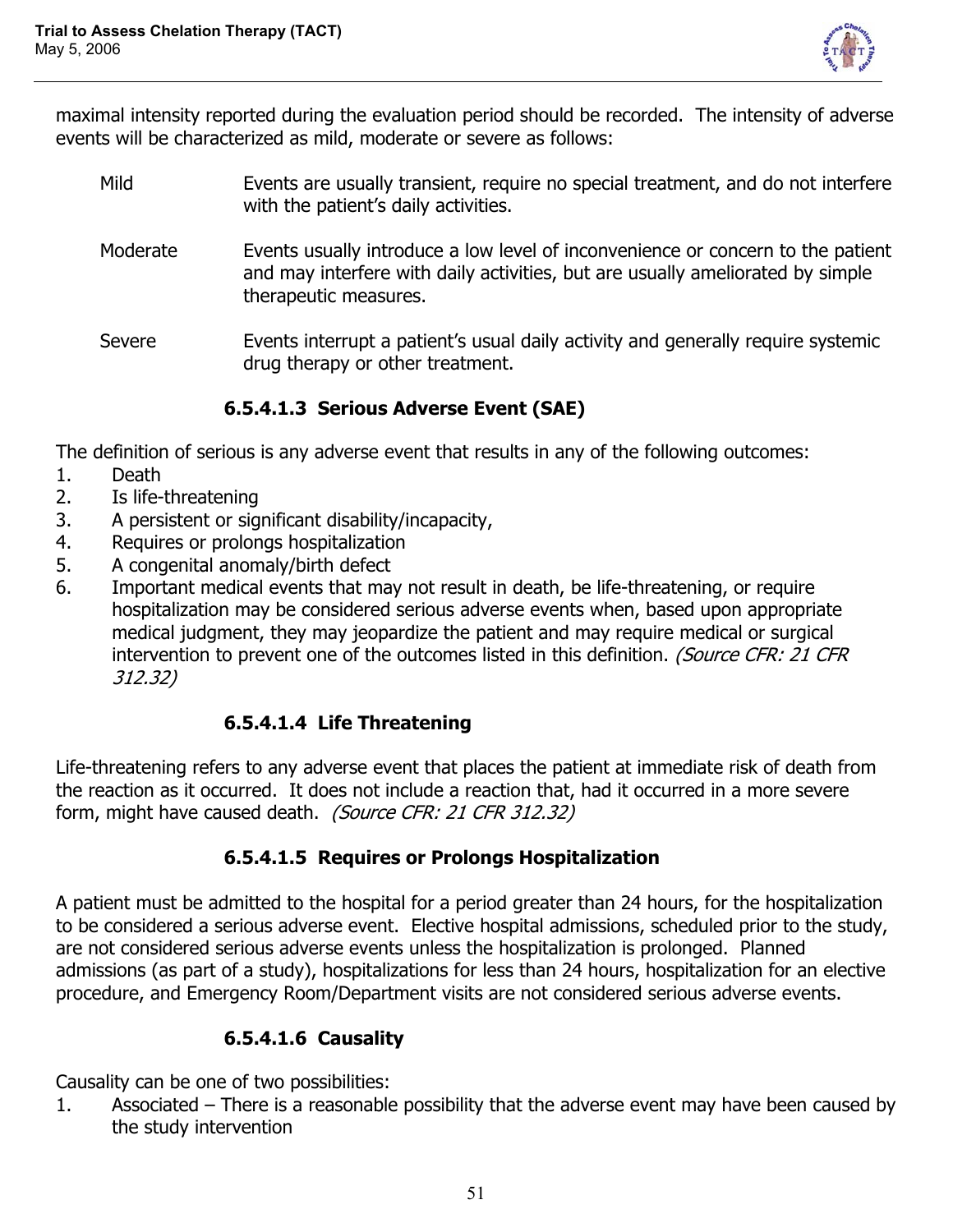

2. Not Associated – There is not a reasonable possibility that the adverse event may have been caused by the study intervention

Adverse event collection and recording procedures must be designed to meet DSMB review and regulatory submission requirements, and insure drug safety, while not overburdening the study investigators and study budget. Care should be taken to avoid the collection of the voluminous adverse event data with little to no clinical value likely in this patient population.

## **6.5.4.1.7 Unexpectedness**

"Unexpected" is defined as an adverse drug experience, the specificity or severity of which is not consistent with the current investigator brochure or the risk information in the investigational plan. For example: Hepatic necrosis would be unexpected if the investigational brochure or plan only referred to elevated hepatic enzymes or hepatitis.

"Expected" is defined as an adverse drug experience, the specificity and severity of which is consistent with the current investigator brochure or the risk information in the investigational plan. This term relates only to the drug, not the patient's underlying condition.

(Adapted from 21 CFR Part 312. 32)

## **6.5.4.2 Procedures for Investigators for Expedited Reporting of Serious Adverse Events**

events that are serious and drug (infusion) therapy related or result in death will be followed by the All serious adverse events that occur from initiation of study drug through 30 days post final infusion are to be reported immediately (within 24 hours) using the electronic data capture system. Adverse DCRI Safety Surveillance Department, which for this trial, will function as an arm of the TACT Data Coordinating Center (DCC). DCRI Safety Surveillance will review all SAE data including all deaths to:

- 1. ascertain the seriousness
- 2. ascertain drug (infusion) therapy relationship
- 3. verify that all data are complete, and
- 4. follow-up with the site for incomplete data and/or data clarification.

This will include, but will not be limited to ensuring that serious criteria have been met and the SAE data received are reviewed, entered and coded using the MedDRA coding dictionary. The DCRI Medical Monitor will review adverse events that are serious and drug (infusion) therapy related or result in death for medical clarity and unexpectedness.

DCRI Safety Surveillance will notify the NIH, Dr. Lamas, and the Data and Safety Monitoring Board (DSMB) of all adverse events that are serious and drug (infusion) therapy related that result in death in a blinded fashion within 1 business day of receipt of the initial notification of the SAE.

The DCRI Safety Surveillance will provide DCRI Regulatory Services with the event specific forms necessary to report the expedited adverse event according to country specific regulatory law. This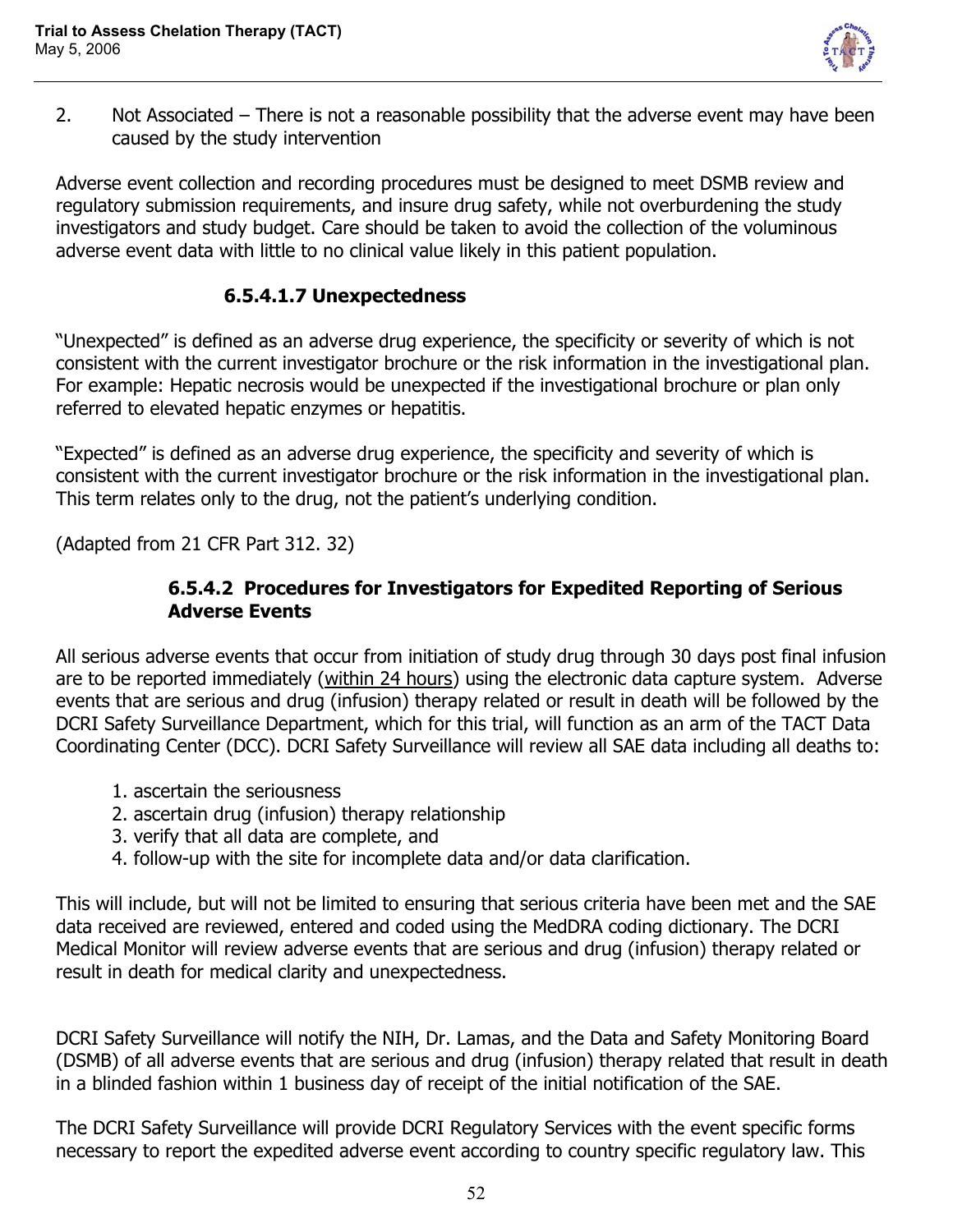

will include all deaths assessed by the DCRI Medical Monitor as warranting expedited reporting to the regulatory authorities and all adverse events that are serious, unexpected and drug (infusion) therapy related (as assessed by the site investigator or the DCRI Medical Monitor). The DCRI Medical Monitor will provide Mt. Sinai an Investigator Notification letter by calendar day 13. Mt. Sinai will distribute the letters to the investigators using the electronic data capture system by calendar day 15 of DCRI's initial notification of the SAE. Investigator Notification letters will not disclose the treatment group. The Investigator will be responsible for notifying the local IRB in accordance with local requirements and notifying study patients of any additional risks. Questions regarding these notifications will be forwarded to DCRI Medical Monitor and/or DCRI Safety Surveillance.

SAE line listings, from the clinical database, will be provided to the DSMB chairman regularly for review. All SAE's are reported to the regulatory authorities in accordance to country specific regulatory law.

All reported SAEs will be followed until resolution, stabilization or until 60 days after the last patient enrolled in the trial completes the study drug (infusion) therapy. Unresolved SAEs may be closed (final outcome assigned as "unresolved") per the discretion of the DCRI Medical Monitor and/or the DCC PI.

All deaths assessed by the DCRI Medical Monitor as warranting expedited reporting and all drugrelated serious adverse events must be reported to the site's local IRB/IEC in accordance to the site specific SOP, local IRB/IEC SOP and the local regulations regarding the reporting of adverse and serious adverse events.

#### **6.5.4.2.1 Procedures for enhanced reporting of specific adverse events to DSMB, NCCAM, and NHLBI.**

DCRI Safety Surveillance will also report specific adverse and/or serious adverse events, not otherwise eligible for expedited SAE reporting as in Section 6.5.4.2, within 2 business days to the DSMB or its designee, and the NCCAM and NHLBI Program Officers. The adverse events for enhanced scrutiny include:

- 1) Heart failure hospitalization during the entire infusion phase of the patient's participation in the study, not otherwise subject to expedited SAE reporting.
- 2) Any disposition of the patient to the hospital or emergency room within 24 hours following study drug (infusion) therapy, not otherwise subject to expedited SAE reporting.

These events would not be eligible for expedited SAE reporting if the causality criterion were not met. Notification of these events will be made electronically.

## **6.5.4.3 Unmasking Requests from the DSMB and FDA**

All requests from the DSMB and FDA to unmask drug assignments will be forwarded to DCRI Safety Surveillance. DCRI Safety Surveillance will track receipt of the request and forward the request for unmasking information to the trial statistician. The trial statistician (or Dr. Kerry Lee) will provide unmasking information to the DSMB and FDA. These requests will be submitted and handled on a case by case basis.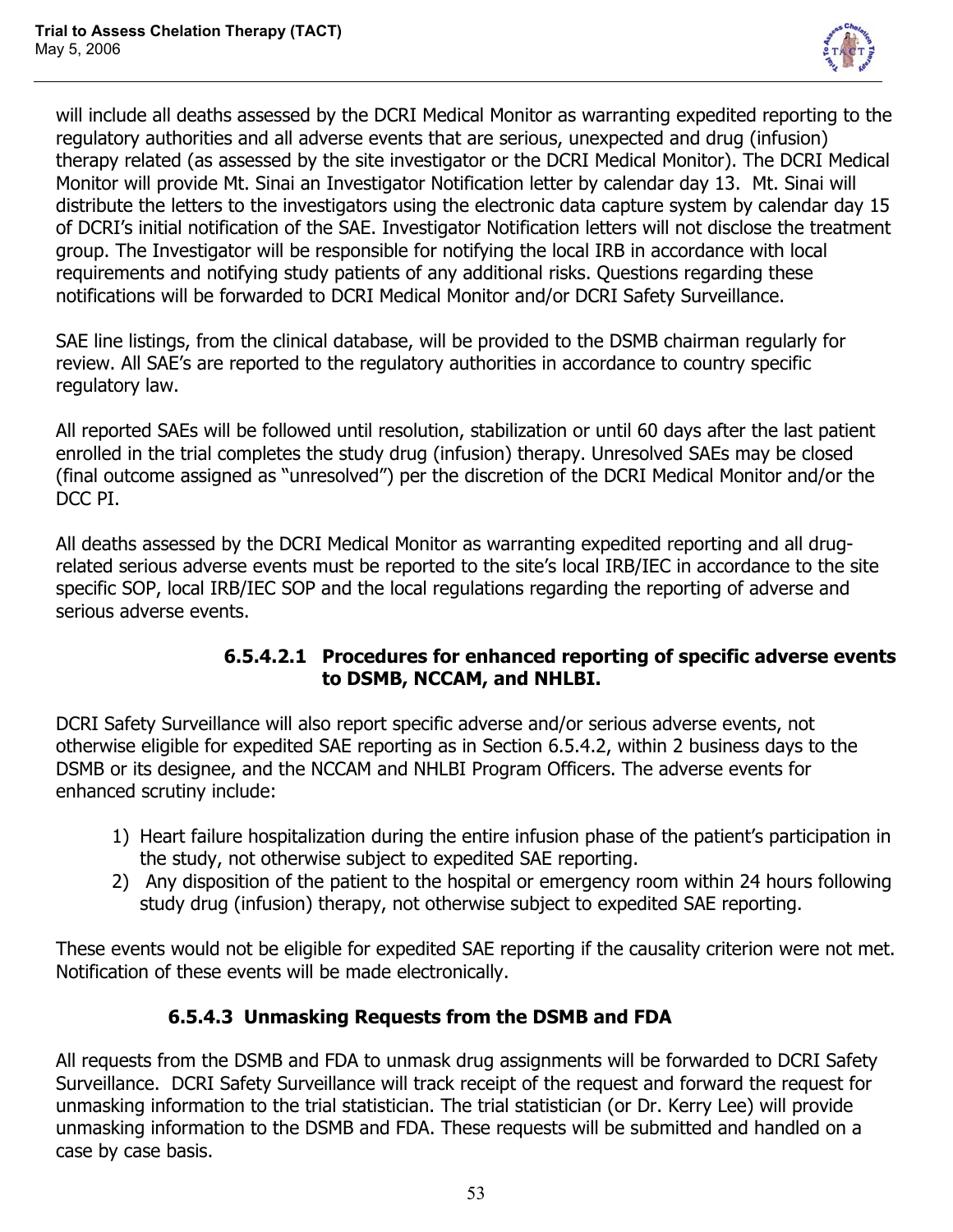

Dr. Lee will provide the FDA with unmasked drug assignments (by patient) once the clinical database is locked and data analysis is completed.

### **6.5.4.4 Unmasking Requests from the sites to DCRI**

If the clinical site wishes to unmask for an adverse event, the clinical site will contact Dr. Lamas to discuss the clinical details of the case. Following these discussions, Dr. Lamas will contact Dr. Lee to request unmasking of the patient. Possible reasons for unmasking might include, but not be limited to: thrombocytopenia with non-diagnostic HIT antibody titers, or renal toxicity in the presence of other nephrotoxic, but clinically necessary drugs.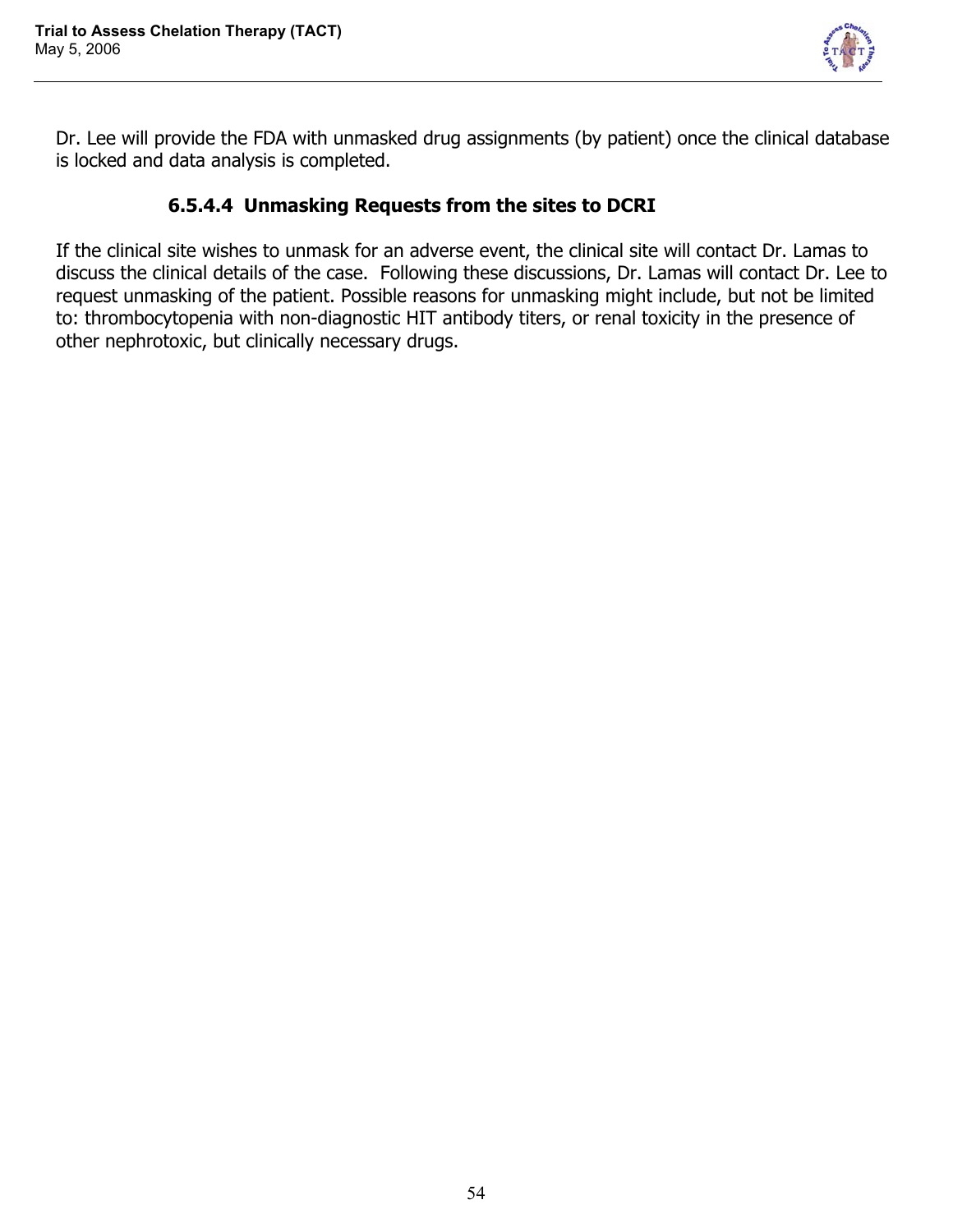

#### **6.5.4.5 SAE General Process Flow Chart**

#### **TACT General SAE Review Process**

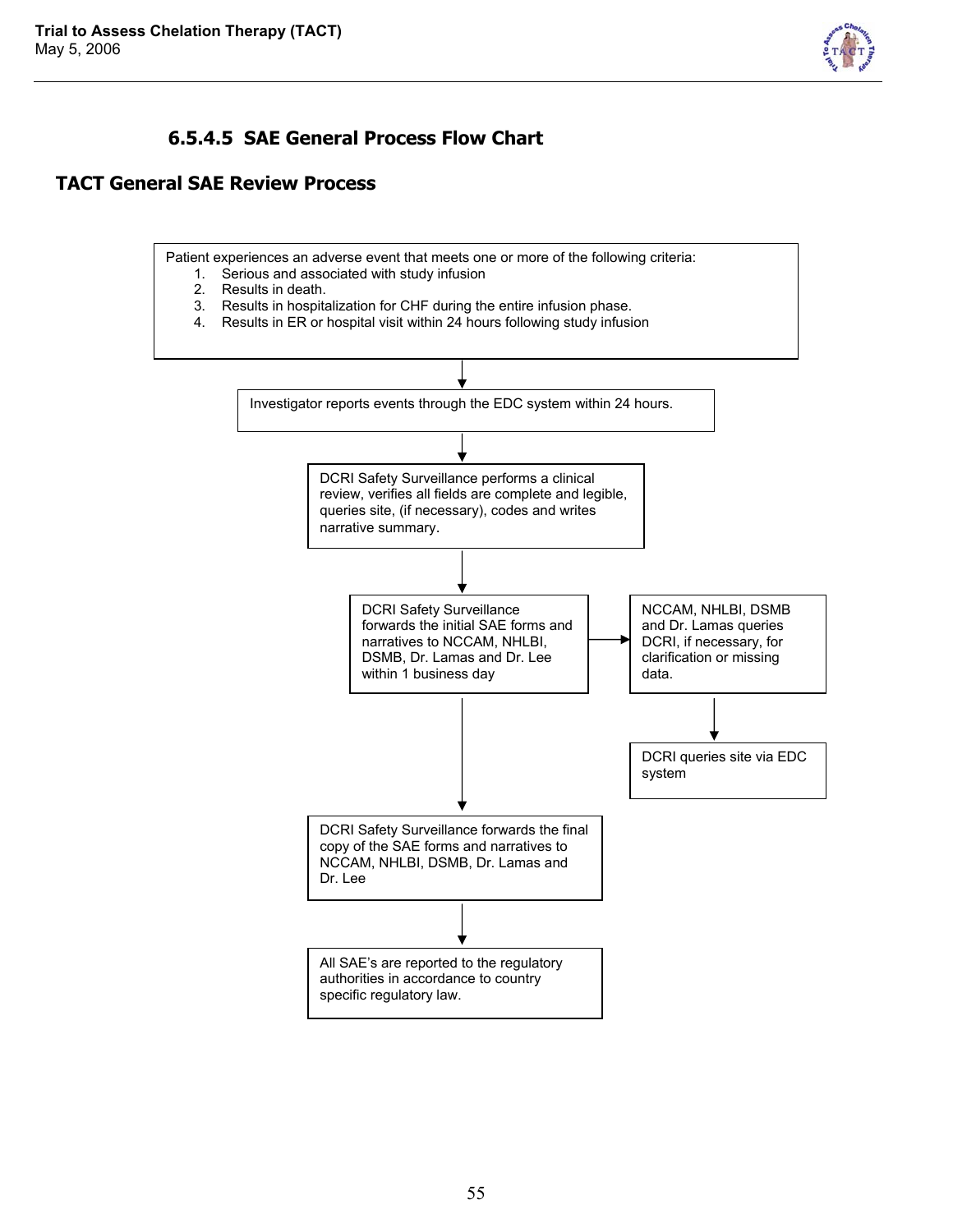

#### **6.5.4.6 Screening for non-serious adverse events**

Nonserious adverse events of interest will be collected by different organ systems, such as gastrointestinal, cardiorespiratory, skin, etc. This data will be collected at multiple points throughout the trial. A by-treatment comparison of these non-serious adverse events will be presented to the DSMB semi-annually for evaluation.

### **7.0 ENDPOINTS**

#### **7.1 Primary Endpoint**

The primary endpoint of this trial is a composite clinical endpoint that includes all cause mortality, myocardial infarction, stroke, coronary revascularization, and hospitalization for angina**.** All randomized patients will be followed until the end of the trial. At each in-person or telephone contact, all patients will be asked about any interval hospitalizations; records for these will be obtained and forwarded to the DCC, then to the CEC. The CEC will adjudicate all deaths as cardiovascular and non-cardiovascular, and all reported non-fatal **vascular events.** All efforts will be made to secure 100% follow-up for hospitalizations as well as the fact and cause of death. Further, at the end of the trial, if there are patients for whom vital status is not obtainable, we will conduct a National Death Index search.

The other components of the primary endpoints include nonfatal myocardial infarction, non-fatal stroke, coronary revascularization, and hospitalization for angina. With respect to MIs, silent MIs will not be sought out in this population. However, we will distinguish between Q-wave and non Q-wave MIs. With respect to stroke, persistent neurologic symptoms for more than 24 hours will qualify for stroke diagnosis.

#### **7.1.1 Individual Components of the Primary Endpoint**

For each component of the primary endpoint, we will explore the directionality, magnitude, as well as statistical significance of any treatment effects. A priori, we hypothesize that any overall treatment benefit (or harm) would be reflected in a similar directionality and magnitude of the individual components of the composite primary endpoint. Any analysis of the components of the primary endpoint must be interpreted with an appreciation that the trial will not have adequate statistical power to test any individual component of the primary endpoint. Further, due to the expertise of the CEC, we will be able to provide information on the cause of cardiovascular death.

#### **7.2 Secondary Endpoints**

#### **7.2.1 Cardiovascular Death, or Non-Fatal MI or Non-Fatal Stroke.**

This composite secondary endpoint captures serious, irreversible, ischemic events.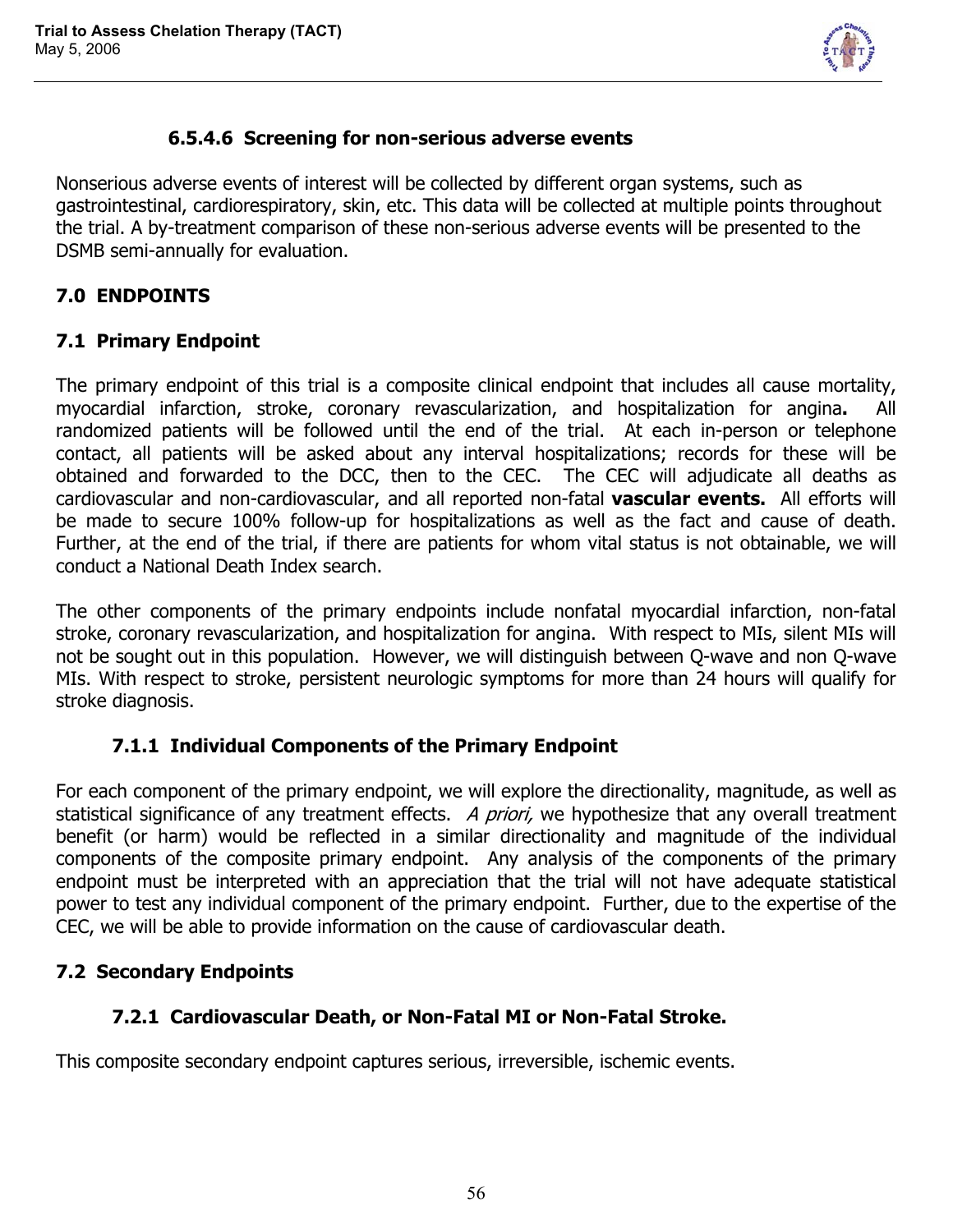

## **7.2.2 Subgroup Analyses**

A limited number of pre-specified subgroup analyses of the primary outcome will be performed. These are detailed in Section 1.1 of Appendix 1.

# **8.0 ECONOMIC AND QUALITY (EQOL) OF LIFE DATA**

The philosophy of the TACT proposal includes the integration of economic and quality of life data with the clinical data of each clinical site. Accordingly, relevant baseline economic and quality of life data, including eight scales from the Medical Outcomes Study Short Form (SF-36), $^{70}$  the Duke Activity Status Index (DASI),<sup>71</sup> and bed and disability day questions from the National Interview Survey,<sup>72</sup> job class and days lost from work developed for the Bypass Surgery and Revascularization Investigation EQOL Study,  $73$  and angina symptom status assessment from the Seattle Angina Questionnarie  $\frac{7}{4}$  will be collected via a structured interview conducted by the Site Coordinator, prior to randomization. Measurement of utilities by the EuroQol<sup>75</sup> also will be included during this baseline interview. All of these data will be repeated on a random subset of 900 patients by telephone interviewer staff from the EQOL Coordinating Center. Medical resource consumption data will be collected on clinical case report forms during infusions and follow-up. These data will be supplemented by the New York Heart Association (NYHA) congestive heart failure class and the Canadian Cardiovascular Society Class for angina. As part of the integration of EQOL into TACT, the enhanced Internet-based data collection will be used by the Site Coordinators and DCRI EQOL staff.

Details for the EQOL subgroup analysis are presented in Appendix 8.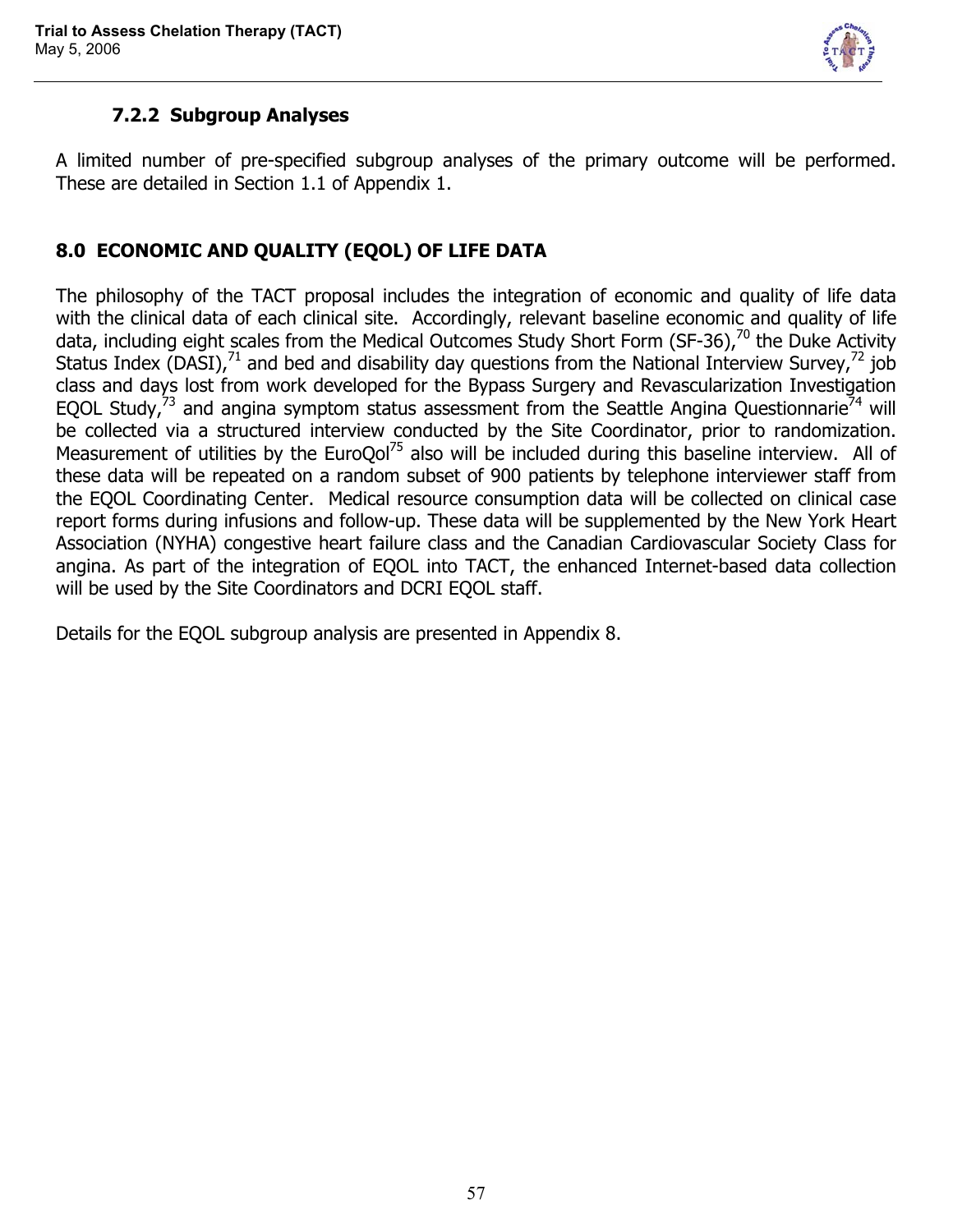

Literature Cited

- <sup>1</sup>Cranton EM. A Textbook on EDTA Chelation Therapy, 2<sup>nd</sup> Edition. Charlottesville: Hampton Roads Publishing, 2001.
- <sup>2</sup>National Center for Complementary and Alternative Medicine. RFA: EDTA chelation therapy for coronary artery disease. April 30, 2001.
- $3$ Lamar CP. Chelation endarterectomy for occlusive atherosclerosis. J Amer Ger Soc 1966;14:272-294.
- <sup>4</sup>Olszewer EE, Sabbag FC, Carter JP. A pilot double-blind study of sodium-magnesium EDTA in peripheral vascular disease. J Natl Medical Assoc 1989;82:173-177.
- <sup>5</sup>Münz F, inventor. Assignor to General Aniline Works, Inc., New York, NY, a corporation of Delaware. Polyamino carboxylic acids and process for making same. US patent 2,130,505. 1938 Sept 20.
- <sup>6</sup>Clarke NE, Clarke CN, Mosher RE. The in vivo dissolution of metastatic calcium. Amer J Med Sci 1955;229:142-49.
- <sup>7</sup>Clarke NE, Clarke CN, Mosher RE. Treatment of angina pectoris with disodium ethylene diamine tetraacetic acid. Amer J Med Sci 1956;232:654-66.
- <sup>8</sup>Bolick LE, Blankenhorn DH. A quantitative study of coronary artery calcification. Am J Path 1961;39:511.
- <sup>9</sup> Kaman RL, Rudolph CJ, McDonagh EW, Walker FM. Effect of EDTA chelation therapy on aortic calcium in rabbits on atherogenic diets, quantitative and histochemical studies. J Adv Med 1990;3:13-22.
- $10$ Keaney JFJ, Vita JA. Atherosclerosis, oxidative stress and antioxidant protection in endotheliumderived relaxing factor action. Prog Cardiovasc Dis 1995;38:129-154.
- <sup>11</sup>Ohara Y, Peterson TE, Harrison DG. Hypercholesterolemia increases endothelial superoxide anion production. J Clin Invest 1993;91:2546-2551.
- <sup>12</sup>Nègre-Salvayre A, Pieraggi MT, Mabile L, Salvayre R. Protective effect of 17-beta-estradiol against the cytotoxicity of minimally oxidized LDL to cultured bovine aortic endothelial cells. Atherosclerosis 1992;99:207-217.
- lipoproteins. J Clin Invest 1992;89:10-18.  $13$ Chin JH, Azhar S, Hoffman BB. Inactivation of endothelium-derived relaxing factor by oxidized
- $14$ Liao JK, Shin WS, Lee WY, Clark SL. Oxidized low-density lipoprotein decreases the expression of endothelial nitric oxide synthase. J Biol Chem 1995;270:319-324.
- <sup>15</sup>Heinecke JW. Sources of vascular oxidative stress. In: Keaney JF, Jr., editor. Oxidative stress and vascular disease. Boston: Kluwer Academic Publishers, 2000;9-25.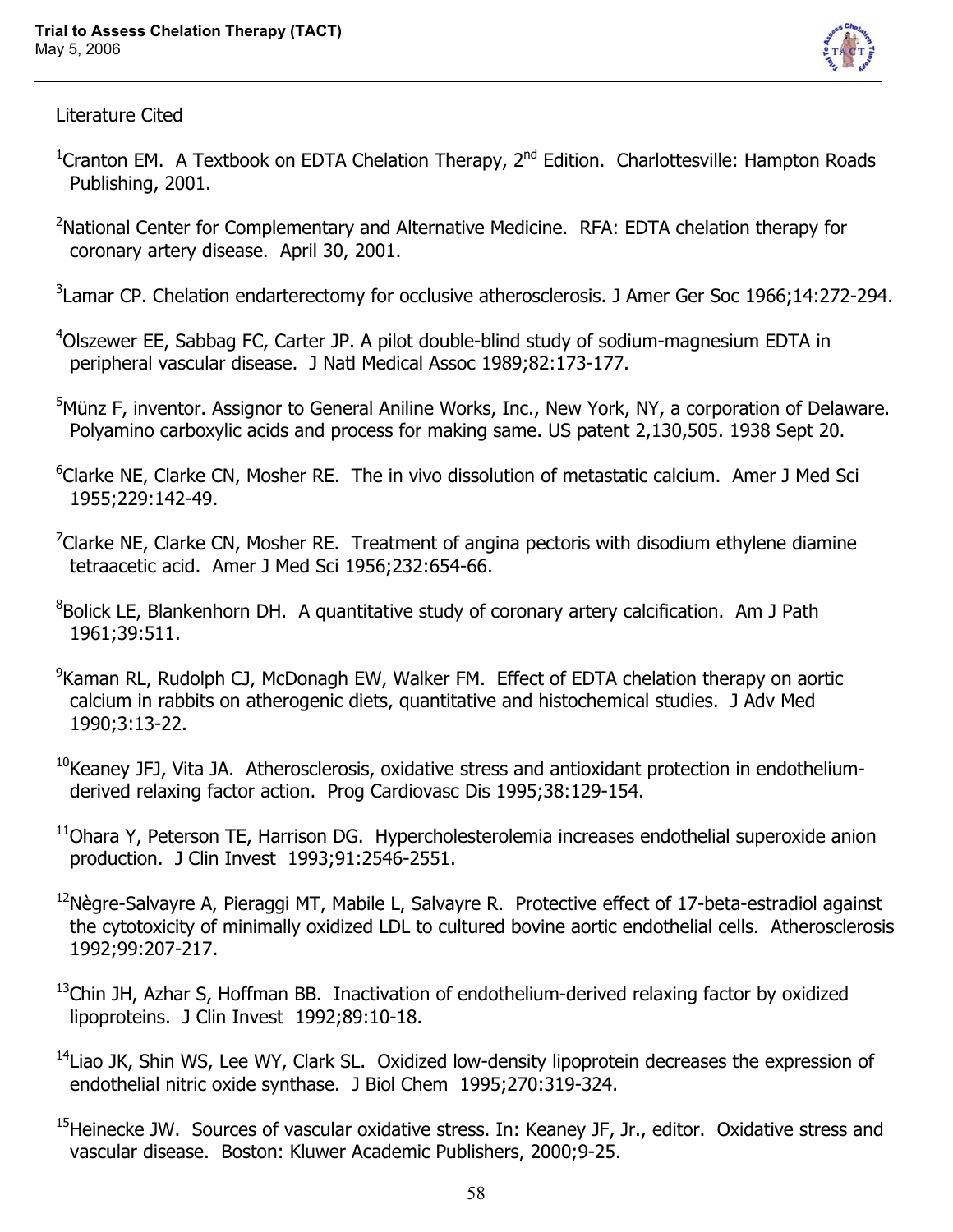

- $16$ Lynch SM, Frei B. Mechanisms of copper-and iron-dependent oxidative modification of human lowdensity lipoprotein. J Lipid Res 1993;34:1745-1753.
- $17$ Green DJ, O'Driscoll JG, Maiorana A, Scrimgeour NB, Weerasooriya R, Taylor RR. Effects of chelation with EDTA and vitamin B therapy on nitric-oxide related endothelial vasodilator function. Clin Exp Pharmacol Physiol 1999;26:853-856.
- levels are associated with excess risk of myocardial infarction in eastern Finnish men. *Circulation*  $18$ Salonen JT, Nyyssonen K, Korpela H, Tuomilehto J, Seppanen R, Salonen R. High stored iron 1992;86:803-811.
- copper, selenium, and low density lipoprotein cholesterol in atherogenesis. *Br Med J*  $19$ Salonen JT, Salonen R, Seppanen K, Kantola M, Suntioinen S, Korpela H. Interactions of serum 1991;302:756-760.
- <sup>20</sup>Ascherio A, Willett WC. Are body iron stores related to the risk of coronary heart disease? N Engl J Med. 1994;330:1152-1154.
- $21$ Swain J, Gutteridge JM. Prooxidant iron and copper, with ferroxidase and xanthine oxidase activities in human atherosclerotic material. FEBS Lett 1995:368:513-515.
- $^{22}$ Jacob AK, Hotchkiss RS, DeMeester SL, Hiramatsu M, Karl IE, Swanson PE, et al. Endothelial cell apoptosis is accelerated by inorganic iron and heat via an oxygen radical dependent mechanism. Surgery 1997;122:243-253.
- <sup>23</sup>Lin M, Rippe RA, Niemela O, Brittenham G, Tsukamoto H. Role of iron in NF-kappa B activation and cytokine gene expression by rat hepatic macrophages. Am J Physiol 1997;272:G1355-G1364
- redox-sensitive VCAM-1 gene expression in human vascular endothelial cells. *Circulation*  $24$ Olbrych MT, Khan BV, Alexander RW, Medford RM. Metal dependent and independent regulation of 1995;92:I-229 Abstract.
- diabetic patients with angiographically normal coronary arteries and no other risk factors.  $^{25}$ Nitenberg A, Paycha F, Ledoux S, Sachs R, Attali JR, Valensi P. Coronary artery responses to physiological stimuli are improved by deferoxamine but not by L-arginine in non-insulin-dependent Circulation. 1998;97:736-743.
- $^{26}$ Grier MT, Meyers DG. So much writing, so little science: A review of 37 years of literature on Edetate Sodium chelation therapy. Ann Pharmacother 1993; 27:1504-9.
- $27$ Cranton EM and Frackelton JP. Current status of EDTA chelation therapy in occlusive arterial disease. J Hol Med 1982;1:24.
- $^{28}$ Kitchell JR, Palmon F, Aytan N, Meltzer LE. The treatment of coronary artery disease with disodium EDTA, a reappraisal. Amer J Cardiol 1963;11:501-06.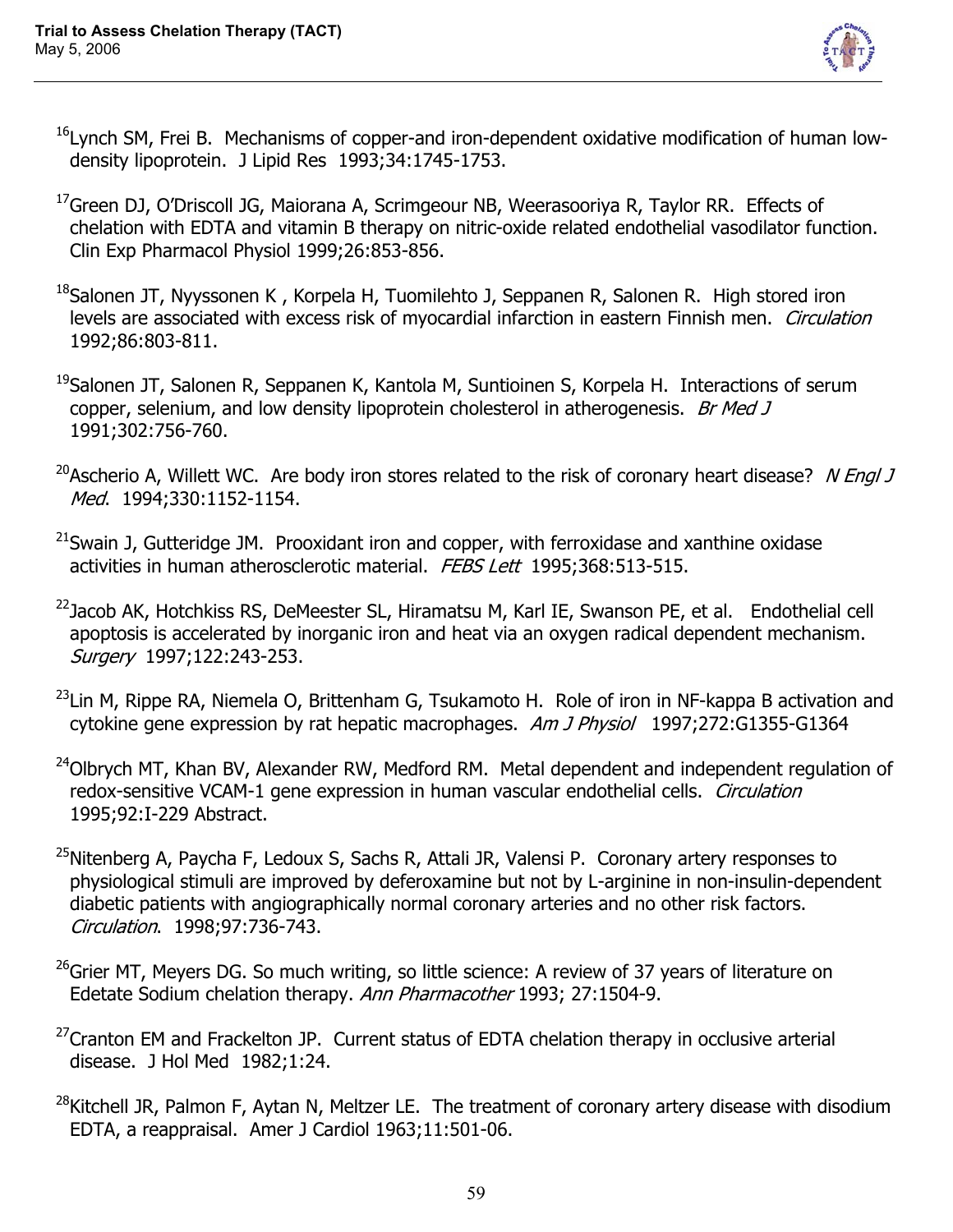

- <sup>29</sup>Olzsewer E, Carter JP. EDTA chleation therapy: a retrospective study of 2,870 patients. J Adv Med 1989;2:137-9.
- $30$ Casdorph HR. EDTA chelation therapy, efficacy in arteriosclerotic heart disease. J Hol Med 1981;3:53-9.
- $31$ Boyle AJ, Jasper JJ, McCormick H. Studies in human and induced atherosclerosis employing  $-$ (EDTA). Bull Swiss Acad Med Sci 1957;13:408.
- $32$ Meltzer LE, Ural ME, Kitchell JR. The treatment of coronary artery disease with disodium EDTA. Metal Binding in Medicine. Philadelphia: JB Lippincott, 1960:132-136.
- $33$ Clarke Sr NE, Clarke Jr NE, Mosher RE. Treatment of occlusive vascular disease with disodium ethylene diamine tetraacetic acid (EDTA). Amer J Med Sci 1960;239:732-44.
- $34$ Kitchell JR, Metlzer LE, Seven MJ. Potential uses of chelation methods in the treatment of cardiovascular diseases. Prog Cardiovasc Dis 1961;3:338-349.
- $35$ Boyle AJ, Clarke NE, Mosher RE, McCann DS. Chelation therapy in circulatory and sclerosing diseases. Fed Proc 1961;20(Suppl 10):243.
- <sup>36</sup>Meltzer LE, Kitchell JR, Palmon Jr F. The long term use, side effects, and toxicity of disodium ethylenediamine tetraacetic acid (EDTA). Amer J Med Sci 1961:51-57.
- $37$ Lamar CP. Chelation therapy of occlusive arteriosclerosis in diabetic patients. Angio 1964;15:379-395.
- $38$ Evers R. Chelation of vascular atheromatous disease (experience with 3000 patients). Private Communication 1975; Chelation Bibliography – a collection of 80 articles. Amer Col Adv Med.
- <sup>39</sup>Robinson DM. Chelation therapy. NZ Med J 1982;95:750.
- <sup>40</sup>McGillen MJ, Mancini GBJ. Inefficacy of EDTA chelation therapy for coronary atherosclerosis. N Engl J Med 1988;318:1618-1619.
- <sup>41</sup>Wirebaugh SR, Geraets DR. Apparent failure of edetic acid chelation therapy for the treatment of coronary atherosclerosis. DICP Ann Pharmacother 1990;24:22-5.
- $42$ Deycher GP. Antioxidant therapy in the aging process. Free Radicals in Aging. Basel: Verlag, 1992:93-117.
- <sup>43</sup> Hancke C, Flytlie K. Manipulation with EDTA. Ugeskar Laeger 1992;154(32):2213-2215.
- <sup>44</sup>Hancke C, Flytlie K. Benefits of EDTA chelation therapy in arteriosclerosis: a retrospective study of 470 patients. J Adv Med 1993;6:161-171.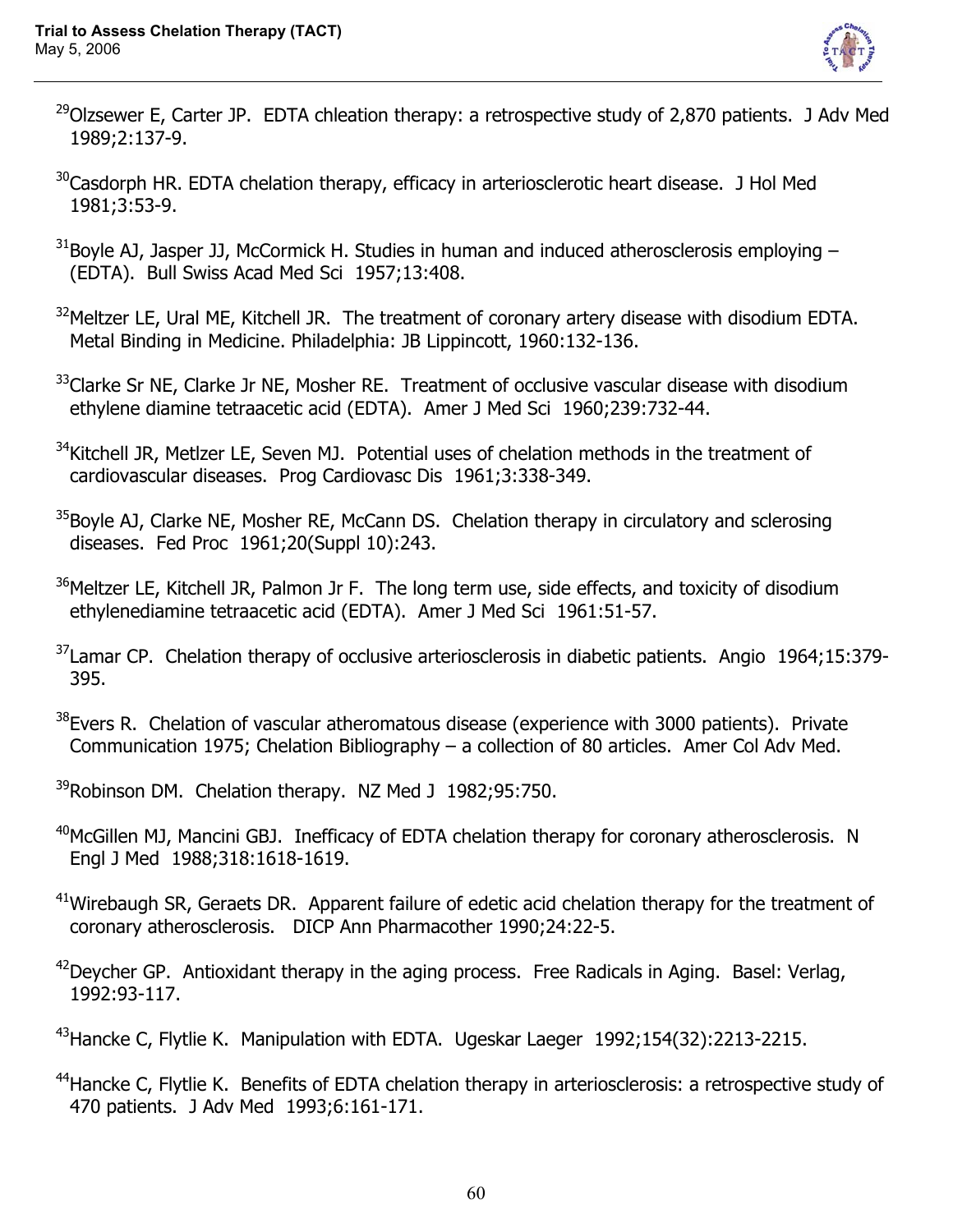

- <sup>45</sup>Guldager B, Jelnes R, Jorgensen SJ, Nielsen JS, Klerke A, Mogensen K, Larsens KE, Reimer E, Holm J, Ottesen S. EDTA treatment of intermittent claudication-a double-blind, placebo-controlled study. J Internal Med 1992; 231:261-267.
- <sup>46</sup>Van Rij AM, Solomon C, Packer SGK, Hopkins WG. Chelation Therapy for Intermittent Claudication: A Double-blind, randomized, controlled trial. Circulation 1994; 90(3); 1194-1199.
- $47$ Knudtson ML, Wyse DG, Galbraith PD, Brant R, et al. Chelation therapy for ischemic heart disease: A randomized controlled trial. JAMA 2002;287:481-486.
- <sup>48</sup> Alpert JS, Thygesen K. Myocardial infarction redefined. JACC 2000;36:959-69.
- <sup>49</sup>Sheps SG, Black HR, Cohen JD, Kaplan NM, Ferdinand KC, et al. National High Blood Pressure Education Program: The Sixth Report of the Joint National Committee on Prevention, Detection, Evaluation, and Treatment of High Blood Pressure. NIH Publication from National Heart, Lung, and Blood Institute November 1997:11.
- $50R$ ozema TC. Special Issue: Protocols for chelation therapy. J Adv Med 1997;10(1):5-90.
- $51$ Foreman H, Trujillo TT. The metabolism of  $C^{14}$  labeled ethylene diamine tetra-aceticacid. J Lab Clin Med 1954;43:566-71.
- $52$ Popovici A, Geschickter CF, Reinovsky A, and Rubin M. Experimental control of serum calcium levels in vivo. Proc Soc Exper Biol Med. 1950;74:415-417.
- $53$ Perry HM and Perry EF. Normal concentrations of some trace metals in human urine: Changes produced by ethylenediaminetetraacetate. J Clin Invest. 1959;38:1452-1463.
- <sup>54</sup>Guldager B, Jorgensen PJ, and Grandiean P. Metal excretion and magnesium retention in patients with intermittent claudication treated with intravenous disodium EDTA. Clin Chem. 1996;42:1938-1942.
- 55Spencer H, Vankinscott V, Lewin I, and Laszlo D. Removal of calcium in man by ethylenediamine tetra-acetic acid: A metabolic study. J Clin Invest. 1952;31:1023-1027.
- <sup>56</sup>Bearn AG and Kunkel HG. Abnormalities of copper metabolism in Wilson's Disease and their relationship to the aminoaciduria. J Clin Invest. 1954;33:400-409.
- <sup>57</sup>Foreman H. Toxic side effects of ethylene diamine tetra-acetic acid. J Chron Dis 1963;16:319-23.
- <sup>58</sup>Holland JF, Danielson E, and Sahagian-Edwards A. Use of ethylene diamine tetra acetic acid in hypercalcemic patients. Proc Soc Exper Biol Med. 1953;84:359-364.
- <sup>59</sup>Doolan PD, Schwartz SL, Hayes JR, Mullen JC, Cummings NB. An evaluation of the nephrotoxicity of ethylenediaminetetraacetate and diethylenetriaminepentaacetate in the rat. Toxicol Appl Phamacol 1967;10:481-500.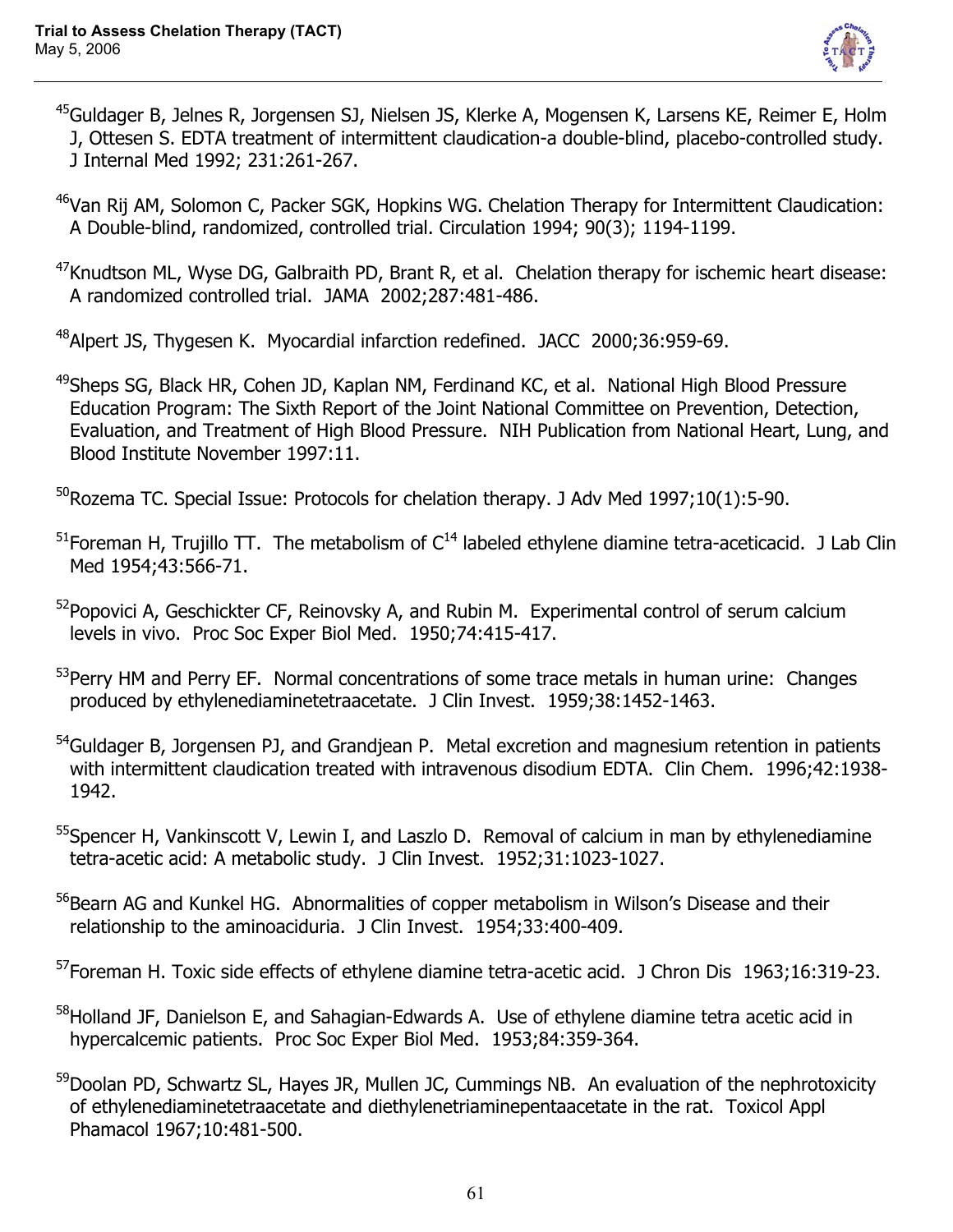

- $60$ Foreman H, Finnegan C, Lushbaugh CC. Nephrotoxic hazard from uncontrolled edathamil calciumdisodium therapy. JAMA 1956;160:1042-1046.
- <sup>61</sup>Oliver LD, Mehta R, Sarles HE. Acute renal failure following administration of ethylenediaminetetraacetic acid (EDTA). Tex Med. 1984;80:40-42.
- $62$ Meltzer LE, Kitchell JR, and Palmon Jr F. The long term use, side effects, and toxicity of disodium ethylenediamine tetraacetic acid (EDTA). Amer J Med Sci. 1961;242:51-57.
- $63$ McDonagh EW, Rudolph CJ, Cheraskin E. The effect of EDTA chelation therapy plus supportive multivitamin-trace mineral supplementation upon renal function: A study in serum creatinine. J Holistic Med. 1982;4:146-151.
- <sup>64</sup>Knudston M, Wyse, et al. PATCH Database: Personal Communication. Nov 20, 2002.
- $65$ Rudolph CJ, McDonagh EW, Wussow DG. The effect of intravenous disodium ethylenediaminetetraacetic acid (EDTA) upon bone density levels. Edited by EM Cranton. In A Textbook on EDTA Chelation Therapy. Charlottesville, VA: Hampton Roads Publishing, 2001;259 264.
- $66$ Meltzer LE, Rutman J, George P, Rutman R, and Kitchell JR. The urinary excretion pattern of trace metals in diabetes mellitus. Amer J Med Sci. 1962;244:282-288.
- $67$ Kindness G, Frackelton JP. Effect of ethylene diamine tetraacetic acid (EDTA) on platelet aggregation in human blood. J Advancement Med 1989;2:519-530.
- <sup>68</sup>Soffer A, Toribara T, Sayman A. Myocardial responses to chelation. Brit Heart J. 1961;23:690-694.
- <sup>69</sup>Hennekens CH, Buring JE. Introduction. In: Reviews on Antioxidant Vitamins (Henennekens CH and Buring JE, Guest Editors). Proceedings of the Association of American Physicians, 1999.
- $70$ Ware JE Jr, Snow KK, Kosinski M, Gandek B. SF-36 Health Survey: Manual & Interpretation Guide. Boston: Nimrod Press, 1993.
- $71$ Hlatky MA, Boineau RE, Higginbotham MB, Lee KL, Mark DB, Califf RM, Cobb FR, Pryor DB. A brief self-administered questionnaire to determine functional capacity (the Duke Activity Status Index). Amer J Cardiol 1989;64:651-4.
- <sup>72</sup>National Center for Health Statistics. Health, United States, 1991. Hyattsville, Maryland: Public Health Service, 1992.
- $^{73}$ Hlatky MA, Charles ED, Nobrega F, Gelman K, Johnstone I, Melvin J, Ryan T, Wiens R, Pitt B, Reeder G, Smith H, Whitlow P, Zorn G, Mark DB, and the BARI Study Group. Initial function and economic status of patients with multivessel coronary disease randomized in the Bypass Angioplasty Revascularization Investigation (BARI). Amer J Cardiol 1995;75:34C-41C.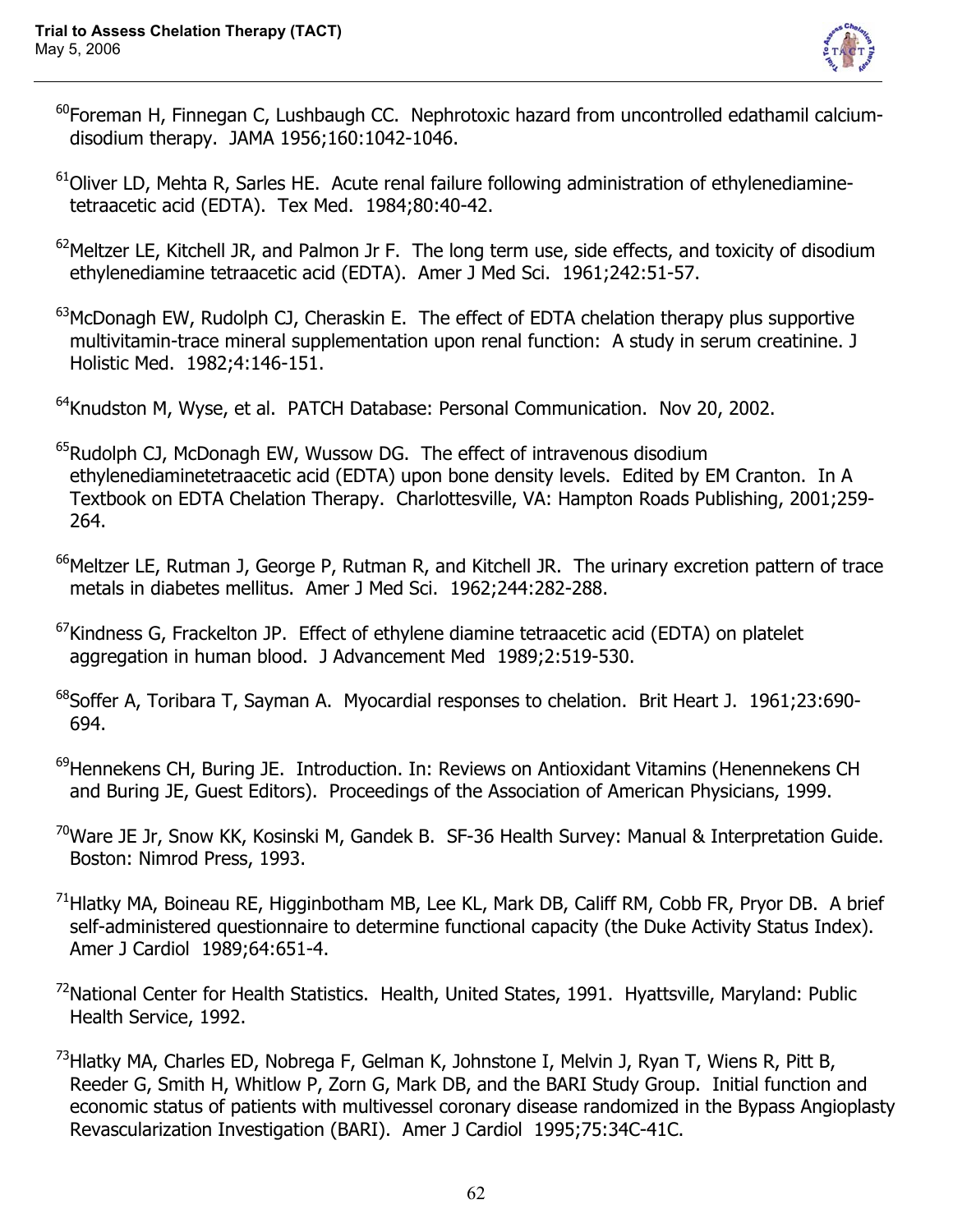

<sup>74</sup>Spertus JA, Winder JA, Dewhurst TA, Deyo RA, Prodzinski J, McDonell M, Fihn SD. Development and evaluation of the Seattle Angina Questionnaire: A new functional status measure for coronary artery disease. J Amer Coll Cardiol 1995;25(2):333-341.

 $75$ EuroQol Group. A new facility for the measurement of health related quality of life. Hith Policy 1990;16:199-208.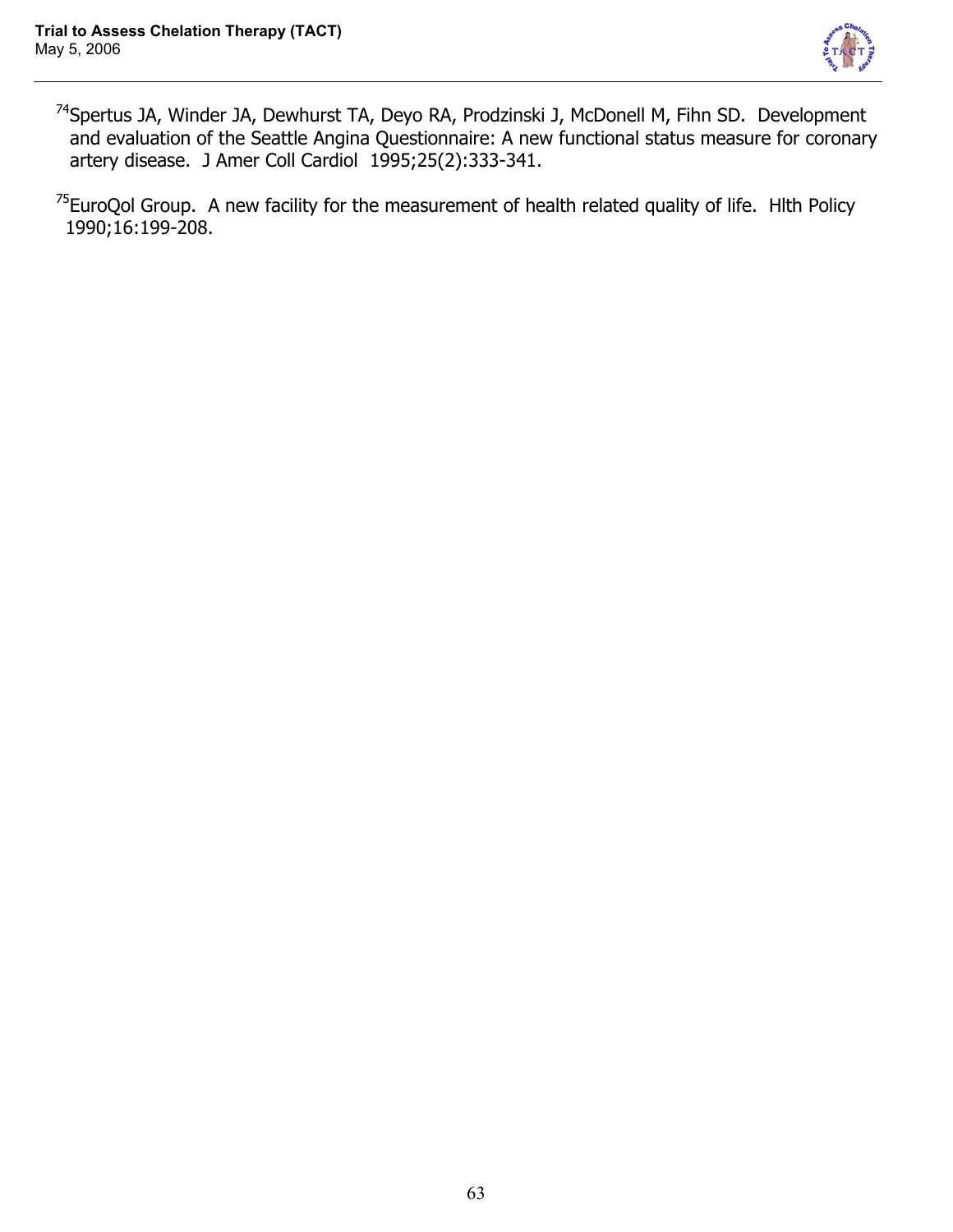**Trial to Assess Chelation Therapy (TACT)**  May 5, 2006



#### **9.0 TIMELINE**

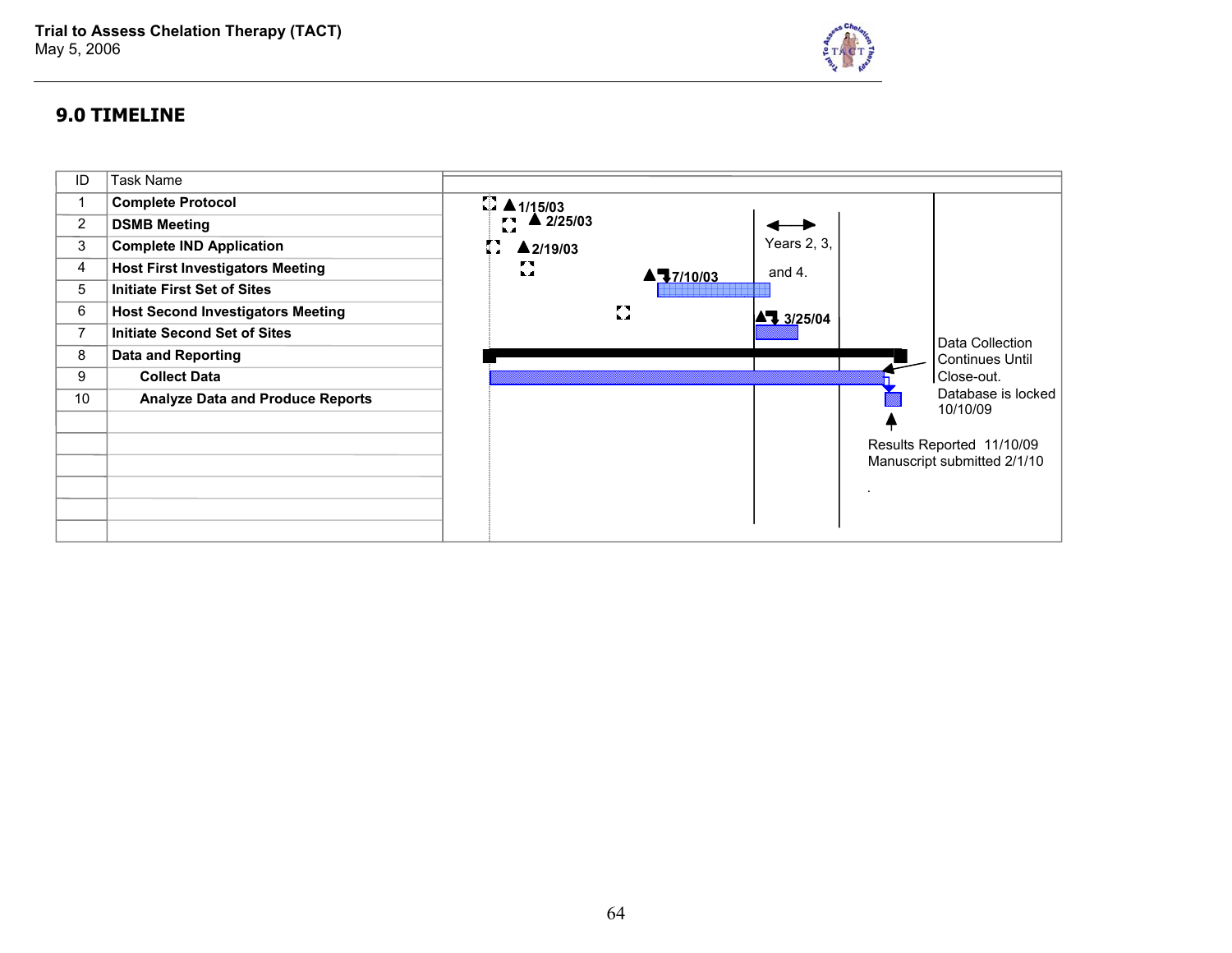

### **Appendix 1: Statistical Considerations**

#### **1.0 Sample Size and Power Calculations**

Several design factors and research objectives were considered when developing sample size estimates for the trial. First, patient enrollment was determined so there would be a sufficient number of endpoints to provide a high degree of confidence (at least 85-90% power) for detecting clinically important differences in the primary endpoint. Second, important secondary endpoints, including measures of quality-of-life, also have been considered. Third, we considered it important for the overall sample to be large enough to permit exploration of treatment effects in selected subgroups of patients where chelation therapy might be particularly advantageous, or where the question of a treatment benefit from chelation therapy is particularly relevant. The prespecified subgroups in the trial are described in Section 1.1 of this appendix. Fourth, because the treatment protocol is very intensive (requiring frequent clinic visits for intravenous therapy over an extended period of time), it is likely (despite our best efforts) that some patients will prematurely discontinue therapy (drop-out) and thus not realize the full benefits of the intervention. This likelihood has been reflected in the sample size calculations. Finally, the sample size has been determined to provide a robust level of confidence of detecting clinically important therapeutic effects even if our projections of event rates and treatment differences prove to be optimistic.

Event rates for the primary composite endpoint and other clinical outcomes were examined in a group of 7,002 patients with a history of myocardial infarction enrolled in the Duke Cardiovascular Disease Database between 1986 and 2000. These patients all underwent cardiac catheterization, but otherwise satisfied all the inclusion/exclusion criteria specified for TACT. Based on follow-up of these patients starting one month after their angiography (to avoid counting early interventional procedures based on treatment decisions made at the time of catheterization), the three-year rate for the occurrence of either death, myocardial infarction, or rehospitalization for a revascularization procedure was 28.4 %. When we also include stroke or hospitalization for angina as outcome events, the three-year rate increases to well over 30%. These data cover a 14-year span during which therapeutic innovations have improved patient outcomes. To address the concern that event rates have fallen in more recent times, we examined published data from the CARE trial (a study of cholesterol-lowering therapy in post-MI patients) and secured further reassuring data from WIZARD, a recent large-scale trial of relatively low-risk patients who survived a myocardial infarction and in whom any revascularization had taken place at least 6 months prior. In CARE, the event rate for the composite of *coronary* death, non-fatal myocardial infarction, or revascularization was approximately 20% at 2.5 years. In WIZARD, the event rate at 2.5 years for the combined endpoint of death, non-fatal myocardial infarction and hospitalizations for unstable angina or coronary

IRB Approval Date:  $65$  in the set of the set of the set of the set of the set of the set of the set of the set of the set of the set of the set of the set of the set of the set of the set of the set of the set of the set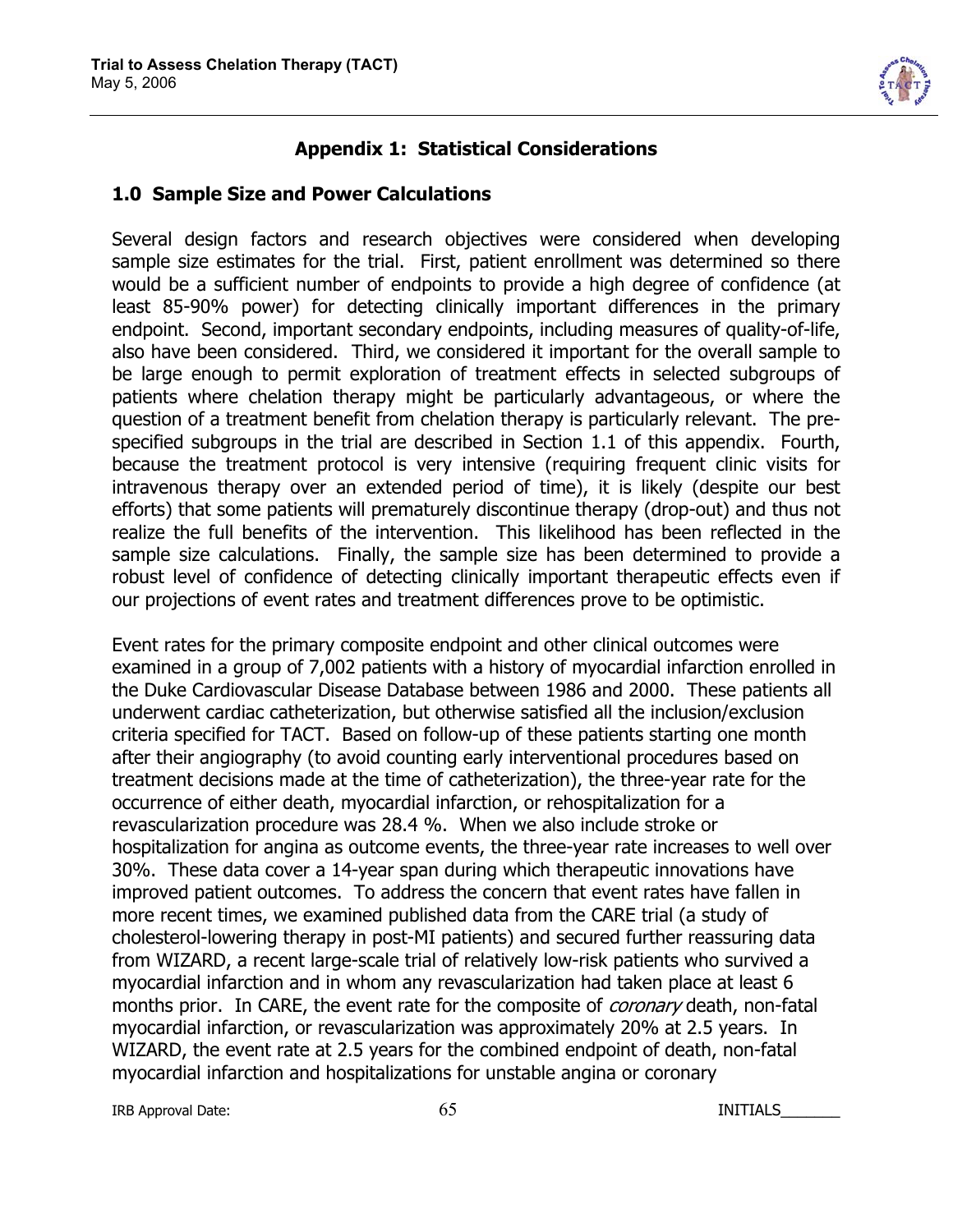

revascularizations, was 19.4%. It should be noted that strokes were not included in the WIZARD endpoint (nor in the endpoint reported above for CARE) but are included in the TACT endpoint. Based on a synthesis of these data, it is reasonable to assume that the 2.5 year primary event rate in TACT for the control arm associated with each treatment factor in the study design will be comparable to event rates observed for *treated* patients in the CARE and WIZARD trials, namely 20% or higher. The level of compliance with EDTA (or placebo) infusion therapy expected in TACT has been estimated based on a careful review of the previous literature in this area and estimates from the experience of contemporary chelation practitioners. We have assumed that 7.2% of patients per year (20% over 3 years) will discontinue therapy, and conservatively that no therapeutic benefit will occur in any of these patients. We have further assumed that adherence to the vitamin regimens will be at least as high as compliance with the chelation infusions, since the vitamins will be much more convenient and easier for patients to comply than undergoing a three-hour infusion each week. We do not expect therapy "drop-ins" in this trial given the blinded nature of both the chelation and the vitamin therapies. Finally, we have made allowance for loss to follow-up of up to 3% of patients in the trial. Based on these various assumptions, 1950 patients will provide the trial with >85% power to detect a 25% reduction in the primary endpoint for each treatment factor in the 2x2 factorial design. Thus the level of power that this number of patients will provide for detecting clinically meaningful treatment differences is excellent.

## **1.1 Statistical Analysis**

Statistical analysis will be performed at the DCC at Duke University. Although the methodologic approaches and operational details of the data analysis will be coordinated by the study biostatisticians, the major analyses of the study data will be highly collaborative among the DCC, the CCC, and the Steering Committee, involving both statisticians and physicians to ensure appropriate interpretation of the data. All major treatment comparisons between the randomized groups in this trial will be performed according to the principle of "intention-to-treat;" that is, subjects will be analyzed (and endpoints attributed) according to the treatment arm to which patients were randomized, regardless of compliance to assigned regimen. Statistical comparisons will be performed using two-sided significance tests, supplemented with extensive use of confidence intervals and graphic displays.

 In this factorial design, the primary statistical assessments will involve a comparison of the EDTA chelation therapy arm with the placebo infusion group, and a comparison of high-dose vitamin/mineral supplementation with low-dose supplementation. The logrank test<sup>1</sup>, which is a special case of the more general Cox proportional hazards model<sup>2</sup>, will be the primary analytic tool in the two-group comparisons for assessing outcome differences with respect to the primary clinical endpoint. This approach focuses on the

IRB Approval Date:  $\begin{array}{ccc} 66 & \phantom{100} & \phantom{100} & \phantom{100} & \phantom{100} & \phantom{100} & \phantom{100} & \phantom{100} & \phantom{100} & \phantom{100} & \phantom{100} & \phantom{100} & \phantom{100} & \phantom{100} & \phantom{100} & \phantom{100} & \phantom{100} & \phantom{100} & \phantom{100} & \phantom{100} & \phantom{100} & \phantom{100} & \phant$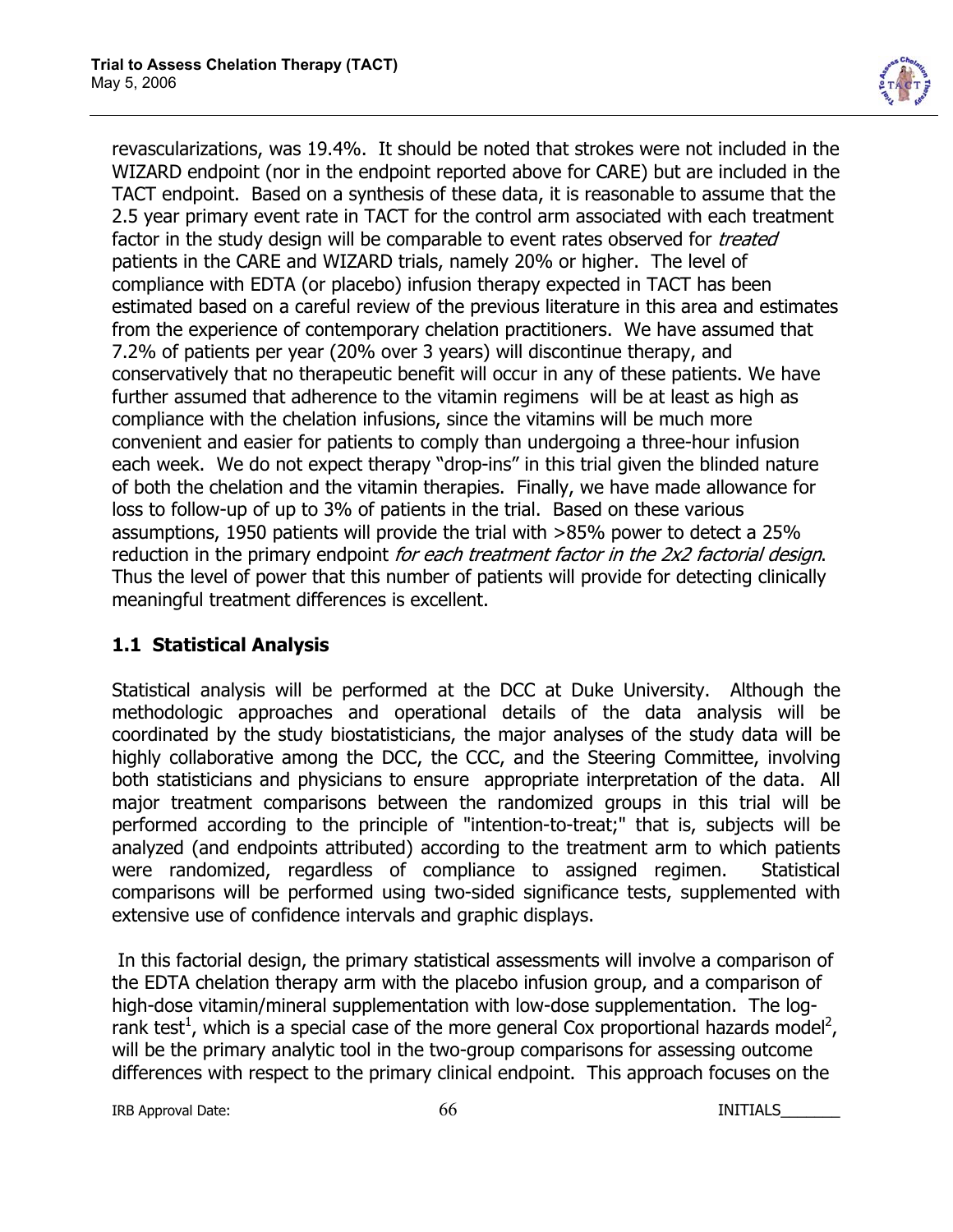

 allocated to EDTA chelation therapy or placebo infusion. These standard two-group time from trial entry until the first occurrence of any component of the composite primary endpoint, taking into account varying lengths of patient follow-up and censored observations. Using this procedure, the analysis strategy will be to first perform twogroup comparisons for each treatment factor in the study design, adjusting only for the other design factor. That is, we will compare the outcomes of patients randomized to EDTA chelation therapy vs. those of the patients randomized to placebo infusion, stratified (adjusted) for the vitamin supplementation groups. Also, we will compare the outcomes of patients randomized to high-dose supplements versus the outcomes of those assigned low-dose supplements, adjusting for whether the patients were comparisons will constitute the primary analyses to assess treatment differences. The significance level for each comparison with respect to the primary endpoint will be set at  $\alpha$ =0.05. Kaplan-Meier survival estimates<sup>3</sup> based on the primary endpoint will be calculated for each treatment group to display the outcome results graphically. Using the Cox proportional hazards model, hazard ratios with 95% confidence intervals will be calculated for each treatment factor (EDTA chelation vs. placebo, and high dose vs. low-dose vitamins) as a further descriptive summary of the treatment effects. Prior to the hazard ratio calculations, however, the appropriateness of the proportional hazards assumption of the Cox model will be assessed by an examination of log(-log) of the survival curves versus time, by use of a time-dependent covariate of treatment x log time, or by other formal tests of proportional hazards as outlined in Harrell. $4$  Of special interest in assessing the effects of chelation therapy will be a comparison of the event rates for the patients randomized to EDTA chelation therapy versus the control infusion group at the time when the infusions are completed.

Although the primary analysis in this  $2 \times 2$  factorial design will involve separate comparisons of the treatment arms defined by each treatment factor (i.e., EDTA chelation and vitamin supplements), we will also assess whether an interaction exists between the two treatment factors. The size and design of the study assume that any effects of the two treatment factors will be additive (i.e., that there is no interaction between them). This issue will be examined, however, in the analysis.

In a trial of this size, randomization is very likely to ensure an equal distribution of prognostic factors. Nonetheless, additional analyses involving covariate adjustment for prognostic factors will be performed with the Cox model. Such adjustment will be limited to a relatively small, prospectively defined set of patient characteristics that are known *a priori* to have a prognostic relationship with the clinical outcomes of interest. This adjustment will serve as a prelude to additional analyses examining differential treatment effects. The adjustment variables will include age, sex, race, infarct location (anterior versus non-anterior), time from index MI until study enrollment, history of diabetes, and previous revascularization.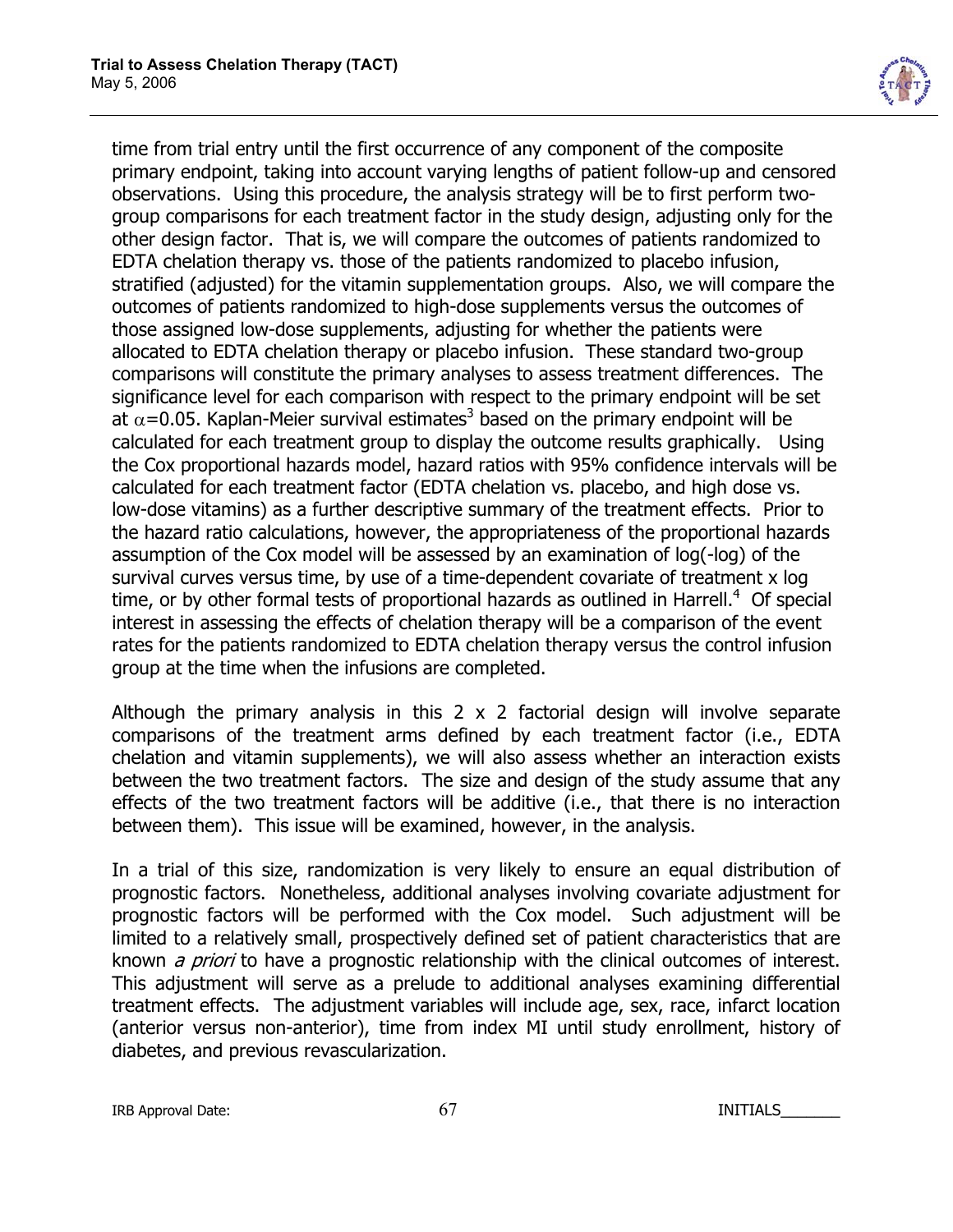

If the data provide evidence of an overall difference in outcome between treatment groups, we will examine whether the therapeutic effect is similar for all patients, or whether it varies according to specific patient characteristics. In particular we will focus on whether the relative therapeutic benefit differs according to patient age, sex, race, infarct location, time from index MI to enrollment, and the presence/absence of diabetes. These issues will be addressed formally with the Cox model by testing for interactions between treatments and the specific baseline variables.

Secondary endpoint analyses will be performed for the individual components of the primary composite endpoint, and for other secondary clinical endpoints using the logrank and Cox model methodology outlined above. The frequency of occurrence of adverse events in each patient group will be summarized graphically as well as with appropriate descriptive statistics. Quality of life and cost data will be analyzed by the TACT EQOL Coordinating Center in close collaboration with the Data Coordinating Center.

In addition to the assessment of treatment interactions indicated above, a limited number of pre-specified subgroup analyses of the primary outcome will be performed. Specifically, treatment comparisons will be performed within subgroups defined by age (elderly (>70) versus younger ( $\leq$ 70) patients); subgroups defined by gender, with special emphasis on results in women; subgroups defined by race, with emphasis on results in minority patients; and subgroups defined by MI location, time from index MI to trial enrollment, and presence/absence of diabetes. Treatment effects for the primary endpoint as characterized by the hazard ratio (with 95% confidence intervals) will be calculated and displayed for the subgroups defined by the variables listed above. The appropriateness of the proportional hazards assumption of the Cox model for the calculation of hazard ratios in these subgroups will be assessed as described above for the primary analysis. The subgroup comparisons will be carefully interpreted in conjunction with the formal interaction tests described above. Indeed, many of these subgroup analyses fall within the NIH-permitted category of "plans to conduct valid analyses of the interventions in sex/gender and racial/ethnic subgroups (without requiring high statistical power for each subgroup) when the prior studies neither support nor negate significant differences in intervention effect between subgroups".

#### **1.2 Interim analyses**

Interim analyses will be performed at prescribed intervals (approximately every six months) for presentation to the Data and Safety Monitoring Board. The primary objective of these analyses will be to ensure the safety of the patients enrolled in the trial. In these analyses, the accumulating data will be evaluated for an unacceptably high frequency of negative clinical outcomes in any of the treatment arms. In addition, however, the interim monitoring reports will also involve a review of the control arm

IRB Approval Date:  $\sim$  68 in the set of the set of the INITIALS in the INITIALS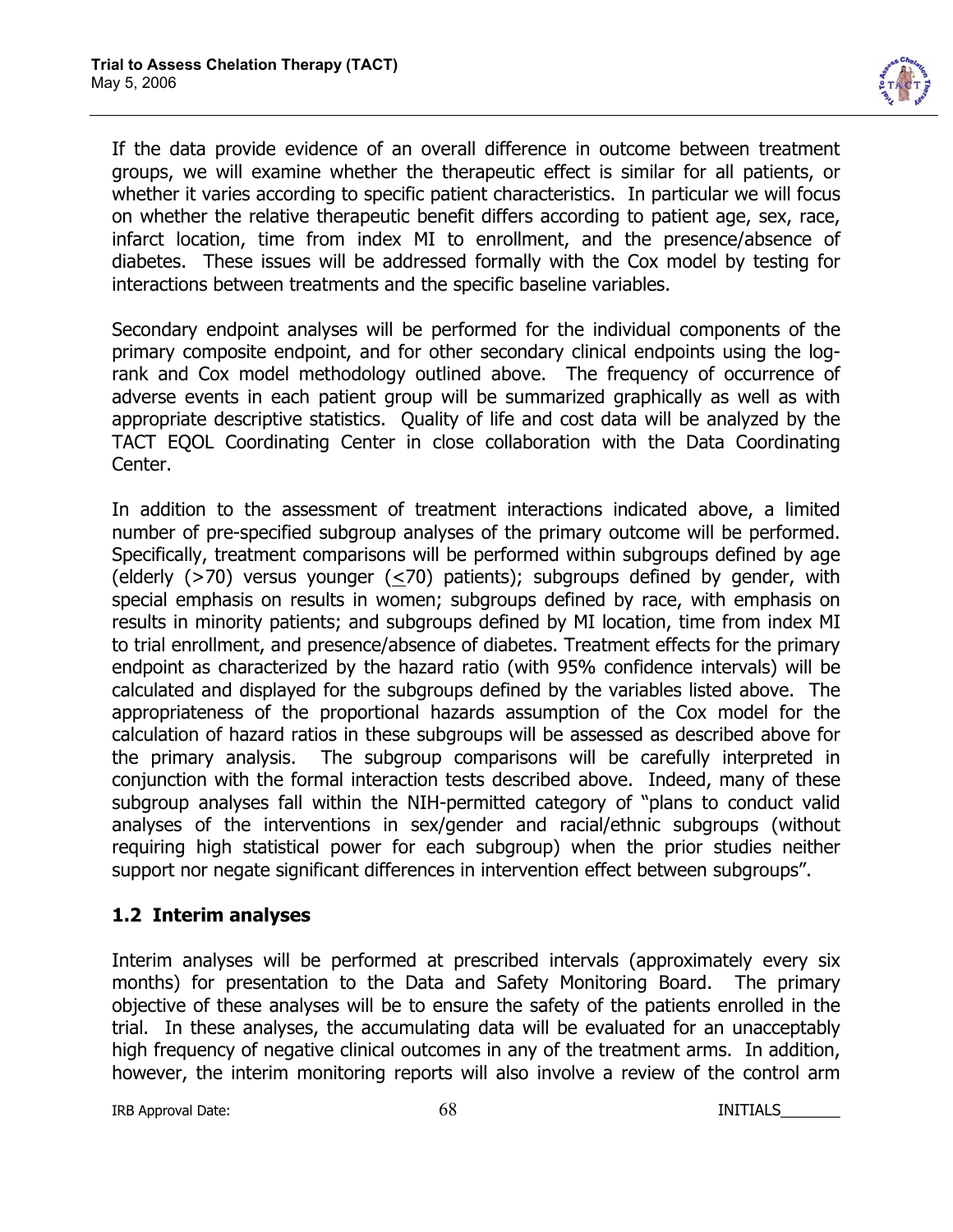

event rates for each treatment factor, status of patient recruitment, compliance with the study protocol and therapy guidelines, the frequency of protocol violations, timeliness and accuracy in the submission of data forms, and other factors which reflect the overall progress and integrity of the study. Prior to each meeting of the DSMB, the Data Coordinating Center will conduct the desired statistical analyses in accordance with the approved charter and prepare a summary report that will be carefully and confidentially reviewed by the DSMB. The extracted data files and analysis programs for each DSMB report will be archived and maintained at the Data Coordinating Center for the life of the study.

testing. To address the statistical problems related to the multiplicity of statistical tests performed on an accumulating set of data, $5.6$  a group sequential method similar to that proposed by O'Brien and Fleming<sup>7</sup> will be used as a guide in interpreting interim analyses. This approach requires large critical values early in the study, but relaxes (i.e., decreases) the critical value as the trial progresses. Because of the conservatism early in the trial, the critical value at the final analysis is near the "nominal" critical value. The actual method for the interim monitoring that will be employed in TACT is the general approach to group sequential testing developed by Lan and DeMets<sup>8</sup> for which neither the number of looks nor the increments between looks must be prespecified. Rather, the Lan-DeMets approach only requires specification of the rate at which the Type I error (which in this trial is  $\alpha$  = 0.05) will be "spent". The method allows "spending" a little of  $\alpha$  at each interim analysis in such a way that at the end of the study, the total Type I error does not exceed 0.05. One such spending function generates boundaries that are nearly identical to the O'Brien-Fleming boundaries. It is this approach that will be used in TACT, namely two-sided O'Brien-Fleming<sup>7</sup> type boundaries generated using the flexible Lan-DeMets<sup>8</sup> approach to group sequential

exactly when the analysis occurs, can be computed with the Lan-DeMets methodology. Assuming that the DSMB will conduct its first formal data review in the latter half of the first year of recruitment, and then continue those reviews approximately every 6 months thereafter through the patient recruitment period (3 years) and the follow-up phase (1 year), there will be approximately 7-8 reviews of the data. With 8 interim analyses approximately equally spaced in time, the Lan and DeMets "spending function" that approximates the O'Brien-Fleming stopping boundaries involves a very stringent alpha level (0.00001) for declaring significance at the first interim analysis. At the subsequent interim analyses, the required significance levels will be somewhat less stringent. The requirements for significance at each interim analysis, depending on The final analysis can be undertaken with a significance level of approximately 0.04, relatively close to the nominal 0.05 level.

The analytic approach that will be used at the interim analyses for assessing treatment

IRB Approval Date:  $\begin{array}{ccc} 69 & \hspace{1.5cm} & \hspace{1.5cm} & \hspace{1.5cm} & \hspace{1.5cm} & \hspace{1.5cm} & \hspace{1.5cm} & \hspace{1.5cm} & \hspace{1.5cm} & \hspace{1.5cm} & \hspace{1.5cm} & \hspace{1.5cm} & \hspace{1.5cm} & \hspace{1.5cm} & \hspace{1.5cm} & \hspace{1.5cm} & \hspace{1.5cm} & \hspace{1.5cm} & \hspace{1.5cm} & \hspace{1.5cm} & \$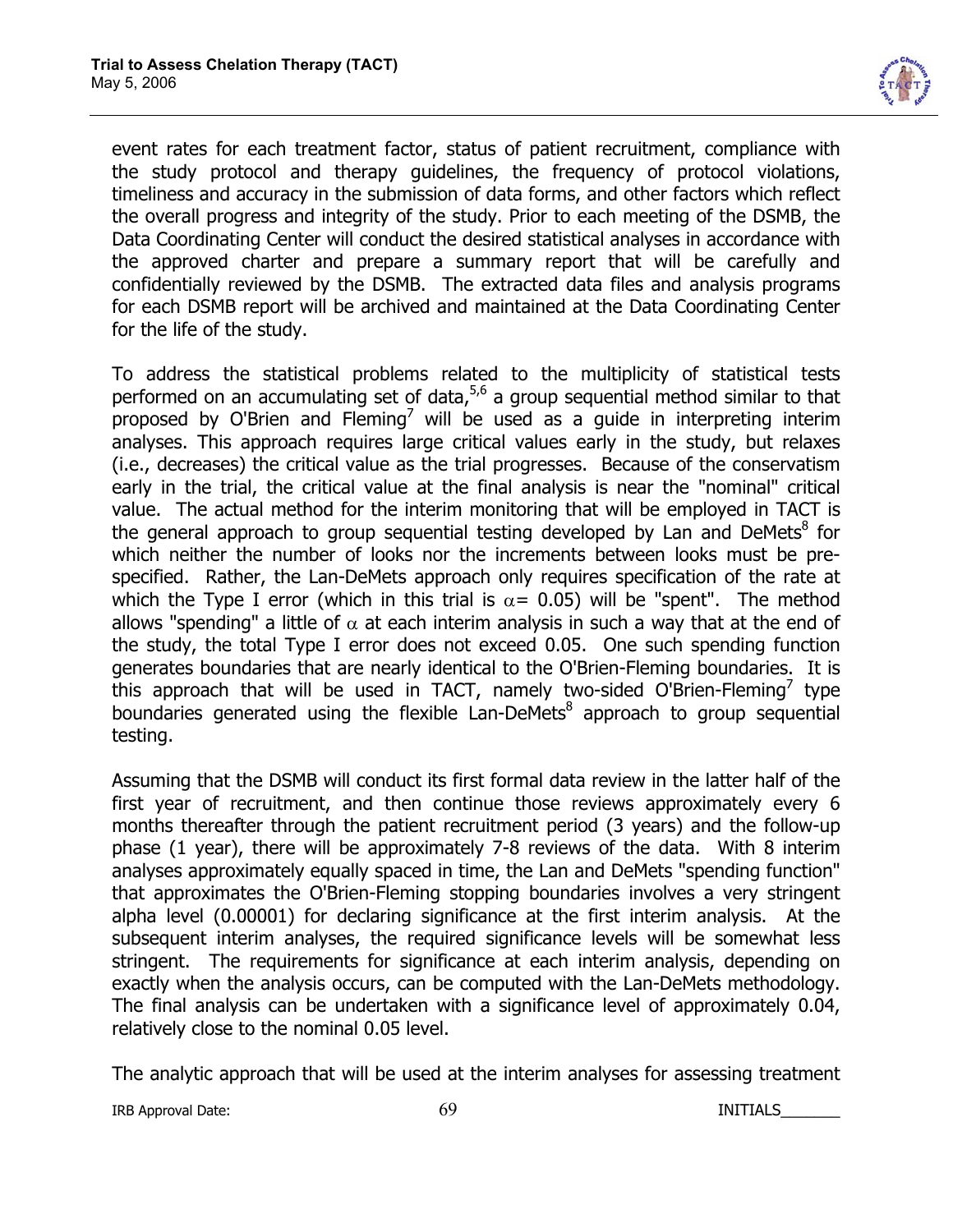

differences will be the time-to-event analysis methods described in the study protocol, except that interpretation of statistical significance associated with treatment comparisons of the key study endpoint will be guided using the group sequential stopping boundaries outlined above.<sup>7,8,9</sup> The appropriateness of using the log-rank test (or equivalently the Cox model) in the group sequential framework has previously been well established.<sup>10,11,12,13</sup> For each of these interim analyses, the critical value of the test statistic and the corresponding p-value required for significance in that particular analysis will be presented so that significance can be assessed precisely. If significantly large and important treatment differences are observed at any of the interim analyses, the Data and Safety Monitoring Board may recommend that randomization of patients be stopped, or that the design and conduct of the trial be appropriately modified. The interim analyses will also include a presentation of Kaplan-Meier survival estimates and hazard ratios with confidence intervals to descriptively summarize the results. The appropriateness of the proportional hazards assumption will be assessed as outlined in the statistical analysis appendix to the study protocol. Of special interest in the interim analysis will be the comparison of patients randomized to EDTA chelation therapy vs. the placebo infusion group at the time when the infusion phase of the intervention is completed. This analysis will only be meaningful after an adequate number of patients (20% or more of the overall population) have been followed through the infusion phase of the intervention.

Judgment concerning the continuation or termination of the study will involve not only the degree of statistical significance observed at the interim analysis, but also the likelihood of achieving significance should enrollment continue to the originally projected sample size. As an aid in this latter assessment, the Data Coordinating Center will supplement the group sequential analyses outlined above with calculations of conditional power based on the method of stochastic curtailment (also known as futility analysis).<sup>14,15,16</sup> This procedure evaluates the conditional probability that a particular statistical comparison will be significant (or not significant) at the end of the trial at the  $\alpha$  level used in the design, given the hypothesized treatment difference and the data obtained to date. Conditional power for the primary composite clinical endpoint will be computed and provided to the DSMB as part of the interim study reports, and will include calculations based on the originally hypothesized treatment difference as well as the observed treatment difference up to that point in the trial.

The approach to interim monitoring outlined above will be carried out in parallel for the assessment of both treatments in the 2 x 2 factorial design.

Since the primary endpoint is a composite of death and several non-fatal outcomes, it will also be important to monitor the mortality component of this endpoint as part of the safety monitoring of the trial. Thus mortality rates and associated confidence intervals for each arm in the factorial study design will also be monitored at the interim

IRB Approval Date:  $\overline{70}$  and  $\overline{101}$  initial Date: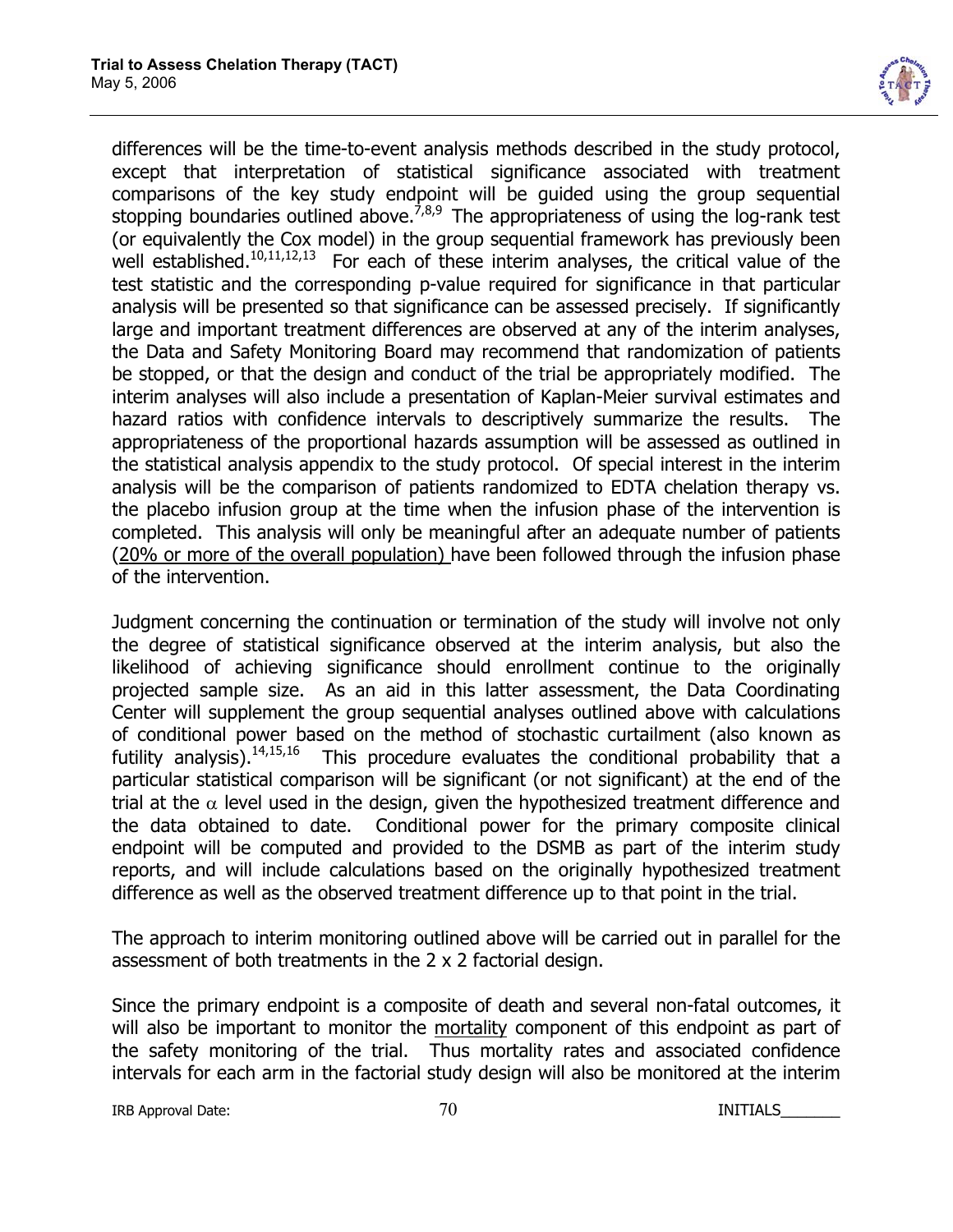

reviews to ensure that the safety of patients enrolled in the trial is not compromised. A summary of the incidence of other serious adverse events will also be regularly reviewed by the DSMB.

If protocol modifications are warranted at any point of the trial, there will be extensive discussion and close consultation among the Executive Committee, the DSMB, and NCCAM and NHLBI staff.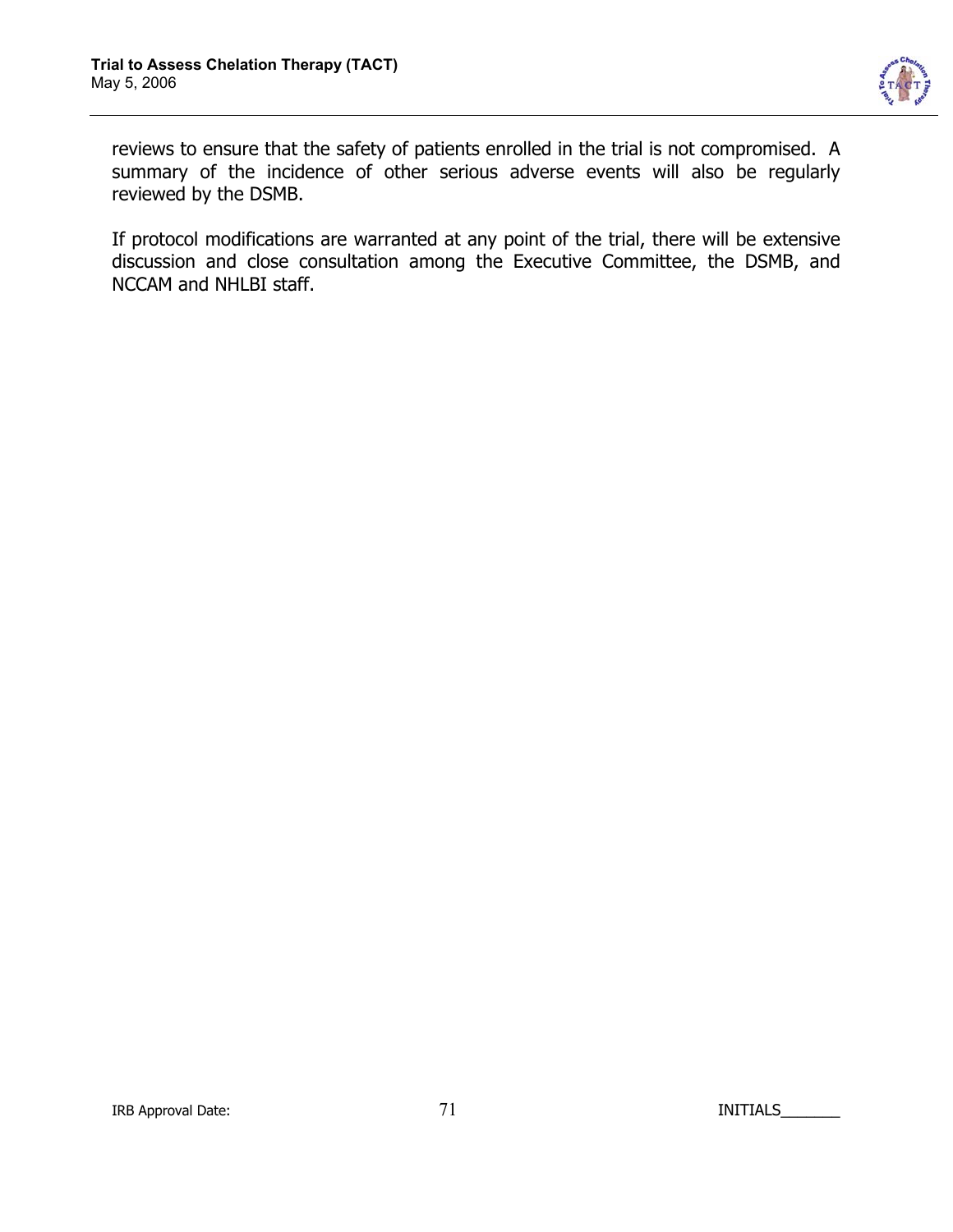

#### Literature Cited

- <sup>1</sup>Kalbfleisch JD, Prentice RL. The Statistical Analysis of Failure Time Data (Second Edition). New York, NY: John Wiley & Sons, Inc; 2002.
- $2$ Cox DR. Regression models and life-tables (with discussion). J Royal Statist Soc B 1972;34:187-220.
- $3$ Kaplan EL, Meier P. Nonparametric estimation from incomplete observations. J Am Statist Assn 1958;53:457-481.
- <sup>4</sup> Harrell FE, Jr. Regression Modeling Strategies: With Applications to Linear Models, Logistic Regression, and Survival Analysis. New York, NY: Springer-Verlag; 2001
- <sup>5</sup>Armitage P, McPherson CK, Rowe BC. Repeated significance tests on accumulating data. J R Stat Soc Series A 1969;132:235-244.
- $6$ McPherson K. Statistics: the problem of examining accumulating data more than once. N Engl J Med 1974;290:501-502.
- $7$ O'Brien PC, Fleming TR. A multiple testing procedure for clinical trials. Biometrics 1979;35:549-556.
- <sup>8</sup> Lan KKG, DeMets DL. Discrete sequential boundaries for clinical trials. Biometrika 1983;70:659-663.
- <sup>9</sup>Geller NL, Pocock SJ. Interim analyses in randomized clinical trials: Ramifications and guidelines for practitioners. Biometrics 1987;213-223.
- $10$ Tsiatis AA. The asymptotic joint distribution of the efficient scores tests for the proportional hazards model calculated over time. Biometrika 1981;68:311-15.
- $11$ Tsiatis AA. Repeated significance testing for a general class of statistics used in censored survival analysis. J Amer Stat Assoc 1982;77:855-861.
- Edited by R. Johnson and J. Crowley. In Survival Analysis. Monograph Series 2.  $12$ Gail MH, DeMets DL, Stud EV. Simulation studies on increments of the two-sample log rank score test for survival data, with application to group sequential boundaries. Hayward, California: IMS Lecture Notes, 1982;287-301.
- <sup>13</sup>DeMets DL, Gail MH. Use of logrank test and group sequential methods at fixed calendar times. Biometrics 1985;41:1039-1044.

IRB Approval Date:  $\frac{72}{2}$  72 INITIALS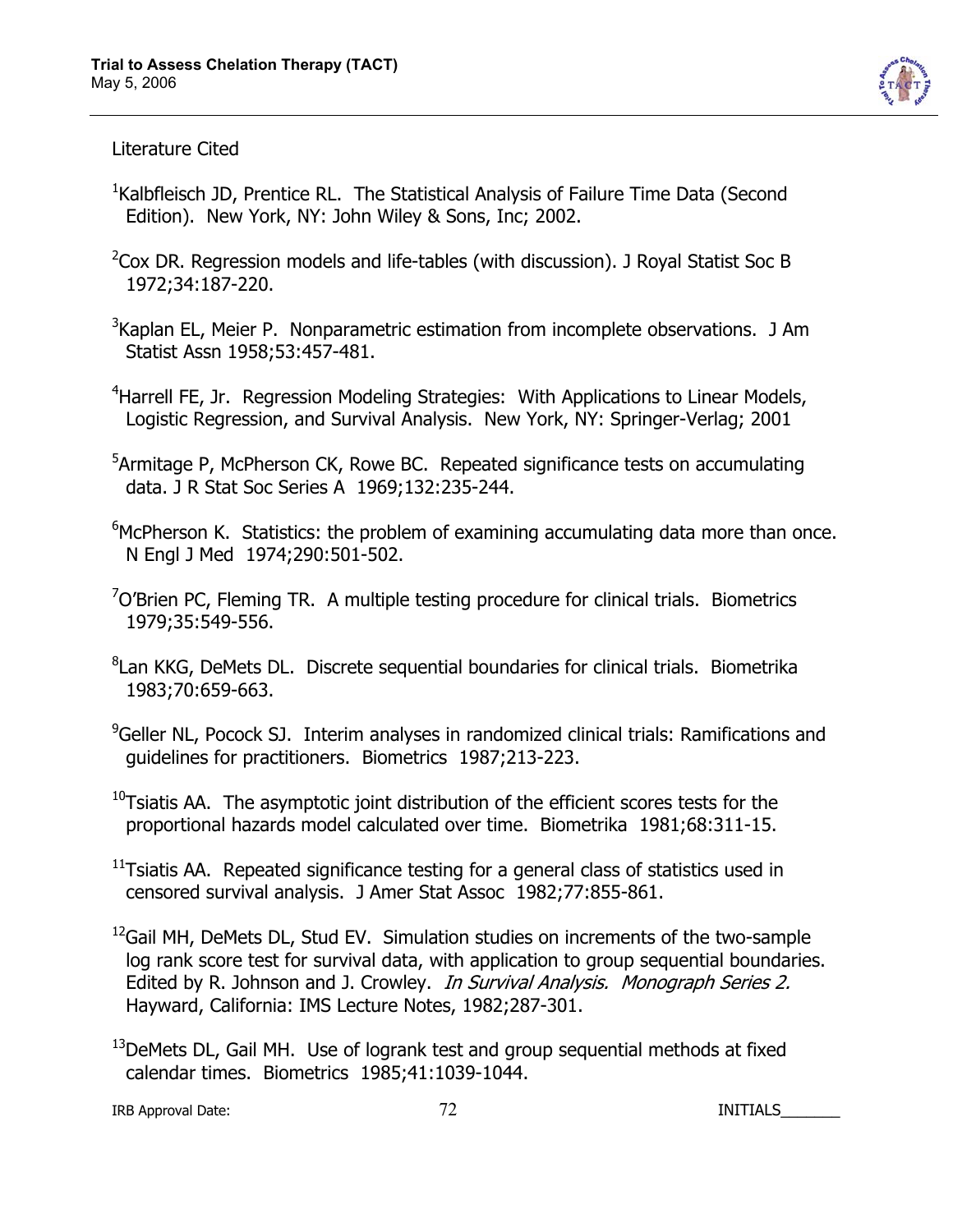

- $<sup>14</sup>$ Halperin M, Lan KKG, Ware JH et al. An aid to data monitoring in long-term clinical</sup> trials. Controlled Clin Trials 1982;3:311-23.
- <sup>15</sup>Lan KKG, Simon R, Halperin M. Stochastically curtailed tests in long-term clinical trials. Commun Stat., Sequential Analysis. 1982;1:207-219.
- $16$ Ware JH, Muller JE, Braunwald E. The futility index, an approach to the cost-effective termination of randomized clinical trials. Am J Cardiol 1985;78:635-64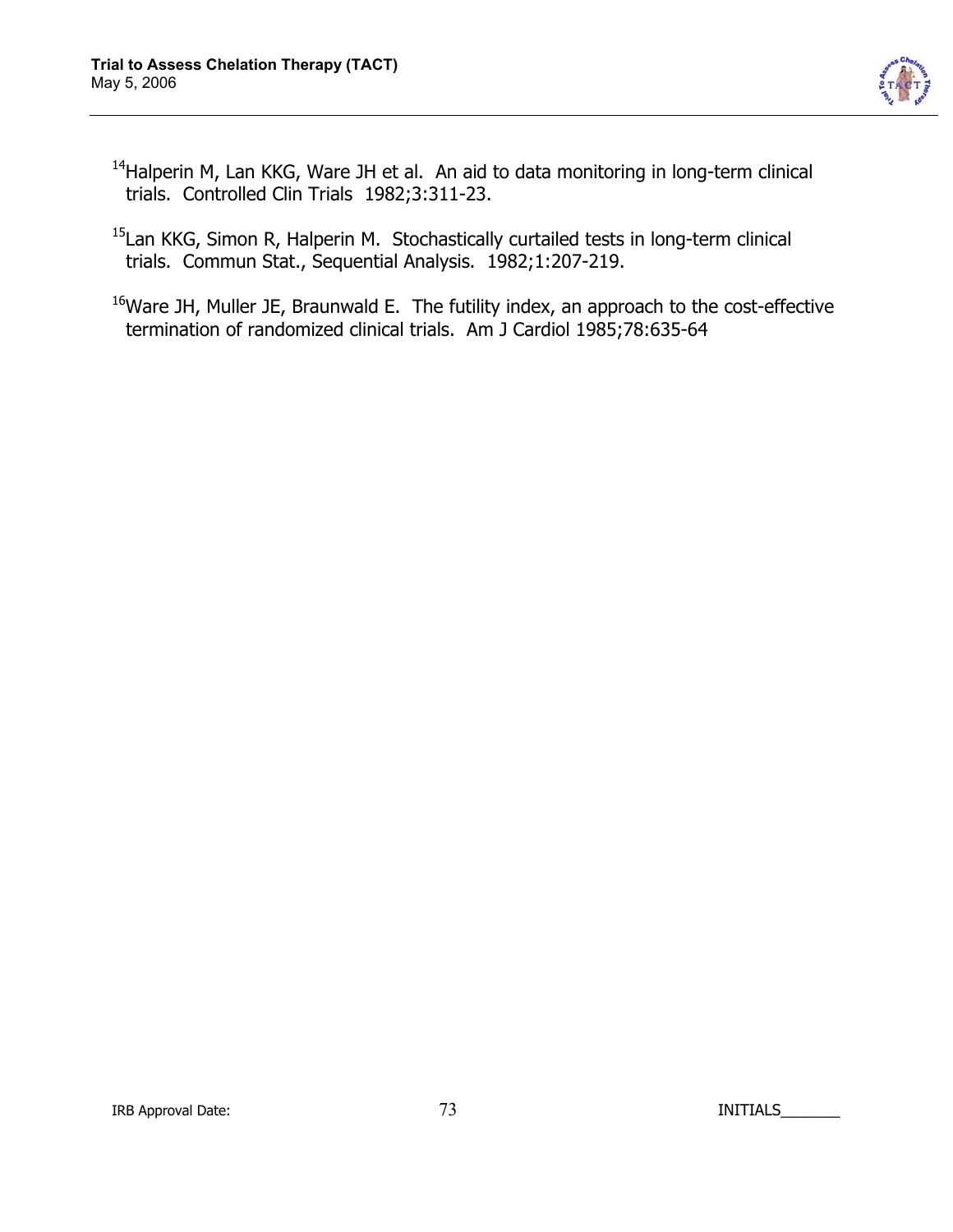

# **Appendix 2: Prototype of INFORMED CONSENT FORM**

# **HIPAA COMPLIANT VERSION FOR SITES IN UNITED STATES**

Consent for Participation in a Clinical Research Study

**Trial to Assess Chelation Therapy (TACT):** Grant # 1 U01 AT001156-01 Study Sponsors: National Institutes of Health (NCCAM and NHLBI)

YOU ARE ASKED TO READ THE FOLLOWING FORM TO MAKE SURE THAT YOU COMPLETELY UNDERSTAND WHAT WILL HAPPEN IF YOU AGREE TO TAKE PART IN THIS RESEARCH STUDY. SIGNING THIS FORM MEANS THAT THE STUDY HAS BEEN EXPLAINED TO YOU AND THAT YOU GIVE YOUR PERMISSION TO TAKE PART. THE FEDERAL GOVERNMENT REQUIRES YOUR APPROVAL IN WRITING BEFORE YOU TAKE PART IN ANY RESEARCH STUDY. IT IS IMPORTANT THAT YOU KNOW WHAT WILL TAKE PLACE AND WHAT RISKS ARE INVOLVED BEFORE YOU DECIDE WHETHER OR NOT TO TAKE PART IN THIS STUDY.

# **Introduction**

You are being asked to take part in a research study to test the effectiveness of chelation therapy for patients who have survived a heart attack. The study will involve 1950 patients like you at up to 150 clinical centers. Your participation in this 5-year study will include up to 28 months of intravenous infusions and oral treatments (pills), followed by up to 32 additional months of follow-up and additional pills.

# **Purpose of the Study**

The purpose of this study is to determine the effectiveness of chelation therapy for patients who have survived a heart attack.

# **Background**

Chelation therapy, as used in this study, consists of 40 treatments through a vein in your arm (infusion) of a solution of vitamins and dissolved materials that are thought to bind specific toxic elements circulating in your blood. These elements, known as heavy metals, include iron, copper, and calcium, and may contribute to the development of heart disease. The Food and Drug Administration has approved chelation therapy for treatment of lead poisoning, but not as a treatment for heart disease. Chelation therapy has been practiced in the community for many years. The present clinical practice of chelation therapy also involves the use of high-dose antioxidant vitamins, minerals, and nutritional supplements taken by mouth. However, like with chelation

IRB Approval Date:  $\frac{74}{2}$  and  $\frac{74}{2}$  in the set of  $\frac{1}{2}$  in  $\frac{1}{2}$  in  $\frac{1}{2}$  in  $\frac{1}{2}$  in  $\frac{1}{2}$  in  $\frac{1}{2}$  in  $\frac{1}{2}$  in  $\frac{1}{2}$  in  $\frac{1}{2}$  in  $\frac{1}{2}$  in  $\frac{1}{2}$  in  $\frac{1}{2}$  in  $\frac{1}{2$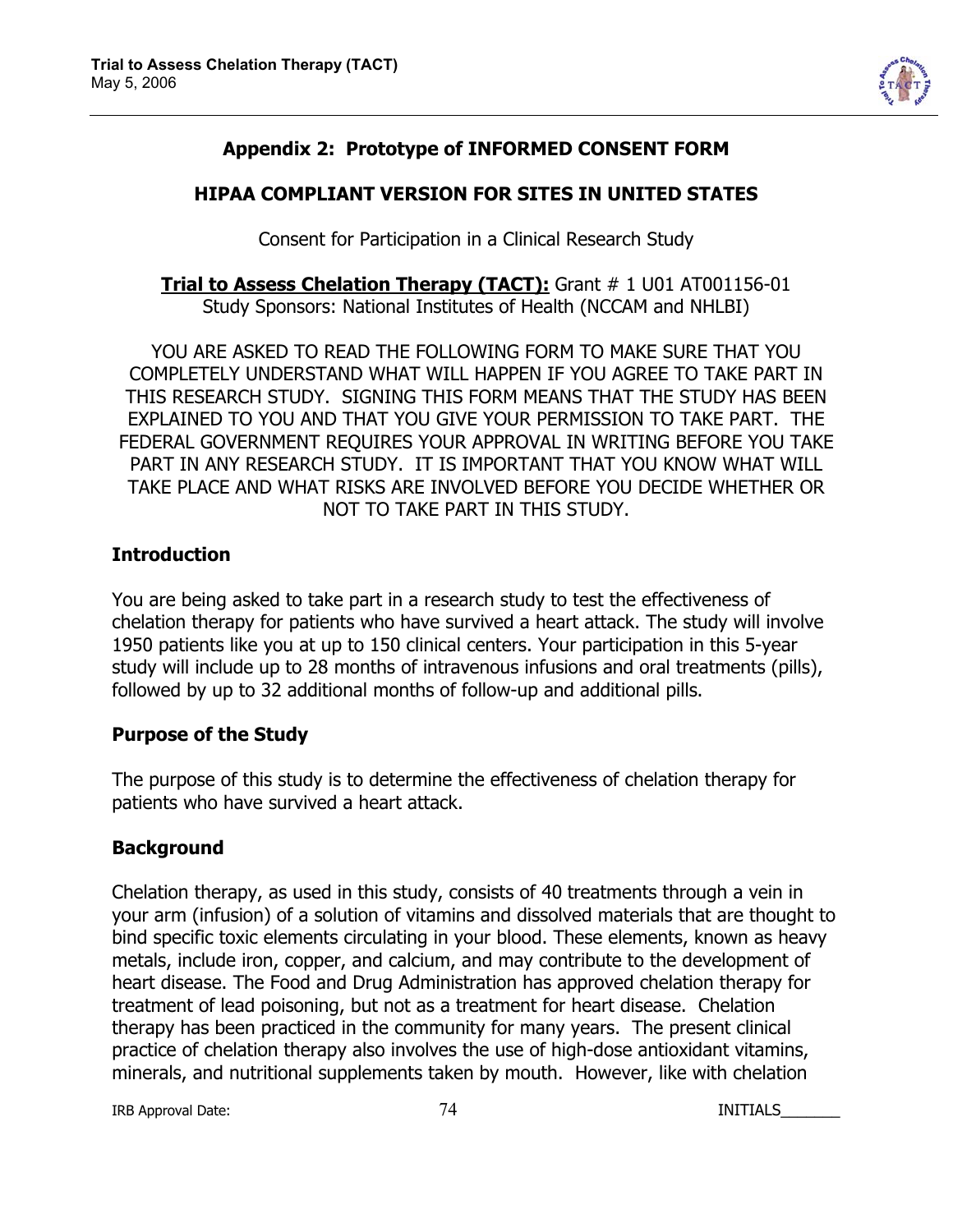

therapy, there is no evidence that these supplements are beneficial for patients like you. The Trial to Assess Chelation Therapy (TACT) will test chelation solution versus a placebo (a substance with no active ingredient) salt-water solution, and high-dose vitamins and minerals taken by mouth versus placebo vitamins. All patients will also receive a low-dose vitamin.

# **Procedures**

If you agree to take part in this study, you will be scheduled for a screening visit. During this visit, a complete medical history and a simple physical examination will be performed. We will also obtain samples of your blood (two tablespoonfuls) to check your blood cell counts as well as your kidney and liver function. You will be asked questions about how you rate your health, about your activities, how you are feeling emotionally and some questions about your working status, education, and income. We expect this screening visit to take about 90 minutes to carry out. Once the laboratory tests are complete, you will be contacted by the research staff and told whether you are eligible, and, if so, asked to schedule your first infusion visit.

Also, at the screening visit, you will be asked to fill out a Confidential Patient Information Form. This form will ask for specific information such as your name, address, phone number, social security number, and other identifiers that will be entered confidentially by the Study Coordinator. The information will be used by the research staff and the Economics and Quality of Life Coordinating Center at the Duke Clinical Research Institute to follow your care and check for changes in your health.

The research staff will call for a treatment assignment and you will be assigned randomly by a computer (by chance, like flipping a coin) to one of these four groups:

| Chelation solution           | Chelation placebo | Chelation solution | Chelation placebo |  |  |
|------------------------------|-------------------|--------------------|-------------------|--|--|
|                              |                   |                    |                   |  |  |
| High-dose                    | High-dose         | High-dose          | High-dose         |  |  |
| Supplements*<br>supplements* |                   | Supplement         | Supplement        |  |  |
|                              |                   | placebos*          | placebos*         |  |  |

\*All patients take low-dose supplements during infusion period only.

All patients, including yourself, will receive a total of 40 infusions, beginning with one infusion per week for 30 weeks, followed by an additional 10 infusions given approximately once every 2 weeks to once every 2 months. It will take up to 28 months to complete all the required infusions. Each infusion consists of receiving the solution slowly through a needle in your vein. The needle will be inserted by trained medical personnel under sterile conditions and each infusion will last for a minimum of 3 hours. You will have blood drawn for laboratory tests during 10 of your visits. Each time, you

IRB Approval Date:  $\begin{array}{ccc} 75 & \hspace{1.5cm} & \hspace{1.5cm} & \hspace{1.5cm} \text{INITIALS} \end{array}$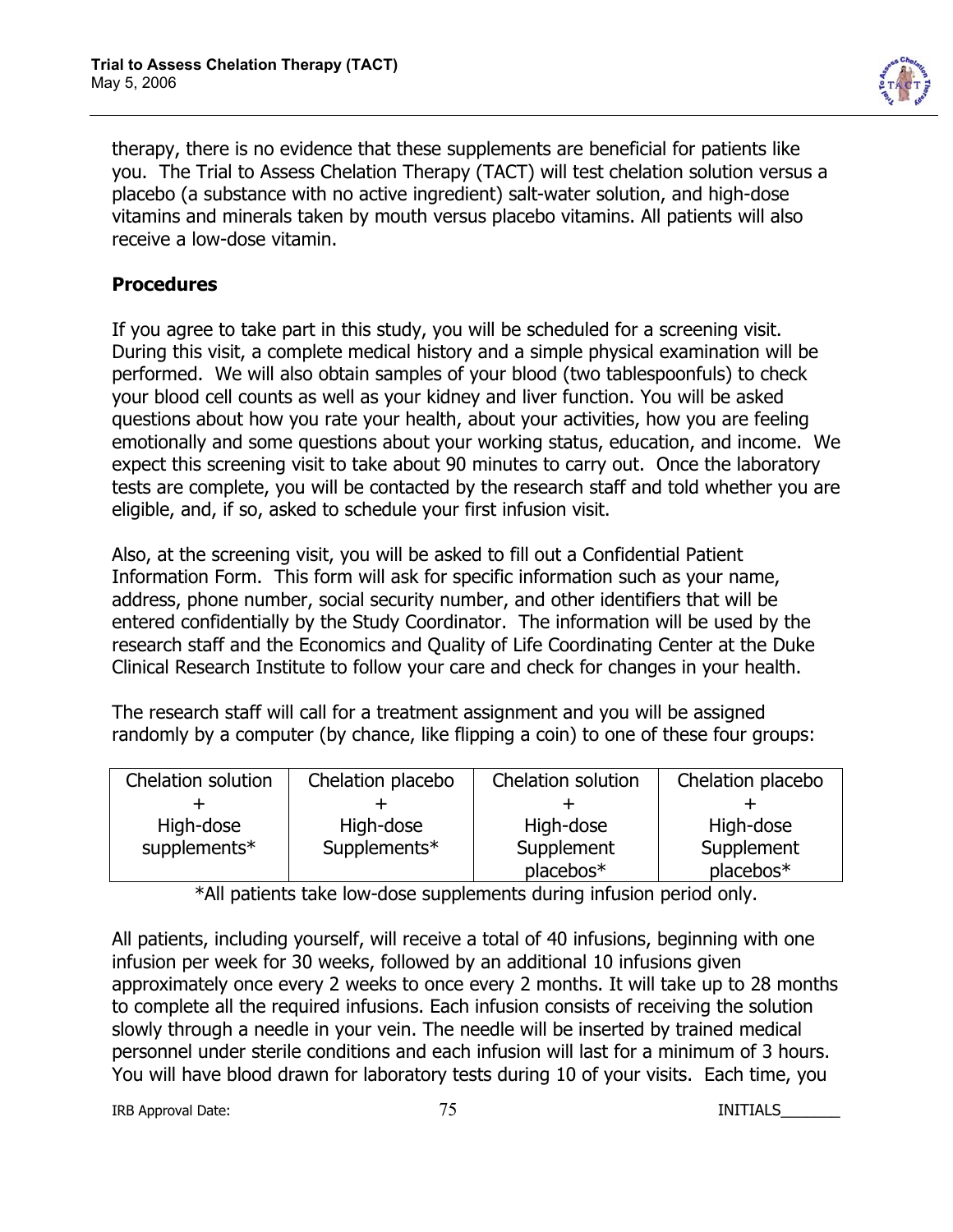

will have approximately 1 tablespoonful of blood drawn. During each visit, you will be asked how you feel, and whether you have had any complaints or other problems. In addition, the research staff will ask you whether you have had any new heart problems or hospitalizations, and will measure your blood pressure and perform a simple physical exam. Because of the time of the infusions, you should count on being at the clinic for at least 5 hours. If you live far away from your doctor's office, you may spend a lot of time traveling back and forth.

If you are assigned to the chelation group you will receive a standard intravenous mixture established by the American College for Advancement in Medicine.

The components are as follows. Please review the list of components carefully and notify us if you have an allergy to any of them:

| <b>Additive</b>                  | <b>Role of Additive</b>                       |
|----------------------------------|-----------------------------------------------|
| Up to 3 grams of EDTA            | Chelating agent                               |
| 2 grams of magnesium chloride    | To reduce local discomfort and replace losses |
| 100 mg of procaine HCL           | To reduce local discomfort                    |
| 2500 units of heparin            | To reduce local inflammation of veins         |
| 7 grams of ascorbate (Vitamin C) | For anti-oxidant properties                   |
| 2 mEq Potassium                  | To replace losses                             |
| 840 mg sodium bicarbonate        | To act as a buffer and reduce discomfort      |
| 250mg pantothenic acid           | For anti-oxidant properties                   |
| 100mg of thiamine                | For anti-oxidant properties                   |
| 100mg of pyridoxine              | To replace chelation losses                   |

Because chelation therapy may also remove important vitamins and other nutritional elements needed by the body, all patients, including yourself, will be required to take vitamins and nutritional supplements. These supplements will be taken on a daily basis. You will be assigned by chance to receive either high-dose vitamin supplements or high-dose vitamin supplement placebos. Neither you nor the research staff will know to which group you have been assigned. On the day of actual infusion, you will be asked to take these supplements 3-5 hours after the infusion to avoid the possibility of the supplements being removed by the chelation therapy. We will ask you to bring these supplements with you to every infusion visit, to ensure that you are taking them as required.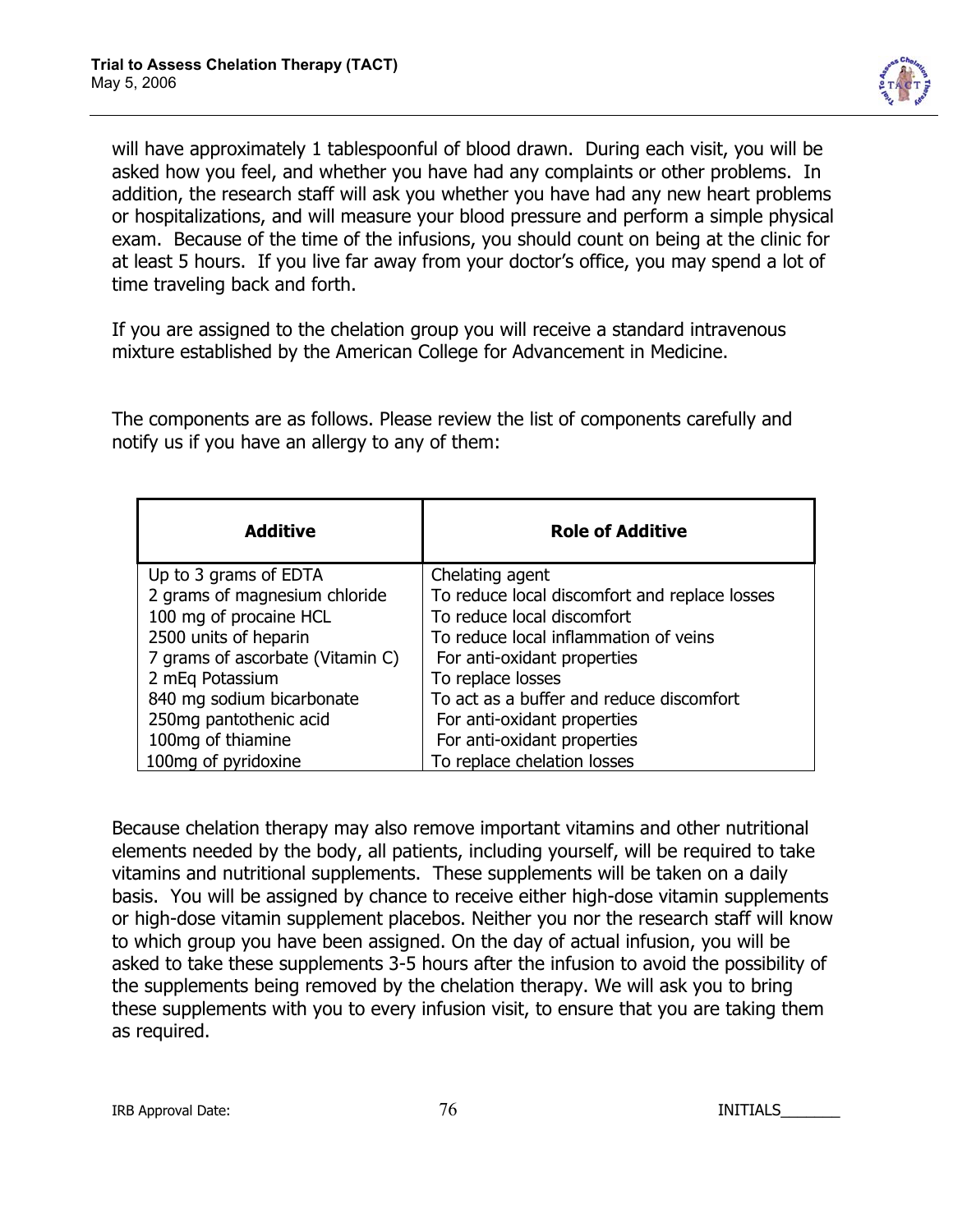

The high dose vitamin and mineral schedule consists of 3 pills to be taken twice daily. The pills contain the following components. Please review the list and notify us if you have an allergy to any of the components:

| <b>High Dose Regimen</b><br>(Taken twice daily)                                             | Total amount you will take<br>compared to the<br>recommended Daily Value |
|---------------------------------------------------------------------------------------------|--------------------------------------------------------------------------|
| Vitamin A (as fish liver oil and beta-carotene)                                             | 5 times                                                                  |
| Vitamin C (as calcium ascorbate, magnesium ascorbate and<br>potassium ascorbate)            | 20                                                                       |
| Vitamin $D_3$ (as cholecalciferol)                                                          | $\frac{1}{4}$                                                            |
| Vitamin E (as d-alpha tocopheryl succinate and d-alpha<br>tocopheryl acetate)               | $13^{1}/_{3}$                                                            |
| Vitamin $K_1$ (as phytonadione)                                                             | $\frac{3}{4}$                                                            |
| Thiamin (vitamin $B_1$ ) (as thiamin mononitrate)                                           | 66 $^{2}/_{3}$                                                           |
| Niacin (as niacinamide and niacin)                                                          | 10                                                                       |
| Vitamin $B_6$ (as pyridoxine hydrochloride)                                                 | 25                                                                       |
| Folate (as folic acid)                                                                      | $\overline{2}$                                                           |
| Vitamin $B_{12}$ (as cyanocobalamin)                                                        | $16^{2}/_{3}$                                                            |
| <b>Biotin</b>                                                                               | Same                                                                     |
| Pantothenic acid (as d-calcium pantothenate)                                                | 40                                                                       |
| Calcium (as calcium citrate and calcium ascorbate)                                          | $\frac{1}{2}$                                                            |
| Iodine (from kelp)                                                                          | Same                                                                     |
| Magnesium (as magnesium aspartate, magnesium ascorbate<br>and magnesium amino acid chelate) | $1\frac{1}{4}$                                                           |
| Zinc (as zinc amino acid chelate)                                                           | $1^{1/3}$                                                                |
| Selenium (as selenium amino acid chelate)                                                   | $2^{8}/9$                                                                |
| Copper (as copper amino acid chelate)                                                       | Same                                                                     |
| Manganese (as manganese amino acid chelate)                                                 | 4                                                                        |
| Chromium (as chromium polynicotinate)                                                       | $1^{2}/_{3}$                                                             |
| Molybdenum (as molybdenum amino acid chelate)                                               | 2                                                                        |
| Potassium (as potassium aspartate and potassium ascorbate)                                  | Less than $\frac{1}{8}$                                                  |
| Choline (as choline bitartrate)                                                             | There is no Daily Value                                                  |
| Inositol                                                                                    | established for these                                                    |
| PABA (as para-amino benzoic acid)                                                           | supplements.                                                             |
| Boron (as boron aspartate and boron citrate)                                                |                                                                          |

IRB Approval Date:  $\frac{77}{2}$  and  $\frac{77}{2}$  initial of  $\frac{1}{2}$  initial  $\frac{77}{2}$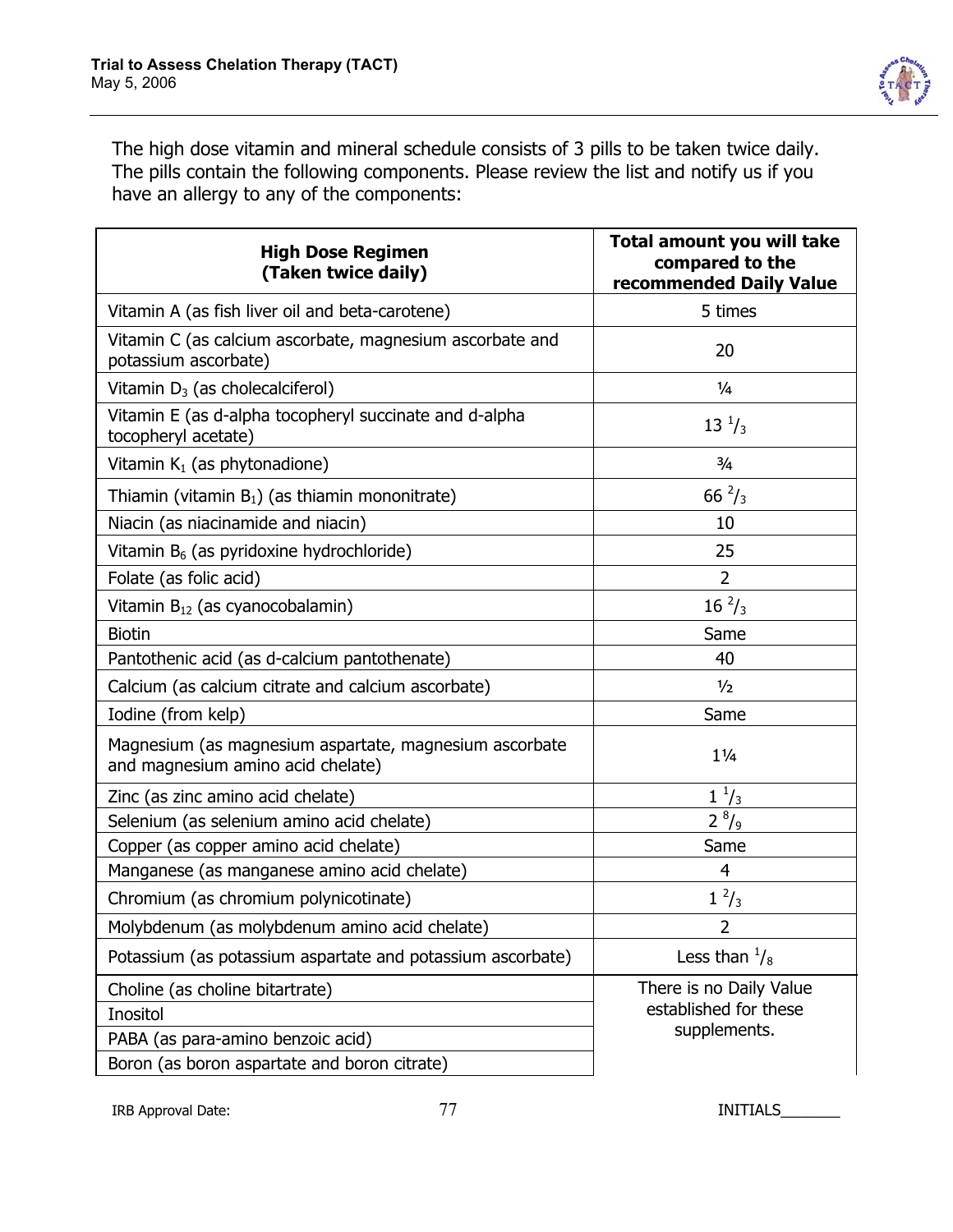

Vanadium (as vanadyl sulfate)

#### Citrus Bioflavonoids

These supplements are taken in up to 6 tablets or capsules daily.

All patients will receive a low-dose set of vitamins, 1 pill to be taken once daily, during the infusion period. This low-dose schedule is presented in the table below. Please review the list for any allergies that you may have:

| <b>Low-Dose Regimen</b><br>(Taken once daily) | <b>Amount</b>     | % Daily<br><b>Value</b> |
|-----------------------------------------------|-------------------|-------------------------|
| Vitamin B6 (as pyridoxine hydrochloride)      | 25mg              | 1250%                   |
| Zinc (as zinc gluconate)                      | 25mg              | 167%                    |
| Copper (as copper gluconate)                  | 2 <sub>mq</sub>   | 100%                    |
| Manganese (as manganese gluconate)            | 15 <sub>mq</sub>  | 750%                    |
| Chromium (as chromium picolinate)             | 50 <sub>mcq</sub> | 42%                     |

These supplements, produced by OleoMed S.A., Madrid, Spain, are administered in an olive oil based gel capsule.

In order to make sure patients and their physicians are "blinded" to which group you have been assigned, all patients assigned to the high-dose vitamin supplement placebo group will be taking pills that are identical to those that the high-dose group is taking.

As part of this study you may be chosen at random to be interviewed by the research staff from the Economics and Quality of Life Center at the Duke Clinical Research Institute. These interviews, done over the phone, will be scheduled at 6 months, 1 year and 2 years after the initial enrollment to the study. The research staff will ask you questions regarding any changes in how you feel, in your ability to perform your daily activities, or in your working status. If you are chosen, the information will allow us to understand the possible effects of chelation and vitamins on the quality and economics of patients' lives. All of these data will be analyzed using coded information without your name or other identifiable information that could be made public. The calls will take about 15-25 minutes to complete.

IRB Approval Date:  $78$  78 INITIALS After the 40 infusion visits have been completed, research staff from [INSERT YOUR INSTITUTION'S NAME HERE] will call you every 3 months until the end of the study to find out how you are doing and whether you have had any heart problems since the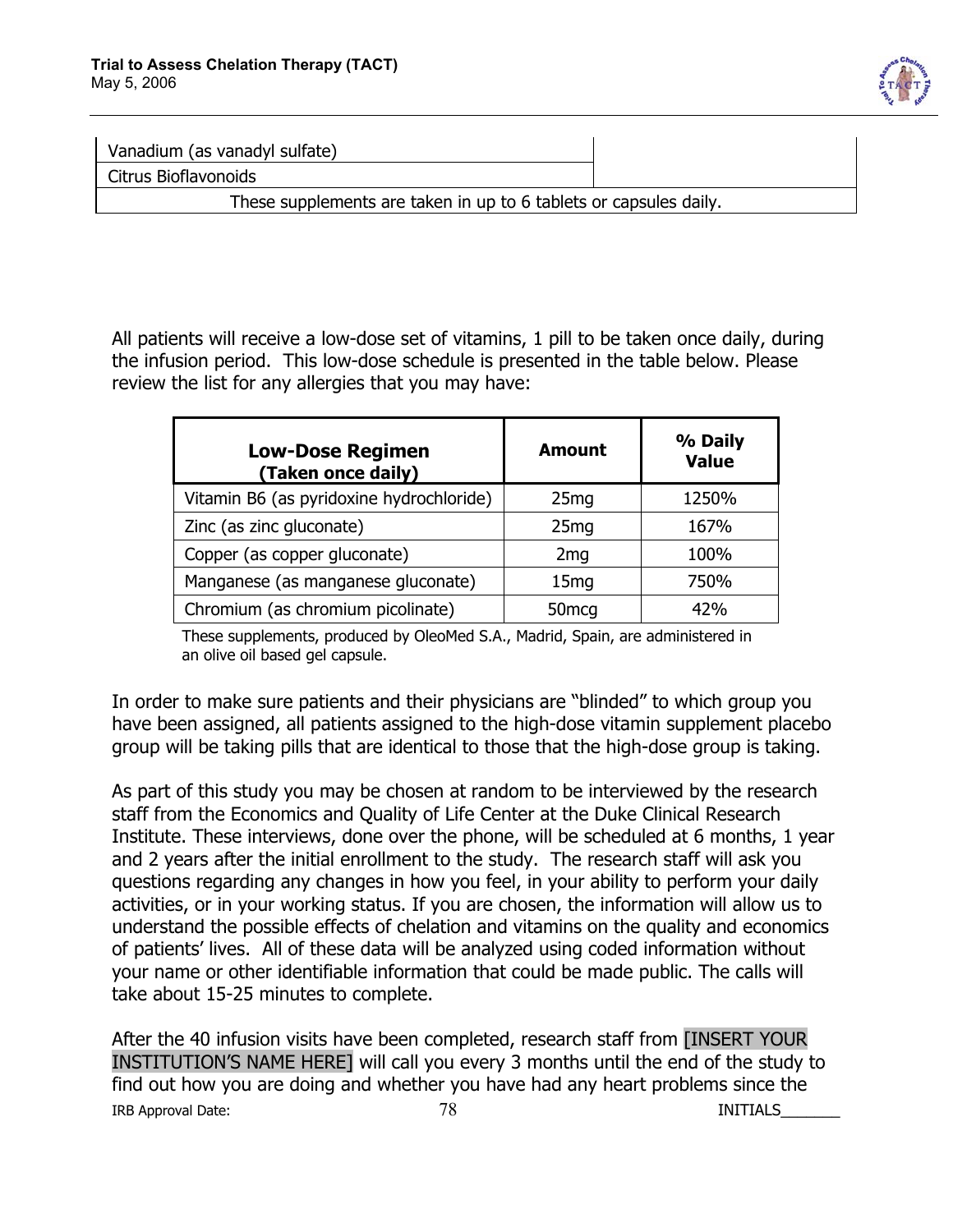

last visit or call. During this time it will be important to continue to take your high-dose vitamins. You will also be asked about any hospitalizations or heart procedures you may have had between study visits. If you have been hospitalized during the follow-up period, it will be necessary for you to sign a release so that we can have access to any medical records related to that hospitalization. In addition, you will be asked to return for a visit each year and at the end of the study. At each visit, you will be asked questions about your medical condition and undergo a simple physical exam.

If you are a woman and are able to become pregnant, you are not eligible to participate in this study.

# **Your Responsibilities**

As a participant in this study you are required to do the following:

- Allow at least 5 hours for each infusion visit.
- Bring your study vitamins in their original packaging (bottle and blister packs) to each infusion visit. You will receive a new set of vitamins every 2 months from your Site Coordinator.
- After your  $40<sup>th</sup>$  infusion, continue to bring your vitamins every 3 months to your Site Coordinator. Your Site Coordinator will provide a new 3-month supply of vitamins during these visits.
- Take the 3 high-dose pills twice per day during the infusion and follow-up periods.
- Take the 1 low-dose capsule once per day, during the infusion period.
- On the day of your infusions, take your assigned vitamins 3-5 hours after your infusion.
- If someone on the research staff calls you on the telephone, please answer all their questions.
- Continue taking all other medications for your heart disease and other conditions as prescribed by your physician.

# **Risks and Side Effects**

This treatment may cause the side effects listed below. However, there may be some side effects that we cannot predict.

EDTA, or ethylenediamine tetraacetate is in the chelation solution. It is approved for use by the FDA as a treatment for lead poisoning but not for coronary artery disease. It binds heavy metals like lead, copper, and iron, and allows them to be excreted in the urine. EDTA rarely may cause allergies, or kidney problems. EDTA also binds to calcium in blood. Symptoms of low blood calcium, such as tingling, muscle cramps, lightheadedness, severe muscular spasms, heart rhythm problems, and low blood

IRB Approval Date: The Contract of the Contract of the Contract of Testam in the INITIALS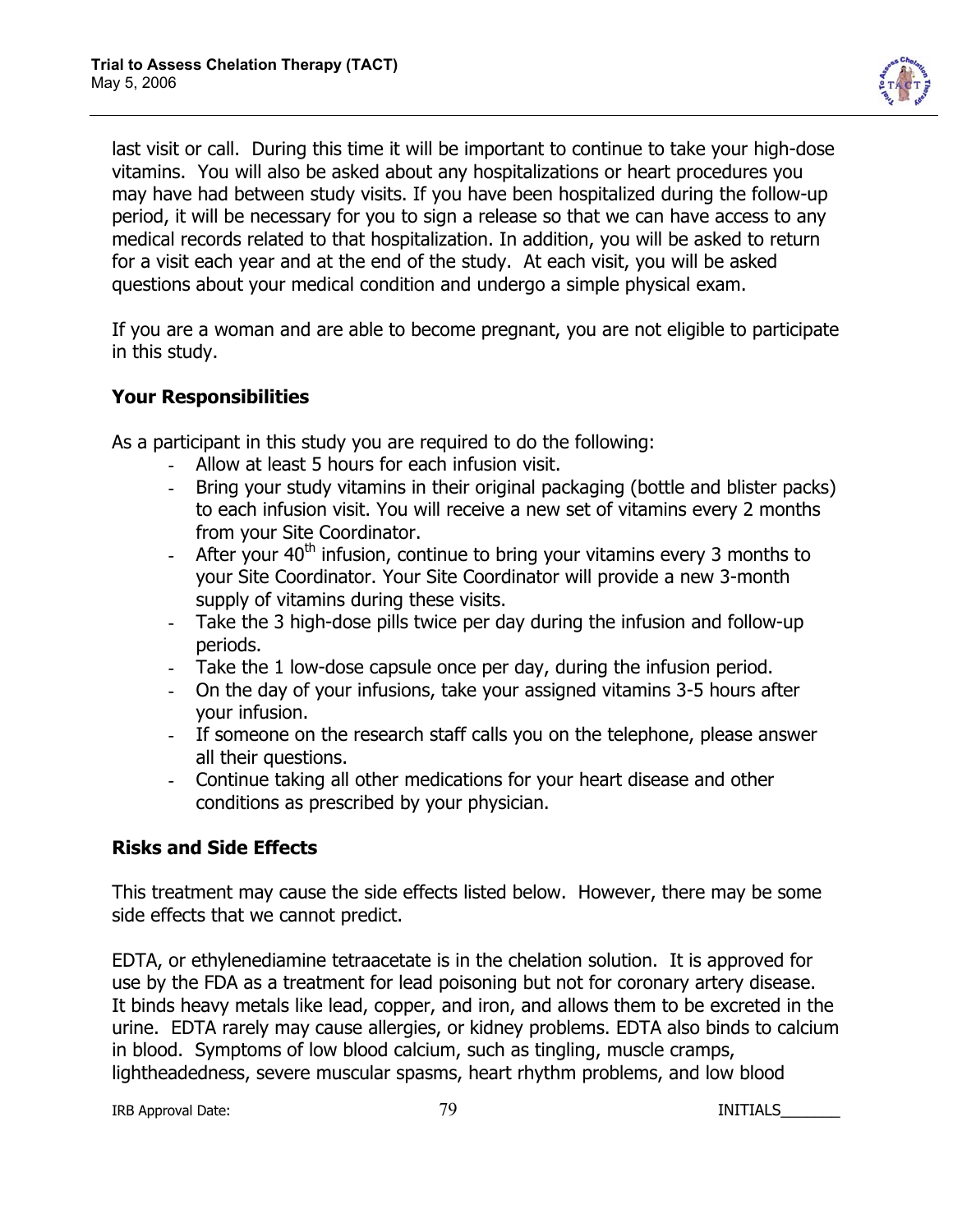

pressure may occur with a rapid infusion, and rarely, with a correctly-administered infusion. You will be monitored carefully for these side effects. The infusion will be monitored closely so it does not go in too quickly, and your blood pressure will be checked before, during, and after the infusion. If your kidney function is not good, you will not be allowed to participate in the study. If your kidney function gets worse during the infusions, then the dose of EDTA will be reduced, or the infusions will be stopped. As part of monitoring your kidney function, you will need to inform your study physician if you are unable to urinate for 12 hours. You may develop flu-like symptoms such as low-grade fevers, sneezing, muscle and joint aches, headaches and watery eyes. These symptoms usually occur 4 to 8 hours after receiving the infusion. These symptoms are usually seen when high doses of EDTA are given, or if the infusion rate is too rapid. Patients with diabetes have been reported to develop low blood sugar during the infusion. For this reason, if you are diabetic, we will ask you to snack before the infusion, and monitor you for symptoms of low blood sugar.

During the infusions, you may experience a "burning-like" sensation at the site of the infusion, or through the vein. Certain medications (such as magnesium and a local anesthetic) are added to the solution to reduce this discomfort.

EDTA has the ability to remove certain vitamins and minerals that are needed by your body. You will be provided with supplements to be taken by mouth that will replace these elements. Although the risk of removal of these minerals is small, this can cause symptoms such as fatigue, dry skin, tingling sensation in your hands and feet, a skin rash, diarrhea, and constipation. EDTA also may reduce the effectiveness of some of the medications you are taking.

As described earlier, magnesium chloride and potassium chloride are included in the infusion solution. Magnesium and potassium are essential salts that are components of all cells in the body. Potassium can cause burning at the site where the intravenous line is placed. However, there are no other likely side effects expected from the doses to be infused.

Vitamins B1, B6, pantothenic acid, and vitamin C also are included in the infusion solution. These essential vitamins have no significant side effects. However, vitamin C is being used at a higher dose than usual.

Heparin, also included in the infusion solution, is a commonly used blood thinner that is used to prevent clotting of the vein used for the intravenous infusion. The principal side effect of heparin at the doses used in this study is an allergy that could lead to bleeding or blood clots. You will be closely monitored for this, and the heparin will be stopped if an allergy seems to occur.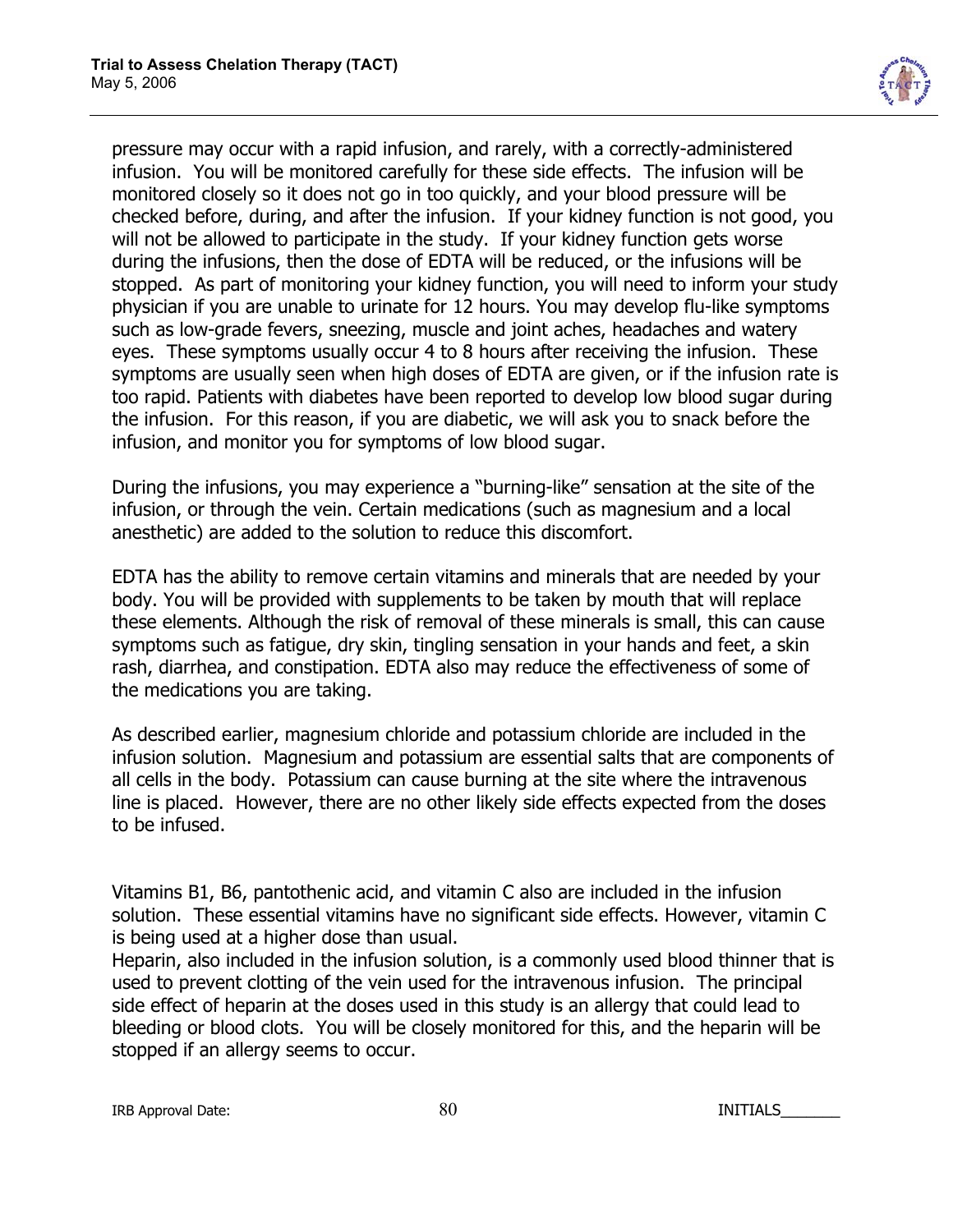

Procaine, also included in the infusion solution, is a local anesthetic that will prevent stinging or discomfort during the intravenous infusions. The main side effect is the possibility of allergy. Sodium bicarbonate is a naturally occurring substance that increases the ability of the kidney to excrete impurities. It is included in the infusion solution.

If your heart is weak, you may be at risk of developing fluid in your lungs, swelling in your ankles, or rapid weight gain. This fluid accumulation is also known as heart failure, and is a result of the heart's inability to tolerate the amount of fluid that will be infused. Your weight will be monitored to make sure you are not accumulating fluid. If your doctor determines that your weight gain is related to the infusions, the infusions will be temporarily stopped. Additionally, your doctor may determine it is necessary to give you a diuretic (water pill) in order to prevent any further fluid from accumulating in your lungs that may lead to shortness of breath. People who already have a history of decreased heart function will be at greater risk. If you have had fluid in your lungs due to a weak heart within the last 6 months, you will not be permitted to participate in the study.

Since chelation therapy is given intravenously, you will have some discomfort at the needle puncture site. There is also a risk of bruising, swelling, and redness developing at the site of the intravenous infusion. Rarely, a serious blood infection may develop that would require antibiotic treatment. It is very important for you to report any pain, swelling, or redness at the site of the needle punctures, as well as any fever or chills, to your doctor or study investigator. You may also experience these discomforts when having your blood drawn.

The oral anti-oxidant vitamin, mineral, and nutrient supplements being provided are well tolerated and have low risks of serious side effects. Beta-carotene, however, one of the supplements used, has been associated with a higher rate of cancer in patients who smoke. Smokers are not eligible to participate in this study, and it is important that you not start smoking while you are participating.

You will be informed in a timely manner if new information becomes available that may affect your willingness to continue participation in this study.

Finally, there does remain the risk of serious unanticipated side effects that we cannot predict, because this type of study has never been carried out in so many patients.

If you experience one of these side effects, the sponsor (National Institutes of Health) and/or the Data Coordinating Center, (Duke Clinical Research Institute) may need to review your entire medical record.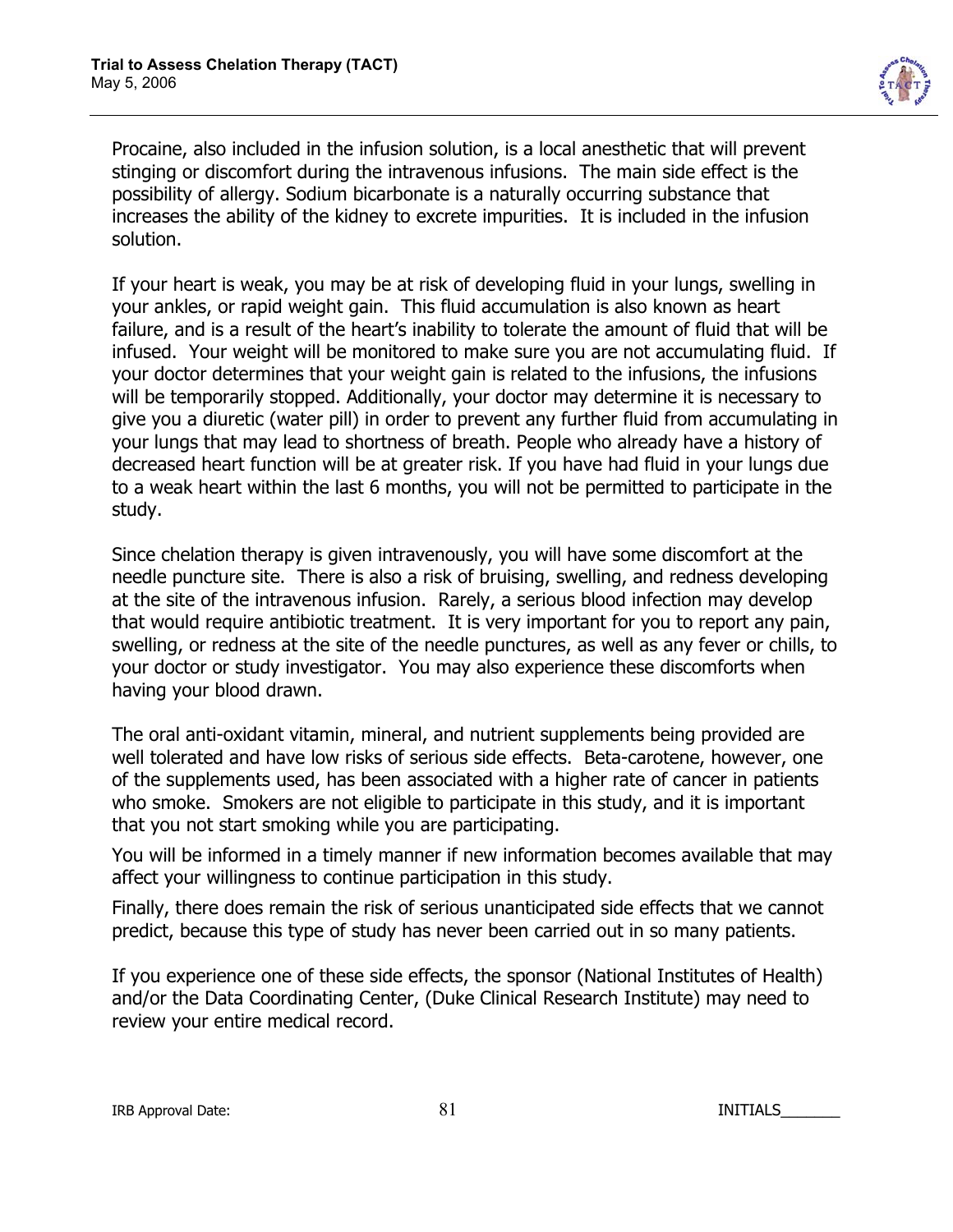

If you have any questions about the risks or discomforts, contact [INSERT SITE INVESTIGATOR'S NAME AND PHONE NUMBER HERE].

# **Benefits**

You may or may not receive any medical benefit from your participation in this study. In the future, other people with a similar condition may benefit from the knowledge obtained from this study.

# **Alternative Treatments**

 this research study. If you choose not to participate in this study, your other cardiac treatments as directed and recommended by your doctor will not be affected. You should continue to use proven standard medicines for heart attack patients whether or not you participate in

# **Right to Withdraw**

You may choose not to be in the study, or, if you agree to be in the study, you may withdraw from the study at any time. If you withdraw from the study, no new data about you will be collected for study purposes unless the data concern an adverse event (a bad effect) related to the study. If such an adverse event occurs, we may need to review your entire medical record. All data that have already been collected for study purposes, and any new information about an adverse event related to the study, will be sent to the study sponsor.

Your decision not to participate or to withdraw from the study will not involve any penalty or loss of benefits to which you are entitled, and will not affect your access to health care at [INSERT NAME OF INSTITUTION/HEALTH CARE PROVIDER HERE]. If you do decide to withdraw, we ask that you contact Dr.

INVESTIGATOR HERE] in writing and let [CHOOSE him/her] know that you are withdrawing from the study. The study is a mailing address is **[INSERT SITE** INVESTIGATOR'S ADDRESS HERE].

# **Involuntary Withdraw**

Your doctor may ask you to leave this study if he/she feels it is appropriate or necessary. Your doctor will notify you if this should occur. This in no way will affect your continued medical care and treatment by your physician. Should you decide to discontinue your study participation early, you are asked to contact [INSERT SITE INVESTIGATOR'S NAME HERE] to arrange for final study visit procedures. In addition, the investigator, the sponsor, or the FDA, without regard to your consent, may

IRB Approval Date:  $82$  in the set of the Second Date:  $82$  in the INITIALS in the Second Date: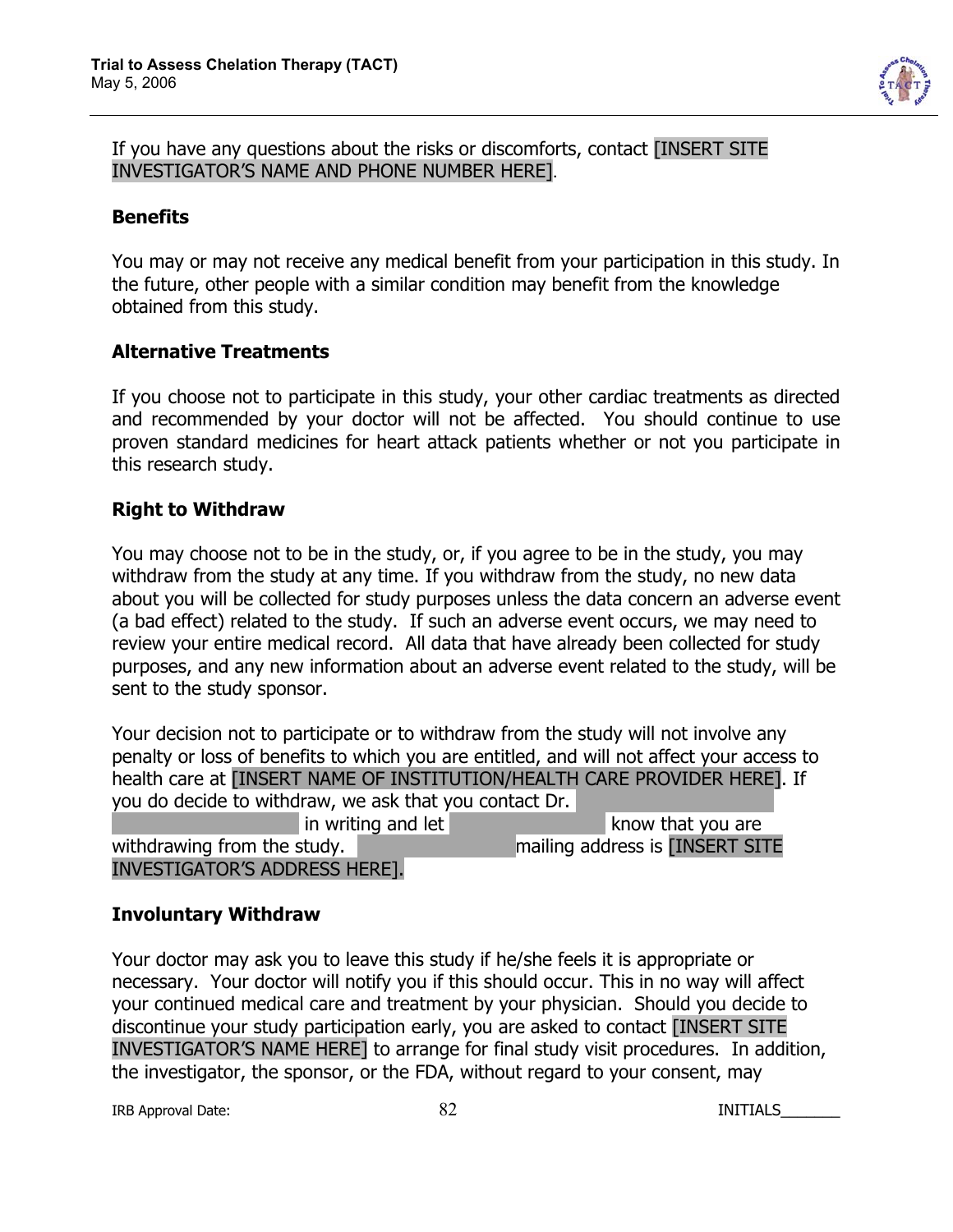

terminate your participation in this study if either party believes it to be in your best interest. Such conditions may include, but are not limited to, a serious adverse reaction, a worsening of your condition, or lack of cooperation on your part.

 information from this or other studies that may affect your health, welfare, or A Data Safety and Monitoring Board, an independent group of experts, will be reviewing the information from this research throughout the study. We will tell you about the new willingness to stay in this study. Costs

You or your insurance company will not be charged for the study treatments or for tests required by the study. All the study medications are provided free of charge to participating research subjects.

Should you have a complication of chelation therapy that requires medication or hospitalization, the study and/or its researchers will be unable to pay for those costs, and you and/or your insurance company will be responsible for the costs resulting from the complication.

You will not be paid to participate in this study.

If you do not sign this consent form, you will continue to receive care from your regular physician, but not as a part of this study.

# **Confidentiality**

Study records that identify you will be kept confidential as required by law. Federal Privacy Regulations provide safeguards for privacy, security, and authorized access. Except as previously addressed in this consent, you will not be identified by name, social security number, address, telephone number, or any other direct personal identifier in study records disclosed outside of [INSERT SITE INSTITUTION NAME HERE]. For records disclosed outside of [INSERT SITE INSTITUTION NAME HERE], you will be assigned a unique code number. The key to the code will be kept in a locked file at the Duke Clinical Research Institute (DCRI).

As part of the study, Dr.[INSERT SITE INVESTIGATOR'S NAME HERE] and [CHOOSE HIS/HER] study team will report the results of your study-related laboratory tests to those named below. These test results will be reported to the TACT Clinical Coordinating Center, TACT Clinical Events Committee, Accu-Care Pharmacy Services, and OmniComm Systems.

Your records may be reviewed in order to meet federal or state regulations. Reviewers may include, for example, representatives from the Food and Drug Administration,

IRB Approval Date:  $83$  and  $83$  in the set of the set of the set of the set of the set of the set of the set of the set of the set of the set of the set of the set of the set of the set of the set of the set of the set of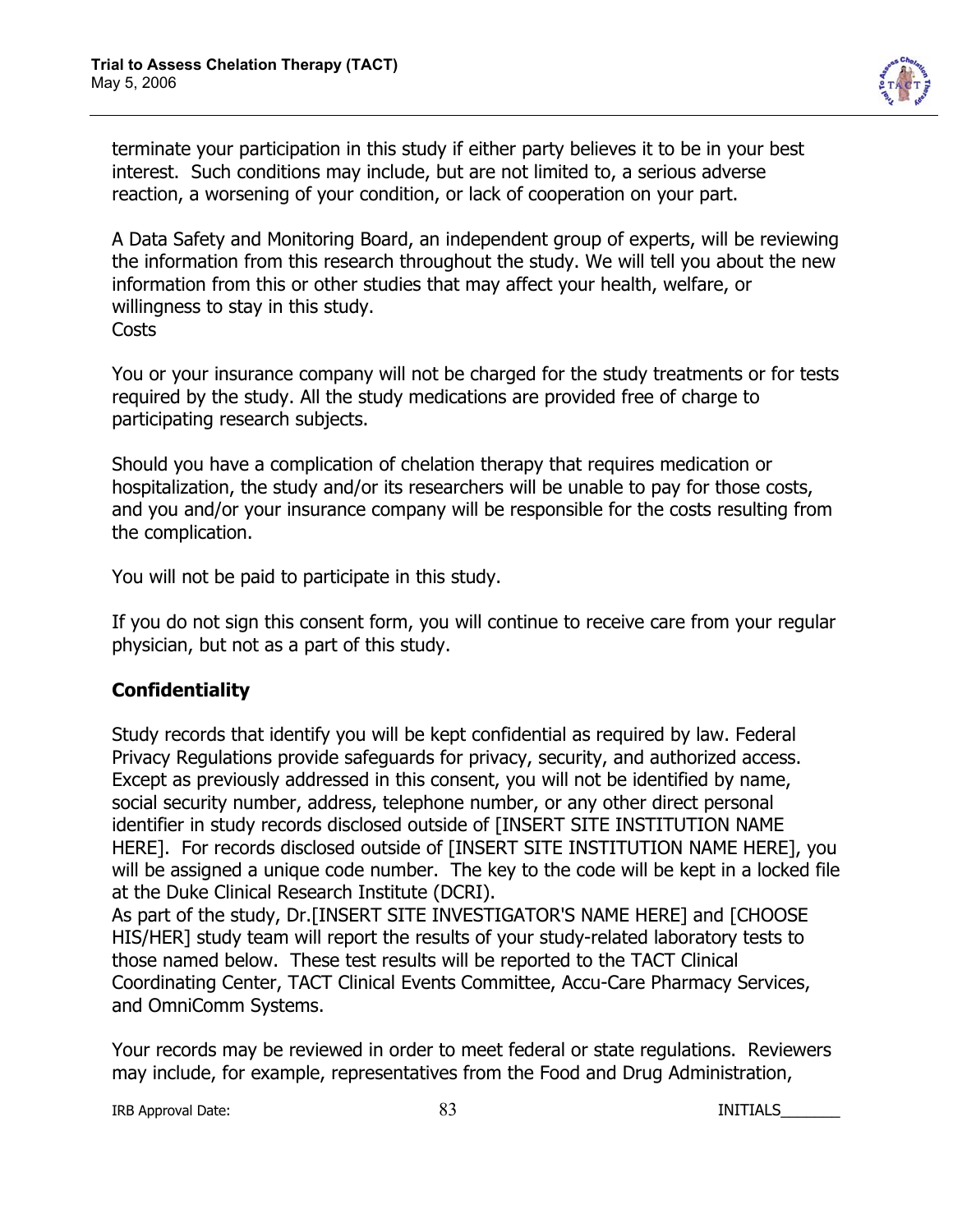

representatives of [INSERT NAME OF PI HERE], the Institutional Review Board, DCRI associates, NCCAM and NHLBI. If your research record is reviewed by any of these groups, they may also need to review your entire medical record.

The following parties may review your study and medical records without your permission, or the permission of your legal representative, as they deem necessary:

> Department of Health and Human Services (DHHS), United States Food and Drug Administration (FDA), Duke Clinical Research Institute (DCRI), Mount Sinai Clinical Coordinating Center, Quantum Healthcare Consultants, OmniComm Systems, Accu-Care Services Pharmacy, [INSERT YOUR INSTITUTION NAME HERE] [INSERT YOUR INSTITUTIONAL REVIEW BOARD'S NAME HERE]

In addition, the pharmacy preparing the study infusions (Accu-Care Services Pharmacy) and the prescribing study physician will know who you are.

In addition to signing this informed consent form, you are required to sign a separate consent form that allows your research doctor or investigator to receive your study medications directly from Accu-Care Services Pharmacy.

# **Record Retention**

Your study results will be retained in your research record for 3 years after the end of the study. At that time either the research information not already in your medical record will be destroyed or information identifying you will be removed from such study results at the clinical site. Any research information in your medical record will be kept indefinitely.

Information that could identify you by name will not be used if the results of this study are published.

# **Injury**

In case of injury, please contact [INSERT SITE INVESTIGATOR NAME AND CONTACT PHONE NUMBER (24-HR PHONE NUMBER)]. Immediate necessary care is available if you are injured as a result of taking part in this study. However, there is no provision for free medical care or for monetary compensation for such injury. Financial compensation for research-related injury or loss of wages is not available.

IRB Approval Date:  $84$  and  $84$  in the set of the set of the set of the set of the set of the set of the set of the set of the set of the set of the set of the set of the set of the set of the set of the set of the set of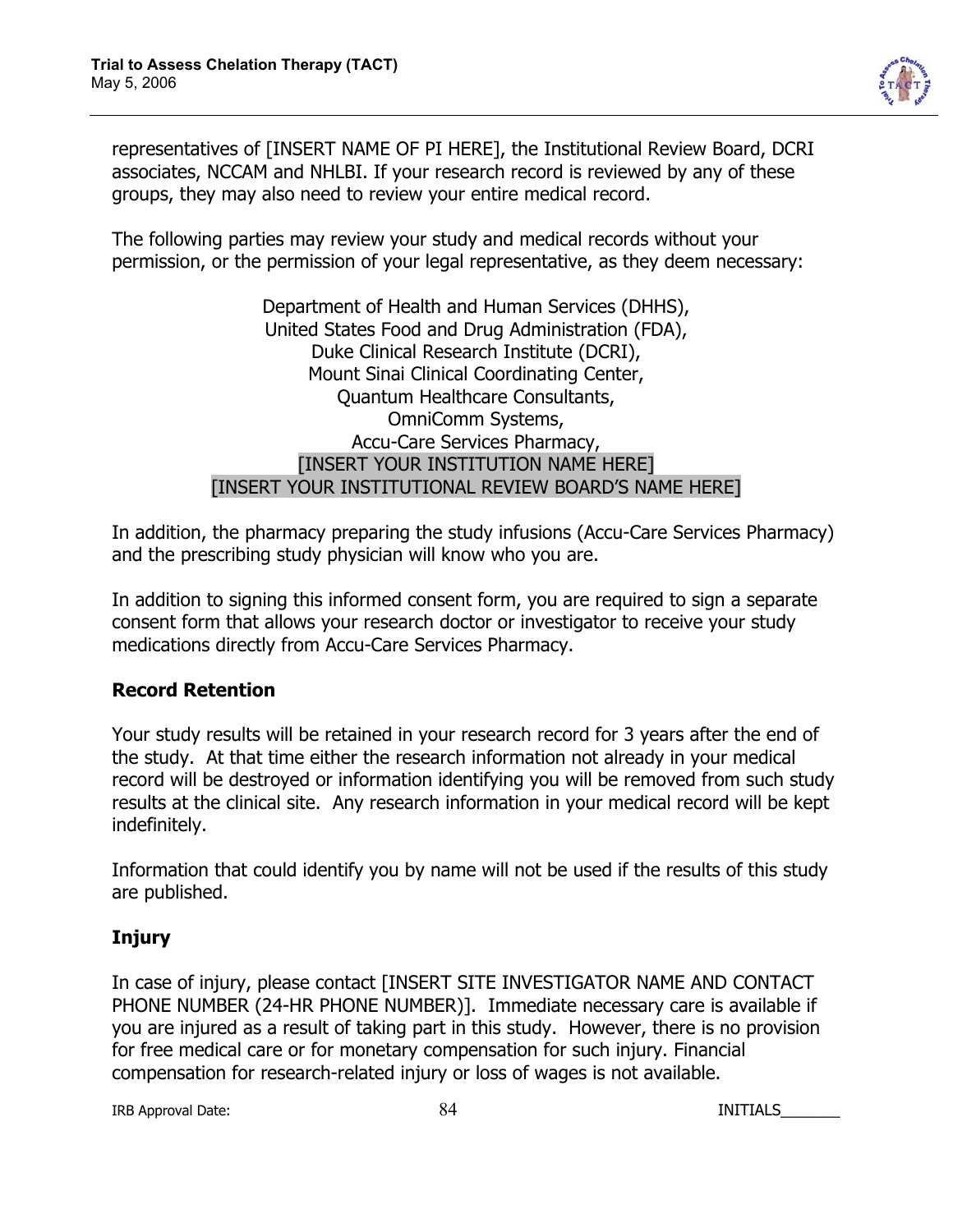# **Patient's Rights**

If you have any questions regarding your rights as a patient, please contact [INSERT APPROPRIATE NAME AND PHONE NUMBER].

# **Statement of Consent**

"The purpose of this study, procedures to be followed, risks and benefits have been explained to me. I have been allowed to ask the questions I have, and my questions have been answered to my satisfaction. I have been told whom to contact if I have additional questions. I have read this consent form and agree to be in this study, with the understanding that I may withdraw at any time without affecting my future medical care. I have been told that I will be given a signed copy of this consent form."

| Name of Subject                       | Date |
|---------------------------------------|------|
| Signature of Subject                  |      |
| Name of Person Obtaining Consent      | Date |
| Signature of Person Obtaining Consent |      |
| Name of Witness<br>(if applicable)    | Date |

Signature of Witness (if applicable)

 $\overline{\phantom{a}}$  , and the set of the set of the set of the set of the set of the set of the set of the set of the set of the set of the set of the set of the set of the set of the set of the set of the set of the set of the s



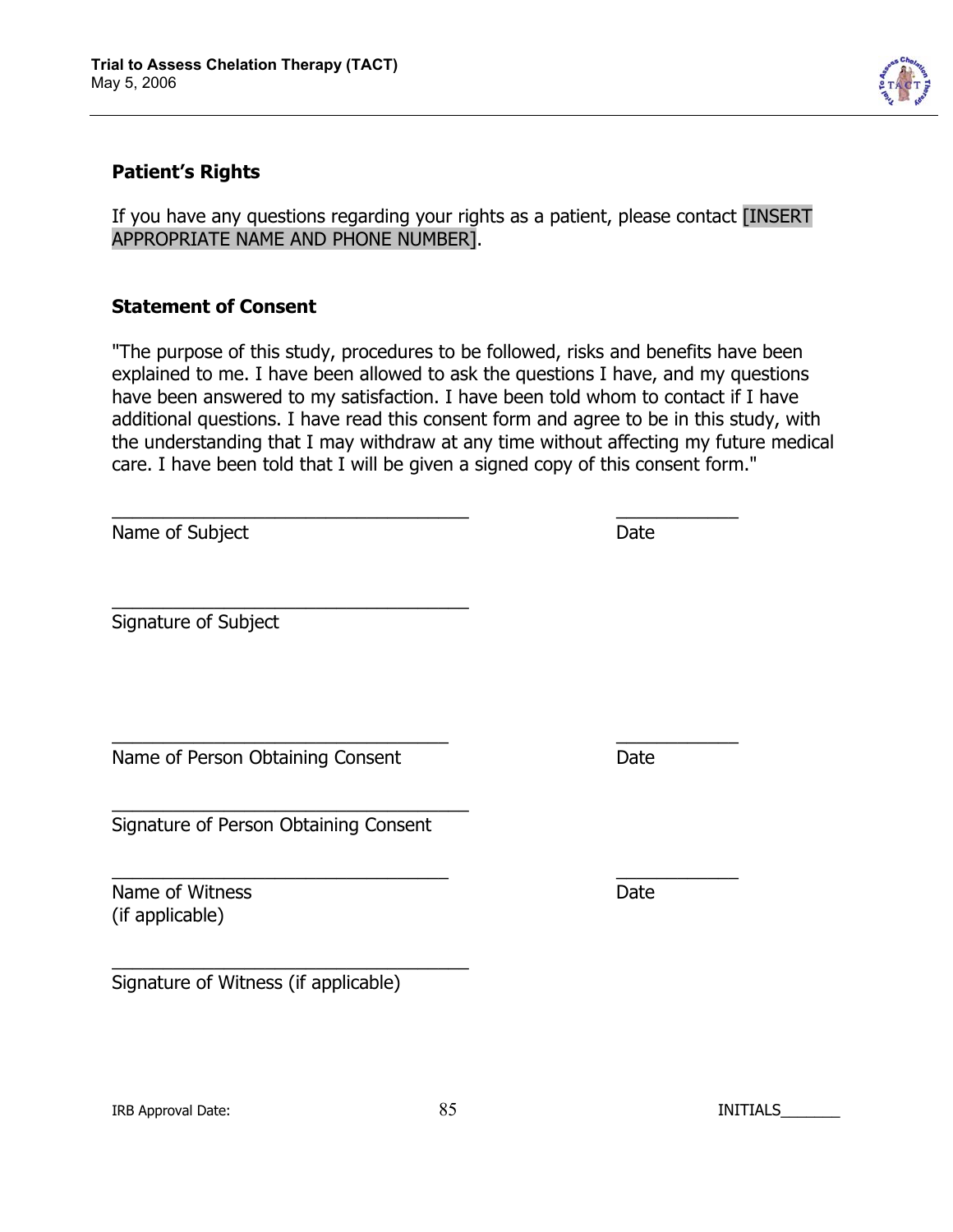

#### **Non-US SITES VERSION**

#### **Consent for Participation in a Clinical Research Study**

**Trial to Assess Chelation Therapy (TACT):** Grant # 1 U01 AT001156-01 Study Sponsors: National Institutes of Health (NCCAM and NHLBI)

YOU ARE ASKED TO READ THE FOLLOWING FORM TO MAKE SURE THAT YOU COMPLETELY UNDERSTAND WHAT WILL HAPPEN IF YOU AGREE TO TAKE PART IN THIS RESEARCH STUDY. SIGNING THIS FORM MEANS THAT THE STUDY HAS BEEN EXPLAINED TO YOU AND THAT YOU GIVE YOUR PERMISSION TO TAKE PART. THE UNITED STATES FEDERAL GOVERNMENT AND HEALTH CANADA REQUIRES YOUR APPROVAL IN WRITING BEFORE YOU TAKE PART IN ANY RESEARCH STUDY. IT IS IMPORTANT THAT YOU KNOW WHAT WILL TAKE PLACE AND WHAT RISKS ARE INVOLVED BEFORE YOU DECIDE WHETHER OR NOT TO TAKE PART IN THIS STUDY.

#### **Introduction**

You are being asked to take part in a research study to test the effectiveness of chelation therapy for patients who have survived a heart attack. The study will involve 1950 patients like you at up to 150 clinical centers. Your participation in this 5-year study will include up to 28 months of intravenous infusions and oral treatments (pills), followed by up to 32 additional months of follow-up and additional pills.

# **Purpose of the Study**

The purpose of this study is to determine the effectiveness of chelation therapy for patients who have survived a heart attack.

# **Background**

Chelation therapy, as used in this study, consists of 40 treatments through a vein in your arm (infusion) of a solution of vitamins and dissolved materials that are thought to bind specific toxic elements circulating in your blood. These elements, known as heavy metals, include iron, copper, and calcium, and may contribute to the development of heart disease. The United States Food and Drug Administration has approved chelation therapy for treatment of lead poisoning, but not as a treatment for heart disease. Chelation therapy has been practiced in the community for many years. The present clinical practice of chelation therapy also involves the use of high-dose antioxidant vitamins, minerals, and nutritional supplements taken by mouth. However, like with

IRB Approval Date:  $86$  and  $86$  in the set of the set of the set of the set of the set of the set of the set of the set of the set of the set of the set of the set of the set of the set of the set of the set of the set of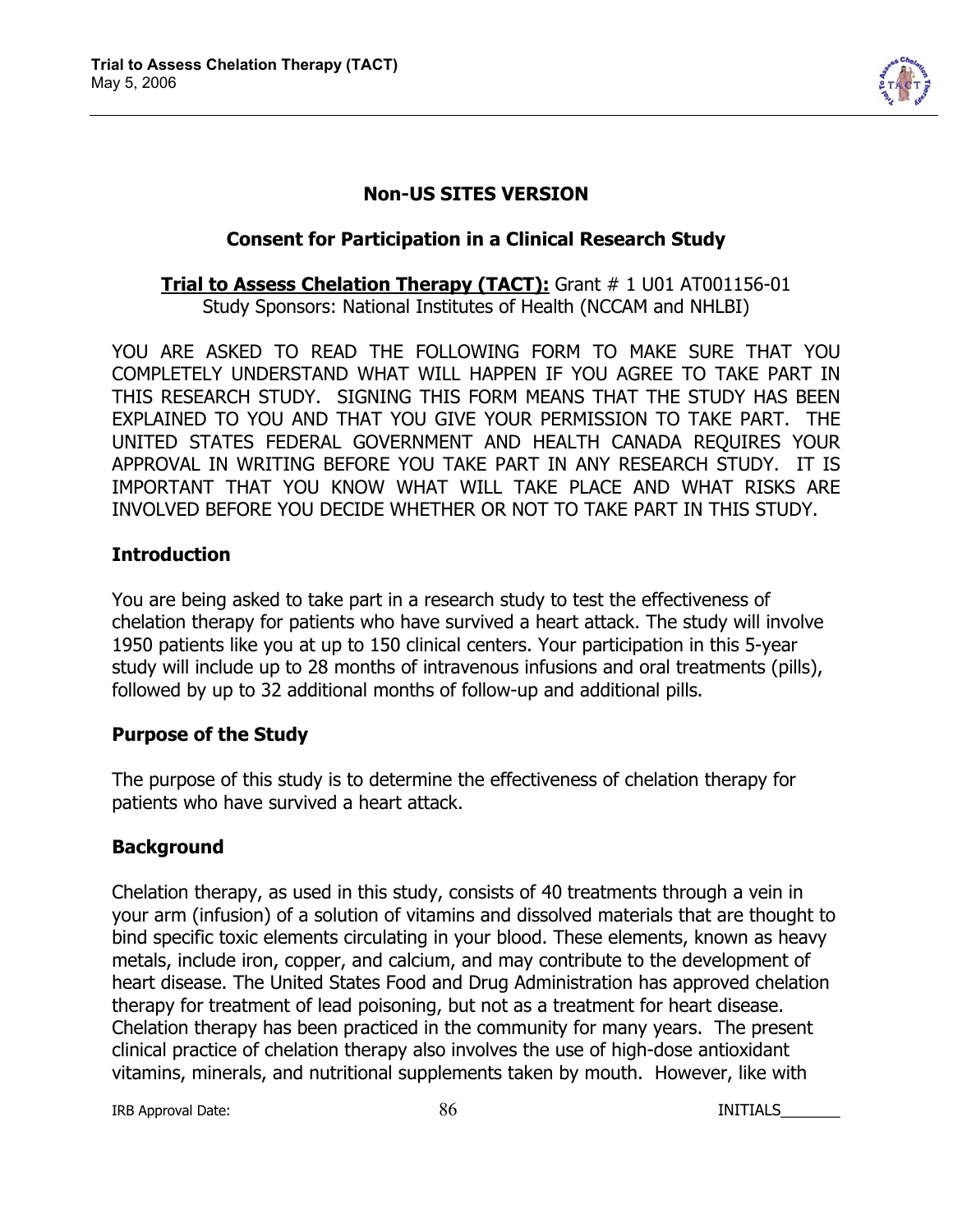

chelation therapy, there is no evidence that these supplements are beneficial for patients like you. The Trial to Assess Chelation Therapy (TACT) will test chelation solution versus a placebo (a substance with no active ingredient) salt-water solution, and high-dose vitamins and minerals taken by mouth versus placebo vitamins. All patients will also receive a low-dose vitamin.

# **Procedures**

If you agree to take part in this study, you will be scheduled for a screening visit. During this visit, a complete medical history and a simple physical examination will be performed. We will also obtain samples of your blood (30 mL) to check your blood cell counts as well as your kidney and liver function. You will be asked questions about how you rate your health, about your activities, how you are feeling emotionally and some questions about your working status, education, and income. We expect this screening visit to take about 90 minutes to carry out. Once the laboratory tests are complete, you will be contacted by the research staff and told whether you are eligible, and, if so, asked to schedule your first infusion visit.

Also, at the screening visit, you will be asked to fill out a Confidential Patient Information Form. This form will ask for specific information such as your name, address, phone number, and other identifiers that will be entered confidentially by the Study Coordinator. The information will be used by the research staff and the Economics and Quality of Life Coordinating Center at the Duke Clinical Research Institute to follow your care and check for changes in your health.

The research staff will call for a treatment assignment and you will be assigned randomly by a computer (by chance, like flipping a coin) to one of these four groups:

| Chelation solution | Chelation placebo | Chelation solution | Chelation placebo |
|--------------------|-------------------|--------------------|-------------------|
|                    |                   |                    |                   |
| High-dose          | High-dose         | High-dose          | High-dose         |
| supplements*       | Supplements*      | Supplement         | Supplement        |
|                    |                   | placebos*          | placebos*         |

\*All patients take low-dose supplements during infusion period only.

All patients, including yourself, will receive a total of 40 infusions, beginning with one infusion per week for 30 weeks, followed by an additional 10 infusions given approximately once every 2 weeks to once every 2 months. It will take up to 28 months to complete all the required infusions. Each infusion consists of receiving the solution slowly through a needle in your vein. The needle will be inserted by trained medical personnel under sterile conditions and each infusion will last for a minimum of 3 hours. You will have blood drawn for laboratory tests during 10 of your visits. Each time, you

IRB Approval Date:  $87$  and  $87$  in the set of the set of the set of the set of the set of the set of the set of the set of the set of the set of the set of the set of the set of the set of the set of the set of the set of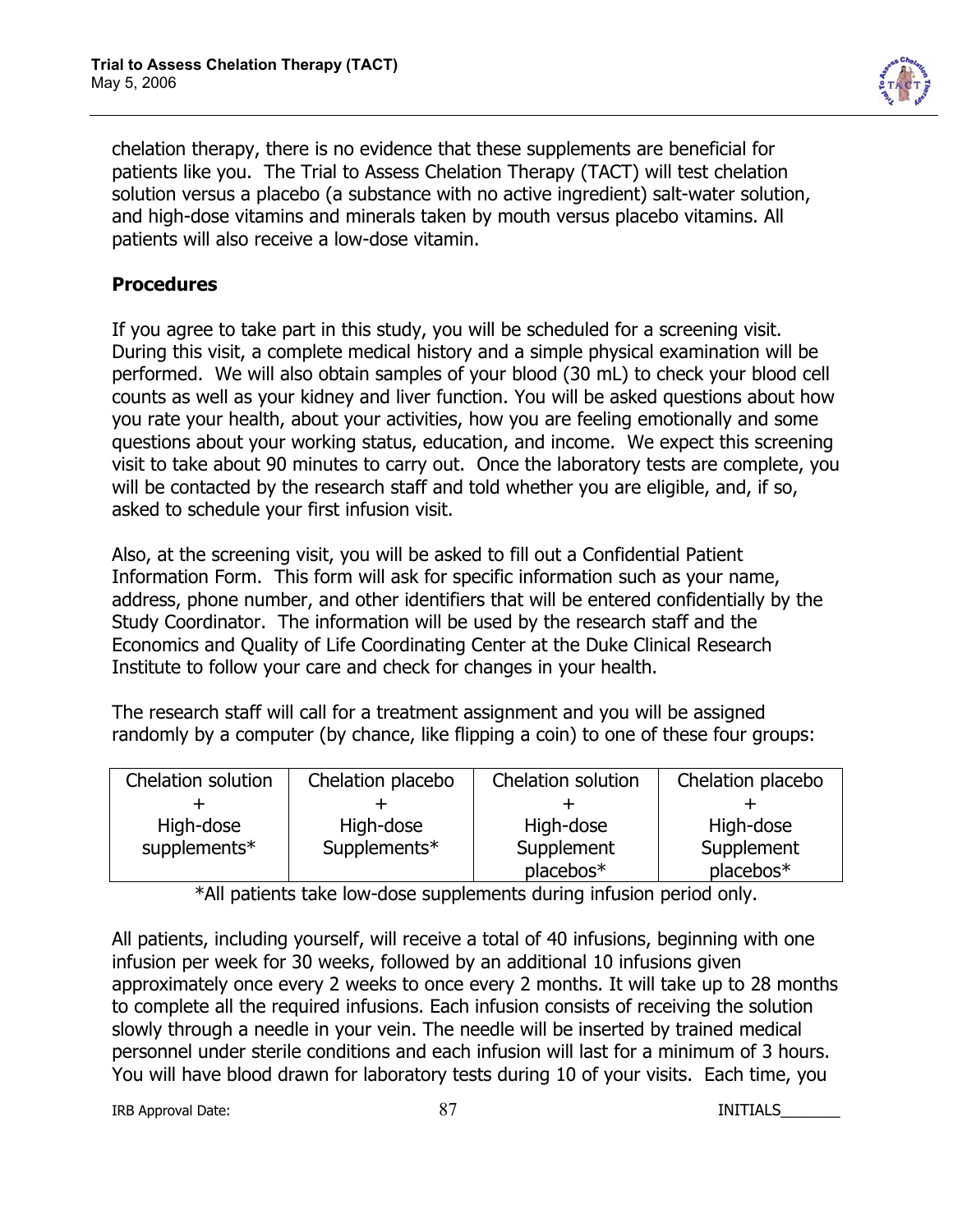

will have approximately 1 tablespoonful of blood drawn. During each visit, you will be asked how you feel, and whether you have had any complaints or other problems. In addition, the research staff will ask you whether you have had any new heart problems or hospitalizations, and will measure your blood pressure and perform a simple physical exam. Because of the time of the infusions, you should count on being at the clinic for at least 5 hours. If you live far away from your doctor's office, you may spend a lot of time traveling back and forth.

If you are assigned to the chelation group you will receive a standard intravenous mixture established by the American College for Advancement in Medicine.

The components are as follows. Please review the list of components carefully and notify us if you have an allergy to any of them:

| <b>Additive</b>                  | <b>Role of Additive</b>                       |
|----------------------------------|-----------------------------------------------|
| Up to 3 grams of EDTA            | Chelating agent                               |
| 2 grams of magnesium chloride    | To reduce local discomfort and replace losses |
| 100 mg of procaine HCL           | To reduce local discomfort                    |
| 2500 units of heparin            | To reduce local inflammation of veins         |
| 7 grams of ascorbate (Vitamin C) | For anti-oxidant properties                   |
| 2 mEq Potassium                  | To replace losses                             |
| 840 mg sodium bicarbonate        | To act as a buffer and reduce discomfort      |
| 250mg pantothenic acid           | For anti-oxidant properties                   |
| 100mg of thiamine                | For anti-oxidant properties                   |
| 100mg of pyridoxine              | To replace chelation losses                   |

Because chelation therapy may also remove important vitamins and other nutritional elements needed by the body, all patients, including yourself, will be required to take vitamins and nutritional supplements. These supplements will be taken on a daily basis. You will be assigned by chance to receive either high-dose vitamin supplements or high-dose vitamin supplement placebos. Neither you nor the research staff will know to which group you have been assigned. On the day of actual infusion, you will be asked to take these supplements 3-5 hours after the infusion to avoid the possibility of the supplements being removed by the chelation therapy. We will ask you to bring these supplements with you to every infusion visit, to ensure that you are taking them as required.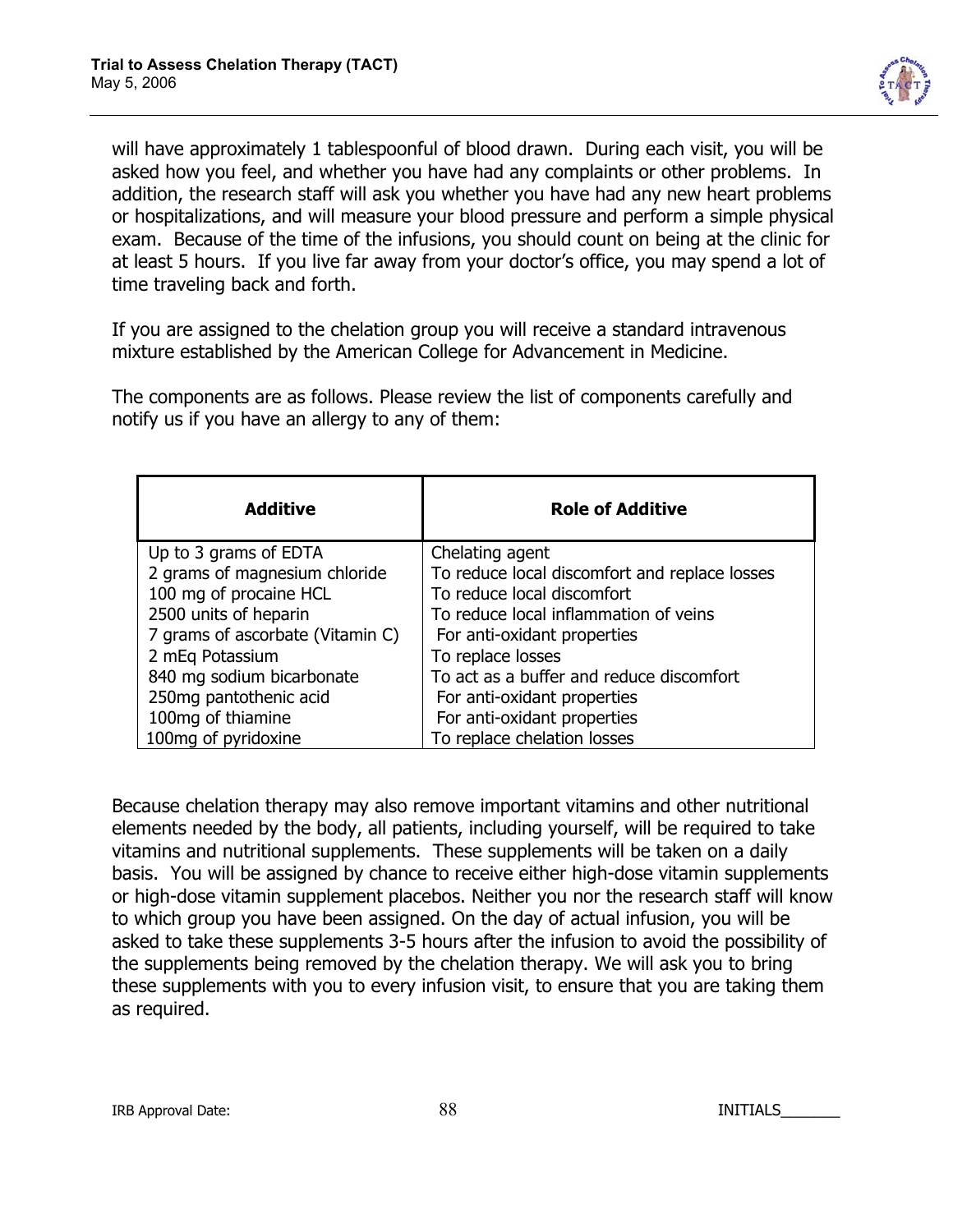

The high dose vitamin and mineral schedule consists of 3 pills to be taken twice daily. The pills contain the following components. Please review the list and notify us if you have an allergy to any of the components:

| <b>High Dose Regimen</b><br>(Taken twice daily)                                                               | <b>Total amount you will</b><br>take in 6 pills compared<br>to the recommended<br><b>Daily Value</b> |        |  |  |  |  |  |
|---------------------------------------------------------------------------------------------------------------|------------------------------------------------------------------------------------------------------|--------|--|--|--|--|--|
| Vitamin A (as fish liver oil and beta-carotene)                                                               | 5 times                                                                                              |        |  |  |  |  |  |
| Vitamin C (as calcium ascorbate, magnesium<br>ascorbate and potassium ascorbate)                              | 20                                                                                                   |        |  |  |  |  |  |
| Vitamin D3 (as cholecalciferol)                                                                               | $\frac{1}{4}$                                                                                        |        |  |  |  |  |  |
| Vitamin E (as d-alpha tocopheryl succinate and d-<br>alpha tocopheryl acetate)                                | 13 1/3                                                                                               |        |  |  |  |  |  |
| Vitamin K1 (as phytonadione)                                                                                  | $\frac{3}{4}$                                                                                        |        |  |  |  |  |  |
| Thiamin (vitamin B1) (as thiamin mononitrate)                                                                 | 66 2/3                                                                                               |        |  |  |  |  |  |
| Niacin (as niacinamide and niacin)                                                                            | 10                                                                                                   |        |  |  |  |  |  |
| Vitamin B6 (as pyridoxine hydrochloride)                                                                      | 25                                                                                                   |        |  |  |  |  |  |
| Folate (as folic acid)                                                                                        | $\overline{2}$                                                                                       |        |  |  |  |  |  |
| Vitamin B12 (as cyanocobalamin)                                                                               | 16 2/3                                                                                               |        |  |  |  |  |  |
| <b>Biotin</b>                                                                                                 | Same                                                                                                 |        |  |  |  |  |  |
| Pantothenic acid (as d-calcium pantothenate)                                                                  | 40                                                                                                   |        |  |  |  |  |  |
| Calcium (as calcium citrate and calcium ascorbate)                                                            | $\frac{1}{2}$                                                                                        |        |  |  |  |  |  |
| Iodine (from kelp)                                                                                            | Same                                                                                                 |        |  |  |  |  |  |
| Magnesium (as magnesium aspartate, magnesium<br>$1\frac{1}{4}$<br>ascorbate and magnesium amino acid chelate) |                                                                                                      |        |  |  |  |  |  |
| Zinc (as zinc amino acid chelate)                                                                             | 11/3                                                                                                 |        |  |  |  |  |  |
| Selenium (as selenium amino acid chelate)                                                                     | 2 8/9                                                                                                |        |  |  |  |  |  |
| Copper (as copper amino acid chelate)                                                                         | Same                                                                                                 |        |  |  |  |  |  |
| Manganese (as manganese amino acid chelate)                                                                   | 4                                                                                                    |        |  |  |  |  |  |
| Chromium (as chromium polynicotinate)                                                                         | 12/3                                                                                                 |        |  |  |  |  |  |
| Molybdenum (as molybdenum amino acid chelate)                                                                 | $\overline{2}$                                                                                       |        |  |  |  |  |  |
| Potassium (as potassium aspartate and potassium<br>ascorbate)                                                 | Less than 1/8                                                                                        |        |  |  |  |  |  |
| Choline (as choline bitartrate)                                                                               | 150 mg                                                                                               | ∗      |  |  |  |  |  |
| Inositol                                                                                                      | 50 mg                                                                                                | $\ast$ |  |  |  |  |  |
| PABA (as para-amino benzoic acid)                                                                             | 50 mg                                                                                                | $\ast$ |  |  |  |  |  |
| Boron (as boron aspartate and boron citrate)                                                                  | 2 mg                                                                                                 | ∗      |  |  |  |  |  |
| Vanadium (as vanadyl sulfate)                                                                                 | 39 mcg                                                                                               | ∗      |  |  |  |  |  |
| Citrus Bioflavonoids                                                                                          | $100$ mg                                                                                             | ∗      |  |  |  |  |  |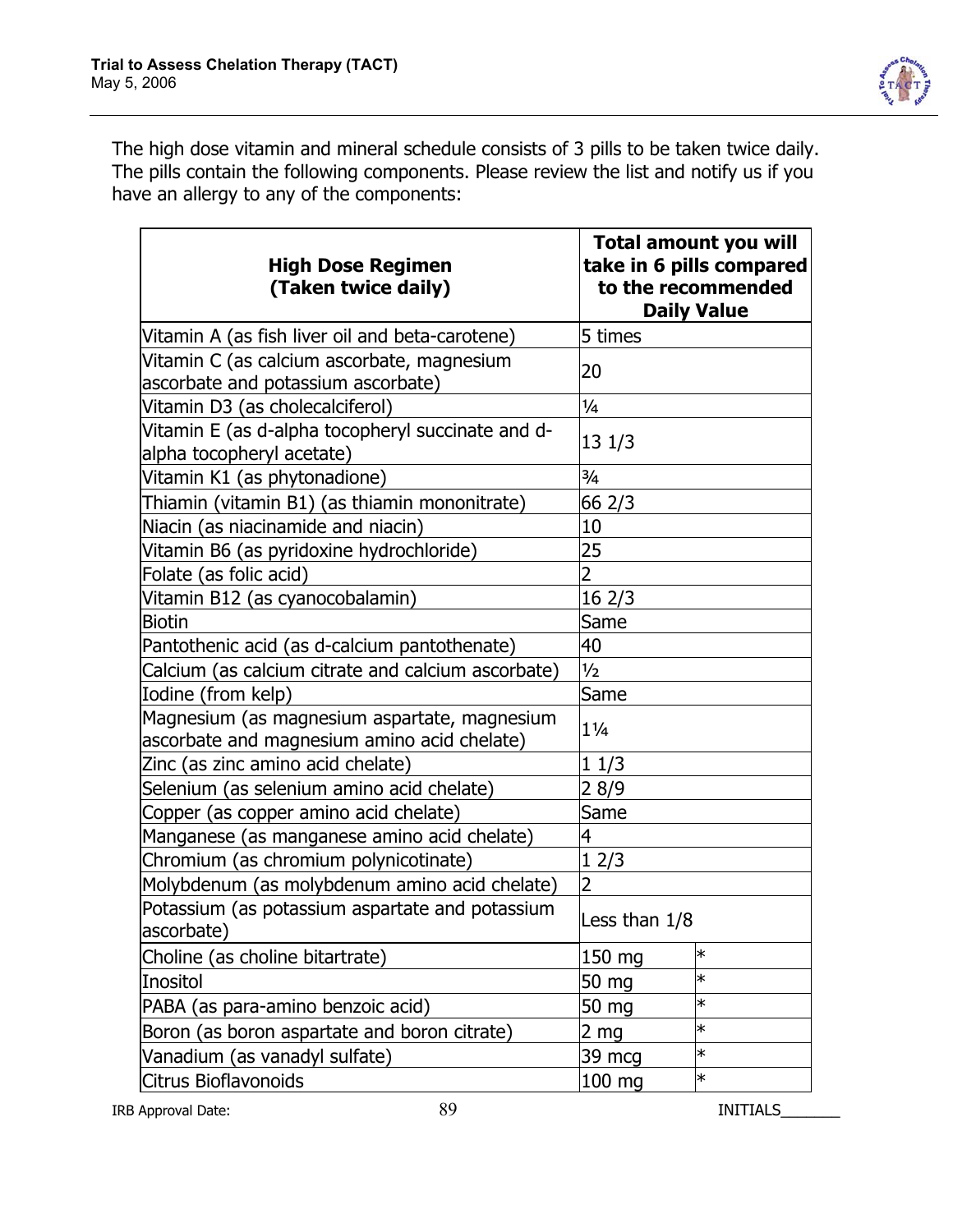

\*There is no Daily Value established for these supplements. The amount listed is the actual amount you will take every day.

All patients will receive a low-dose set of vitamins, 1 pill to be taken once daily, during the infusion period. This low-dose schedule is presented in the table below. Please review the list for any allergies that you may have:

| <b>Low-Dose Regimen</b><br>(Taken once daily) | <b>Amount</b>     | % Daily<br><b>Value</b> |
|-----------------------------------------------|-------------------|-------------------------|
| Vitamin B6 (as pyridoxine                     | 25mg              | 1250%                   |
| hydrochloride)                                |                   |                         |
| Zinc (as zinc gluconate)                      | 25 <sub>mg</sub>  | 167%                    |
| Copper (as copper gluconate)                  | 2 <sub>mq</sub>   | 100%                    |
| Manganese (as manganese                       | 15 <sub>mg</sub>  | 750%                    |
| gluconate)                                    |                   |                         |
| Chromium (as chromium picolinate)             | 50 <sub>mcq</sub> | 42%                     |

These supplements, produced by Douglas Laboratories®, Pittsburgh, PA, United States.

In order to make sure patients and their physicians are "blinded" to which group you have been assigned, all patients assigned to the high-dose vitamin supplement placebo group will be taking pills that are identical to those that the high-dose group is taking.

As part of this study you may be chosen at random to be interviewed by the research staff from the Economics and Quality of Life Center at the Duke Clinical Research Institute. These interviews, done over the phone, will be scheduled at 6 months, 1 year and 2 years after the initial enrollment to the study. The research staff will ask you questions regarding any changes in how you feel, in your ability to perform your daily activities, or in your working status. If you are chosen, the information will allow us to understand the possible effects of chelation and vitamins on the quality and economics of patients' lives. All of these data will be analyzed using coded information without your name or other identifiable information that could be made public. The calls will take about 15-25 minutes to complete.

After the 40 infusion visits have been completed, research staff from [INSERT YOUR INSTITUTION'S NAME HERE] will call you every 3 months until the end of the study to find out how you are doing and whether you have had any heart problems since the last visit or call. During this time it will be important to continue to take your high-dose vitamins. You will also be asked about any hospitalizations or heart procedures you may have had between study visits. If you have been hospitalized during the follow-up

IRB Approval Date:  $90$  and the set of the set of the set of the set of the set of the set of the set of the set of the set of the set of the set of the set of the set of the set of the set of the set of the set of the set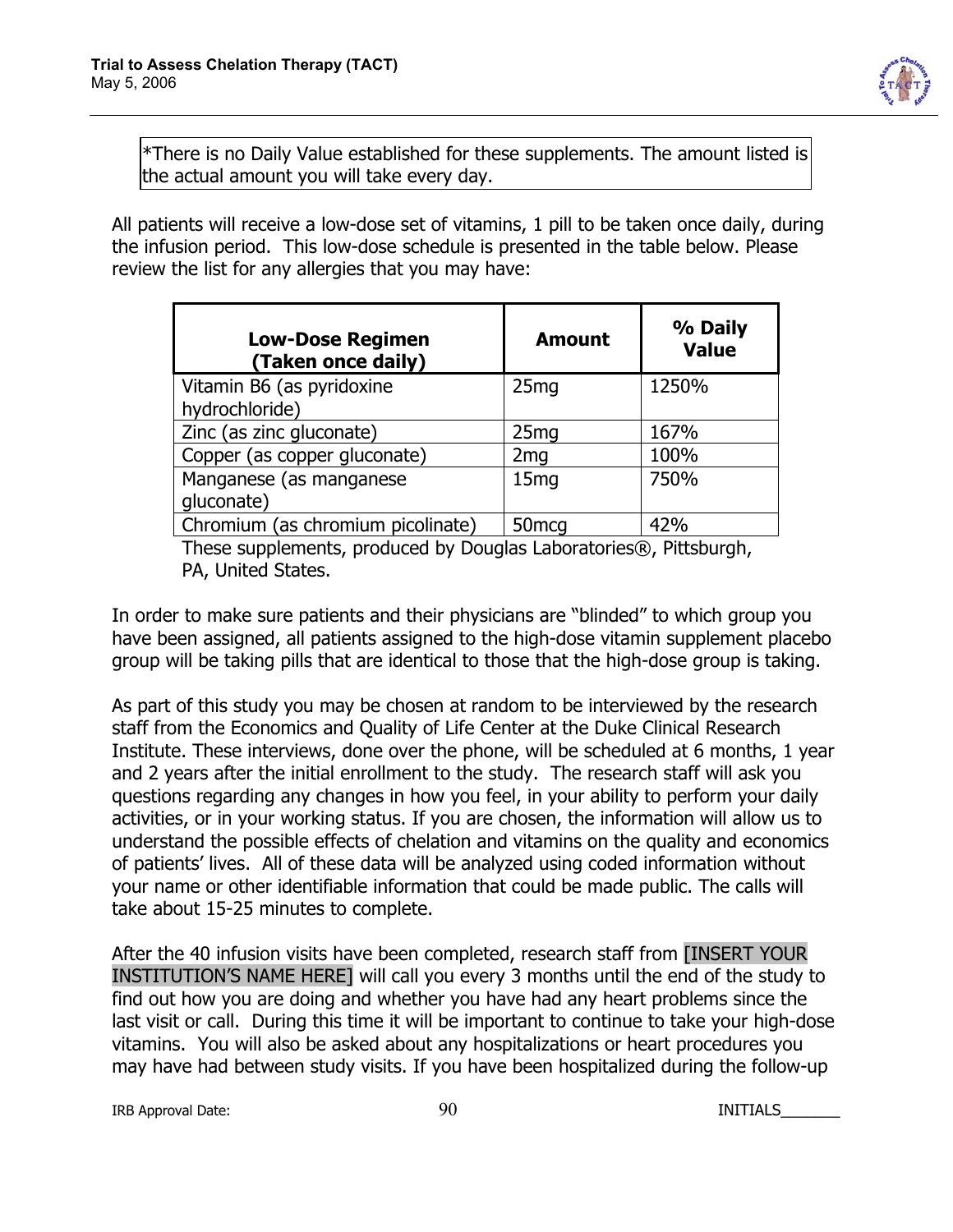

period, it will be necessary for you to sign a release so that we can have access to any medical records related to that hospitalization. In addition, you will be asked to return for a visit each year and at the end of the study. At each visit, you will be asked questions about your medical condition and undergo a simple physical exam.

If you are a woman and are able to become pregnant, you are not eligible to participate in this study.

# **Your Responsibilities**

As a participant in this study you are required to do the following:

- Allow at least 5 hours for each infusion visit.
- Bring your study vitamins in their original packaging (bottle and blister packs) to each infusion visit. You will receive a new set of vitamins every 2 months from your Site Coordinator.
- After your 40th infusion, continue to bring your vitamins every 3 months to your Site Coordinator. Your Site Coordinator will provide a new 3-month supply of vitamins during these visits.
- Take the 3 high-dose pills twice per day during the infusion and follow-up periods.
- Take the 1 low-dose capsule once per day, during the infusion period.
- On the day of your infusions, take your assigned vitamins 3-5 hours after your infusion.
- If someone on the research staff calls you on the telephone, please answer all their questions.
- Continue taking all other medications for your heart disease and other conditions as prescribed by your physician.

# **Risks and Side Effects**

This treatment may cause the side effects listed below. However, there may be some side effects that we cannot predict.

EDTA, or ethylenediamine tetraacetate is in the chelation solution. It is approved for use by the FDA as a treatment for lead poisoning but not for coronary artery disease. It binds heavy metals like lead, copper, and iron, and allows them to be excreted in the urine. EDTA rarely may cause allergies, or kidney problems. EDTA also binds to calcium in blood. Symptoms of low blood calcium, such as tingling, muscle cramps, lightheadedness, severe muscular spasms, heart rhythm problems, and low blood pressure may occur with a rapid infusion, and rarely, with a correctly-administered infusion. You will be monitored carefully for these side effects. The infusion will be

IRB Approval Date:  $91$  and  $91$  in the set of  $1$ NITIALS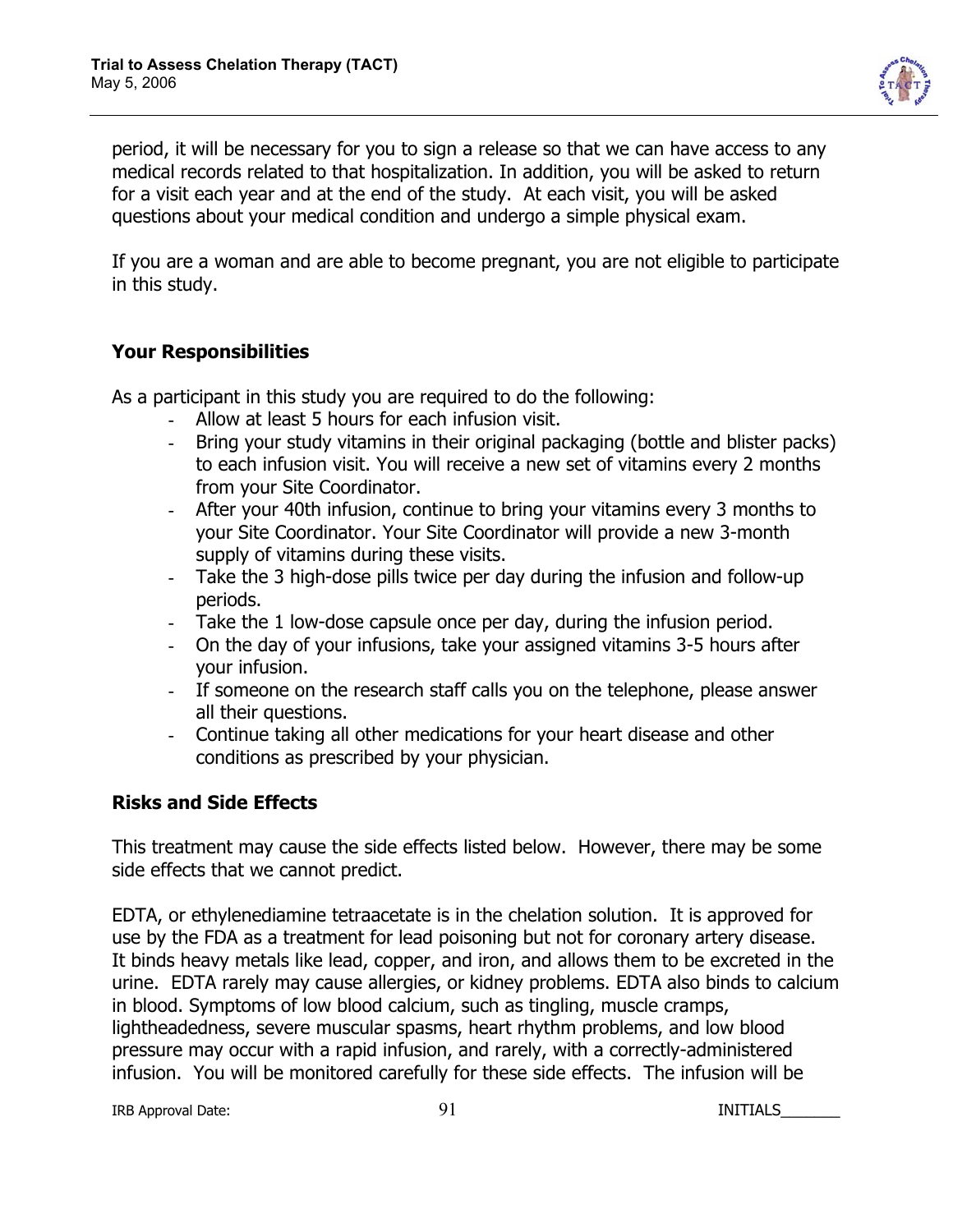

monitored closely so it does not go in too quickly, and your blood pressure will be checked before, during, and after the infusion. If your kidney function is not good, you will not be allowed to participate in the study. If your kidney function gets worse during the infusions, then the dose of EDTA will be reduced, or the infusions will be stopped. As part of monitoring your kidney function, you will need to inform your study physician if you are unable to urinate for 12 hours. You may develop flu-like symptoms such as low-grade fevers, sneezing, muscle and joint aches, headaches and watery eyes. These symptoms usually occur 4 to 8 hours after receiving the infusion. These symptoms are usually seen when high doses of EDTA are given, or if the infusion rate is too rapid. Patients with diabetes have been reported to develop low blood sugar during the infusion. For this reason, if you are diabetic, we will ask you to snack before the infusion, and monitor you for symptoms of low blood sugar.

During the infusions, you may experience a "burning-like" sensation at the site of the infusion, or through the vein. Certain medications (such as magnesium and a local anesthetic) are added to the solution to reduce this discomfort.

EDTA has the ability to remove certain vitamins and minerals that are needed by your body. You will be provided with supplements to be taken by mouth that will replace these elements. Although the risk of removal of these minerals is small, this can cause symptoms such as fatigue, dry skin, tingling sensation in your hands and feet, a skin rash, diarrhea, and constipation. EDTA also may reduce the effectiveness of some of the medications you are taking.

As described earlier, magnesium chloride and potassium chloride are included in the infusion solution. Magnesium and potassium are essential salts that are components of all cells in the body. Potassium can cause burning at the site where the intravenous line is placed. However, there are no other likely side effects expected from the doses to be infused.

Your weight will be monitored to make sure you are not accumulating fluid. If your doctor determines that your weight gain is related to the infusions, the infusions will be temporarily stopped. Additionally, your doctor may determine it is necessary to give you a diuretic (water pill) in order to prevent any further fluid from accumulating in your lungs that may lead to shortness of breath.

Vitamins B1, B6, pantothenic acid, and vitamin C also are included in the infusion solution. These essential vitamins have no significant side effects. However, vitamin C is being used at a higher dose than usual.

Heparin, also included in the infusion solution, is a commonly used blood thinner that is used to prevent clotting of the vein used for the intravenous infusion. The principal

IRB Approval Date:  $92$  and  $92$  in the INITIALS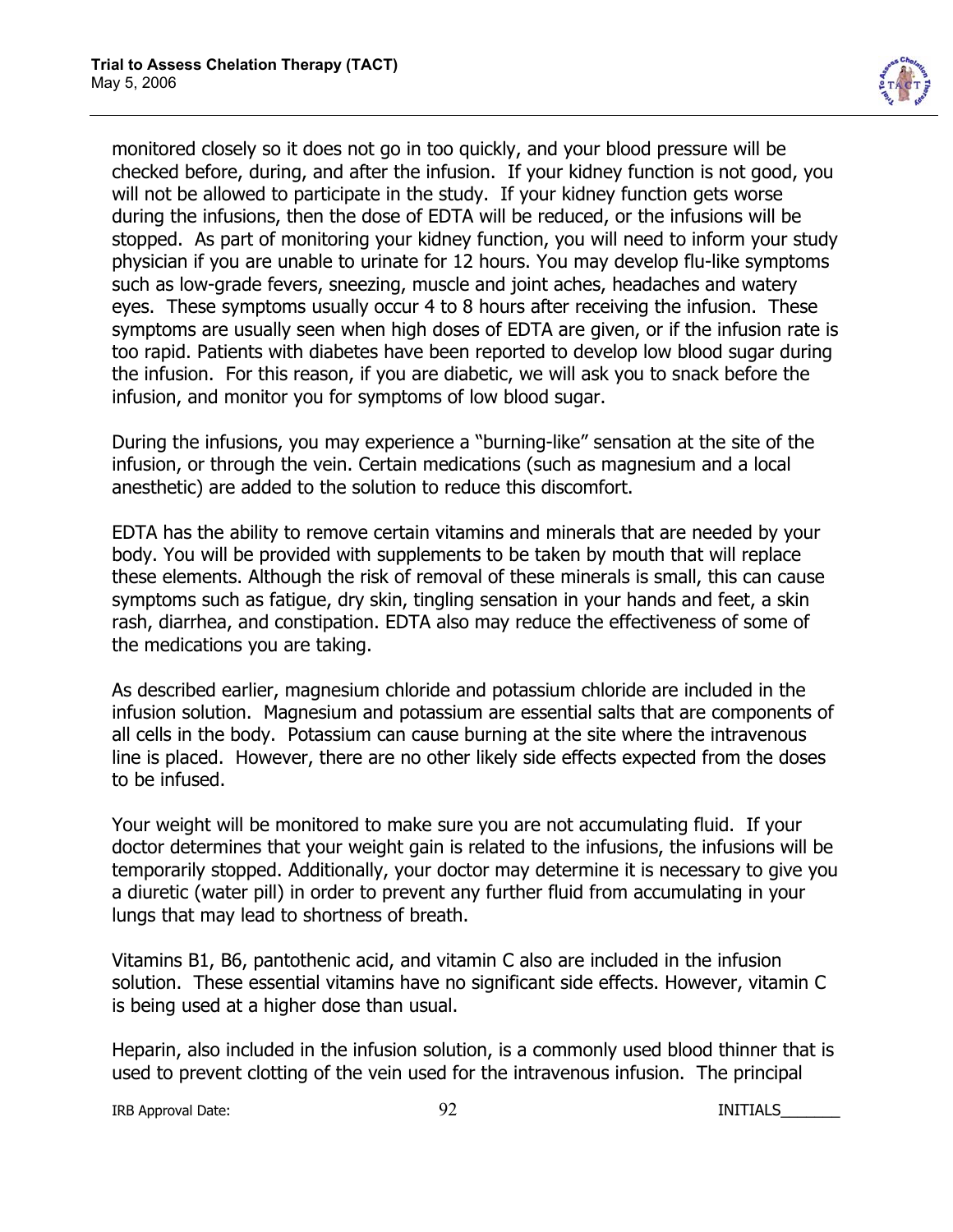

side effect of heparin at the doses used in this study is an allergy that could lead to bleeding or blood clots. You will be closely monitored for this, and the heparin will be stopped if an allergy seems to occur.

Procaine, also included in the infusion solution, is a local anesthetic that will prevent stinging or discomfort during the intravenous infusions. The main side effect is the possibility of allergy. Sodium bicarbonate is a naturally occurring substance that increases the ability of the kidney to excrete impurities. It is included in the infusion solution.

 and is a result of the heart's inability to tolerate the amount of fluid that will be infused. If your heart is weak, you may be at risk of developing fluid in your lungs, swelling in your ankles, or rapid weight gain. This fluid accumulation is also known as heart failure, Your weight will be monitored to make sure you are not accumulating fluid. If your doctor determines that your weight gain is related to the infusions, the infusions will be temporarily stopped. Additionally, your doctor may determine it is necessary to give you a diuretic (water pill) in order to prevent any further fluid from accumulating in your lungs that may lead to shortness of breath. People who already have a history of decreased heart function will be at greater risk. If you have had fluid in your lungs due to a weak heart within the last 6 months, you will not be permitted to participate in the study.

Since chelation therapy is given intravenously, you will have some discomfort at the needle puncture site. There is also a risk of bruising, swelling, and redness developing at the site of the intravenous infusion. Rarely, a serious blood infection may develop that would require antibiotic treatment. It is very important for you to report any pain, swelling, or redness at the site of the needle punctures, as well as any fever or chills, to your doctor or study investigator. You may also experience these discomforts when having your blood drawn.

The oral anti-oxidant vitamin, mineral, and nutrient supplements being provided are well tolerated and have low risks of serious side effects. Beta-carotene, however, one of the supplements used, has been associated with a higher rate of cancer in patients who smoke. Smokers are not eligible to participate in this study, and it is important that you not start smoking while you are participating.

You will be informed in a timely manner if new information becomes available that may affect your willingness to continue participation in this study.

Finally, there does remain the risk of serious unanticipated side effects that we cannot predict, because this type of study has never been carried out in so many patients.

IRB Approval Date:  $93$  and  $93$  in the set of  $1$ NITIALS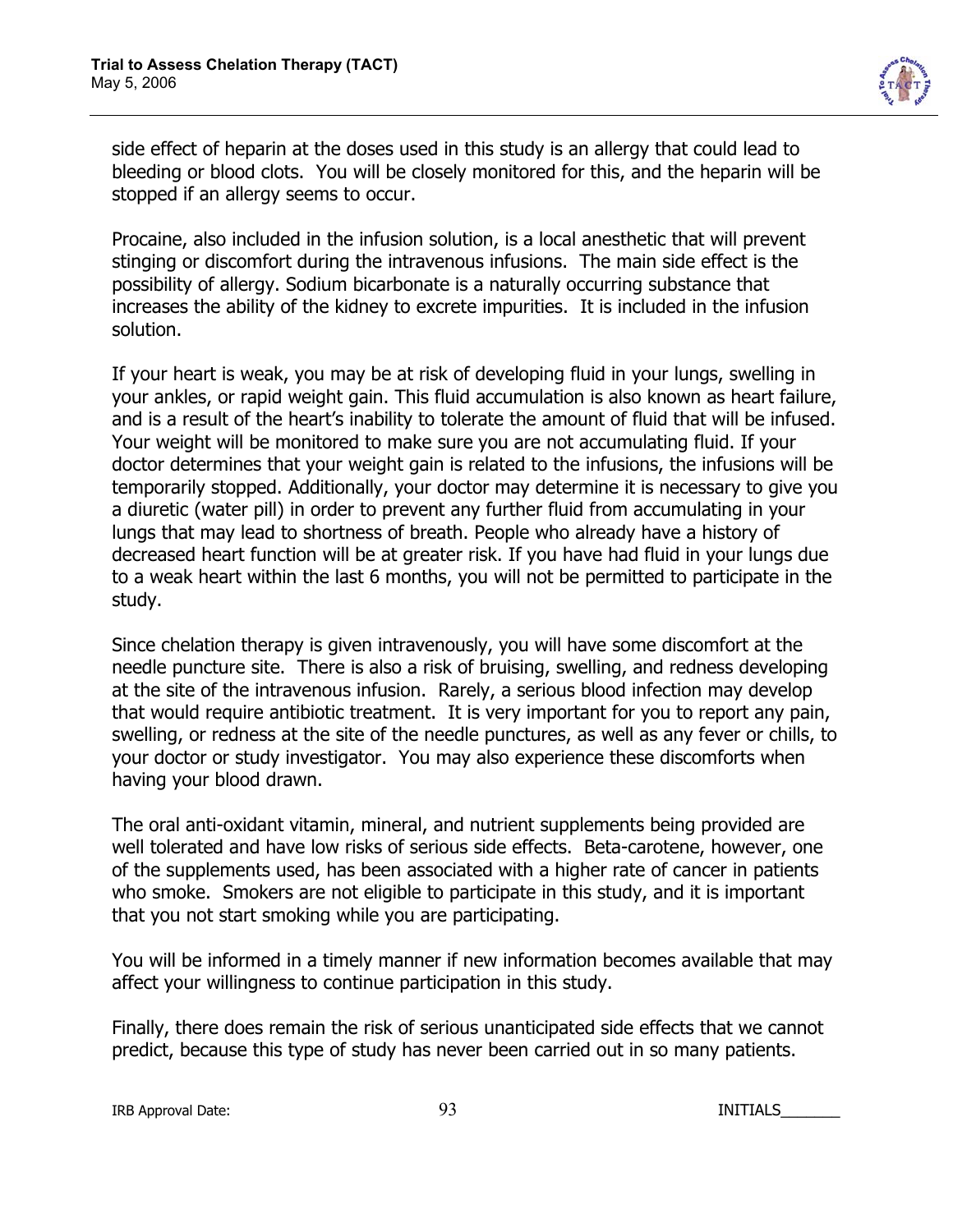

If you have any questions about the risks or discomforts, contact [INSERT SITE INVESTIGATOR'S NAME AND PHONE NUMBER HERE].

# **Benefits**

You may or may not receive any medical benefit from your participation in this study. In the future, other people with a similar condition may benefit from the knowledge obtained from this study.

# **Alternative Treatments**

 this research study. If you choose not to participate in this study, your other cardiac treatments as directed and recommended by your doctor will not be affected. You should continue to use proven standard medicines for heart attack patients whether or not you participate in

#### **Right to Withdraw**

You may choose not to be in the study, or, if you agree to be in the study, you may withdraw from the study at any time.

Your decision not to participate or to withdraw from the study will not involve any penalty or loss of benefits to which you are entitled, and will not affect your access to health care at [INSERT NAME OF INSTITUTION/HEALTH CARE PROVIDER HERE].

# **Involuntary Withdraw**

Your doctor may ask you to leave this study if he/she feels it is appropriate or necessary. Your doctor will notify you if this should occur. This in no way will affect your continued medical care and treatment by your physician. Should you decide to discontinue your study participation early, you are asked to contact [INSERT SITE INVESTIGATOR'S NAME HERE] to arrange for final study visit procedures. In addition, the investigator, the sponsor, or the FDA, without regard to your consent, may terminate your participation in this study if either party believes it to be in your best interest. Such conditions may include, but are not limited to, a serious adverse reaction, a worsening of your condition, or lack of cooperation on your part.

 information from this or other studies that may affect your health, welfare, or A Data Safety and Monitoring Board, an independent group of experts, will be reviewing the information from this research throughout the study. We will tell you about the new willingness to stay in this study.

IRB Approval Date:  $94$  94 INITIALS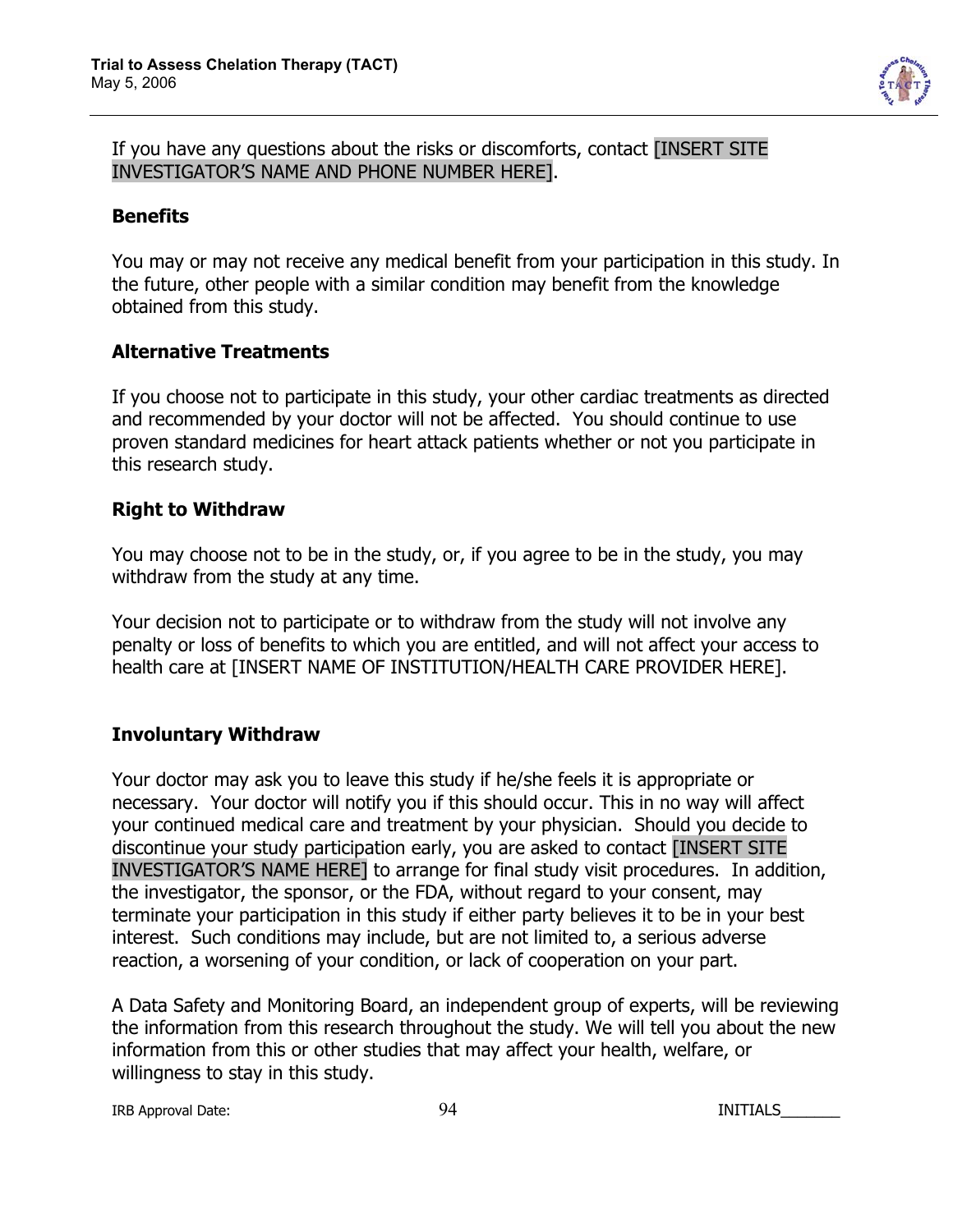

# **Costs**

You will not be charged for the study treatments or for tests required by the study. All the study medications are provided free of charge to participating research subjects.

Should you have a complication of chelation therapy that requires medication or hospitalization, the study and/or its researchers will be unable to pay for those costs, and you will be responsible for the costs resulting from the complication.

You will not be paid to participate in this study.

If you do not sign this consent form, you will continue to receive care from your regular physician, but not as a part of this study.

# **Confidentiality**

Study records that identify you will be kept confidential as required by law.

Your records may be reviewed in order to meet regulations. Reviewers may include, for example, representatives from the United States Food and Drug Administration, your country's government health agencies (federal, state, and/or local), representatives of [INSERT NAME OF PI HERE], the Research Ethics Board, DCRI associates, NCCAM and NHLBI. If your research record is reviewed by any of these groups, they may also need to review your entire medical record.

In addition, the pharmacy preparing the study infusions (Accu-Care Services Pharmacy) and the prescribing study physician will know who you are.

In addition to signing this informed consent form, you are required to sign a separate consent form that allows your research doctor or investigator to receive your study medications directly from Accu-Care Services Pharmacy.

Information that could identify you by name will not be used if the results of this study are published.

By signing this consent you are authorizing such access.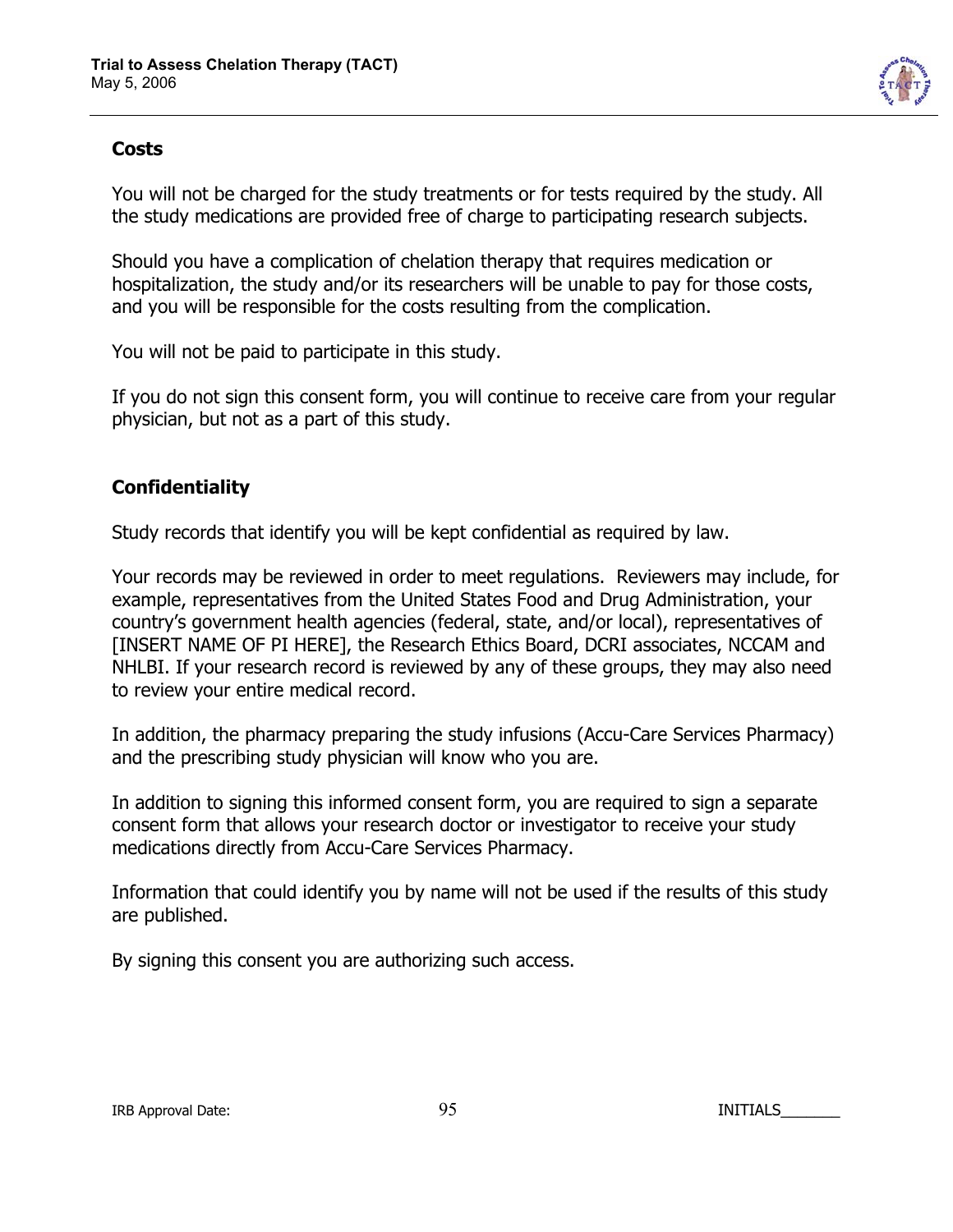

# **Injury**

In case of injury, please contact [INSERT SITE INVESTIGATOR NAME AND CONTACT PHONE NUMBER (24-HR PHONE NUMBER)]. Immediate necessary care is available if you are injured as a result of taking part in this study. However, there is no provision for free medical care or for monetary compensation for such injury. Financial compensation for research-related injury or loss of wages is not available.

# **Patient's Rights**

If you have any questions regarding your rights as a patient, please contact [INSERT APPROPRIATE NAME AND PHONE NUMBER].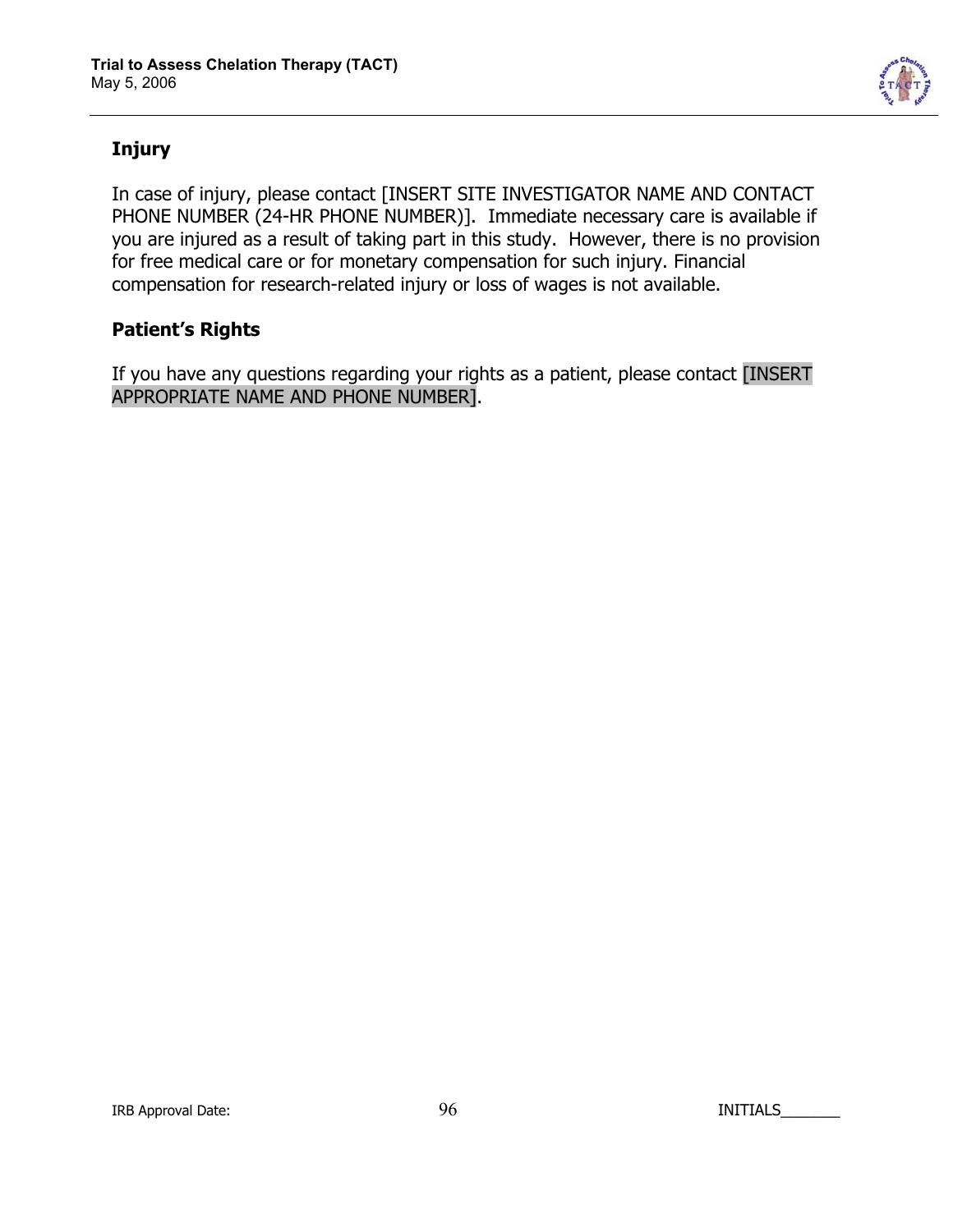

#### **Statement of Consent**

"The purpose of this study, procedures to be followed, risks and benefits have been explained to me. I have been allowed to ask the questions I have, and my questions have been answered to my satisfaction. I have been told whom to contact if I have additional questions. I have read this consent form and agree to be in this study, with the understanding that I may withdraw at any time without affecting my future medical care. I have been told that I will be given a signed copy of this consent form."

| Name of Subject                       | Date |
|---------------------------------------|------|
| Signature of Subject                  |      |
| Name of Person Obtaining Consent      | Date |
| Signature of Person Obtaining Consent |      |
| Name of Witness<br>(if applicable)    | Date |

Signature of Witness (if applicable)

 $\frac{1}{2}$  ,  $\frac{1}{2}$  ,  $\frac{1}{2}$  ,  $\frac{1}{2}$  ,  $\frac{1}{2}$  ,  $\frac{1}{2}$  ,  $\frac{1}{2}$  ,  $\frac{1}{2}$  ,  $\frac{1}{2}$  ,  $\frac{1}{2}$  ,  $\frac{1}{2}$  ,  $\frac{1}{2}$  ,  $\frac{1}{2}$  ,  $\frac{1}{2}$  ,  $\frac{1}{2}$  ,  $\frac{1}{2}$  ,  $\frac{1}{2}$  ,  $\frac{1}{2}$  ,  $\frac{1$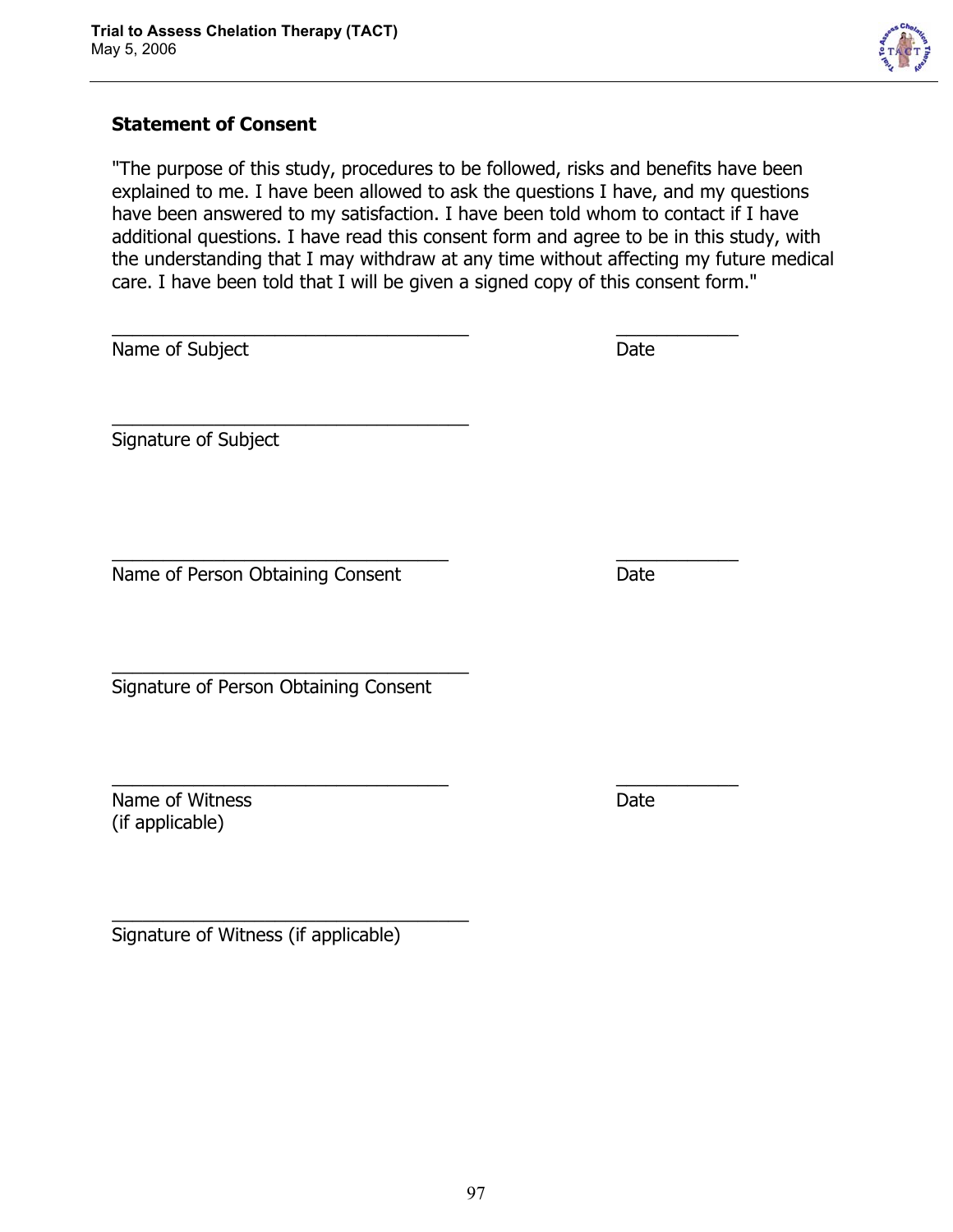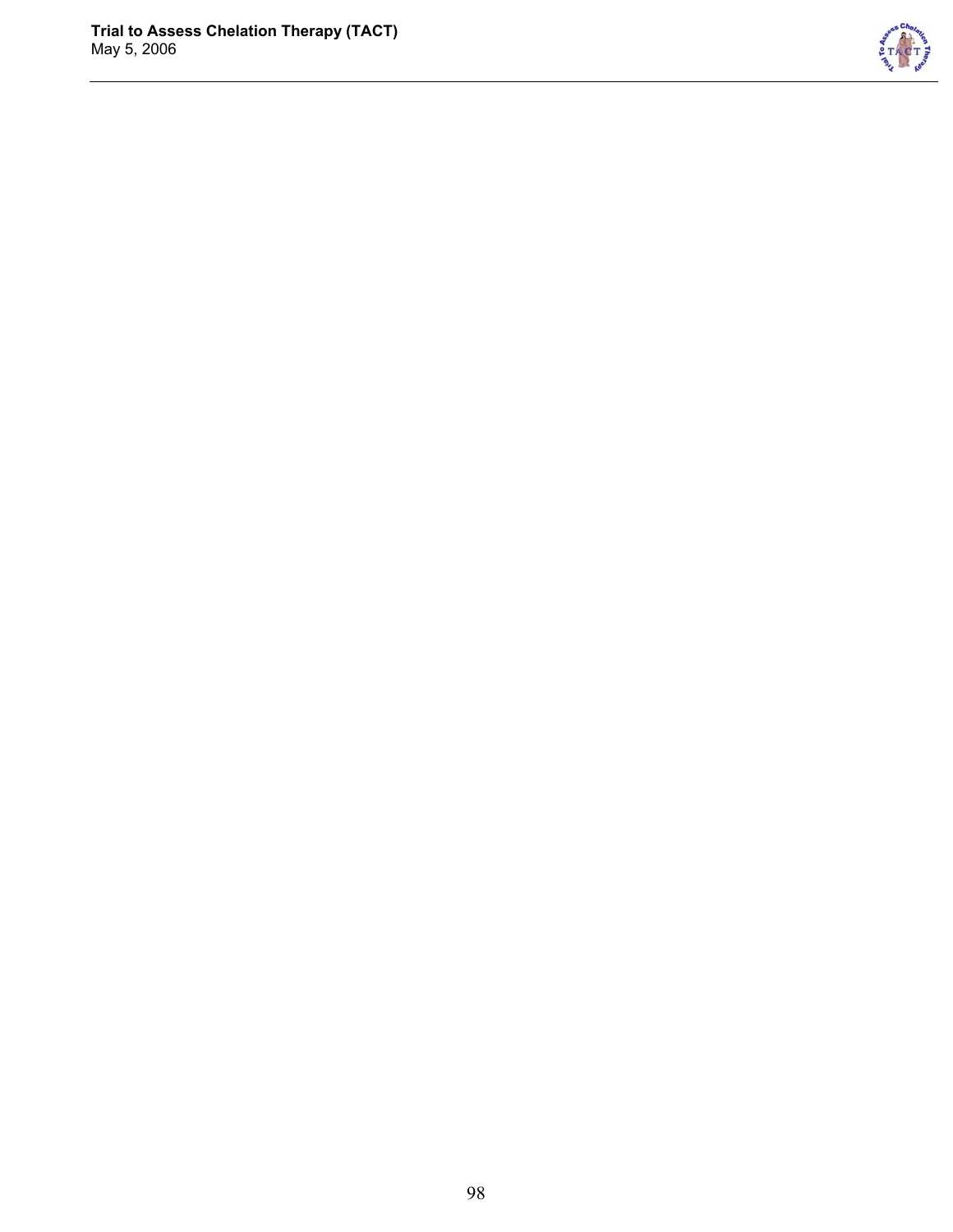

# **Appendix 3: Definition of Congestive Heart Failure**

peripheral edema. $^1$ Heart failure is a complex clinical syndrome that can result from any structural or functional cardiac disorder that impairs the ability of the ventricle to fill with or eject blood. The cardinal manifestations of HF are dyspnea and fatigue, which may limit exercise tolerance, and fluid retention, which may lead to pulmonary congestion and

In TACT, patients who, in the opinion of the treating physician, have symptoms and signs of fluid overload are ineligible. Such patients may be treated and when stable, enrolled.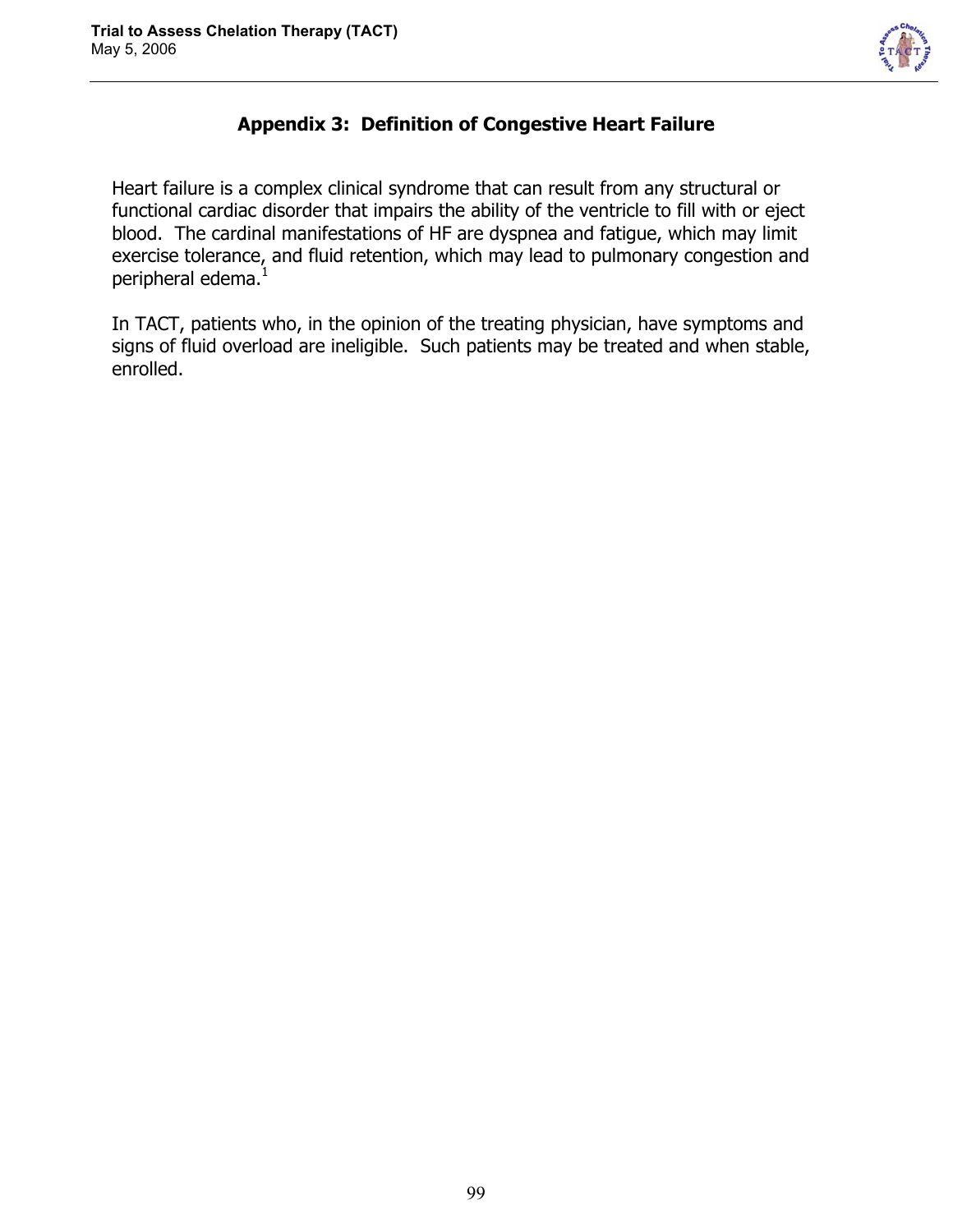

Literature Cited

1Hunt SA, Baker DW, Chin MH, Cinquegrani MP, Feldman AM, Francis GS, Ganiats TG, Goldstein S, Gregoratos G, Jessup ML, Noble RJ, Packer M, Silver MA, Stevenson LW. ACC/AHA guidelines for the evaluation and management of chronic heart failure in the adult: a report of the American College of Cardiology/American Heart Association Task Force on Practice Guidelines (Committee to Revise the 1995 Guidelines for the Evaluation and Management of Heart Failure). 2001. American College of Cardiology Web site. Available at: http://www.acc.org/clinical/guidelines/failure/hf\_index.htm. Accessed February 25, 2003.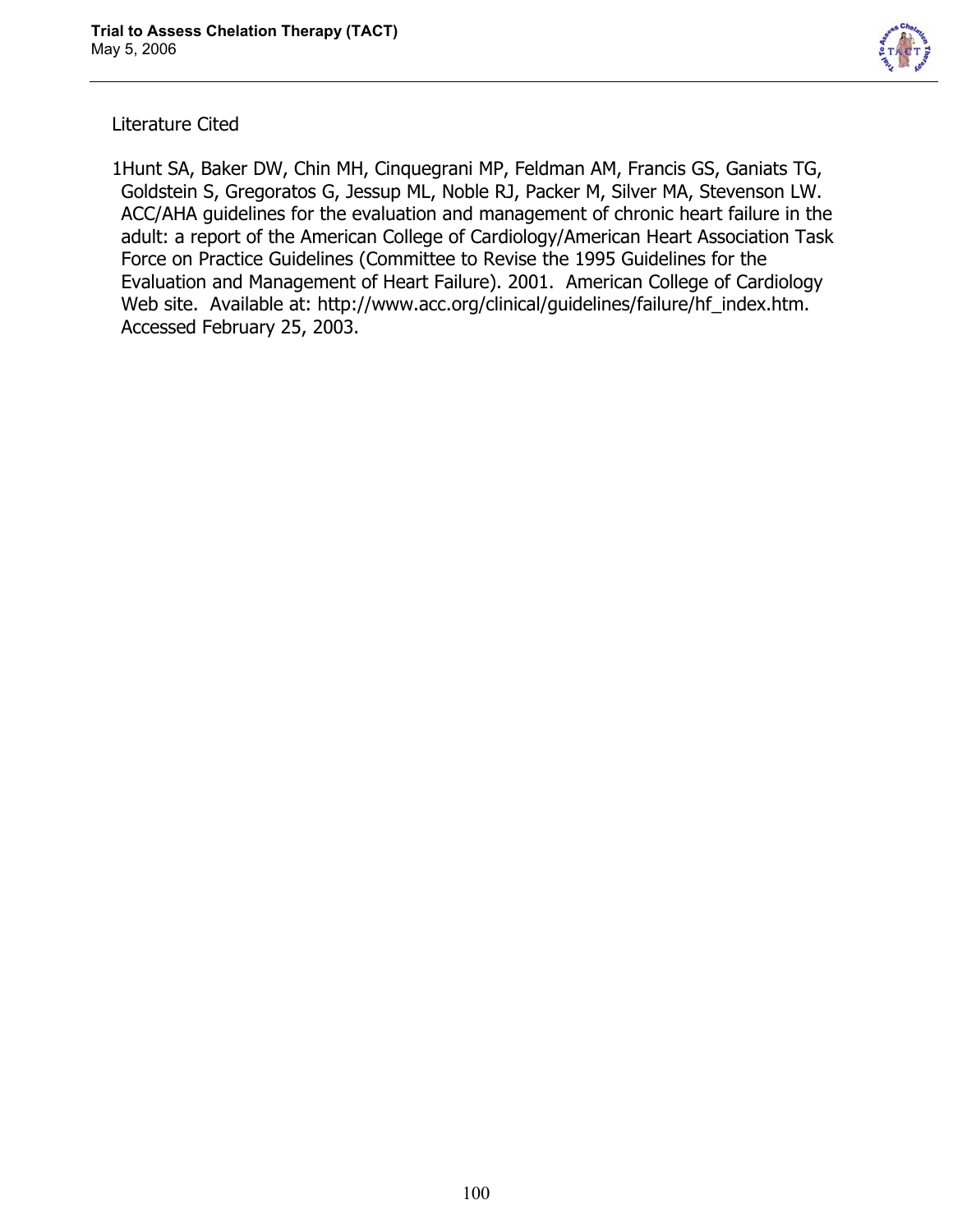

# **Appendix 4: Summary of Dosing Regimens and Renal Adjustments for Chelation Therapy for Various Indications**

|                                 | <b>Lead Toxicity</b>                             | <b>Hypercalcemia</b>                                                    | <b>TACT</b>                                           |  |  |  |
|---------------------------------|--------------------------------------------------|-------------------------------------------------------------------------|-------------------------------------------------------|--|--|--|
| <b>Disodium EDTA</b>            | <b>Not reported</b>                              | Dosage:<br>50mg/kg/day<br>Max: 3gm/day                                  | Dosage:<br>50mg/kg/day<br>Max: 3gm/day<br>Once weekly |  |  |  |
|                                 |                                                  | 5 consecutive<br>days                                                   |                                                       |  |  |  |
|                                 |                                                  | Adjustment:<br>No adjustment for<br>renal function.<br>May be repeated. | Adjustment:<br>Adjusted for renal<br>clearance        |  |  |  |
| Calcium<br><b>Disodium EDTA</b> | Dosage:<br>50mg/kg/day                           | <b>Not reported</b>                                                     | <b>Not reported</b>                                   |  |  |  |
|                                 | 5 consecutive<br>days                            |                                                                         |                                                       |  |  |  |
|                                 | Adjustment:<br>Adjustment for<br>renal function. |                                                                         |                                                       |  |  |  |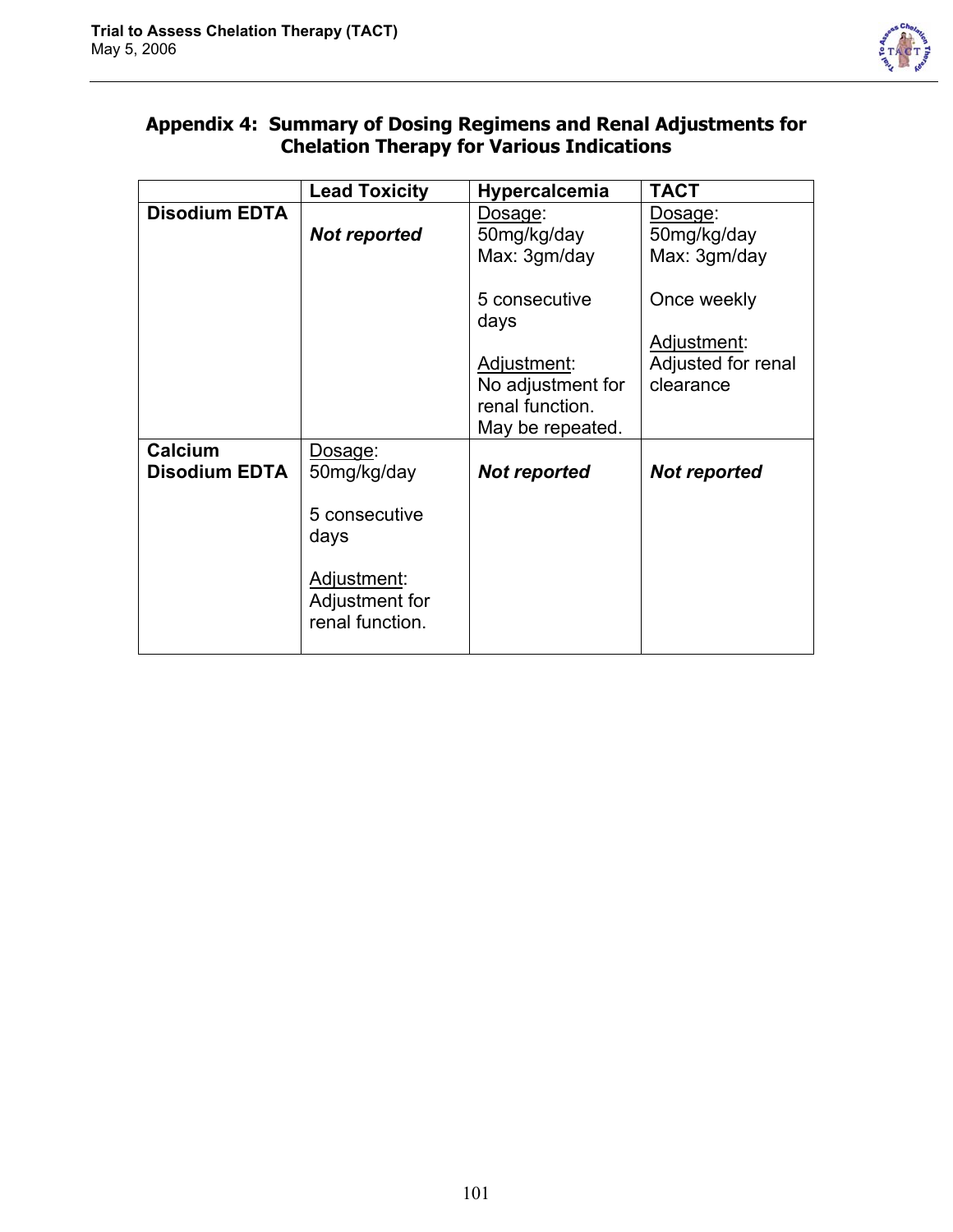

# **Appendix 5: Peer Reviewed Literature: Case Series & Case Reports of Chelation for CVD**

| Author<br>(citation)                              | Sample<br>Size | <b>Entry Criteria</b>                      |                         | <b>Adverse Events</b>                 |                                       |                       |                |                        |              |              |                                              |                                   |       |                                     |           |
|---------------------------------------------------|----------------|--------------------------------------------|-------------------------|---------------------------------------|---------------------------------------|-----------------------|----------------|------------------------|--------------|--------------|----------------------------------------------|-----------------------------------|-------|-------------------------------------|-----------|
|                                                   |                |                                            | Local pain -<br>burning | Nausea                                | Vomiting                              | GI symptoms           | Dermatitis     | Renal<br>Insufficiency | hypoglycemia | hypocalcemia | parasthesias                                 | Visual /<br>hearing<br>impairment | Death | Hypotension                         | Other     |
| <b>Case Series</b>                                |                |                                            |                         |                                       |                                       |                       |                |                        |              |              |                                              |                                   |       |                                     |           |
| Casdorph<br>(1981)                                | 18             | atherosclerotic<br>heart disease           |                         | $\mathbf X$                           | X                                     |                       |                |                        |              |              | X                                            |                                   |       |                                     |           |
| Clarke (Am J<br>Med Sci,<br>1955;229:142-<br>149) | 22             | various, including most patients<br>angina | reported                | several<br>patients<br>reported       |                                       | 2                     | 5 <sup>5</sup> |                        |              |              |                                              |                                   |       |                                     |           |
| Clarke (Am J<br>Med Sci. Dec<br>1956;654-666)     | 20             | <b>CHD</b>                                 |                         |                                       |                                       |                       |                |                        |              |              |                                              |                                   | -1    |                                     |           |
| Hancke (J Adv<br>Med<br>1993;6:161-<br>171)       | 470            | claudication and or<br>angina              |                         |                                       |                                       |                       |                | 8                      |              |              |                                              | 2                                 |       |                                     | 4 vertigo |
| Lamar<br>(Angiology<br>1964;15:379-<br>395)       | 15             | diabetics with<br>vascular disease         | X                       |                                       |                                       |                       |                | X                      | $\mathbf x$  | X            |                                              |                                   |       |                                     |           |
| Meltzer (1961)<br>Amer J of Med<br>Sc; 51-57.     | 81             | Coronary artery<br>disease                 | 30 initially            | $15$ mild;<br>1 moderate;<br>2 severe | $15$ mild;<br>1 moderate;<br>2 severe | 2 abdominal<br>cramps |                |                        |              | 20 mild      | 20 mild -<br>associated with<br>hypocalcemia |                                   |       | 8 mild;<br>23 moderate;<br>2 severe |           |
| Robinson<br>(1982)                                | 248            | symptoms, ECG                              |                         |                                       |                                       |                       |                |                        |              |              |                                              |                                   |       |                                     |           |

X=event occurred, but number not reported Blank=not reported

No adverse events reported:

McGillen (New Eng J Med 1988;318:1618-1619) Wirebaugh (Ann Pharmaco 1990;24:22-25) Boyle (Circ and Scl Dis 1961;243-252) Clarke (Am J Med Sci 1960;239:732-744) Kitchell (Am Journ Card 1963;11:501-506) Kitchell (1961) Lamar (J Amer Geri Soc 1966;14:272-294) Meltzer (Metal-Binding in Medicine, Philadelphia, Pa.: JB Lippencott,1960) Olszewer (Med Hypothyses 1988;27:41-49) Ruldolf (Journ Adv Med 1991;4:157-166)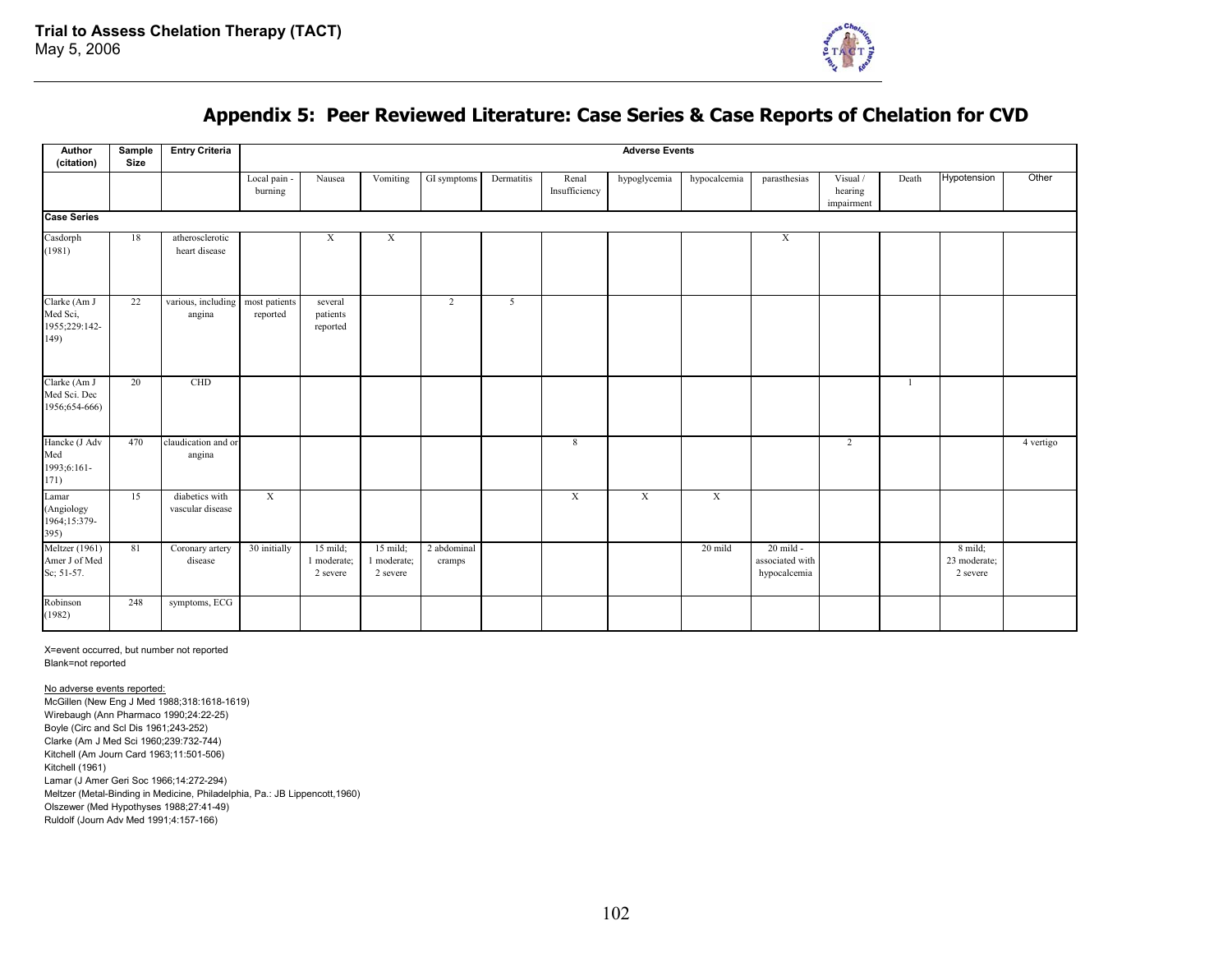

# **Appendix 5 (continued): Peer-Reviewed Literature: Chelation for Lead Poisoning**

| Author<br>(citation)                                                      | Sample<br><b>Size</b> | <b>Entry Criteria</b>                                                 | <b>Adverse Events</b>             |                     |                   |                       |                                                                                                            |            |                                                                                     |                                  |              |      |                                                                                         |
|---------------------------------------------------------------------------|-----------------------|-----------------------------------------------------------------------|-----------------------------------|---------------------|-------------------|-----------------------|------------------------------------------------------------------------------------------------------------|------------|-------------------------------------------------------------------------------------|----------------------------------|--------------|------|-----------------------------------------------------------------------------------------|
|                                                                           |                       |                                                                       | Adverse<br>Events not<br>reported | Worsening<br>angina | Vascular<br>event | Fatigue/<br>faintness | GI symp-<br>toms                                                                                           | Dermatitis | Renal<br>Insufficiency                                                              | Phlebitis at<br>infusion<br>site | hypocalcemia | Pain | Other                                                                                   |
| <b>Case Series</b>                                                        |                       |                                                                       |                                   |                     |                   |                       |                                                                                                            |            |                                                                                     |                                  |              |      |                                                                                         |
| Besunder J., et<br>al. (J PEDIATR)<br>1997; 130:966-<br>071               | 45                    | Lead poisoning<br>in children                                         |                                   |                     |                   |                       | Vomiting<br>during<br>therapy was<br>observed<br>more<br>frequently<br>in the BAL+<br><b>EDTA</b><br>group |            | No pts. were<br>observed to<br>have an<br>increase in<br><b>BUN</b> or Cr<br>levels |                                  |              |      | The ALT<br>increased<br>significantly<br>after 5 days in<br>the BAL+EDTA<br>group only. |
| Meol D., Kumar<br>K.; (Pediatrics)<br>1982; 70:259-<br>262                | 130                   | Lead poisoning<br>in children                                         |                                   |                     |                   |                       |                                                                                                            |            |                                                                                     |                                  |              |      |                                                                                         |
| Waters R., et al<br>(Biol Trace<br>Element Res)<br>2001 (83); 207-<br>221 | 16                    | Urinary metal<br>excretion before<br>and after IV<br>infusion if EDTA |                                   |                     |                   |                       |                                                                                                            |            |                                                                                     |                                  |              |      |                                                                                         |

X=numbers not reported

Adverse events not reported in the articles listed below: Batuman V., et al. (Environ Res) 1989; 48:70-75 Bessman, S.P., Ried, H., & Rubin, M. (Med Ann Dist Columbia); 1952; 31(); 321-14. Brangstrup Hansen, JP., Dossing, M., and Paulev, PE. ( J Ocuup Med); 1981; 23(1); 39-43. Hryhorczuk, D., et. Al. (Am J Ind Med); 1985;8(); 33-42. Kety, S.S. and Letonoff, T.V. (Proc Soc Exp Biol Med); 1941; 46(): 476-7. Markowitz, M., et al (J PEDIATR) 1984; 104();337-341 Lin J.,Tan, D., Hsuk., Yu, C. (Arch Intern Med) 2001; 161(); 264-271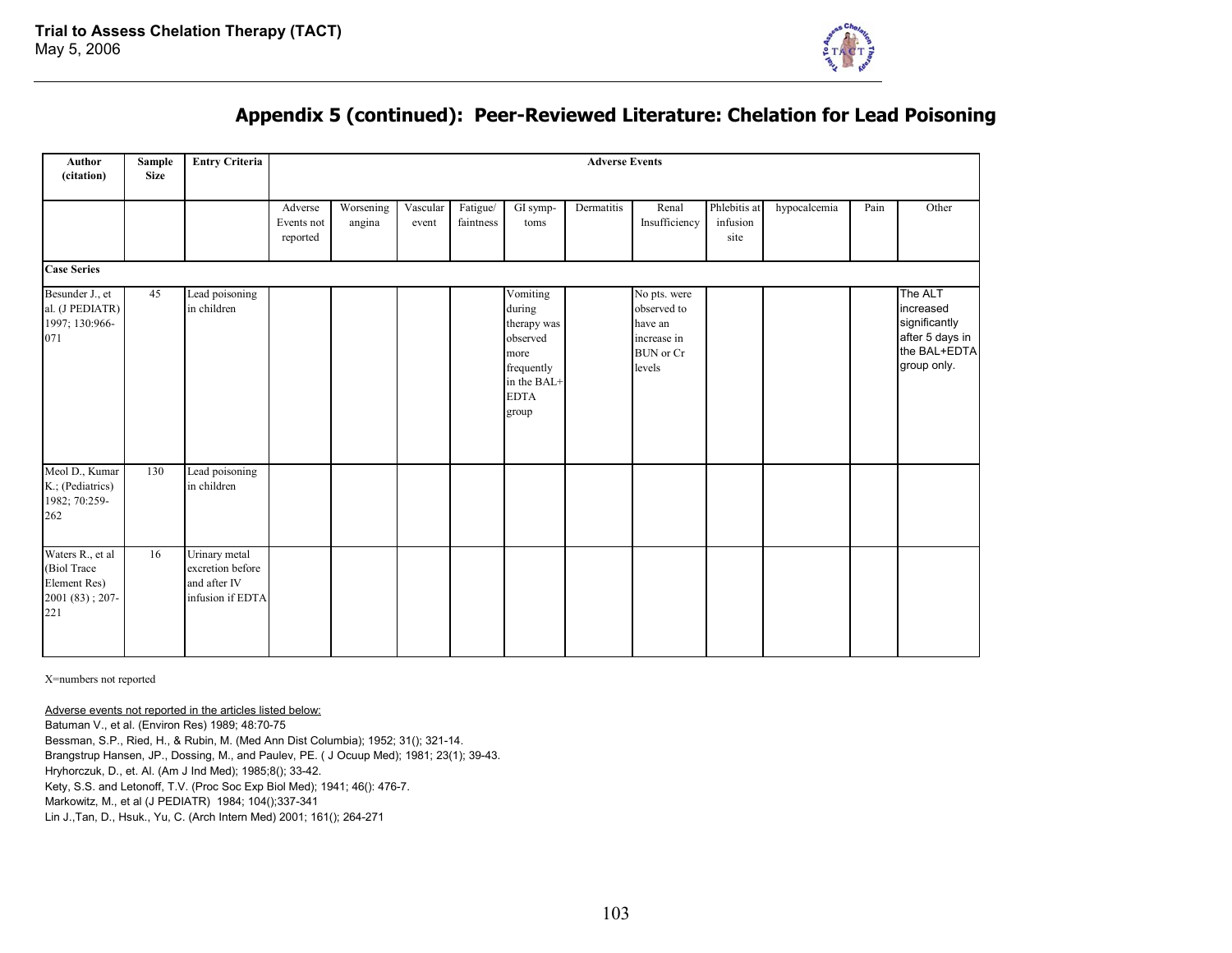

# **Appendix 6: TACT vs. ACAM Published Supplement Regimen**

|                                                                                                | <b>Total Daily Amount</b>                            |                                                        |                                                                                             |  |  |  |  |  |
|------------------------------------------------------------------------------------------------|------------------------------------------------------|--------------------------------------------------------|---------------------------------------------------------------------------------------------|--|--|--|--|--|
| <b>Multi-Vitamin/Mineral/Trace</b><br><b>Element</b>                                           | <b>TACT Low Dose</b><br><b>Regimen</b><br>$(1$ Pill) | <b>TACT High Dose</b><br><b>Regimen</b><br>$(6$ Pills) | <b>ACAM Published</b><br>Regimen <sup>1</sup>                                               |  |  |  |  |  |
| Vitamin A (as fish liver oil and beta-<br>carotene)                                            |                                                      | 25,000IU                                               | 5,000 - 10,000 IU listed for<br>Vitamin A<br>10,000 - 20,000 IU listed for<br>beta carotene |  |  |  |  |  |
| Vitamin C (as calcium ascorbate,<br>magnesium ascorbate and potassium<br>ascorbate)            |                                                      | 1,200mg                                                | $1,000 - 2,000$ mg                                                                          |  |  |  |  |  |
| Vitamin $D_3$ (as cholecalciferol)                                                             |                                                      | 100IU                                                  | 50 - 400 IU                                                                                 |  |  |  |  |  |
| Vitamin E (as d-alpha tocopheryl<br>succinate and d-alpha tocopheryl<br>acetate)               |                                                      | 400IU                                                  | 200 - 800 IU                                                                                |  |  |  |  |  |
| Vitamin $K_1$ (as phytonadione)                                                                |                                                      | 60 <sub>mcg</sub>                                      | Not listed                                                                                  |  |  |  |  |  |
| Thiamin (vitamin $B_1$ ) (as thiamin<br>mononitrate)                                           |                                                      | 100 <sub>mg</sub>                                      | $50 - 150$ mg                                                                               |  |  |  |  |  |
| Niacin (as niacinamide and niacin)                                                             |                                                      | 200 <sub>mg</sub>                                      | 25 - 100 mg                                                                                 |  |  |  |  |  |
| Vitamin $B_6$ (as pyridoxine<br>hydrochloride)                                                 | 25 mg                                                | 50 <sub>mg</sub>                                       | $15 - 25$ mg                                                                                |  |  |  |  |  |
| Folate (as folic acid)                                                                         |                                                      | 800 <sub>mg</sub>                                      | 400 - 800 mcg                                                                               |  |  |  |  |  |
| Vitamin $B_{12}$ (as cyanocobalamin)                                                           |                                                      | 100mcg                                                 | 50 -200 mcg                                                                                 |  |  |  |  |  |
| <b>Biotin</b>                                                                                  |                                                      | 300mcg                                                 | 200 - 300 mcg                                                                               |  |  |  |  |  |
| Pantothenic acid (as d-calcium<br>pantothenate)                                                |                                                      | 400mg                                                  | 250 - 500 mg                                                                                |  |  |  |  |  |
| Calcium (as calcium citrate and calcium<br>ascorbate)                                          |                                                      | 500 <sub>mg</sub>                                      | 500 - 1000 mg                                                                               |  |  |  |  |  |
| Iodine (from kelp)                                                                             |                                                      | 150mcg                                                 | 100 - 200 mcg                                                                               |  |  |  |  |  |
| Magnesium (as magnesium aspartate,<br>magnesium ascorbate and magnesium<br>amino acid chelate) |                                                      | 500 <sub>mg</sub>                                      | 400 - 600 mg                                                                                |  |  |  |  |  |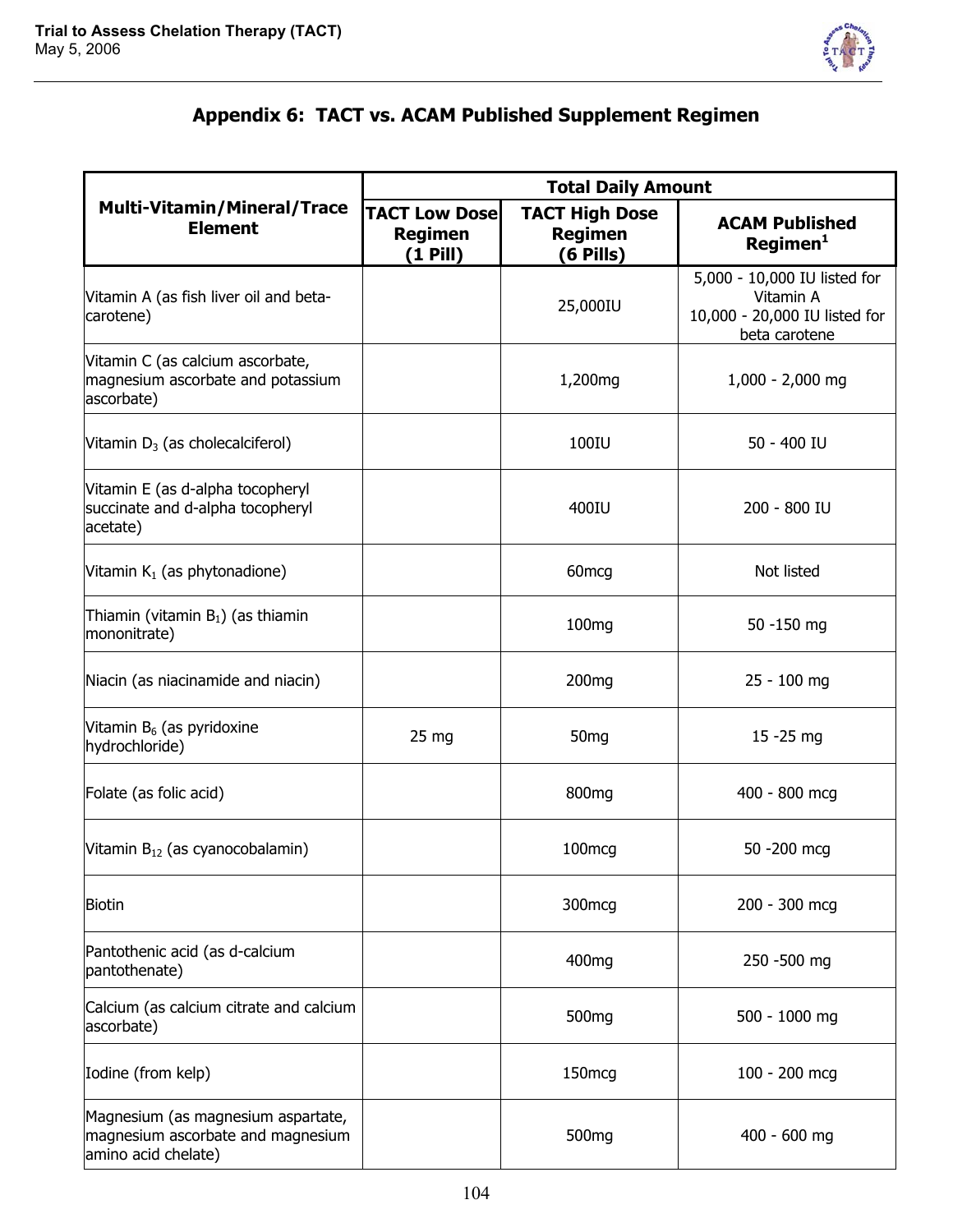

|                                                               | <b>Total Daily Amount</b>                            |                                                        |                                               |  |  |  |  |  |
|---------------------------------------------------------------|------------------------------------------------------|--------------------------------------------------------|-----------------------------------------------|--|--|--|--|--|
| <b>Multi-Vitamin/Mineral/Trace</b><br><b>Element</b>          | <b>TACT Low Dose</b><br><b>Regimen</b><br>$(1$ Pill) | <b>TACT High Dose</b><br><b>Regimen</b><br>$(6$ Pills) | <b>ACAM Published</b><br>Regimen <sup>1</sup> |  |  |  |  |  |
| Zinc (as zinc amino acid chelate)                             | 25 mcg (as zinc<br>gluconate)                        | 20mg                                                   | 15 - 25 mg                                    |  |  |  |  |  |
| Selenium (as selenium amino acid<br>chelate)                  |                                                      | 200mcg                                                 | 150 - 200 mcg                                 |  |  |  |  |  |
| Copper (as copper amino acid chelate)                         | 2 mg (as copper<br>gluconate)                        | 2 <sub>mg</sub>                                        | $2 - 3$ mg                                    |  |  |  |  |  |
| Manganese (as manganese amino acid<br>chelate)                | $15 \text{ mg}$ (as<br>manganese<br>gluconate)       | 20mg                                                   | $15 - 25$ mg                                  |  |  |  |  |  |
| Chromium (as chromium<br>polynicotinate)                      | 50 mg (as<br>chromium<br>picolinate)                 | 200mcg                                                 | 150 - 200 mcg                                 |  |  |  |  |  |
| Molybdenum (as molybdenum amino<br>acid chelate)              |                                                      | 150mcg                                                 | 50 - 100 mcg                                  |  |  |  |  |  |
| Potassium (as potassium aspartate and<br>potassium ascorbate) |                                                      | 99 <sub>mg</sub>                                       | 50 -99 mg                                     |  |  |  |  |  |
| Choline (as choline bitartrate)                               |                                                      | 150 <sub>mg</sub>                                      | 50 - 100 mg                                   |  |  |  |  |  |
| Inositol                                                      |                                                      | 50 <sub>mg</sub>                                       | 50 -100 mg                                    |  |  |  |  |  |
| PABA (as para-amino benzoic acid)                             |                                                      | 50 <sub>mg</sub>                                       | 50 - 100 mg                                   |  |  |  |  |  |
| Boron (as boron aspartate and boron<br>citrate)               |                                                      | 2 <sub>mg</sub>                                        | $0.5 - 1$ mg                                  |  |  |  |  |  |
| Vanadium (as vanadyl sulfate)                                 |                                                      | 39mcg                                                  | 15 - 30 mcg                                   |  |  |  |  |  |
| Citrus Bioflavonoids                                          |                                                      | 100mg                                                  | 50 - 150 mg                                   |  |  |  |  |  |

See text for details of the process used to develop the actual formula for the TACT supplements.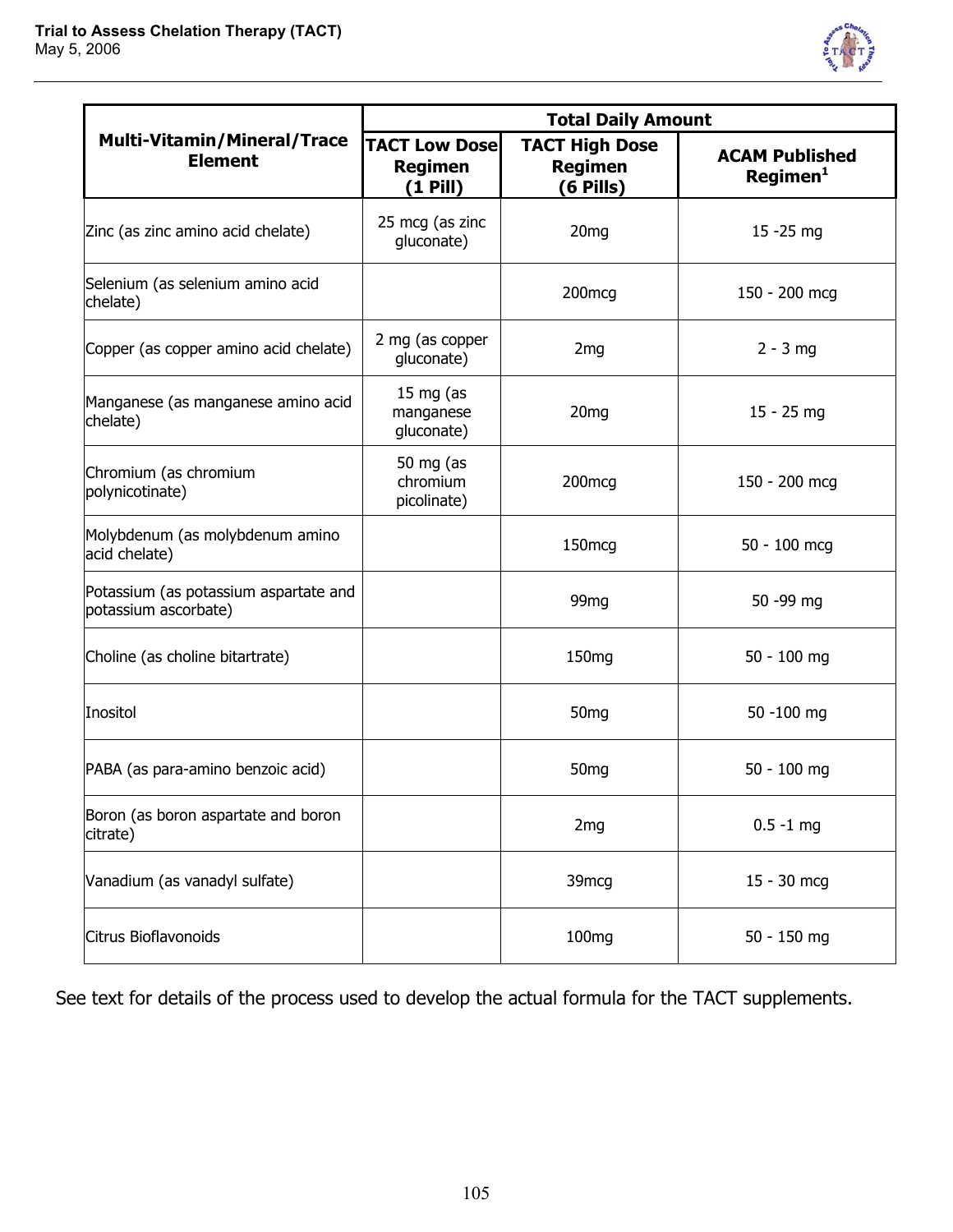

Literature Cited

<sup>1</sup>Rozema TC. Special Issue: Protocols for chelation therapy. J Adv Med  $1997;10(1):74$ .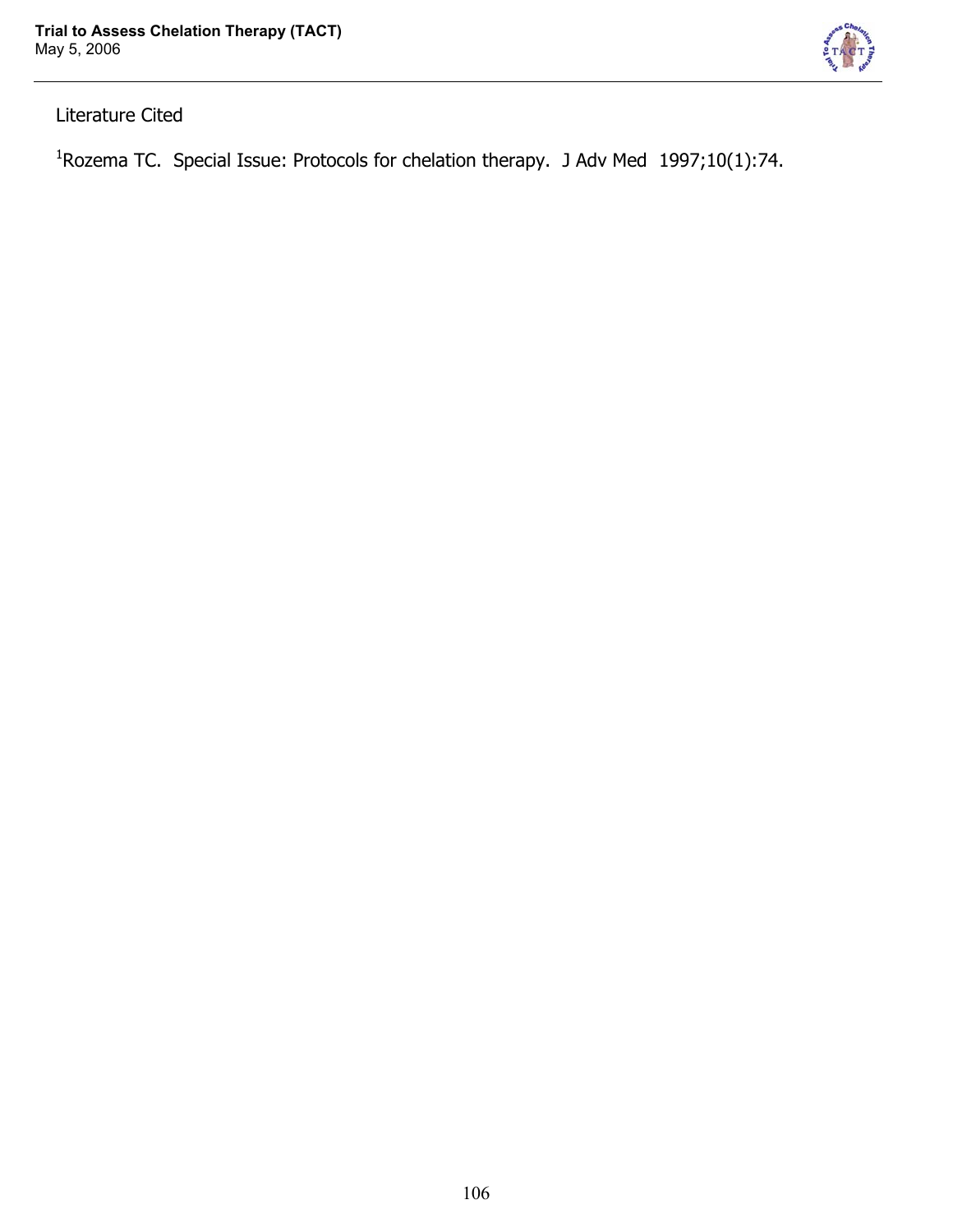

# **Appendix 7: Concomitant Therapies/Routine Medical Care**

The Coordinating Centers of the trial strongly recommend that TACT patients be treated in accordance with the prevailing guidelines regarding treatment for post-MI patients. These guidelines will be reviewed on a yearly basis and any modifications applicable to TACT patients will be disseminated throughout the study. Compliance with evidence-based therapy of TACT patients will be encouraged and enforced in the following ways:

- 1. Prior to site selection, clinical site Principal Investigators will be asked to commit to closely following prevailing guidelines for post-MI therapy. Sites unable to do so will not be selected as clinical sites for the study.
- 2. The DCC will monitor study-wide and site-specific rates of use of indicated therapies, below.
- 3. Sites will receive a quarterly "Report Card" of their use of indicated therapies.
- 4. Sites that fall below the 10% of the overall study median value will be contacted by the CCC to determine reason for non-compliance with evidence-based therapies.
- 5. Sites with continued non-compliance and no valid reasons for such may be suspended from future patient accrual.

# **Secondary Prevention**

TACT patients all have had a prior MI. As such, guidelines for patients with established coronary disease apply.

# **Long-Term Use of Aspirin**

The long-term use of aspirin in the post-infarct patient results in a significant reduction in subsequent mortality. $2$  In six randomized, placebo-controlled trials in which patients were randomly selected between 1 week and 7 years after the initial infarct, meta-analysis reveals a reduction in vascular mortality of 13% among those randomly assigned to aspirin with a reduction in nonfatal reinfarction of 31% and nonfatal stroke of 42%. Although all of these trials involved the use of aspirin in doses ranging from 300 to 1500 mg/d, a recent trial of patients with chronic stable angina pectoris in which aspirin 75 mg/d was used demonstrated a significant reduction of 34% in the primary endpoint of nonfatal MI and sudden death. This suggests long-term use of aspirin in the postinfarction patient in a dose as low as 75 mg/d can be effective, with the likelihood that side effects can be reduced. Clopidigrel may be used as an alternative in aspirin allergic patients. Ticlopidine, an antiplatelet agent that has been effectively used in unstable angina and cerebrovascular disease, has not been studied in major clinical trials involving patients with acute MI. Other antiplatelet agents such as sulfinpyrazone and dipyridamole have been used in the post-infarct patient, but there is no evidence from these clinical trials that they were any more efficacious than aspirin alone.

# **Management of Lipids**

Recent clinical trials<sup>3</sup> suggest that LDL-lowering therapy reduces total mortality, coronary mortality, major coronary events, coronary artery procedures and strokes in persons with established CHD. An LDL cholesterol of <100 mg/dl is the goal of therapy in secondary prevention. This goal is supported by clinical trials with both clinical and angiographic endpoints as well as by prospective epidemiologic studies. This goal should apply to both those with established CHD as well as those with CHD risk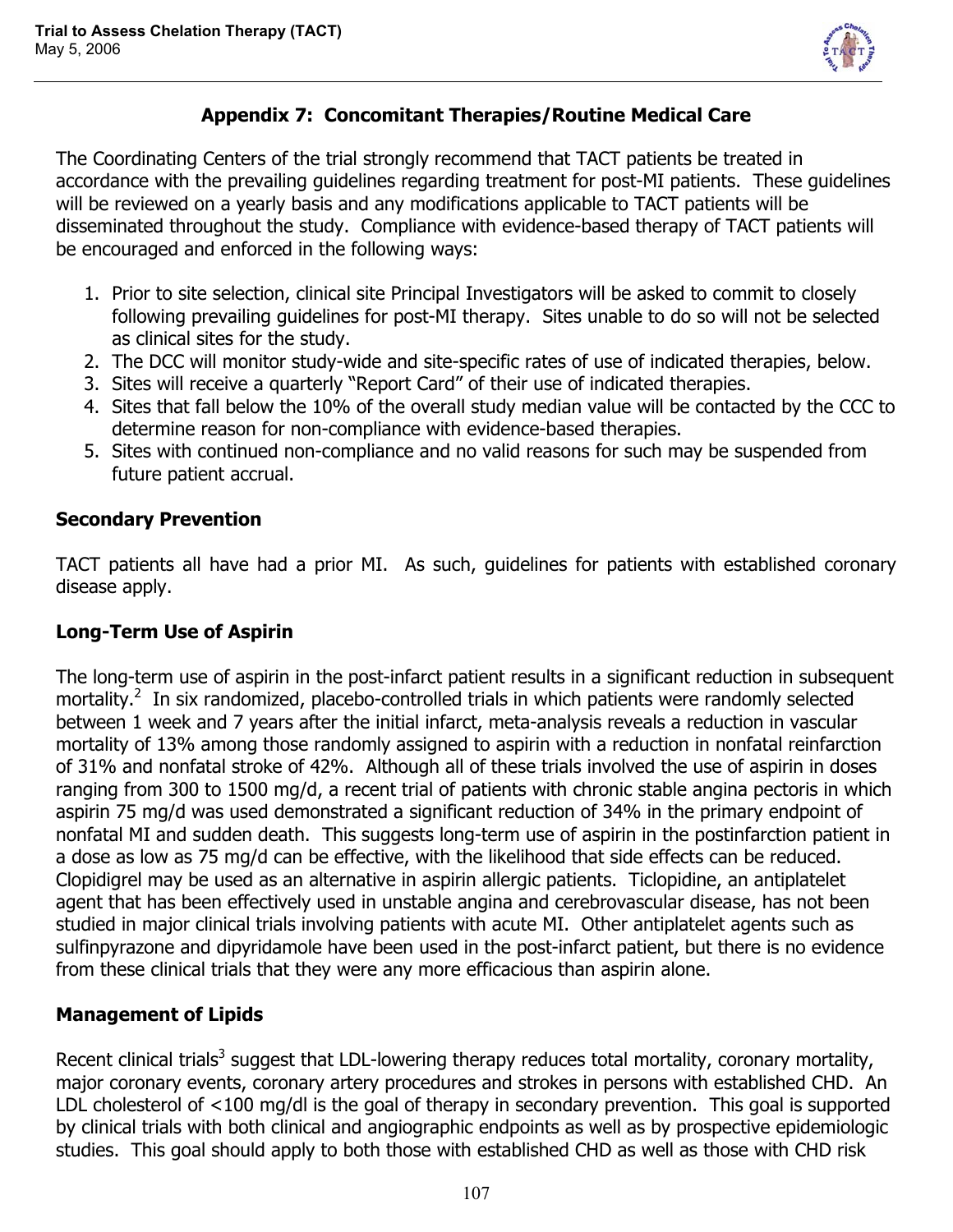

equivalents. Thus, all TACT patients should have a goal of LDL < 100mg/dl. This can be reached, first, through therapeutic lifestyle changes including diet and exercise. In addition, these persons can be started on medications including statins, nicotinic acids or fibrates.

# **Beta-Adrenoreceptor Blockers**

Several studies involving tens of thousands of patients, have demonstrated the benefits of β-blockers in post-MI population. This benefit is seen with a reduction in mortality due to sudden cardiac death, as well as non-sudden cardiac death.

Of the currently available agents, only timolol,<sup>4</sup> propanolol<sup>5</sup> and metoprolol<sup>6</sup> have been shown to have a reduction in mortality. The benefits observed in their respective studies, range fro 27% to 36%. The benefit of long-term use of β-blockers is magnified even more, in high-risk individuals. These are currently defined as individuals with: prior infarction, anterior wall infarction, advanced age, complex ventricular ectopy and hemodynamic evidence of LV systolic dysfunction.

It is still debatable if low-risk individuals (those not fitting the above criteria) benefit from long-term use of these agents. The benefit-risk analysis, accounting for the potential adverse effects of longterm use of these agents, favors its use in this population.

There are no studies showing that the long-term administration of β-blocking agents in post-MI patients who underwent revascularization, is beneficial. However, it is believed that the effects on this population should not be any different than in those individuals that did not get any form of revascularization.

The collective totality of the evidence shows a reduction in mortality, a reduction in re-infarction and an increase in the probability of long-term survival by almost 40% in post-MI patients. The benefits outweigh the potential and minimal risks associated with special populations such as in patients with diabetes, asthma, obstructive pulmonary disease and peripheral vascular disease. For this reason, βblockers are recommended for the long-term use in post-MI patients, even in the populations described above.

# **Angiotensin Converting Enzyme Inhibitors**

ACE inhibitors are also of value in selected patients who have recovered from an acute infarction through their ability to interfere with ventricular remodeling and thus attenuating ventricular dilation over time. The clinical result is a lessened likelihood for development for CHF and death. In addition, the likelihood of a recurrent MI may also be reduced.

The expression of tissue ACE within the heart probably arises from vascular endothelium. In the setting of myocardial necrosis and fibrosis, relatively high concentrations of ACE can be found in the myocardium compared with normal ventricular myocardium. These observations, coupled with experience in both rat model of MI and large randomized clinical trials, have established that use of ACE inhibitors begun after a patient has recovered from acute MI improves long-term survival, provided the infarct was large and anterior in location and results in significant impairment of LV contractility. Specifically, in the Survival and Ventricular Enlargement (SAVE) trial, patients received captopril at a mean 11 days after onset of infarction, resulting in approximately 20% reduction in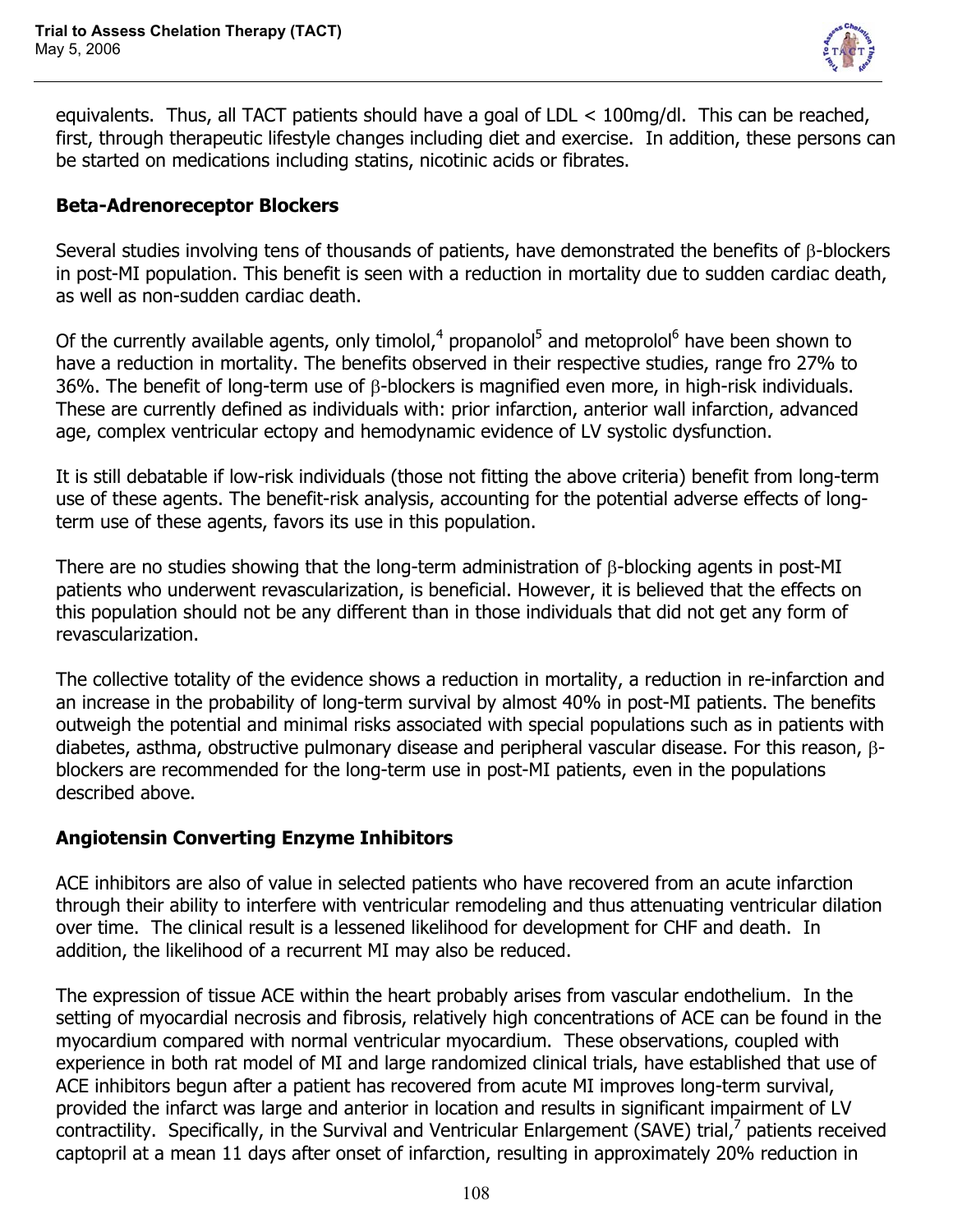

mortality. The Acute Infarction Ramipril Efficacy (AIRE) trial,<sup>8</sup> in which patients who had been in clinical heart failure during the first day of their infarct and were then randomly assigned an average of 5 days after onset of infarction to either ramipril or placebo, resulted in an approximate risk reduction of 27% in all-cause mortality. Similarly, the Trandolapril Cardiac Evaluation (TRACE) trial,<sup>9</sup> in which patients with LV dysfunction on echocardiogram were randomly assigned to receive either trandolapril or placebo a median of 4 days after onset of infarction, demonstrated a 22% reduction in mortality.

The Studies of Left Ventricular Dysfunction (SOLVD) trial<sup>10</sup> evaluated the ACE inhibitor enalapril in 4228 asymptomatic patients with LV ejection fraction less than 0.35, 80% of whom had experienced a prior MI. However, randomization was carried out considerably later on the average than in the SAVE and AIRE trials. The prevention arm of the SOLVD trial revealed a trend toward improved mortality but not a statistically significant difference. On the other hand, SOLVD did demonstrate a significant risk reduction of 20% for the combined endpoints of death or development of CHF requiring hospitalization.

In secondary analyses of the ACE inhibitor trials<sup>7</sup>, the benefit of treatment appears to be primarily in patients with anterior infarctions of LV ejection fraction below 40%. Some rationale exists for the use of these drugs in all patients after MI, based on the observation in the SAVE trial that the likelihood of recurrent MI was reduced by approximately 25% in treated patients. However, this finding is based on post hoc analysis and is currently being studied in prospective trials. Therefore, all TACT patients whose ejection fraction is below 45% should be administered ACE inhibitors; as well as all diabetics with normal ejection fraction.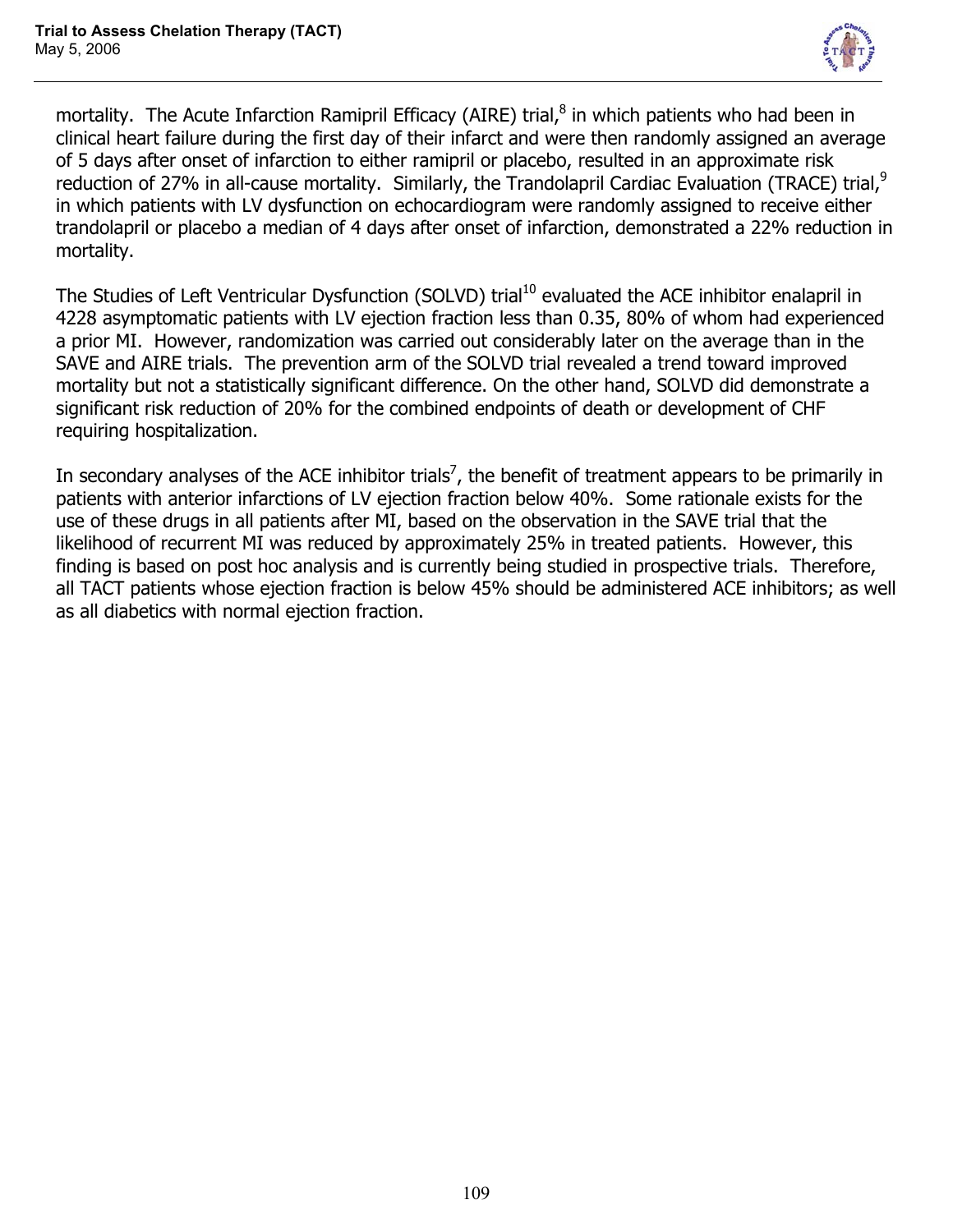

Literature Cited

- <sup>1</sup> Houston-Miller N, Taylor CB. Lifestyle Management for Patients with Coronary Heart Disease. Champaigne, IL: Human Kinetics, 1995.
- <sup>2</sup>Hennekens CH, Dyken ML, Fuster V. Aspirin as a therapeutic agent in cardiovascular disease: A statement for healthcare professionals from the American Heart Association. Circ 1997;96(8):2751-2753.
- $3$ Executive summary of the Third Report of the National Cholesterol Education Program (NCEP) Expert Panel on Detection, Evaluation, and Treatment of High Blood Cholesterol in Adults (Adult Treatment Panel III). JAMA 2001;285:2486-2497.
- <sup>4</sup>Norwegian Multicenter Study Group. Timolol-induced reduction in mortality and reinfarction in patients surviving acute myocardial infarction. N Engl J Med. 1981;304:801-807.
- <sup>5</sup>Beta-Blocker Heart Attack Study Group. The Beta-blocker Heart Attack Trial. JAMA 1981;246:2073 2074.
- <sup>6</sup>Hjalmarson A, Elmfeldt D, Herlitz J, et al. Effect on mortality of metoprolol in acute myocardial infarction: a double-blind randomised trial. Lancet 1981;2:823-827.
- <sup>7</sup>Pfeffer MA, Braunwald E, Moye LA, et al. Effect of captopril on mortality and morbidity in patients with left ventricular dysfunction after myocardial infarction: Results of the Survival And Ventricular Enlargement trial. N Engl J Med 1992;327:669-677.
- ${}^{8}$ The AIRE Study Investigators. Effect of ramipril on mortality and morbidity of survivors of acute myocardial infarction with clinical evidence of heart failure. Lancet 1993;342:821-828.
- <sup>9</sup>Kober L, Torp-Pedersen C, Clarsen JE, et al. A clinical trial of the ACE inhibitor trandolapril in patients with left ventricular dysfunction after myocardial infarction. N Engl J Med 1995;333:1670 1676.
- $10$ The SOLVD Investigators. Effect of enalapril on mortality and the development of heart failure in asymptomatic patients with reduced left ventricular ejection fractions. N Engl J Med 1992;327:685-691.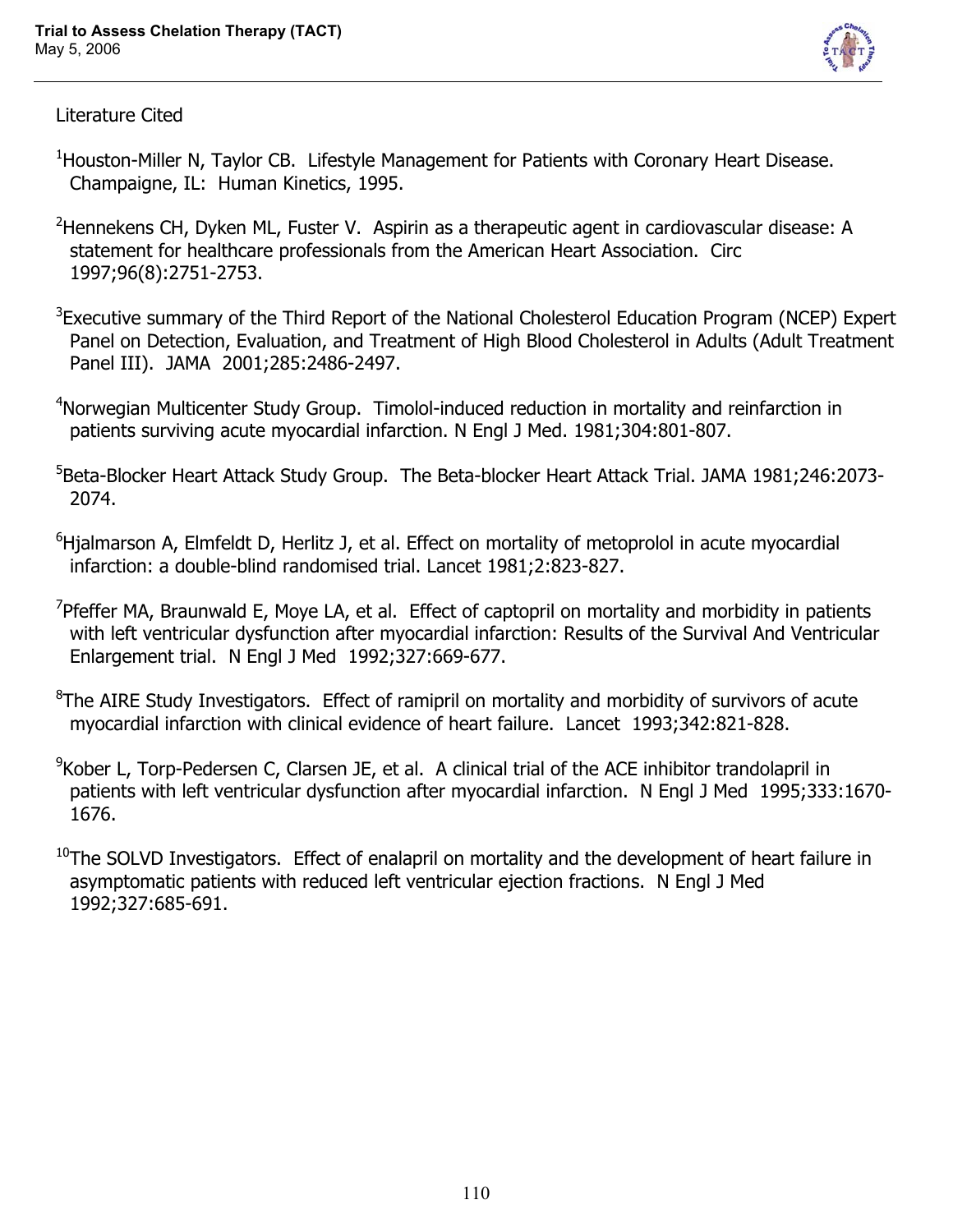

# **Appendix 8: EQOL Analyses**

This appendix provides additional details on the economic analyses, cost-effectiveness analyses, and the quality of life data collection and analyses.

### Economic Data

# Direct Medical Costs

We expect patients in this study to be ambulatory and stable at the time of enrollment. Thus, the major medical resources of interest to the study are those involved in the administration of the chelation strategy and the high-dose supplement strategy and those required to treat the patient's CAD from study enrollment through 24 months (the minimum follow-up for all patients). Follow-up care will include both hospitalizations and outpatient visits and tests. Some of this care will be required for the patient's CAD and some may be provided for unrelated co morbidity.

In this trial, we will measure and compare all-cause medical resource use, rather than CAD-specific care.

The cost of the chelation therapy strategy includes not only the cost of the infusion bag, but also the personnel to assess the patient and administer the infusion plus any routine laboratory testing considered a part of the chelation strategy. We will work with Dr. Martin Dayton, the chelation consultant to the TACT CCC, and the chelation practitioner co-investigators at the TACT clinical sites to define the major resource inputs and associated costs of the chelation therapy strategy.

For each study patient, major follow-up resource use will be recorded on the clinical case report form. Interval resource use data will be collected at each follow-up clinical contact on hospitalizations (including length of stay and reason for admission), major diagnostic tests, and medication use. Any custodial care or nursing home stays will also be recorded. Hospital and physician costs will be calculated from these data as described below.

# Indirect Costs Due to Lost Productivity

Medical problems and their treatment regimens can affect a variety of economic measures other than direct medical costs. Whether these factors should routinely be incorporated into an economic analysis using the societal viewpoint remains quite controversial For this study, at baseline we will collect a brief information set about the patient's employment status and type of work (for those who have worked within the previous six months). We will also collect the patient's total annual employment income. Additional demographic/socioeconomic measures to be collected at baseline include years of education, marital status, and number of persons in the household. Follow-up data collection will include an assessment of follow-up work status and interval changes including time lost from work. These data will be used for descriptive purposes and to estimate indirect costs of illness that can be used in a cost-effectiveness sensitivity analysis to determine whether differential changes in productivity between the two treatment arms in each of the two randomized comparisons (should such changes be observed) affect the economic attractiveness of the investigational therapy arm.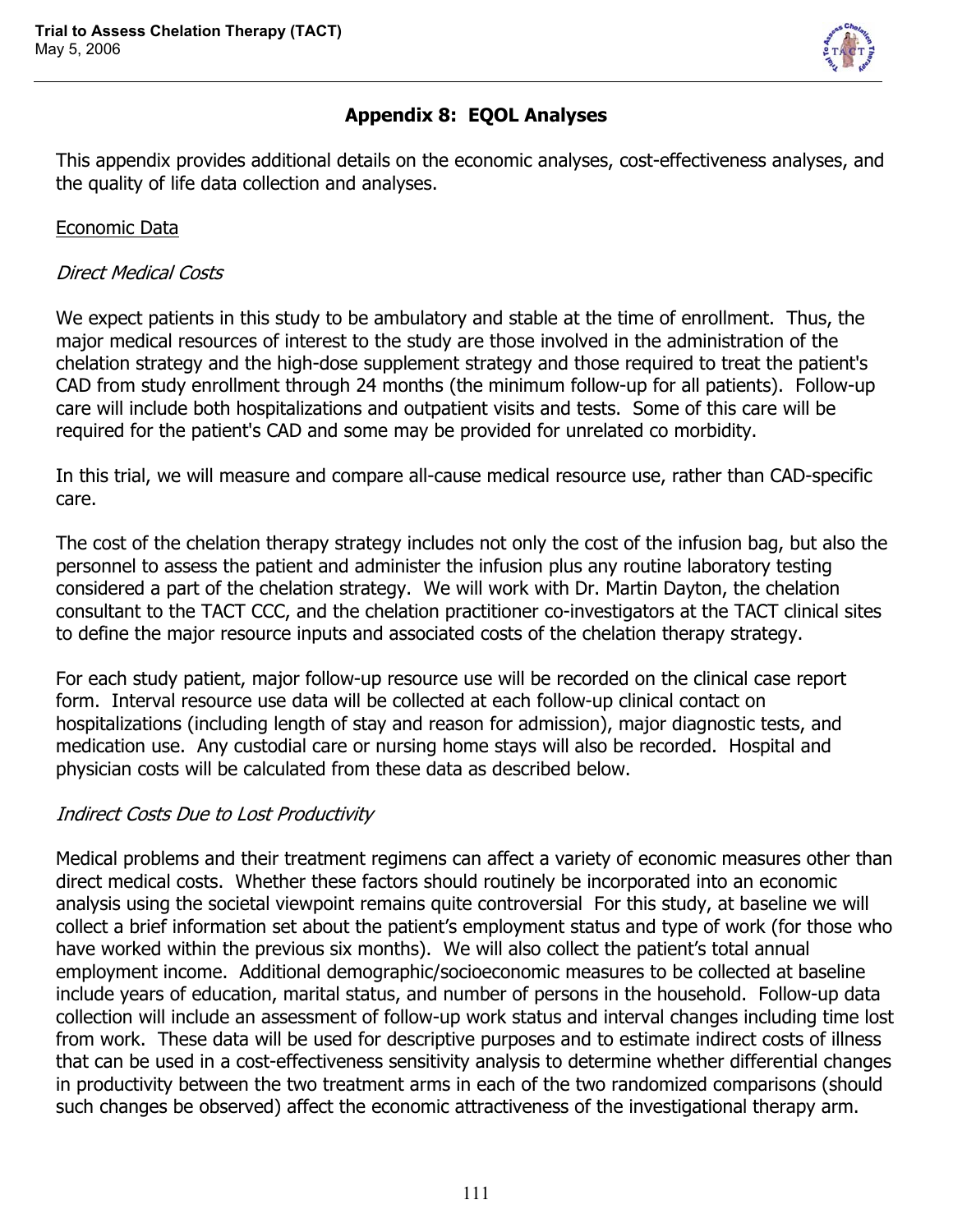

# Estimation of Costs

We will estimate the major components of true direct medical care costs using a societal perspective. Hospital costs will be assigned using hospital billing data from prior DCRI economic trials in similar cohorts. We will use the resource use variables in TACT to develop a resource-based regression model that will partition the costs of hospitalization among these variables. With these derived cost weights and the resource data from TACT we can estimate the costs of hospitalization in this trial. Physician visit costs will be estimated using the Medicare Fee Schedule along with counts of major procedures and days in the hospital. The costs of the chelation therapy will be developed as described above.

An alternative to the use of hospital billing data for the estimation of hospital costs is the use of Medicare Diagnosis-Related Group (DRG) reimbursement rates. These have the advantage of representing a national cost estimate for hospital care, but have the strong disadvantage of being insensitive to shifts in resource use that do not affect the DRG assignment. We will use these data in secondary analyses from the CMS perspective.

Professional fees will be indexed to the major cardiac procedures and other physician services performed on each patient as identified on the TACT case report forms. Since the Medicare Fee Schedule is keyed to the current procedural terminology (CPT) codes, a map will be created between case report form and other study form procedures and CPT codes so these fees can be assigned. We have used this approach successfully in a number of recent trials. Because there is no Medicare Fee or CPT code for chelation, we will work with the chelation experts in TACT to estimate an appropriate cost. Specific reference will be made to other outpatient-based infusion therapies that do have established Medicare Fees.

Total costs will be estimated by summing hospital, outpatient, professional, and medication costs.

### Cost Analyses

Costs for the two therapeutic arms in each of the two primary comparisons will be compared in three stages: short-term costs (30 weeks), intermediate-term costs (1 year), and long-term costs (2 years). The short-term cost picture will cover the intensive phase of therapy, defined as the total medical costs incurred during the first 30 weeks after enrollment in the trial. For the chelation therapy arm, these will include the cost of treatment for the first 30 infusions plus adjunctive medical therapy and any early complications that occur. For the placebo infusion arm this will include the cost of the initial medical regimen along with the cost of any early complications that occur. The cumulative one year cost comparison will include the costs of therapy plus any subsequent induced costs (or cost savings) over an arbitrarily defined intermediate follow-up period. The cumulative comparison of total study costs out to 2 years will provide a longer-term perspective on cost differences and will also provide the basis for lifetime extrapolations required for cost-effectiveness analysis.

In order to provide a second perspective on cost differences for each strategy in TACT, we will also directly measure resource consumption levels for each treatment arm. In particular, we will tally major healthcare resource items used, including hospital days (intensive care, step-down units,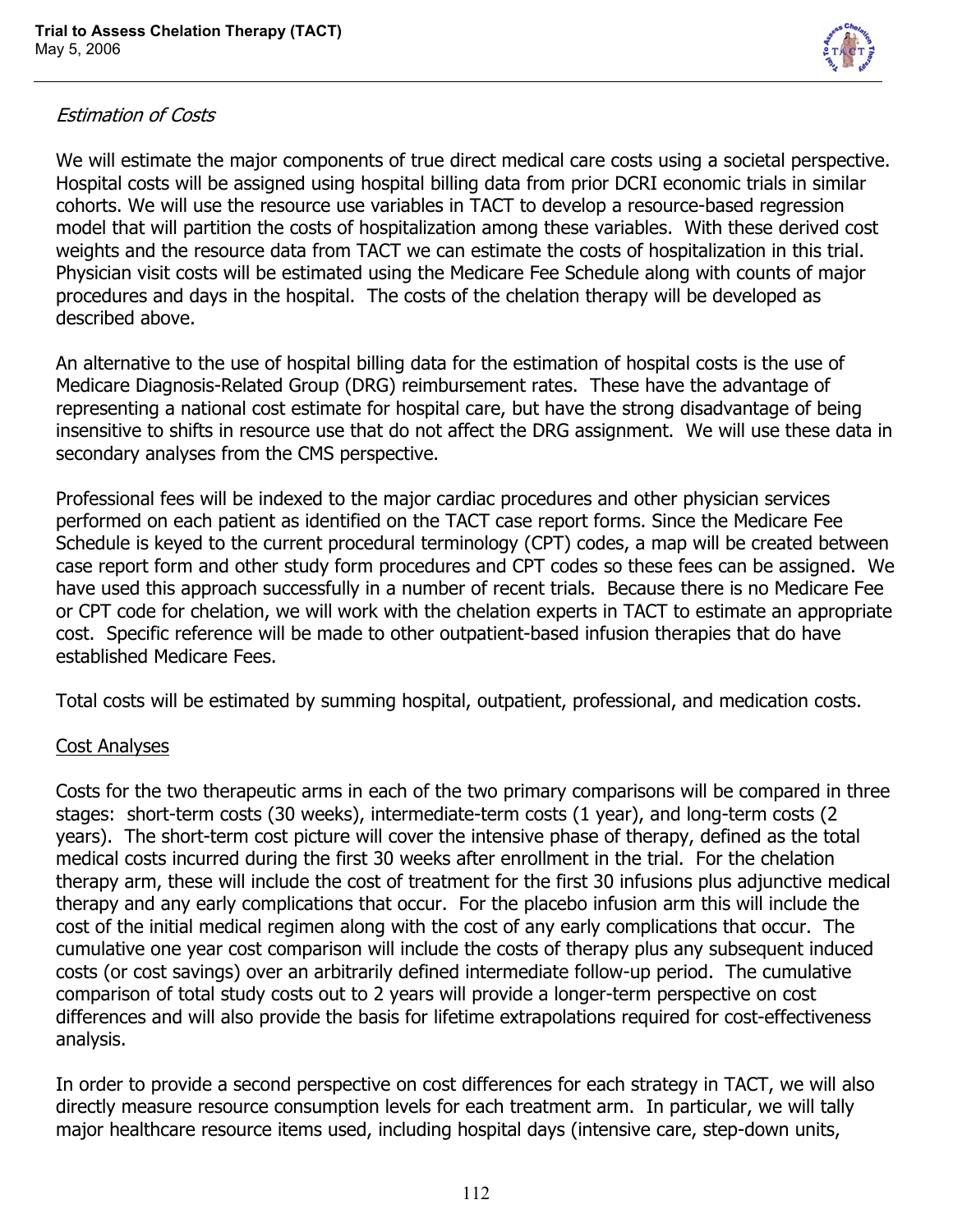

wards), cardiac procedures (e.g., cardiac catheterization, coronary angioplasty, coronary stenting, coronary bypass surgery), and adjunctive therapies.

Primary statistical comparisons will be performed between the two treatment arms by intention-totreat. For statistical testing of cost data, our current approach is to use a nonparametric test, such as the Wilcox on rank sum test, but we can use a standard t-test after log transformation of the data. If log transformation does not establish an approximately normal distribution, we will explore the class of Box-Cox transformations to find the best symmetrizing transformation. Confidence limits around the observed cost differences can be created using several different approaches. In recent work, we have used bootstrap methods for this.

#### Cost-Effectiveness Analyses

To estimate the cost-effectiveness of the experimental arms, we will calculate a set of base case cost-effectiveness ratios that define the incremental cost required to add an extra life year with the investigational chelation therapy arm relative to control medical therapy, and corresponding analyses for the two supplement arms. A second series of analyses will calculate the corresponding cost-utility ratio. These analyses will use the societal perspective and will be based, to the extent possible, on the empirical data from the TACT trial. Where extrapolations from empirical data and other assumptions are required, extensive sensitivity analyses will be performed. The cost-effectiveness ratio will take the general form:

 $CE_{\text{Incremental}} = \frac{\text{Cost}_{\text{Investigational}} - \text{Cost}_{\text{Control}}}{LE_{\text{Investigational}} - \text{LE}_{\text{Control}}}$ 

 $CE = cost$  effectiveness  $LE = life$  expectancy

At the time of analysis, costs will be adjusted to the most recent year for which the consumer price index has been published. Both costs and life expectancy will be discounted to present value at a 3% annual discount rate (with rates from 0 to 7% examined in sensitivity analyses). It is clear that the majority of patients will remain alive at the conclusion of the trial. Thus, a method is required for converting observed trial experience into the corresponding lifetime survival and cost figures needed for use in the incremental cost-effectiveness calculations. The need for lifetime cost-effectiveness ratios derives from the lack of adequate benchmarks for other time frames. Although use of a shorter time frame (e.g., 2 years) is attractive because it can reduce or eliminate the need for difficult and uncertain extrapolations, cost-effectiveness ratios expressed in terms of the shorter time frames will typically be larger (more unfavorable) than the corresponding lifetime values. Clearly, therefore, the time frame of a cost-effectiveness ratio can substantially affect its interpretation. Thus, as recommended by the US Public Health Service Guidelines on cost effectiveness, we feel that lifetime extrapolation of costs and survival benefits are necessary to provide study results comparable to those of most prior medical cost-effectiveness analyses. However, we will also present costeffectiveness ratios based on the within-trial, 2-year follow-up that is expected for all patients. These will represent secondary analyses.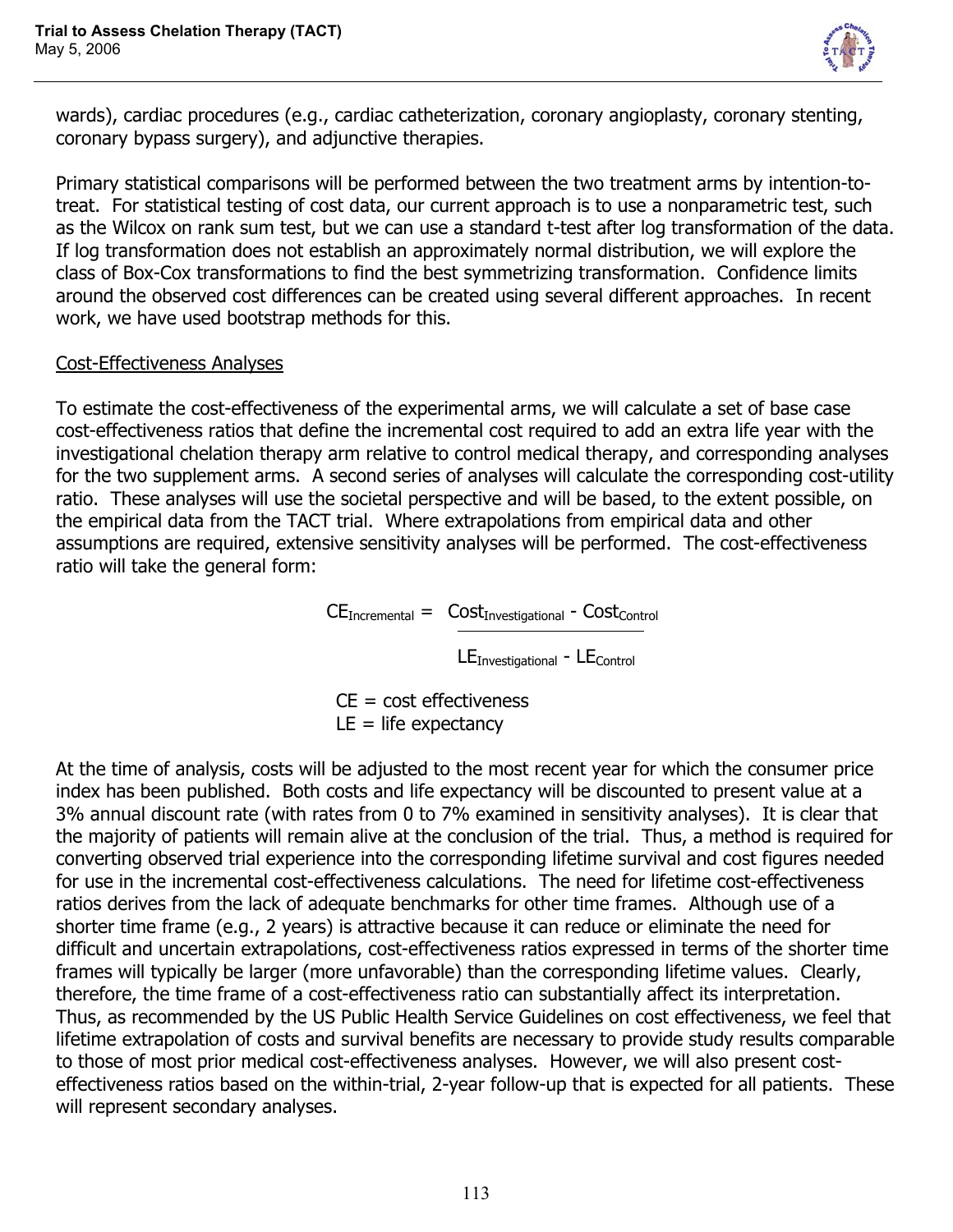

There are two general methods that we have previously used to make the necessary lifetime extrapolations called for in cost-effectiveness analysis of an empirical dataset: use of secondary data sources on which to base the extrapolation and use of a Markov model. An important secondary data source that we have available for use in this study is the extensive Duke Cardiovascular Disease Databank. The Databank currently contains over 10,000 patients referred for coronary angiography (1971-2000) who would meet the principal eligibility criteria for TACT and for whom we have up to 20 years of follow-up. Their survival data could be used to supplement and extend the empirical TACT survival data using a Cox regression model-based approach, similar to the one we used successfully in the GUSTO I and PURSUIT cost-effectiveness analyses.

For TACT-eligible patients identified in the Duke Database who have survived  $\geq 2$  years following their index MI, we will use their follow-up data to estimate TACT patient-specific life expectancy in 4 major steps:

1) Using Cox Proportional Hazards regression methodology for left-truncated and right-censored data, model the hazard of death as a function of age, adjusting for additional prognostic factors through covariates. This model "adjusts for" age as the metric over which the hazard is computed and treats additional prognostic factors as covariables. By estimating the hazard over the age metric (rather than over the time metric, as is traditionally done), we can produce data-based survival predictions through a much longer time period due to the broad representation of ages in our database. The hazard relationship, which under proportional hazards is well estimated through the age range represented in our data, will be used for prediction on a patient by patient basis. Thus, the need for parametric extrapolation of the data used in our GUSTO I analysis is eliminated.

2) Again using a Cox Proportional Hazards regression model together with the extensive post-MI survival experience available in the Duke Database, we will estimate the long-term survival impact of a non-fatal endpoint MI occurring within the 3 year average follow-up period for TACT. This model will provide a measure of the increased relative risk attributable to an MI for later incorporation in the individual patient predictions.

3) The observed survival experience in the TACT trial will be modeled to ensure that estimated differences in life expectancy are based solely on treatment-effect differences and not on covariate imbalances that may exist between the survivors in each treatment group. This survival model will stratify on treatment group (if necessary to satisfy the proportional hazards assumption) and adjust for other significant predictors of survival within the TACT follow-up period.

4) Finally, using the models described above, we will produce a covariate-specific lifetime survival prediction for each patient. The individual predicted survival estimates will be averaged over all patients for both treatment groups to produce a mean predicated survival estimate for each treatment group. The estimated mean survival curves will then be integrated over a lifetime to obtain mean life expectancy for each treatment group. Differences between the area under each survival curve will be computed to obtain the incremental life expectancy due to the investigational treatment. All the major steps in this methodology have been successfully used in the recently published PURSUIT cost-effectiveness analysis.

Utilities will be assessed at baseline and at 3 points in follow-up using the EuroQoL method In order to convert these data to quality-adjusted life expectancies (QALE), assumptions must be made about the distribution of utilities in the study population after the 2-year follow-up. Most prior studies have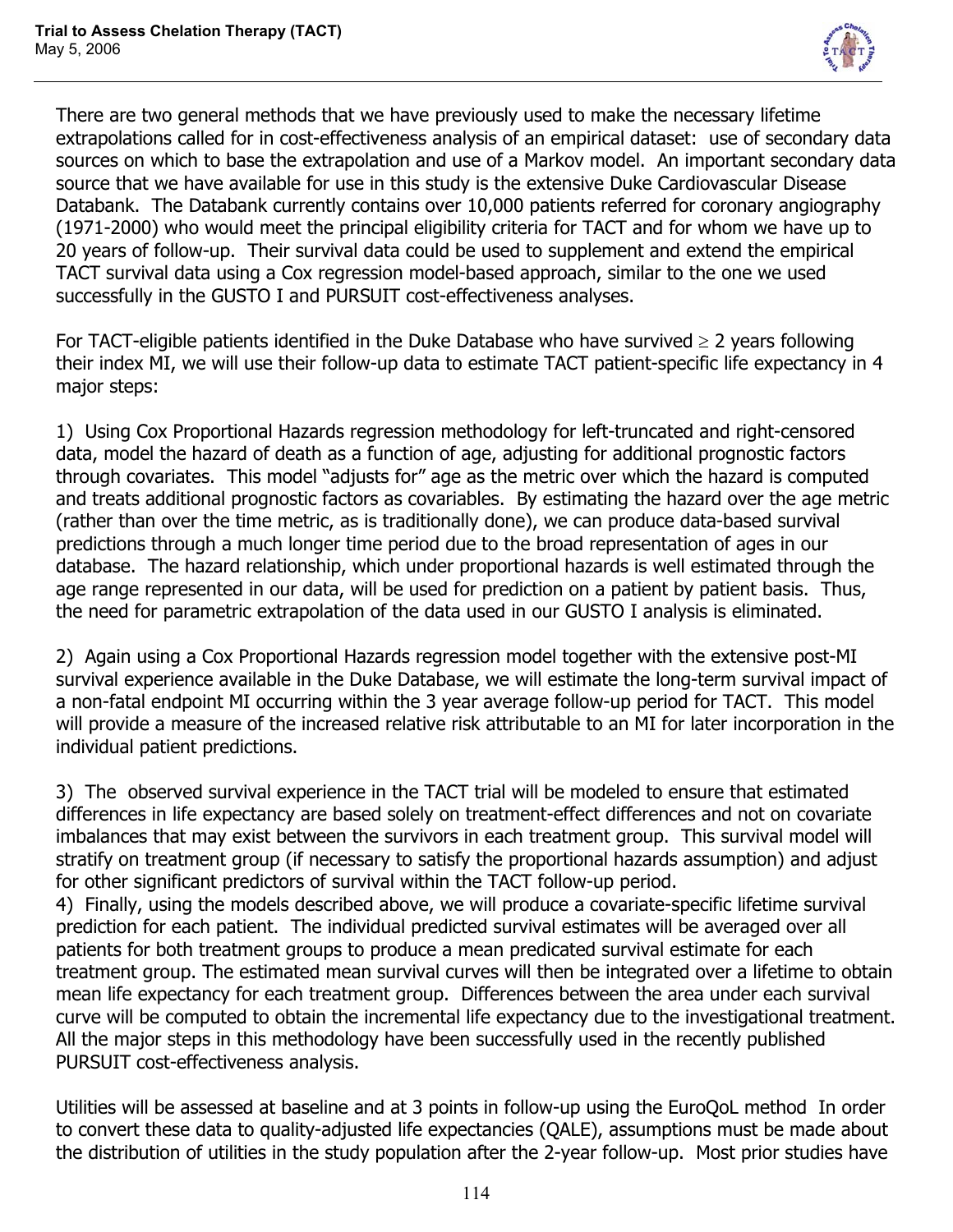

applied a constant utility value to survival data to generate QALE estimates. While this approach has the advantage of computational simplicity, we will examine a data-driven alternative. Specifically, we will perform a regression analysis of patient utilities using the empirical TACT data collected to identify major baseline determinants (including treatment assignment). We will also test to see whether there are any important treatment-by-covariate interactions that need to be included in the model. Finally, we will examine the stability over time of utilities and the temporal relationship with major determinants. The resulting model can then be used to assign (predict) utility values to each year of survival after the second year for each TACT patient.

We will use a similar approach for estimating post-2-year cost differences between treatment groups. A regression model will be constructed to define the major baseline determinants of medical costs in TACT (including treatment group). We will test for important treatment-by-covariate interactions and will examine whether determinants of short-term costs (i.e., 6 months) differ from those of intermediate (i.e., 12 months) or long-term (i.e., 2 years) costs.

Thus, we will have a rich empirical data set involving 2 years of cost and utility data and up to 4 years of survival data. We will also create estimates for each TACT patient of life expectancy, quality-adjusted life expectancy, and lifetime medical costs. These data will be used to calculate the lifetime and within-trial cost effectiveness and cost-utility ratios. The lifetime incremental costeffectiveness ratio will be the principal measure (reference or base case) reported from these analyses with the cost-utility ratio and within trial ratios being secondary. Although the US Public Health Service Panel on Cost Effectiveness in Health and Medicine has recommended that the reference case employ quality-adjusted life expectancy (QALYs), QALYs remain very controversial in medicine. Thus, we prefer to use life expectancy in the reference case with QALYs used in a sensitivity analysis. The cost-effectiveness analyses will use a 3% discount rate in the reference case for both costs and life expectancy.

As reviewed recently by O'Brien and colleagues, there are two schools of thought about costeffectiveness analyses. The traditional approach is to hold that the models are deterministic. This approach uses sensitivity analyses to assess the reasonableness and importance of starting parameters. More recently, as cost-effectiveness analyses have been built on empirical large-scale randomized trial data, it has been possible to view the inputs to cost-effectiveness ratios (i.e., costs, clinical outcomes) as stochastic, and therefore possessing a quantifiable level of uncertainty. The methods of quantifying the uncertainty around cost-effectiveness ratios constitute an area of active research. Many, including our group, favor the use of a nonparametric bootstrap approach. In the recently published Bypass Angioplasty Revascularization Investigation (BARI) cost-effectiveness analysis, we assessed the precision of the ratio of costs to the effectiveness of treatment using the bootstrap method (1000 samples with replacement with a cost-effectiveness ratio calculated for each sample). We propose to use a similar methodology for the TACT cost-effectiveness analysis. In addition, we will perform comprehensive sensitivity analyses around major assumptions and extrapolations. For empirically derived parameters such as survival differences, costs, and utilities, 95% confidence intervals will be used to define plausible variations from observed values. We will determine threshold values for those variables that yield cost-effectiveness ratios of \$50,000 and \$100,000 per life year added.

Major sensitivity analyses to be performed will consider 1) variations in relative efficacy from that observed in the trial; 2) variations in the persistence of benefits observed during the TACT Trial (i.e.,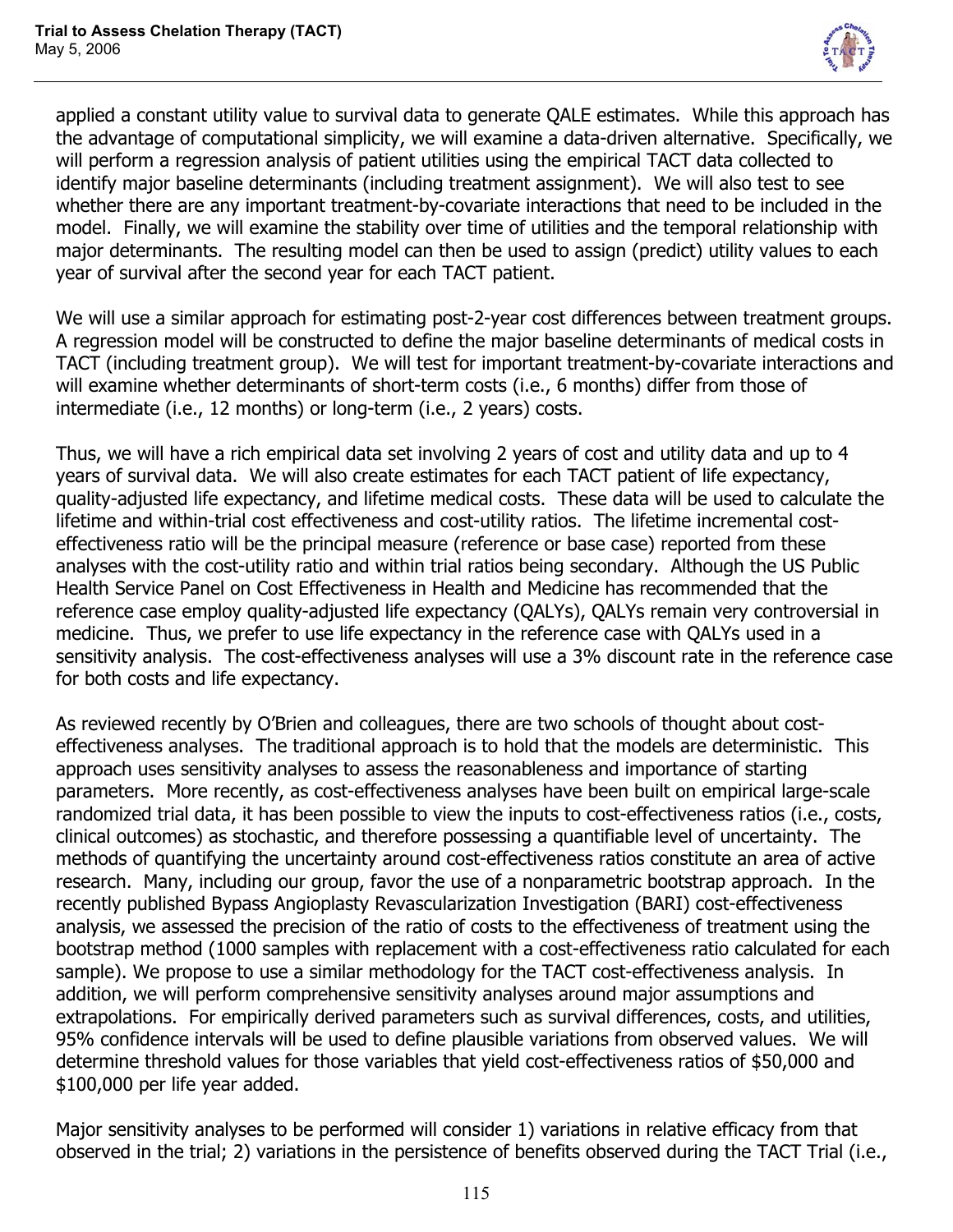

survival curves converge or diverge after 4 years); 3) variations in the initial treatment-related costs of the chelation therapy and placebo infusion arms; 4) variation in the follow-up costs for these two arms; 5) variations in the utility value of the survivors; and 6) variations in the discount rate applied (0-7%). If significant indirect cost differences are observed between treatments these will be added to the total medical costs in a sensitivity analysis. Appropriate two-way and higher-order sensitivity analyses will be defined at the time of analysis based on the results of the above one-way sensitivity analyses.

It must be emphasized that although the general plan of our cost-effectiveness analyses can be specified, there is clearly an iterative quality to building successful cost-effectiveness models.

#### Quality of Life and Health Status Data

### Expected Health-Related Quality of Life Effects

Because chelation therapy and high-dose supplements are being used in TACT in a stable post-MI population in anticipation of future events more than as a treatment for ongoing cardiac symptoms, their likely effects on quality of life over the duration of the study are difficult to anticipate. However, it is reasonable to assume that any beneficial effects of chelation on coronary atherosclerosis might be accompanied by less angina, improved functional status, and possibly less heart failure symptoms.

We have no prior trial data involving the use of chelation therapy for CAD that would allow us to anticipate the specific quality of life benefits of the chelation strategy being tested in TACT. Thus, we feel that a comprehensive but efficient quality of life assessment that is able to detect both positive and negative effects of the investigational arm is a critical portion of the overall TACT project.

### Content of Health-related Quality of Life Battery

Because there is no consensus or ideal quality of life measure that is clearly suited for use in TACT, we propose to use a battery of validated instruments that build on a generic core supplemented by more detailed and/or disease-specific measures where necessary to provide a comprehensive assessment of health-related quality of life. The major quality of life effects of the chelation therapy arm are likely to manifest themselves as changes in what the patient can do (or feels capable of doing) physically, the level of somatic symptoms, and the level of psychological well-being. These domains will be assessed in detail. Other quality of life effects, such as altered role functioning and social functioning, would be expected to occur as a consequence of changes in the physical or psychological status. These domains will be assessed briefly. Because of the paramount importance of maintaining an efficient overall study operation without excessive burden of data collection, the desire for comprehensiveness in quality of life assessment must be carefully balanced against the efficiency and cost of data collection.

The generic core instrument we propose to build on is the Medical Outcomes Study Short Form (SF-36). $46,47$  This profile has the advantage of being comprehensive in scope and widely used, with a large normative database available. However, its brevity and generic focus necessarily limit its sensitivity as a stand-alone instrument. The SF-36 is composed of 9 scales, which can be used separately or as a set: physical function, role function-physical, role function-emotion, general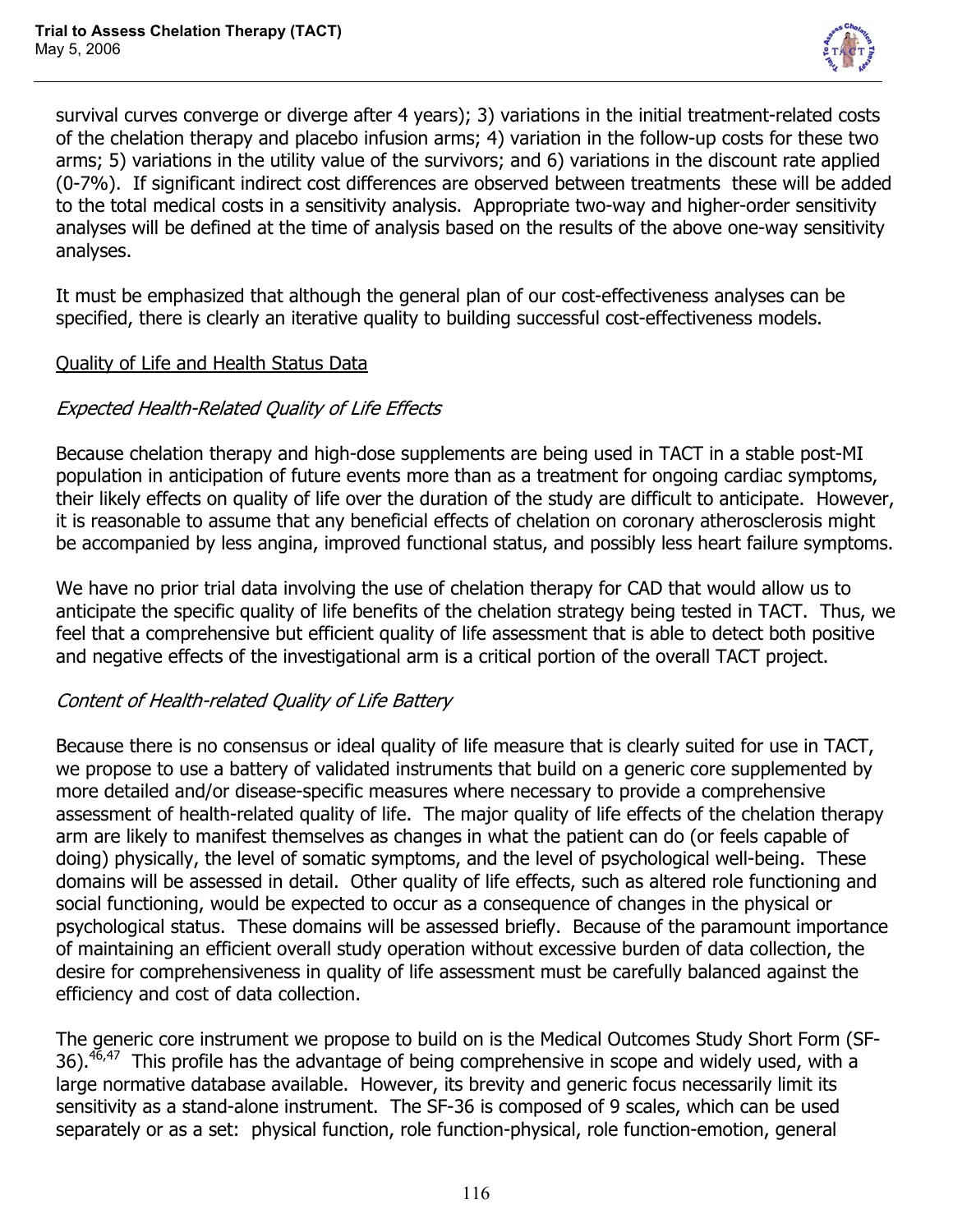

health, bodily pain, social function, psychological well-being/mental health, vitality, and health transitions. Each scale is scored separately and is customarily transposed to a 0 to 100 scale.

Recent work has suggested that the SF-36 physical function scale is not as sensitive to clinically important changes over time in coronary disease patients as is a disease-specific measure. Thus, we will supplement the SF-36 with the 12-item Duke Activity Status Index (DASI), which has been validated in cardiac patients against maximal oxygen uptake measured at exercise (VO<sub>2</sub> max). Unlike most other physical function scales (such as the one in the SF-36), which are constructed using psychometric principles, the DASI was constructed specifically to be a questionnaire-based analog of the maximal exercise stress test used for cardiac patients. We have used this scale extensively in prior clinical trials. DASI will be one of three pre-specified major quality of life endpoints for TACT. We will also obtain three brief supplemental measures of functional status, the Bed Days and Disability Days questions from the National Health Interview Survey, and a four-level ordinal global assessment of the effect of the patient's health on his or her ability to do activities.

The presence of anginal symptoms will be assessed with the symptom scales from the Seattle Angina Questionnaire. They will be supplemented with the Canadian Cardiovascular Society Class for angina, which will be collected at baseline and at 3 points during follow up as part of the Quality of Life questionnaire.

 depression. This scale will be the second of three pre-specified major quality of life endpoints for Substudy in Economics and Quality of Life (SEQOL). General psychological well-being/mental health will be assessed using a five-item mental health scale from the SF-36. This measure has been shown to correlate well with clinically diagnosed anxiety and TACT. General health perceptions will be assessed using the five-item scale from the SF-36 that includes a five level ordinal ranking of the patient's overall health (excellent to poor). Scales from the SF-36 will be used to assess role functioning (both physical and emotional related limitations), bodily pain, social functioning, and vitality. Employment details will be obtained using an abbreviated series of questions adapted from the NHLBI Bypass, Angioplasty, Revascularization Investigation (BARI)

### Measurement of Utilities

Patient-specific utilities will be assessed by patient interview using the EuroQoL. The EuroQoL-5D consists of two parts: a 5 dimension assessment of "your own health state today," which allows for definition of 243 discrete health states that can be mapped to previously derived population utility weights, and a self-rating (0-100) "thermometer" of current health-related quality of life.

### Types of Assessments

EQOL data will be collected on all randomized patients at baseline by the Site Coordinator. During follow-up, EQOL personnel at the DCRI will conduct the QOL interviews, using a structured interview format, with 900 patients randomly selected from the total sample of patients enrolled in TACT. The baseline quality of life questionnaire will supply comprehensive information on pre-randomization status including utilities that can be used to check that randomization did achieve balance between the treatment groups and can be used to put follow-up outcomes in perspective. The follow-up assessments will be used to assess differential treatment-related changes over time. Two types of questionnaires will be employed during study follow-up: full and proxy. Full questionnaires will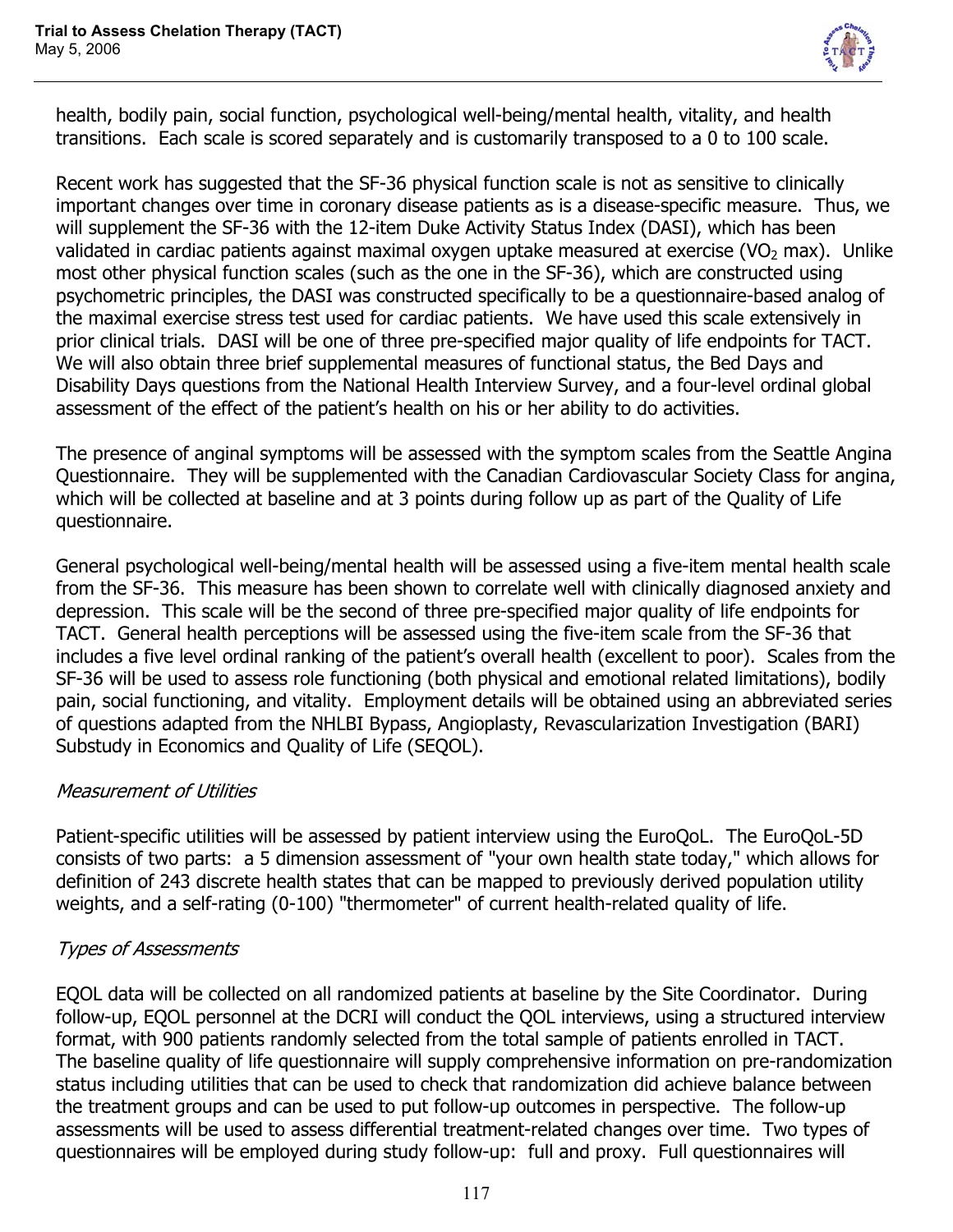

repeat all the measures from the baseline interview and will be administered at six months, one year, and two years. During other scheduled clinical contacts, patients will be asked about interval medical care resource use; these data will be recorded on the case report forms. Proxy questionnaires will be used when a patient has died or become incapacitated in the follow-up interval. Items on the proxy form will be those that can be reliably obtained from a relative or caretaker, such as details of interval medical care.

#### Analyses

For each of the quality of life measures examined in this study, data analysis will proceed in two stages. First, we will provide simple descriptive and comparative analyses by intention-to-treat. Second, we will examine changes over time from baseline and identify the major determinants of those changes using regression analysis. To deal with the multiple comparisons problem arising from testing each individual scale separately, we propose two complementary approaches. First, we will pre-specify functional status (from the Duke Activity Status Index), psychological well-being (from the SF-36), and patient utilities (from the EuroQoL) as the primary quality of life comparisons of interest and assign all other comparisons to a secondary (exploratory) status. Second, we will employ a type of Bonferroni correction that controls the Type 1 error rate for families of comparisons (e.g., different functional status measures).

Using data collected at the baseline interview, we will summarize quality of life in each domain for both treatment groups defined according to intention-to-treat. This preliminary comparison will ensure that the randomization process assigned essentially identical groups of patients to the two treatment arms. With 1000 randomized patients in the QOL substudy, the groups should be balanced on major quality of life parameters.

total cohort and consequently statistical power will be much lower for such comparisons. Comparison of follow-up outcomes will consider three phases of trial follow-up: early (i.e., the sixmonth interview), intermediate (i.e., the 1-year interview), and late (i.e., the 2-year interview). We have chosen not to collect follow-up quality of life data past the point where all patients in the trial will be followed (i.e., 2 years) in part because of the difficulty in accounting for censoring in differential length of follow-up and analyses of these types of data, but primarily because the proportion of the population receiving these longer follow-ups will be significantly smaller than the

There are two important methodologic challenges in the analysis of these data that must be considered: the effect of differential mortality in the treatment arms and the effect of missing data (from death, incapacity, or loss to follow-up). If the primary study hypothesis is confirmed, analysis of quality of life data may be complicated by the fact that the chelation therapy is more successful at keeping patients alive. While the mortality difference in this trial is not expected to be large, even a relatively small difference may create a paradox in the quality of life data such that the more effective therapy is associated with worse quality of life (since the patients with the worst quality of life may have died in the medical arm but have been saved in the chelation arm.) There are three potential analytical solutions to this problem that we have used: ordinal endpoints, compound endpoints, and Korn's "area under the quality of life" curve. The ordinal endpoint approach involves insertion of death into the quality of life scale (e.g., DASI) as the worst possible outcome. This has the advantage of explicitly accounting for death in the analysis of these endpoints. However, potential problems are also created since the worst scale value may be a legal value that is already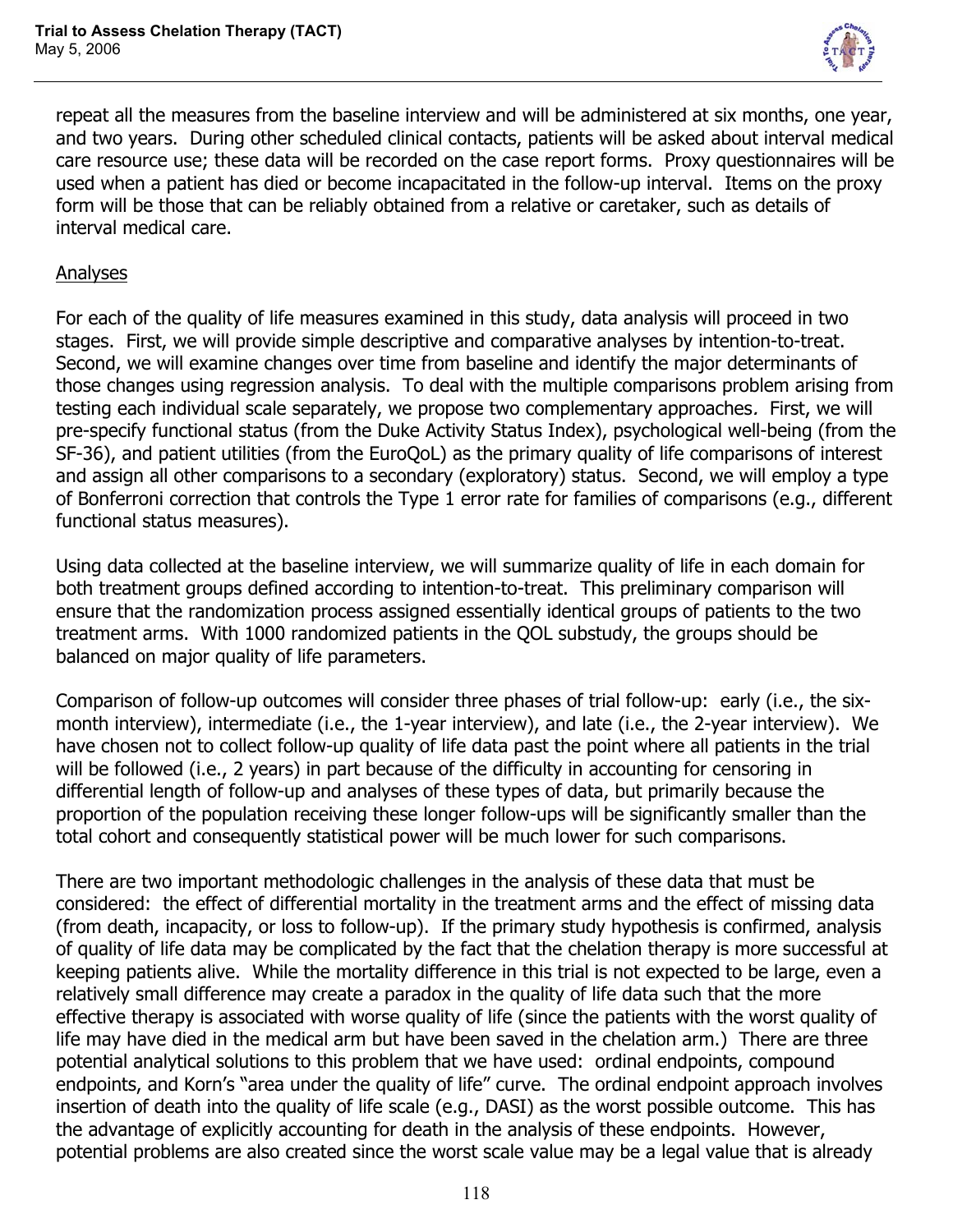

assigned to some living patients. In this case, assigning the dead patients to this state is equivalent to assuming equality between the worst health state reflected on this scale and death. This often does not reflect the views of the patients in these lowest health states. A related option, therefore, is to reconstruct the scale as an ordinal measure with death by itself at the lowest level. As long as ordinal analysis methods are used, no assumption is required about how much worse death is than the lowest (living) health state on the scale. This solution may be adequate for scales that already exist on an ordinal scale but may be problematic for interval data scales that have both a rank ordering and a specification of the distance between items on the scale (e.g., DASI).

An alternative approach we have used for this problem is to model a compound endpoint that explicitly incorporates both survival and quality of life data. For example, we could use regression models to compare treatments according to the probability of being alive at a specified follow-up point (e.g., 2 years) and in a health state  $\geq$  some specified level.

Another alternative we will examine is based on Korn's recently published work involving methodology developed for analyzing quality of life data collected at periodic intervals in a clinical trial where there is a need to account for missing data due to patient death, missed follow-up visits, or to unequal follow-up with resulting censoring. This method involves estimating the distribution function of an area under the quality of life score for each treatment group. Each individual patient assessment (baseline, 6 months, 1 year, and 2 years) is scored separately and an interpolated area under the curve (AUC) will be calculated for each patient (quality of life score versus follow-up time). Korn's method of applying survival analysis to quality of life data provides a method of dealing with non-random censoring of the quality of life curve due to death.<sup>57</sup>

Another potential problem in the analysis of quality of life data is the occurrence of missing values. These can arise because of missed follow-up, patient incapacity, or patient refusal to participate in part or all of the interview. We will, in conjunction with Dr. Lee, be very carefully tracking study patient follow-up to minimize unnecessary loss of data. Our group has extensive experience in following large, geographically diverse cohorts in randomized trials (such as the 41,000 patient international GUSTO trial that had a 98% follow-up rate or the Duke Databank population of over 20,000 patients with a 97% successful follow-up rate). We have individuals in our group (including Nancy Clapp-Channing, the EQOL Study Coordinator) who have particular expertise in finding "lost" patients. Thus, our principal approach to missing data will be to minimize its occurrence. However, patient refusal and patient incapacity will create missing values even with 100% follow-up. We expect refusal rates to be quite low overall in this study. In a 2966 patient quality of life substudy in the GUSTO trial, we had a 1% refusal rate at each of the three interviews. The rate of patient incapacity in the trial is uncertain but should be similarly low. Thus, we expect to have analyzable data on  $\geq$  95% of surviving patients at each follow-up interview.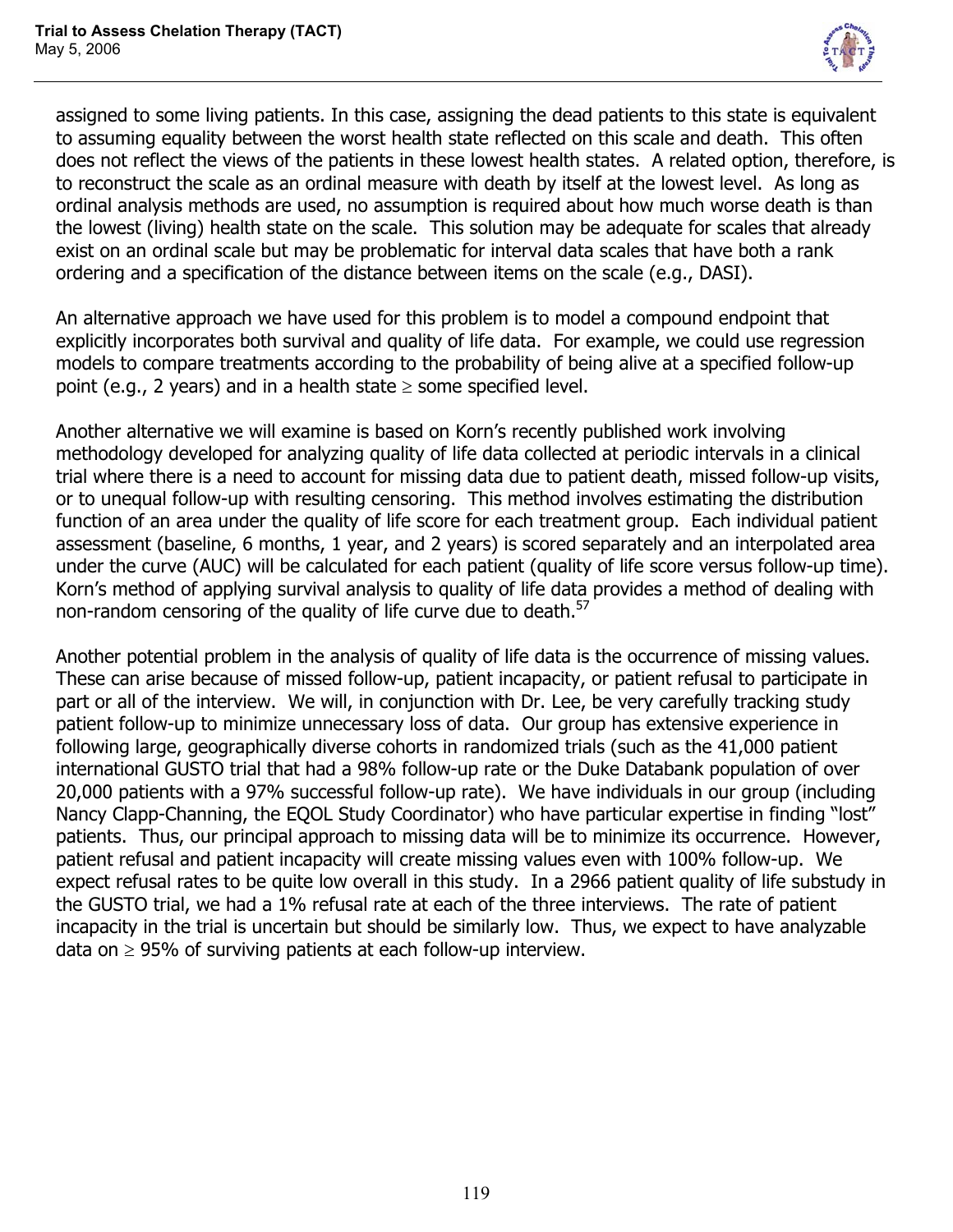

Literature Cited

<sup>1</sup>Hlatky MA, Boineau RE, Higginbotham MB et al. A brief self-administered questionnaire to determine functional capacity (the Duke Activity Status Index). Amer J Cardiol 1989;64:651-4.

<sup>2</sup>Ware JE Jr, Snow KK, Kosinski M, Gandek B. SF-36 Health Survey: Manual & Interpretation Guide.<br>Boston: Nimrod Press, 1993.

 $3$ EuroQol Group. A new facility for the measurement of health related quality of life. HIth Policy 1990;16:199-208.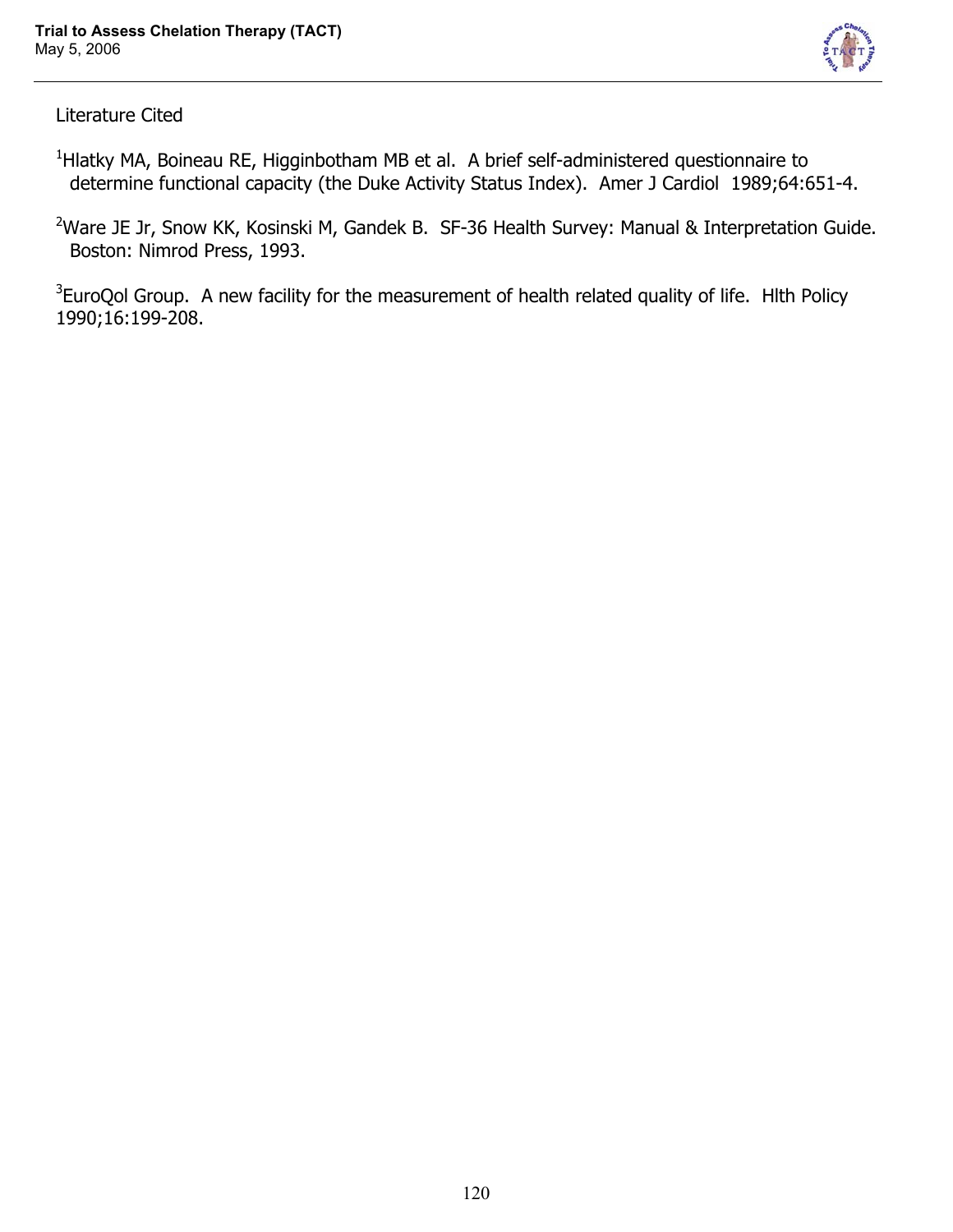

### **Appendix 9: Conflict of Interest**

# **Introduction**

The Trial to Assess Chelation Therapy (TACT) is a multicenter study designed to test the effects of chelation therapy and antioxidant and mineral supplements in reducing further clinical cardiovascular events in patients with coronary heart disease. Because the findings of this investigation may have implications for future clinical practice, potential conflicts of interest will be addressed.

The TACT Investigators recognize that bias is a concern for any clinical trial, and the study design has incorporated a number of safeguards against the introduction of bias. These include randomization into one of the four treatment groups, the management and analysis of data by a DCC, the use of an independent Clinical Events Committee for determination of clinical end points, and an independent Data and Safety Monitoring Board to monitor the study and evaluate the safety and efficacy of the treatments. This randomized, double-blind, placebo-controlled, 2x2 factorial trial will compare chelation therapy and high and low-dose antioxidant and mineral supplements.

Nevertheless and despite these safeguards the TACT Investigators realize that concerns about real or potential conflicts of interest may arise. In a broad study comparing strategies of treatment using common medications and therapies, it may be impossible to entirely eliminate any possible appearance of conflict of interest, as this would essentially require the investigators to give up many routine professional activities. Where potential conflicts exist, the TACT Investigators have endorsed the rational management of these potential conflicts according to pre-agreed guidelines and principles. The TACT Investigators have agreed to a policy on conflict of interest, which has few specific restrictions, but a broad indication for disclosure of potential conflicts of interest. The TACT Investigators also endorsed the spirit and content of the 21st Bethesda Conference: Ethics in Cardiovascular Medicine<sup>1</sup> dealing with these issues, and have agreed to make the TACT policy consistent with the record of that conference.

To address actual or perceived conflicts of interest, the participating TACT Investigators voluntarily agree to abide by the guidelines described in this policy statement.

### **Individuals to be Governed by These Guidelines**

Members of the TACT Research Group who will be governed by these guidelines include the TACT Principal Investigator, the Project Director, the Project Administrator, the Project Administrative Assistant, the Site Investigator at each Clinical Site, professional staff in the CCC, DCC, and EQOL CC. Co-Investigators and other staff who have major responsibility for enrollment, recruitment, follow-up or collection of data for TACT at clinical sites, affiliated hospitals or Core Laboratory will also be governed by these guidelines.

The Site Investigator of each participating site will review the guidelines with all appropriate staff prior to the start of patient recruitment and will review the guidelines at least annually thereafter.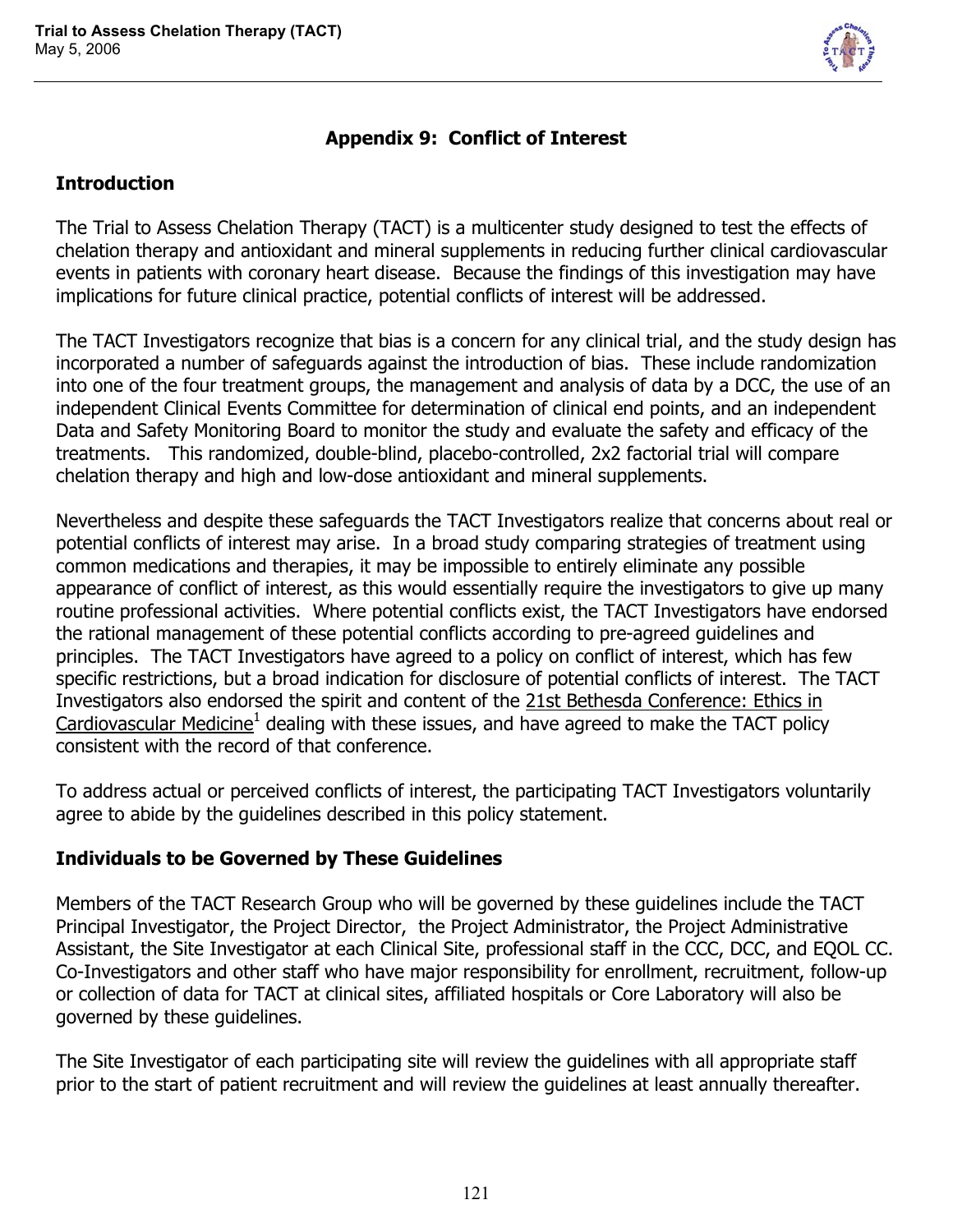

# **Time Period of the Policy**

The guidelines set forth in this policy commence at the start of patient recruitment and will terminate at the time of initial public presentation or publication of the principal results. Investigators not privy to end point data who discontinue participation in the trial during recruitment will be subject to these guidelines until their departure from the study.

### **Financial Guidelines**

Activities not explicitly prohibited, but to be reported annually to the Study Chair and maintained by the CCC include:

- Stock or stock option in any of the pharmaceutical companies or medical equipment companies who have provided financial support for the study.
- **Retainer-type consultant positions with these companies for the time period defined above.**
- An ad hoc consultant relationship to companies providing drug devices or financial support to the trial.
- **Participation of investigators in any educational activities sponsored by the companies.**
- **Participation of investigators in other research projects supported by the companies.**
- $\blacksquare$  . Financial interests in these companies, over which the investigator has no control, such as mutual funds or blind trusts do not need to be reported.

 CCC will maintain conflict of interest statements updated annually from each site principal investigator.

# **Reporting of Financial Disclosures and Other Activities**

The TACT Investigators agree to update their financial disclosures and related activities as described above on an annual basis and submit these data to the CCC for storage. The CCC will maintain the confidentiality of these records and present them to a review committee, to be constituted by the Study Chair. In the case of actual or perceived conflict of interest, the Study Chair will bring it to the attention of the NHLBI Program Office and the Data and Safety Monitoring Board to discuss whether an individual should be eligible for certain study activities such as membership on policy making committees or writing teams for study manuscripts.

### **Review of Policy Statement**

The TACT Investigators agree to review these guidelines on an annual basis and take any additional steps to insure the scientific integrity of the trial.

# **Relationship to Institutional Policies on Conflict of Interest**

Since existing policies on conflict of interest may vary between participating institutions, in addition to the above policy, it is expected that investigators will comply with the policies on conflict of interest, which exist within their individual participating institutions (i.e., medical schools and hospitals). This is the responsibility of each individual investigator.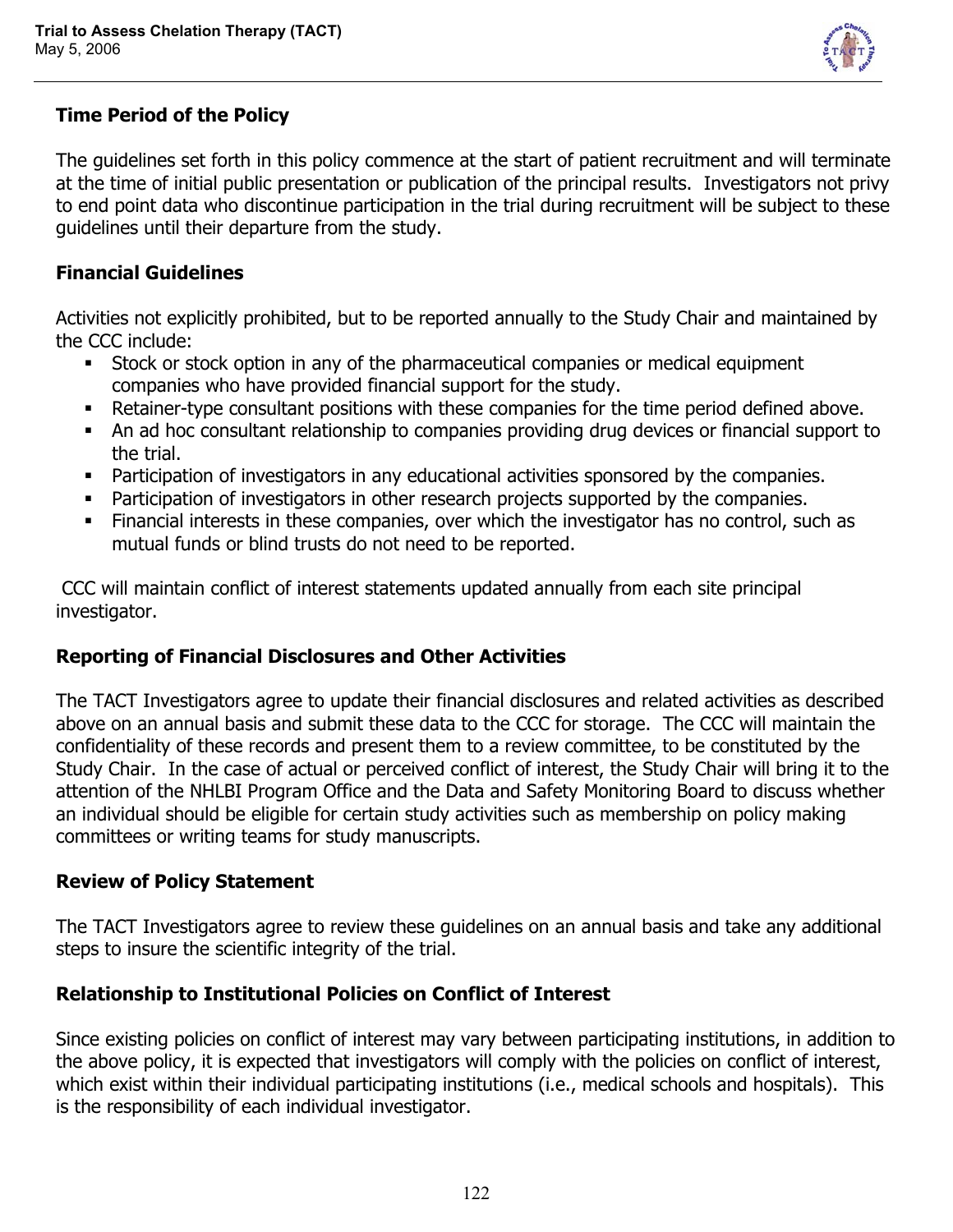

| $Ch_{\odot}$<br><b>Prototype Investigator and Sub-Investigator</b><br><b>Conflict of Interest Form</b> |                       |                                                                                                                                                                                                                                                                                                                                                                                                                                                                                             |                                                                                                                                                                                                                                               |  |  |  |  |
|--------------------------------------------------------------------------------------------------------|-----------------------|---------------------------------------------------------------------------------------------------------------------------------------------------------------------------------------------------------------------------------------------------------------------------------------------------------------------------------------------------------------------------------------------------------------------------------------------------------------------------------------------|-----------------------------------------------------------------------------------------------------------------------------------------------------------------------------------------------------------------------------------------------|--|--|--|--|
| Investigator:                                                                                          |                       |                                                                                                                                                                                                                                                                                                                                                                                                                                                                                             | Sponsor Name: MSMC-MHI, NIH                                                                                                                                                                                                                   |  |  |  |  |
| Name of Investigator/Sub-Investigator completing this form (print or type):                            |                       |                                                                                                                                                                                                                                                                                                                                                                                                                                                                                             |                                                                                                                                                                                                                                               |  |  |  |  |
|                                                                                                        | Your mailing address: |                                                                                                                                                                                                                                                                                                                                                                                                                                                                                             |                                                                                                                                                                                                                                               |  |  |  |  |
| Information Reported: [ Initial<br>One-Year Follow-Up<br>Update                                        |                       |                                                                                                                                                                                                                                                                                                                                                                                                                                                                                             |                                                                                                                                                                                                                                               |  |  |  |  |
| completion:<br><b>YES</b>                                                                              | NO.                   |                                                                                                                                                                                                                                                                                                                                                                                                                                                                                             | Do any of the financial interests or arrangements described below apply to you, or any member of your immediate family<br>(spouse and/or dependent children) during the time you will be conducting the Clinical Trial and for one year after |  |  |  |  |
|                                                                                                        |                       | A significant equity interest in the Sponsor, companies involved in TACT, * or companies producing<br>the type of products used in the trial, that when aggregated for the investigator and the investigator's<br>spouse and dependent children exceeds \$10,000 in value as determined through reference to public<br>prices or other reasonable measures of fair market value, and does represent more than a 5 %<br>ownership interest in any single entity.<br>If YES, please describe: |                                                                                                                                                                                                                                               |  |  |  |  |
|                                                                                                        |                       | Salaries, royalties or other payments that when aggregated for the investigator and the investigator's<br>spouse and dependent children over the next twelve months, are reasonably expected to exceed<br>\$10,000.<br>If YES, please describe:                                                                                                                                                                                                                                             |                                                                                                                                                                                                                                               |  |  |  |  |

Sinai Medical Center promptly. **Sinai Medical Center promptly. Your Signature**: **Date Signed:** \_\_\_\_\_\_\_\_\_\_\_\_\_\_\_\_\_\_\_\_\_\_\_\_\_\_\_\_\_\_\_ **I declare that the information provided on this form is, to the best of my knowledge and belief, accurate and complete. This form is to be updated annually OR if within one year, new reportable significant financial interests are obtained. If my financial interests and arrangements, or those of my spouse and dependent children, change from the information provided above during the course of one year from the date of this form, I agree to notify Mt.** 

\*The Pharmed Group, Omnicomm, Quantum Healthcare Consultants, Accu-Care, Quest Diagnostics, DCRI Please retain a copy of each completed form for the Investigator's Regulatory Binder.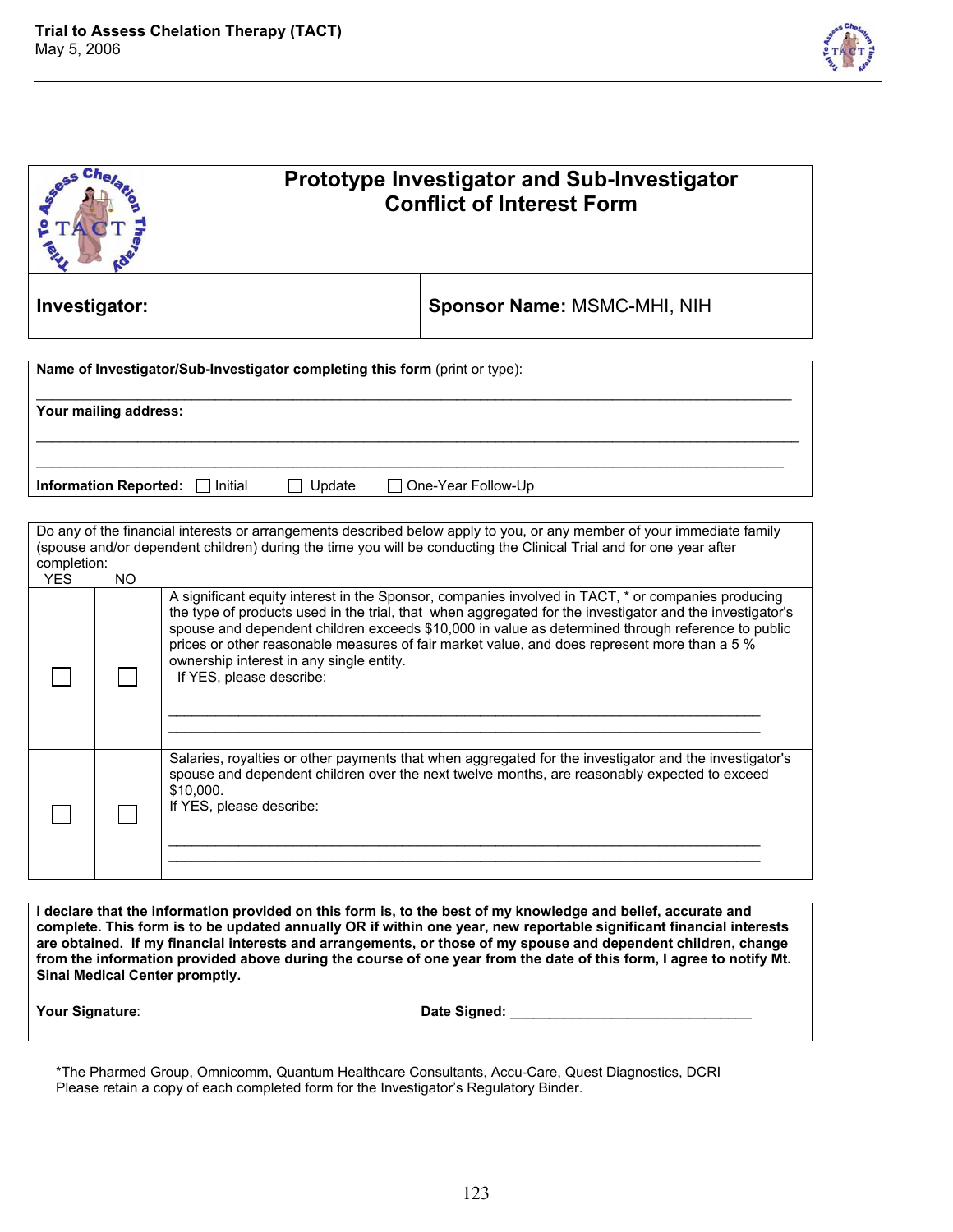

| <b>Designated Official Review</b>                                |                                                                                                                                   |  |  |  |  |
|------------------------------------------------------------------|-----------------------------------------------------------------------------------------------------------------------------------|--|--|--|--|
| I have reviewed this Conflict of Interest Form and believe that: |                                                                                                                                   |  |  |  |  |
| □                                                                | no potential for conflict of interest/commitment exists                                                                           |  |  |  |  |
| □                                                                | potential for conflict exists, and steps have been taken to resolve the potential conflict, as outlined in the<br>attached letter |  |  |  |  |
| □                                                                | a potential conflict of interest/commitment exists that requires review                                                           |  |  |  |  |
|                                                                  | Date: ______________                                                                                                              |  |  |  |  |
|                                                                  |                                                                                                                                   |  |  |  |  |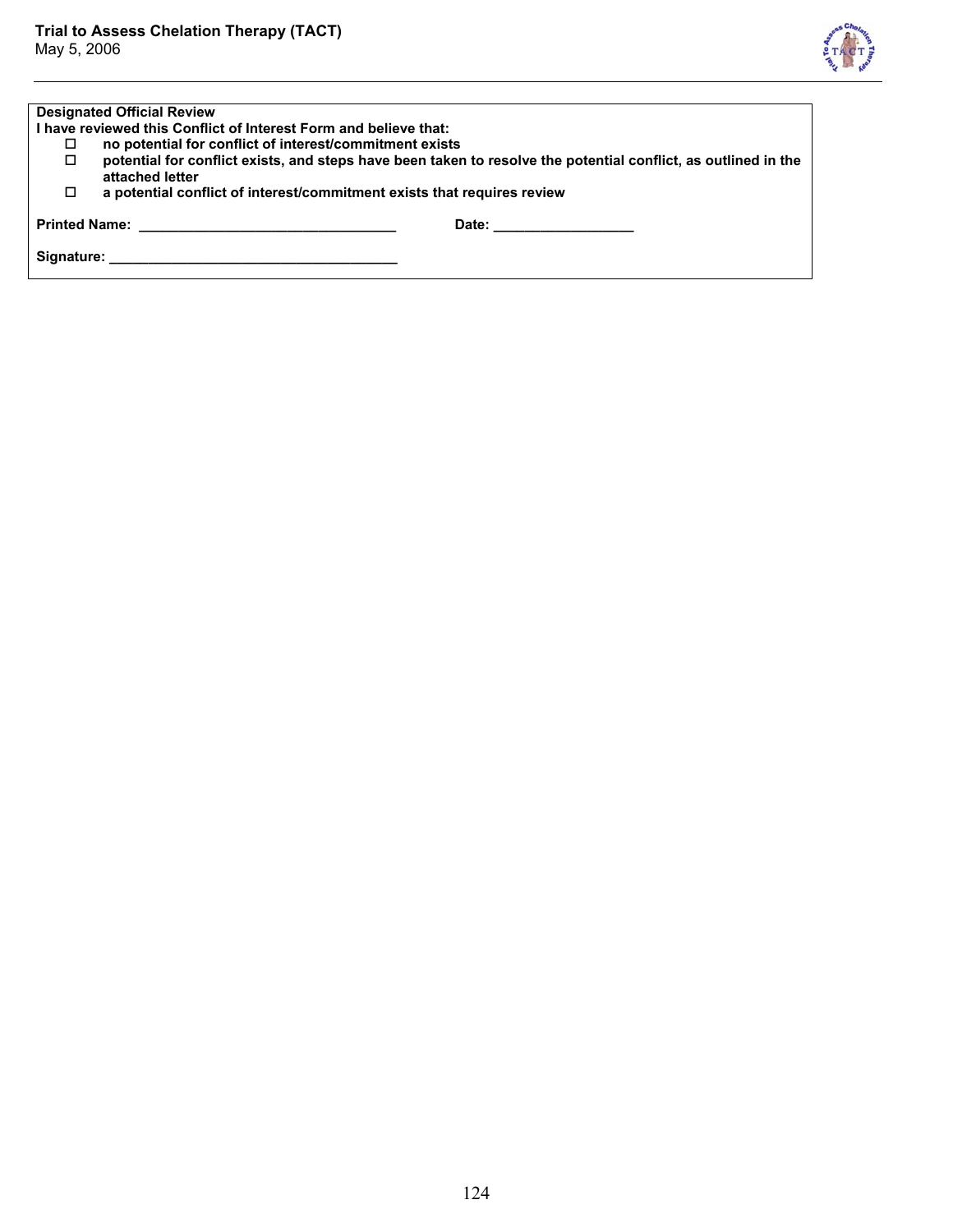

| ess Chey<br><b>Prototype Investigator and Sub-Investigator</b><br><b>Financial Disclosure</b> |                              |                                                                                                           |                                                                                                                                                                                                                                                                                                                                                                                                                                   |  |  |  |  |
|-----------------------------------------------------------------------------------------------|------------------------------|-----------------------------------------------------------------------------------------------------------|-----------------------------------------------------------------------------------------------------------------------------------------------------------------------------------------------------------------------------------------------------------------------------------------------------------------------------------------------------------------------------------------------------------------------------------|--|--|--|--|
| Investigator:                                                                                 |                              |                                                                                                           | Sponsor Name: MSMC-MHI, NIH                                                                                                                                                                                                                                                                                                                                                                                                       |  |  |  |  |
|                                                                                               |                              | Name of Investigator/Sub-Investigator completing this form (print or type):                               |                                                                                                                                                                                                                                                                                                                                                                                                                                   |  |  |  |  |
|                                                                                               | Your mailing address:        |                                                                                                           |                                                                                                                                                                                                                                                                                                                                                                                                                                   |  |  |  |  |
|                                                                                               | <b>Information Reported:</b> | Update<br>    Initial                                                                                     |                                                                                                                                                                                                                                                                                                                                                                                                                                   |  |  |  |  |
| completion:<br><b>YES</b>                                                                     | NO                           |                                                                                                           | Do any of the financial interests or arrangements described below apply to you, or any member of your immediate family<br>(spouse and/or dependent children) during the time you will be conducting the Clinical Trial and for one year after                                                                                                                                                                                     |  |  |  |  |
|                                                                                               |                              | royalty arrangement).<br>If YES, please describe:                                                         | A significant equity interest in the Sponsor, companies involved in TACT, * or companies producing<br>the type of products used in the trial, that exceeds US\$50,000 or that has a value that cannot be<br>easily determined through reference to public prices. For example, any ownership interest, stock<br>options, or other financial interest (including patent, trademark, copyright, licensing agreement and/or          |  |  |  |  |
|                                                                                               |                              | form of equipment, or retainers for ongoing consultation or honoraria).<br>If YES, please describe:       | Significant payments of other sorts from the Sponsor, companies involved in TACT, * or companies<br>producing the type of products used in the trial, the total of which exceeds US\$25,000, excluding the<br>costs of conducting the trial or other clinical trials. For example, payments made to the investigator or<br>the institution to support activities (including a grant to fund ongoing research, compensation in the |  |  |  |  |
|                                                                                               |                              | agreement.<br>If YES, please describe:                                                                    | A proprietary interest in the test product such as a patent, trademark, copyright, licensing or royalty                                                                                                                                                                                                                                                                                                                           |  |  |  |  |
|                                                                                               |                              | compensation tied to future sales of the product, such as a royalty interest.<br>If YES, please describe: | Financial agreement with Sponsor, companies involved in TACT, companies involved in TACT, * or<br>companies producing the type of products used in the trial, whereby the value of compensation could<br>be influenced by the outcome of the trial. For example, compensation that is explicitly greater for a<br>favorable outcome, an equity interest in the Sponsor company (such as stock and/or stock options), or           |  |  |  |  |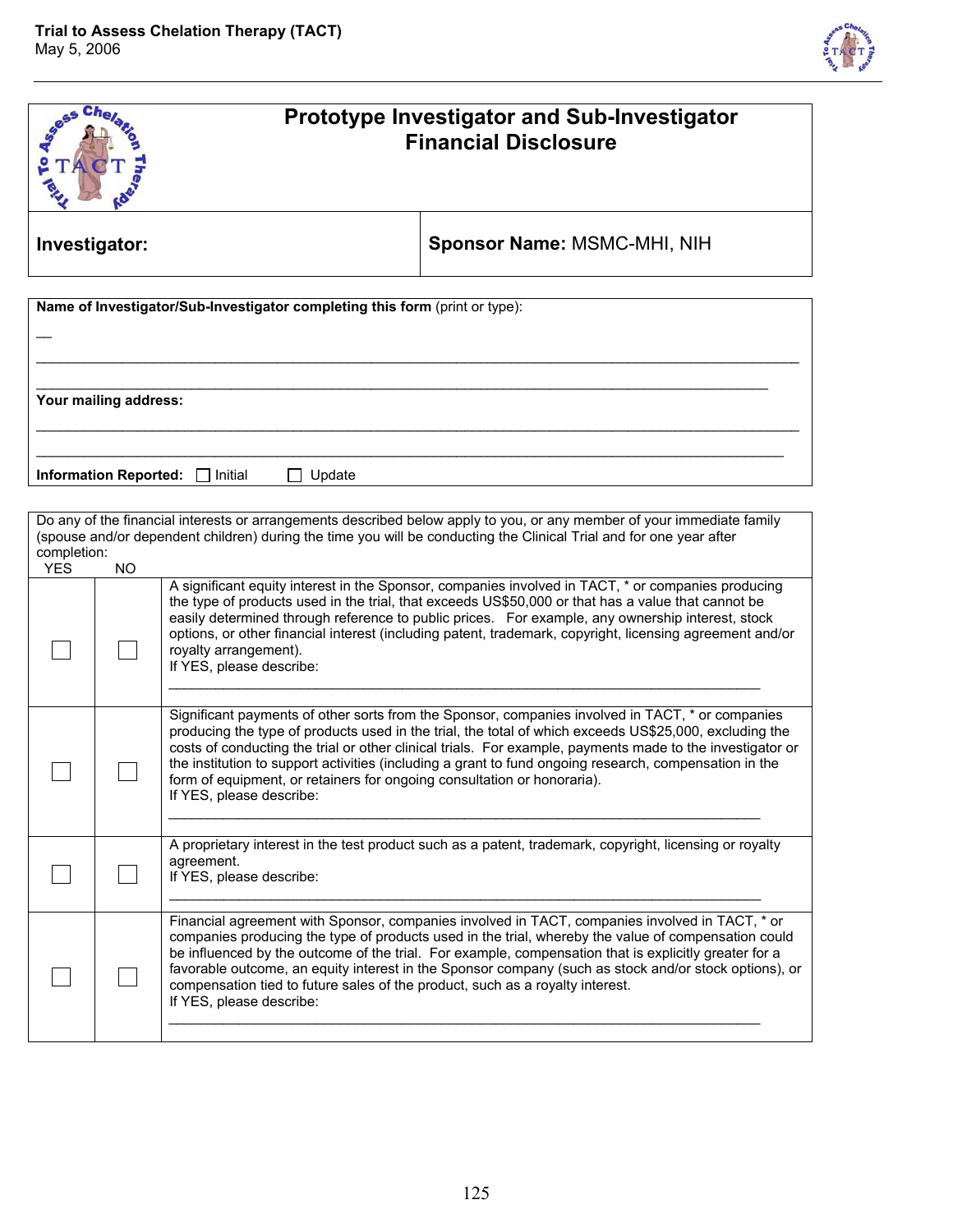

I certify that the above information, to the best of my knowledge and belief, is complete and accurate. Furthermore, I agree to promptly notify the trial Principal Investigator if my financial interests, or those of my spouse or dependent children, change during the course of the trial or within one year after trial completion.

| Your Signature: | Date Signed: |
|-----------------|--------------|

\*The Pharmed Group, Omnicomm, Quantum Healthcare Consultants, Accu-Care, Quest Diagnostics, DCRI Please retain a copy of each completed form for the Investigator's Regulatory Binder.